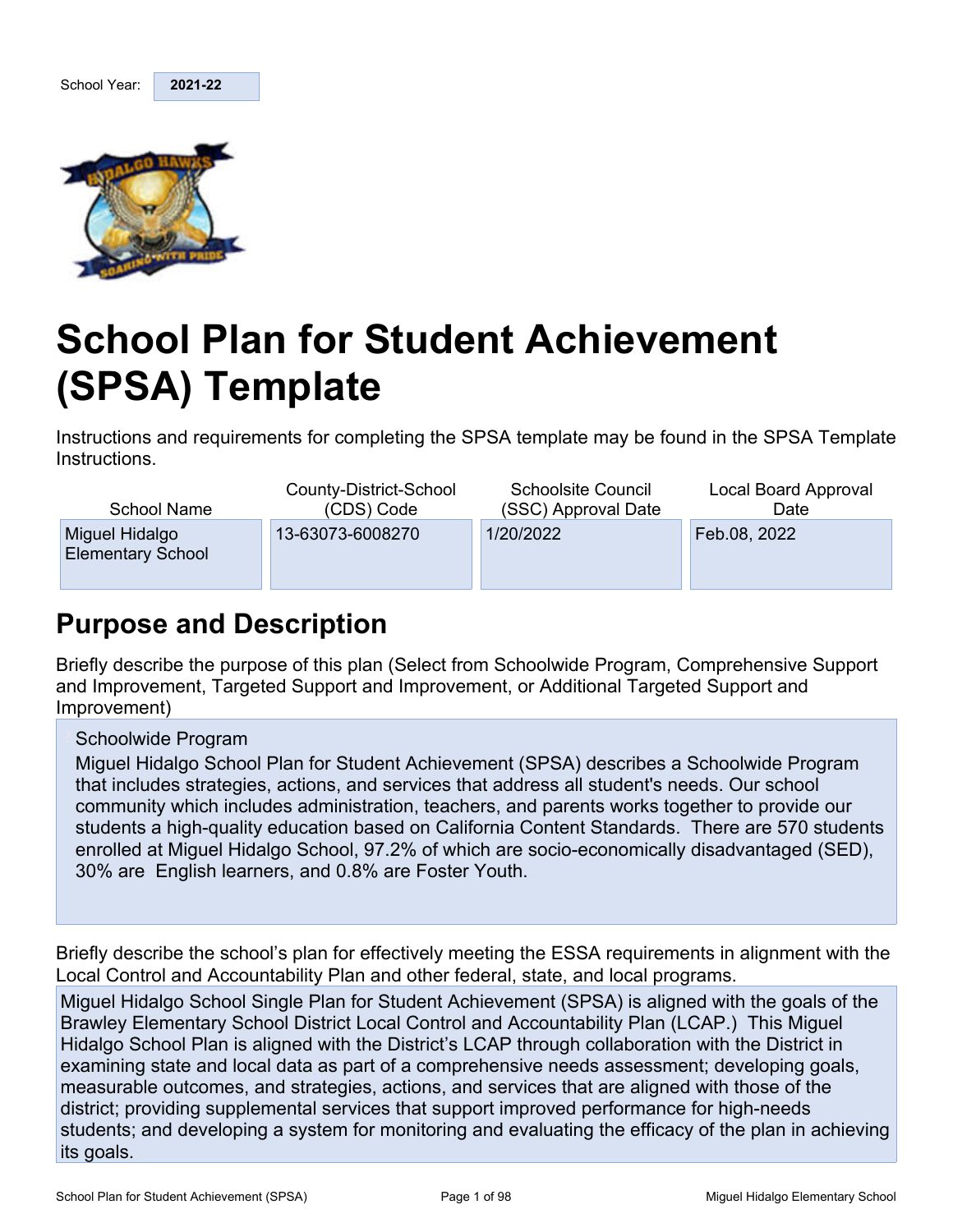School Plan for Student Achievement (SPSA) Page 2 of 98 Miguel Hidalgo Elementary School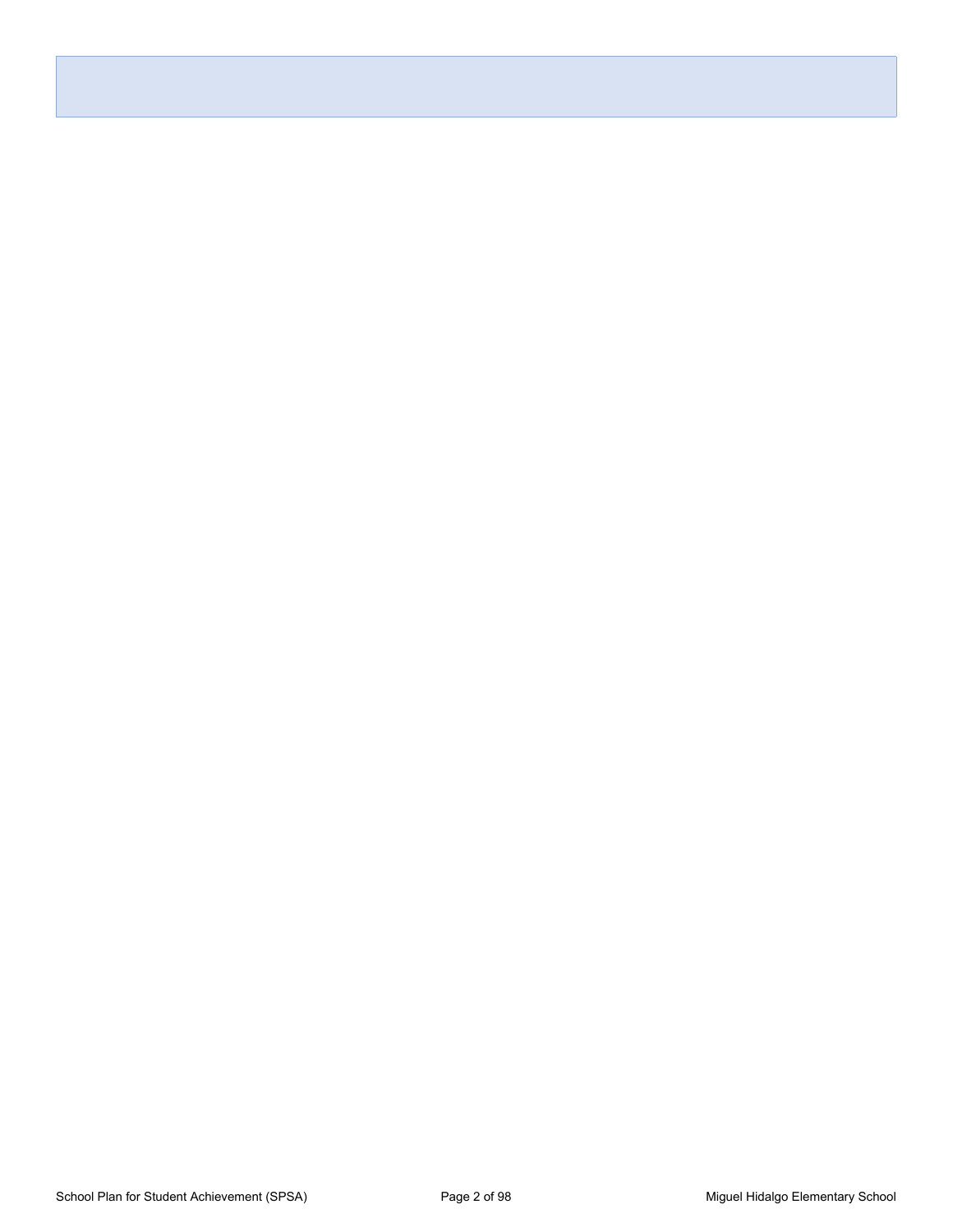## **Comprehensive Needs Assessment Components**

### **Data Analysis**

Please refer to the School and Student Performance Data section where an analysis is provided.

Because of the shuttering of schools due to the COVID-19 Pandemic, analysis is heavily dependent on 2018 - 2019 data. However, 2019 - 2020, 2020 - 2021 District Benchmark data has been provided for analysis when available.

The California Dashboard and school performance overview provide some insight to the needs of our student population. Our data in all areas merits deep analysis and the development of systems to improve student academic achievement. There are 610 students enrolled at Miguel Hidalgo School, 96.8% of which are socio-economically disadvantaged (SED), 30% are English learners, and 0.8% are Foster Youth.

Our English Language Arts is 30.5 points below standard, we increased significantly 15.4 on the dashboard and are currently yellow on the dashboard. Our mathematics is 32.9 points below standard, we increased 3.3 points on the dashboard and are currently yellow on the dashboard. Our English learner population, (187 students / 30% total population) is 8.5 % Well Developed, Level 4; 36.4% Moderately Developed, Level 3; 42.7% Somewhat Developed, Level 2; and 12% Beginning Stage, Level 1 on the ELPAC.

Benchmark Data is collected four times in K-2 and three times in grades 3-6.

ELA

In Grade K-2 2018 - 2019 Benchmark passing rates in ELA were: Kindergarten 1st Grade 2nd Grade 2nd Grade 2nd Grade 2nd Grade 2nd Grade 2nd Grade 2nd Grade 2nd Grade 2nd Gra 1st Quarter 49.5% 1st Quarter 69.9% 1st Quarter 34.7% 2nd Quarter 66.0% 2nd Quarter 69.9% 2nd Quarter 47.8% 3rd Quarter 74.0% 3rd Quarter 63.8% 3rd Quarter 45.2% 4th Quarter 77.7% 4th Quarter 47.8% 4th Quarter 55.9% In Grade K-2 2019 - 2020 Benchmark passing rates in ELA were: Kindergarten 1st Quarter. Skill 1 (Sentence Segmentation) 84% Passing Rate Skill 2 (Alliteration) 67% Passing Rate 2nd Quarter. Skill 1 (Sentence Segmentation) 90% Passing Rate Skill 2 (Alliteration) 87% Passing Rate Skill 3 (Rhyme in Nursery Rhyme) 84% Passing Rate Skill 4 (Isolate Onset) 95% Passing Rate Skill 5 (Blend Onset and Rime) 78% Passing Rate Skill 6 (Segment Onset & Rime) 65% Passing Rate Skill 7 (Rhyme Recognition) 69% Passing Rate

1st Grade

1st Quarter. Skill 1 (Isolate Initial Phoneme) 93% Passing Rate Skill 2 (Letter Sounds Percent) 86% Passing Rate Skill 3 (CVC Word Percent) 70% Passing Rate Skill 4 (Words w/ Blends Percent) 59% Passing Rate Skill 5 (High Frequency Words Total) 21 words Passing Rate

2nd Quarter. Skill 1 (Blending Phonemes) 89% Passing Rate Skill 2 (Ending Blends Percent) 72% Passing Rate Skill 3 (Digraphs Percent) 64% Passing Rate Skill 4 (High Frequency Words Total #) 53 Words 2nd Grade 1st Quarter 30.8% Passing Rate 2nd Quarter. 35.4% Passing Rate

MATH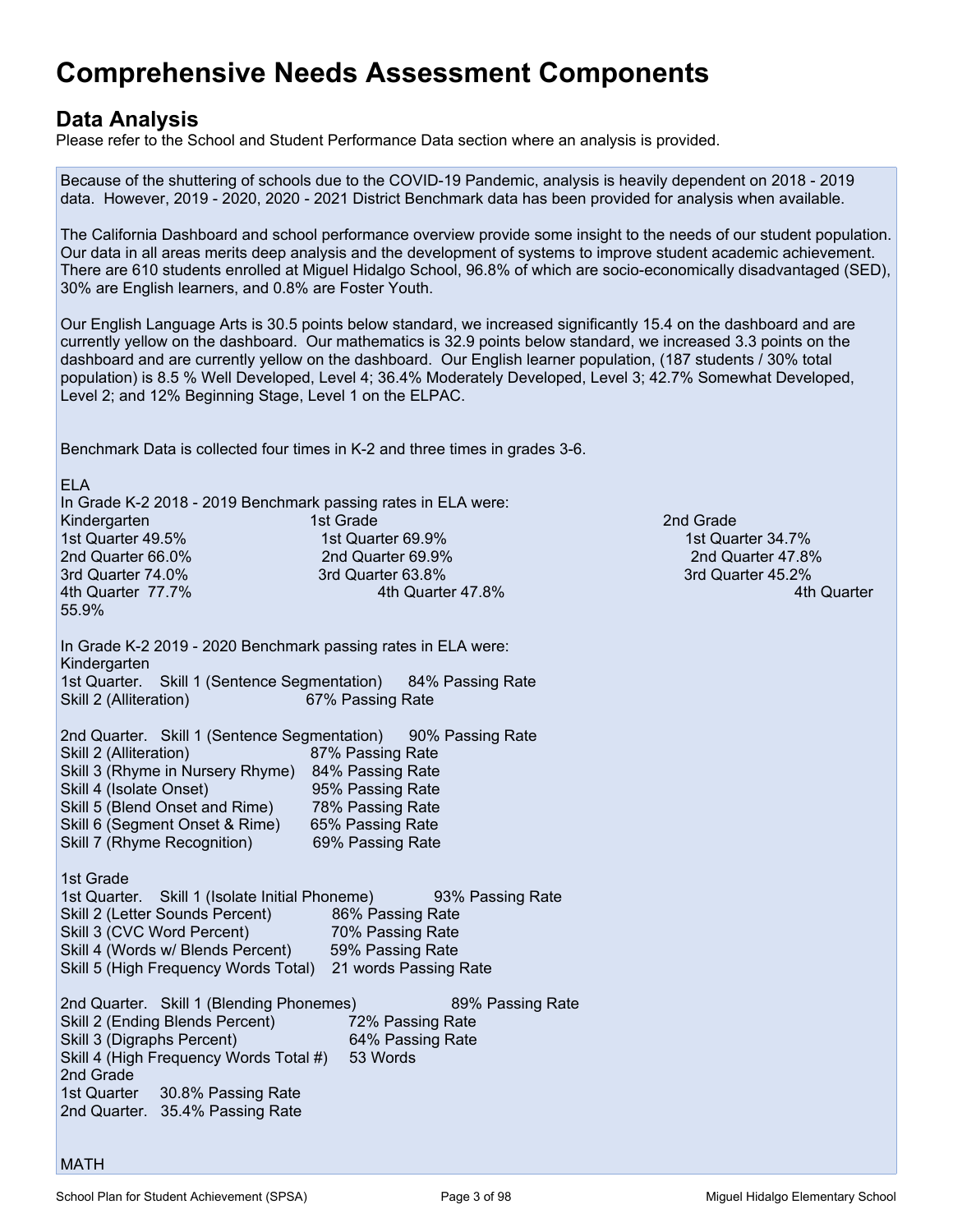| Kindergarten<br>1st Quarter 75%                                                                                                                                                                                                                                                                                                                                                                                                                                                                                             | In Grade K-2 2018 - 2019 Benchmark passing rates in Math were:                                                                                                                                                                                                  | 1st Grade<br>1st Quarter 69.9% |                      |  |                                      | 2nd Grade | 1st Quarter 67%                          |  |  |  |
|-----------------------------------------------------------------------------------------------------------------------------------------------------------------------------------------------------------------------------------------------------------------------------------------------------------------------------------------------------------------------------------------------------------------------------------------------------------------------------------------------------------------------------|-----------------------------------------------------------------------------------------------------------------------------------------------------------------------------------------------------------------------------------------------------------------|--------------------------------|----------------------|--|--------------------------------------|-----------|------------------------------------------|--|--|--|
| 2nd Quarter 59.8%                                                                                                                                                                                                                                                                                                                                                                                                                                                                                                           |                                                                                                                                                                                                                                                                 | 2nd Quarter 62.9%              |                      |  |                                      |           | 2nd Quarter 52.2%                        |  |  |  |
| 3rd Quarter 88.4%                                                                                                                                                                                                                                                                                                                                                                                                                                                                                                           |                                                                                                                                                                                                                                                                 | 3rd Quarter 71.3%              |                      |  |                                      |           | 3rd Quarter 34.1%                        |  |  |  |
| 4th Quarter 82.1%<br>31.9%                                                                                                                                                                                                                                                                                                                                                                                                                                                                                                  |                                                                                                                                                                                                                                                                 |                                | 4th Quarter 89.2%    |  |                                      |           | 4th Quarter                              |  |  |  |
| Kindergarten                                                                                                                                                                                                                                                                                                                                                                                                                                                                                                                | In Grade K-2 2019 - 2020 Benchmark passing rates in Math were:                                                                                                                                                                                                  | 1st Grade                      |                      |  |                                      | 2nd Grade |                                          |  |  |  |
| 1st Quarter 76.7%                                                                                                                                                                                                                                                                                                                                                                                                                                                                                                           |                                                                                                                                                                                                                                                                 | 1st Quarter 83.3%              |                      |  |                                      |           | 1st Quarter 63.8%                        |  |  |  |
| 2nd Quarter 77.8%                                                                                                                                                                                                                                                                                                                                                                                                                                                                                                           |                                                                                                                                                                                                                                                                 | 2nd Quarter 81.6%              |                      |  |                                      |           | 2nd Quarter 35.4%                        |  |  |  |
|                                                                                                                                                                                                                                                                                                                                                                                                                                                                                                                             | 3rd Quarter Not Available                                                                                                                                                                                                                                       | 3rd Quarter Not Available      |                      |  |                                      |           | 3rd Quarter Not Available                |  |  |  |
| Review of the 2018-2019 data indicates that less than 50% of 2nd grade students are reaching ELA grade level<br>standards. Data further indicates that there is a decline in 2nd grade Math benchmarks results each quarter.<br>For 2019 - 2020, there is no ELA 1st Quarter Benchmark Data available for Kindergarten and 1st Grade; there is a<br>significant drop in the 2nd grade 1st quarter benchmark results when compared to the 2018-2019 1st grade 3rd quarter<br>benchmark results (1st grade-2nd grade cohort.) |                                                                                                                                                                                                                                                                 |                                |                      |  |                                      |           |                                          |  |  |  |
|                                                                                                                                                                                                                                                                                                                                                                                                                                                                                                                             |                                                                                                                                                                                                                                                                 |                                |                      |  |                                      |           |                                          |  |  |  |
|                                                                                                                                                                                                                                                                                                                                                                                                                                                                                                                             | In grades $3-6$ , the data foreshadows student CAASPP data results because we are using the interim assessment<br>blocks (IABs) which have been created to predict student outcomes and use as a teaching tools aligned to ELA, Math,<br>summative assessments. |                                |                      |  |                                      |           |                                          |  |  |  |
| Text.                                                                                                                                                                                                                                                                                                                                                                                                                                                                                                                       | In ELA, students in grades 3 - 6 take the following 3 IABs: Read Literary Text; Listen and Interpret; Read Informational                                                                                                                                        |                                |                      |  |                                      |           |                                          |  |  |  |
| <b>ELA</b>                                                                                                                                                                                                                                                                                                                                                                                                                                                                                                                  |                                                                                                                                                                                                                                                                 |                                |                      |  |                                      |           |                                          |  |  |  |
| 2018 - 2019 Data                                                                                                                                                                                                                                                                                                                                                                                                                                                                                                            |                                                                                                                                                                                                                                                                 |                                |                      |  |                                      |           |                                          |  |  |  |
| 3rd Grade                                                                                                                                                                                                                                                                                                                                                                                                                                                                                                                   | 1st Quarter (Read Literary Text IAB):                                                                                                                                                                                                                           |                                | Above Standard: 18%. |  |                                      |           | Near Standard:                           |  |  |  |
| 38%                                                                                                                                                                                                                                                                                                                                                                                                                                                                                                                         | 1st Quarter (Read Literary Text IAB):                                                                                                                                                                                                                           |                                |                      |  | Above/Near Standard (combined): 56%. |           | <b>Below Standard:</b>                   |  |  |  |
| 43%                                                                                                                                                                                                                                                                                                                                                                                                                                                                                                                         |                                                                                                                                                                                                                                                                 |                                |                      |  |                                      |           |                                          |  |  |  |
| 60%                                                                                                                                                                                                                                                                                                                                                                                                                                                                                                                         | 2nd Quarter (Listen and Interpret IAB):<br>2nd Quarter (Listen and Interpret IAB):                                                                                                                                                                              |                                | Above Standard: 10%. |  | Above/Near Standard (combined): 70%. |           | Near Standard:<br><b>Below Standard:</b> |  |  |  |
| 28%                                                                                                                                                                                                                                                                                                                                                                                                                                                                                                                         |                                                                                                                                                                                                                                                                 |                                |                      |  |                                      |           |                                          |  |  |  |
|                                                                                                                                                                                                                                                                                                                                                                                                                                                                                                                             | 3rd Quarter (Read Informational Text IAB):                                                                                                                                                                                                                      |                                | Above Standard: 24%. |  |                                      |           | Near Standard:                           |  |  |  |
| 49%<br>27%                                                                                                                                                                                                                                                                                                                                                                                                                                                                                                                  | 3rd Quarter (Read Informational Text IAB):                                                                                                                                                                                                                      |                                |                      |  | Above/Near Standard (combined): 73%. |           | Below Standard:                          |  |  |  |
| 4th Grade                                                                                                                                                                                                                                                                                                                                                                                                                                                                                                                   |                                                                                                                                                                                                                                                                 |                                |                      |  |                                      |           |                                          |  |  |  |
| 45%                                                                                                                                                                                                                                                                                                                                                                                                                                                                                                                         | 1st Quarter (Read Literary Text IAB):                                                                                                                                                                                                                           |                                | Above Standard: 13%. |  |                                      |           | Near Standard:                           |  |  |  |
| 42%                                                                                                                                                                                                                                                                                                                                                                                                                                                                                                                         | 1st Quarter (Read Literary Text IAB):                                                                                                                                                                                                                           |                                |                      |  | Above/Near Standard (combined): 58%. |           | <b>Below Standard:</b>                   |  |  |  |
| 57%                                                                                                                                                                                                                                                                                                                                                                                                                                                                                                                         | 2nd Quarter (Listen and Interpret IAB):                                                                                                                                                                                                                         |                                | Above Standard: 27%. |  |                                      |           | Near Standard:                           |  |  |  |
| 16%                                                                                                                                                                                                                                                                                                                                                                                                                                                                                                                         | 2nd Quarter (Listen and Interpret IAB):                                                                                                                                                                                                                         |                                |                      |  | Above/Near Standard (combined): 84%. |           | <b>Below Standard:</b>                   |  |  |  |
| 55%                                                                                                                                                                                                                                                                                                                                                                                                                                                                                                                         | 3rd Quarter (Read Informational Text IAB):                                                                                                                                                                                                                      |                                | Above Standard: 36%. |  |                                      |           | Near Standard:                           |  |  |  |
| 9%                                                                                                                                                                                                                                                                                                                                                                                                                                                                                                                          | 3rd Quarter (Read Informational Text IAB):                                                                                                                                                                                                                      |                                |                      |  | Above/Near Standard (combined): 91%. |           | <b>Below Standard:</b>                   |  |  |  |
| 5th Grade                                                                                                                                                                                                                                                                                                                                                                                                                                                                                                                   |                                                                                                                                                                                                                                                                 |                                |                      |  |                                      |           |                                          |  |  |  |
| 48%                                                                                                                                                                                                                                                                                                                                                                                                                                                                                                                         | 1st Quarter (Read Literary Text IAB):                                                                                                                                                                                                                           |                                | Above Standard:      |  | $7\%$ .                              |           | Near Standard:                           |  |  |  |
| 45%                                                                                                                                                                                                                                                                                                                                                                                                                                                                                                                         | 1st Quarter (Read Literary Text IAB):                                                                                                                                                                                                                           |                                |                      |  | Above/Near Standard (combined): 55%. |           | Below Standard:                          |  |  |  |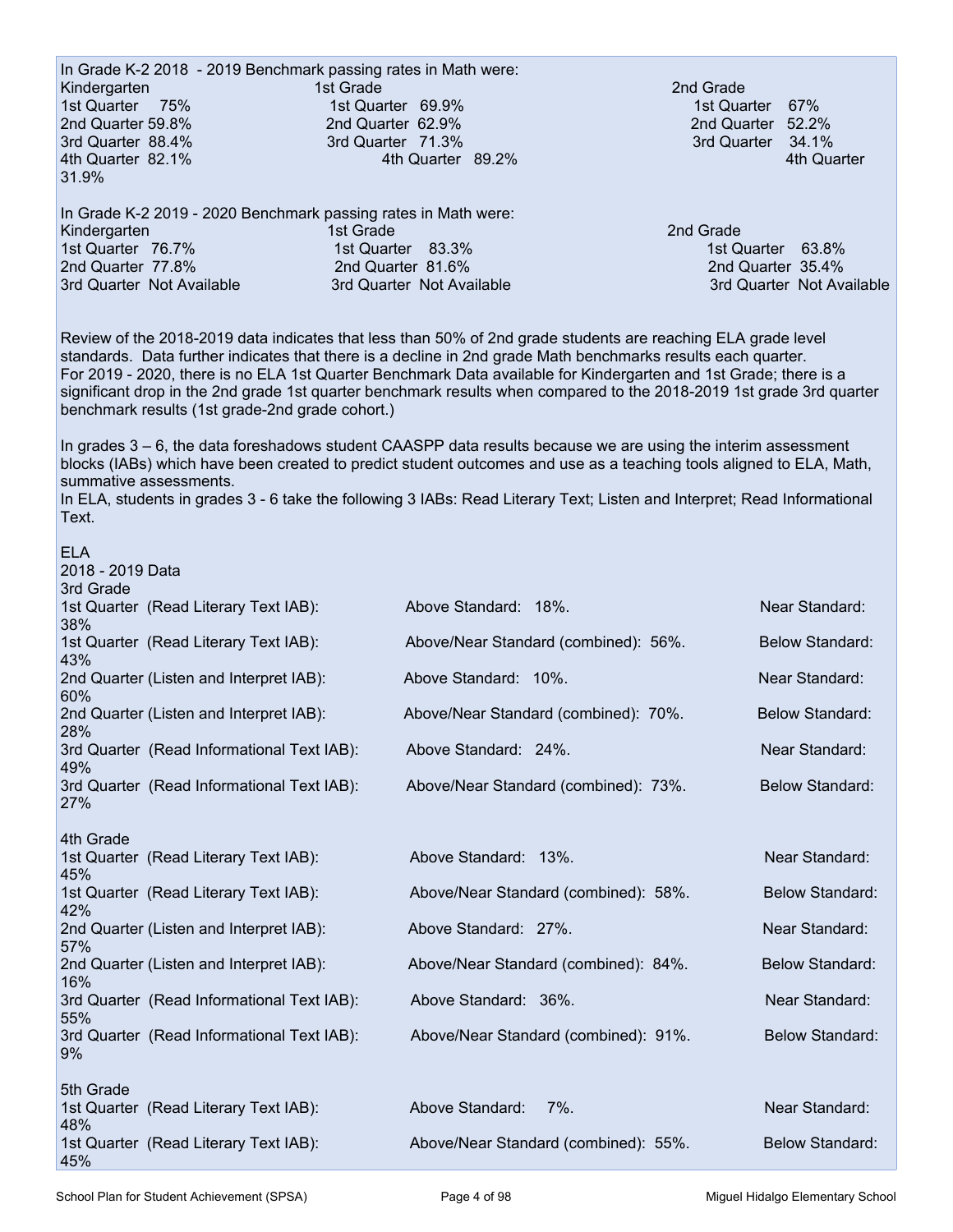| 58%                            | 2nd Quarter (Listen and Interpret IAB):    | Above Standard: 11%.                   | Near Standard:         |
|--------------------------------|--------------------------------------------|----------------------------------------|------------------------|
|                                | 2nd Quarter (Listen and Interpret IAB):    | Above/Near Standard (combined): 69%.   | <b>Below Standard:</b> |
| 31%<br>55%                     | 3rd Quarter (Read Informational Text IAB): | Above Standard: 40%.                   | Near Standard:         |
| 5%                             | 3rd Quarter (Read Informational Text IAB): | Above/Near Standard (combined): 95%.   | <b>Below Standard:</b> |
| 6th Grade                      |                                            |                                        |                        |
| 54%                            | 1st Quarter (Read Literary Text IAB):      | Above Standard:<br>$3%$ .              | Near Standard:         |
| 43%                            | 1st Quarter (Read Literary Text IAB):      | Above/Near Standard (combined): 57%.   | <b>Below Standard:</b> |
| 49%                            | 2nd Quarter (Listen and Interpret IAB):    | Above Standard: 23%.                   | Near Standard:         |
| 28%                            | 2nd Quarter (Listen and Interpret IAB):    | Above/Near Standard (combined): 72%.   | <b>Below Standard:</b> |
| 66%                            | 3rd Quarter (Read Informational Text IAB): | Above Standard: 11%.                   | Near Standard:         |
| 23%                            | 3rd Quarter (Read Informational Text IAB): | Above/Near Standard (combined): 77%.   | <b>Below Standard:</b> |
| <b>ELA</b><br>2019 - 2020 Data |                                            |                                        |                        |
| 3rd Grade                      |                                            |                                        |                        |
| 34%                            | 1st Quarter (Read Literary Text IAB):      | Above Standard: 12%.                   | Near Standard:         |
| 54%                            | 1st Quarter (Read Literary Text IAB):      | Above/Near Standard (combined): 46%.   | <b>Below Standard:</b> |
| 40.6%                          | 2nd Quarter (Listen and Interpret IAB):    | Above Standard: 13.5%.                 | Near Standard:         |
| 45.8%                          | 2nd Quarter (Listen and Interpret IAB):    | Above/Near Standard (combined): 44.1%. | <b>Below Standard:</b> |
|                                | 3rd Quarter (Read Informational Text IAB): | Not Available                          |                        |
| 4th Grade                      |                                            |                                        |                        |
| 46%                            | 1st Quarter (Read Literary Text IAB):      | Above Standard: 16%.                   | Near Standard:         |
| 37%                            | 1st Quarter (Read Literary Text IAB):      | Above/Near Standard (combined): 62%.   | <b>Below Standard:</b> |
| 60.0%                          | 2nd Quarter (Listen and Interpret IAB):    | Above Standard: 11.1%.                 | Near Standard:         |
| 28.9%                          | 2nd Quarter (Listen and Interpret IAB):    | Above/Near Standard (combined): 71.1%. | Below Standard:        |
|                                | 3rd Quarter (Read Informational Text IAB): | Not Available                          |                        |
| 5th Grade                      |                                            |                                        |                        |
| 46%                            | 1st Quarter (Read Literary Text IAB):      | Above Standard: 22%.                   | Near Standard:         |
| 32%                            | 1st Quarter (Read Literary Text IAB):      | Above/Near Standard (combined): 68%.   | <b>Below Standard:</b> |
| 60.2%                          | 2nd Quarter (Listen and Interpret IAB):    | Above Standard: 14.5%                  | Near Standard:         |
| 25.3%                          | 2nd Quarter (Listen and Interpret IAB):    | Above/Near Standard (combined): 74.7%. | <b>Below Standard:</b> |
|                                | 3rd Quarter (Read Informational Text IAB): | Not Available                          |                        |
| 6th Grade<br>53%               | 1st Quarter (Read Literary Text IAB):      | Above Standard: 14%.                   | Near Standard:         |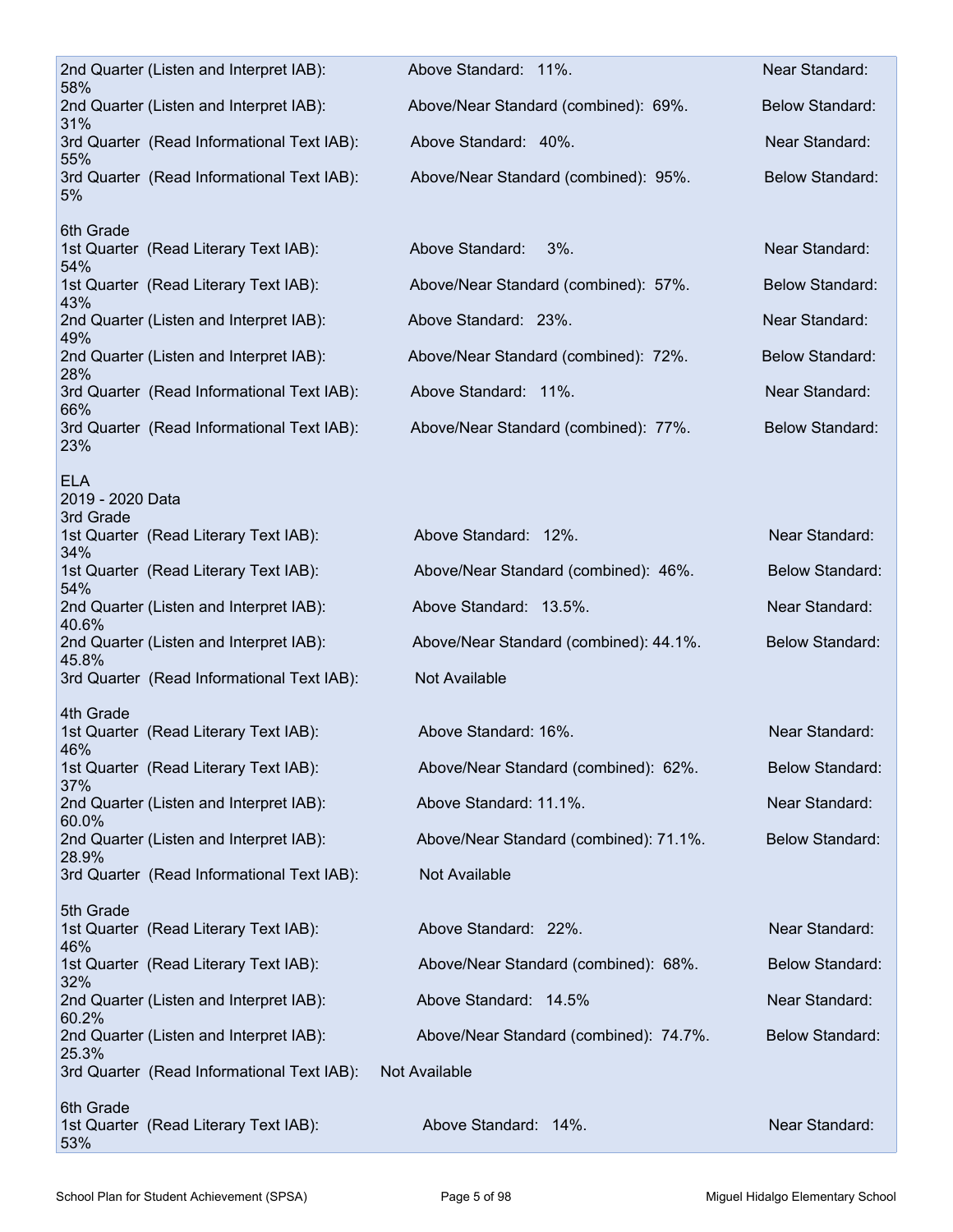| 33%                             | 1st Quarter (Read Literary Text IAB):                    |               | Above/Near Standard (combined): 67%.                                                                                                                                                                                                          | <b>Below Standard:</b> |  |  |
|---------------------------------|----------------------------------------------------------|---------------|-----------------------------------------------------------------------------------------------------------------------------------------------------------------------------------------------------------------------------------------------|------------------------|--|--|
| 55.9%                           | 2nd Quarter (Listen and Interpret IAB):                  |               | Above Standard: 32.2%.                                                                                                                                                                                                                        | Near Standard:         |  |  |
|                                 | 2nd Quarter (Listen and Interpret IAB):                  |               | Above/Near Standard (combined): 88.1%.                                                                                                                                                                                                        | <b>Below Standard:</b> |  |  |
| 11.9%                           | 3rd Quarter (Read Informational Text IAB):               | Not Available |                                                                                                                                                                                                                                               |                        |  |  |
|                                 | on the Listen and Interpret IAB.                         |               | In ELA the data reflects that all grade levels, $3-6$ , have scored above 50% Above or Near Standard in the first two<br>benchmarks (Read Literary Text & Listen and Interpret) with 85% of 4th grade students scoring Above or Near Standard |                        |  |  |
| <b>MATH</b><br>2018 - 2019 Data |                                                          |               |                                                                                                                                                                                                                                               |                        |  |  |
| 3rd Grade<br>47%                | 1st Quarter (Ratios and Proportional Relationships IAB): |               | Above Standard: 14%                                                                                                                                                                                                                           | Near Standard:         |  |  |
| 39%                             | 1st Quarter (Ratios and Proportional Relationships IAB): |               | Above/Near Standard (combined): 61%.                                                                                                                                                                                                          | <b>Below Standard:</b> |  |  |
| 50%                             | 2nd Quarter (The Number System IAB):                     |               | Above Standard: 23%                                                                                                                                                                                                                           | Near Standard:         |  |  |
| 27%                             | 2nd Quarter (The Number System IAB):                     |               | Above/Near Standard (combined): 73%                                                                                                                                                                                                           | <b>Below Standard:</b> |  |  |
| 3rd Quarter (IAB - NF):<br>18%  |                                                          |               | Above Standard: 79%                                                                                                                                                                                                                           | Near Standard:         |  |  |
| 3rd Quarter (IAB - NF):<br>3%   |                                                          |               | Above/Near Standard (combined): 97%.                                                                                                                                                                                                          | <b>Below Standard:</b> |  |  |
| 3rd Quarter (PT):               |                                                          |               | Above Standard: 31 %                                                                                                                                                                                                                          | Near Standard:         |  |  |
| 54%<br>3rd Quarter (PT):<br>15% |                                                          |               | Above/Near Standard (combined): 85%.                                                                                                                                                                                                          | <b>Below Standard:</b> |  |  |
| 4th Grade                       |                                                          |               |                                                                                                                                                                                                                                               |                        |  |  |
| 48%                             | 1st Quarter (Ratios and Proportional Relationships IAB): |               | Above Standard: 35%.                                                                                                                                                                                                                          | Near Standard:         |  |  |
| 39%                             | 1st Quarter (Ratios and Proportional Relationships IAB): |               | Above/Near Standard (combined): 61%.                                                                                                                                                                                                          | <b>Below Standard:</b> |  |  |
| 48%                             | 2nd Quarter (The Number System IAB):                     |               | Above Standard: 38%.                                                                                                                                                                                                                          | Near Standard:         |  |  |
| 13%                             | 2nd Quarter (The Number System IAB):                     |               | Above/Near Standard (combined): 86%.                                                                                                                                                                                                          | <b>Below Standard:</b> |  |  |
| 3rd Quarter (IAB - NF):<br>44%  |                                                          |               | Above Standard: 35%                                                                                                                                                                                                                           | Near Standard:         |  |  |
| 3rd Quarter (IAB - NF):<br>20%  |                                                          |               | Above/Near Standard (combined): 79%.                                                                                                                                                                                                          | <b>Below Standard:</b> |  |  |
| 3rd Quarter (PT):<br>61%        |                                                          |               | Above Standard: 37 %                                                                                                                                                                                                                          | Near Standard:         |  |  |
| 3rd Quarter (PT):<br>3%         |                                                          |               | Above/Near Standard (combined): 98%.                                                                                                                                                                                                          | <b>Below Standard:</b> |  |  |
|                                 |                                                          |               |                                                                                                                                                                                                                                               |                        |  |  |
| 5th Grade                       | 1st Quarter (Ratios and Proportional Relationships IAB): |               | Above Standard: 9%.                                                                                                                                                                                                                           | Near Standard:         |  |  |
| 51%                             | 1st Quarter (Ratios and Proportional Relationships IAB): |               | Above/Near Standard (combined): 60%.                                                                                                                                                                                                          | <b>Below Standard:</b> |  |  |
| 40%                             | 2nd Quarter (The Number System IAB):                     |               | Above Standard: 11%.                                                                                                                                                                                                                          | Near Standard:         |  |  |
| 41%<br>48%                      | 2nd Quarter (The Number System IAB):                     |               | Above/Near Standard (combined): 52%.                                                                                                                                                                                                          | <b>Below Standard:</b> |  |  |
|                                 |                                                          |               |                                                                                                                                                                                                                                               |                        |  |  |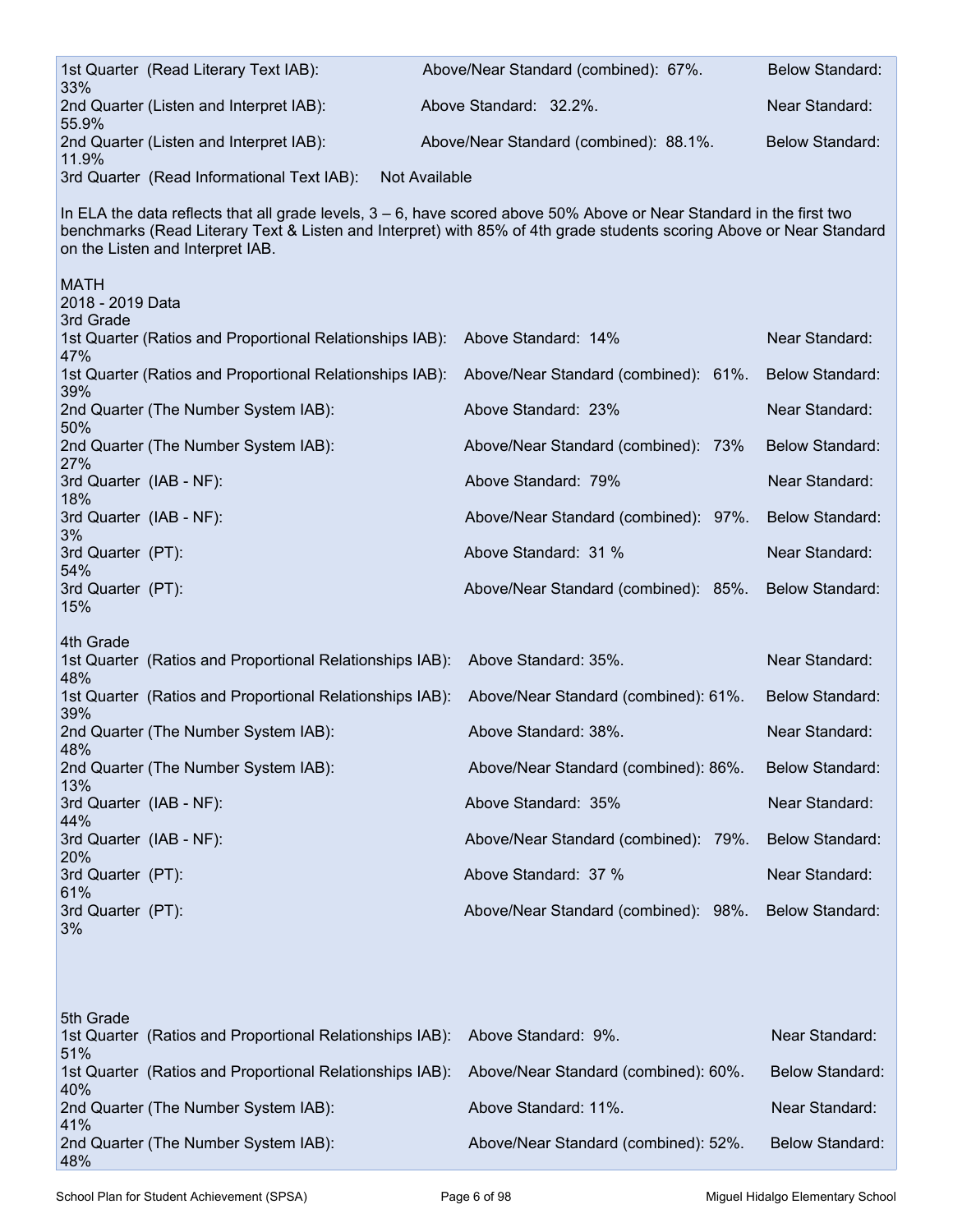| 48%                                    | 3rd Quarter (IAB - NF):                                  | Above Standard: 24%                   | Near Standard:         |
|----------------------------------------|----------------------------------------------------------|---------------------------------------|------------------------|
|                                        | 3rd Quarter (IAB - NF):                                  | Above/Near Standard (combined): 72%.  | <b>Below Standard:</b> |
| 29%<br>3rd Quarter (PT):               |                                                          | Above Standard: 16%                   | Near Standard:         |
| 69%<br>3rd Quarter (PT):<br>16%        |                                                          | Above/Near Standard (combined): 85%.  | <b>Below Standard:</b> |
|                                        |                                                          |                                       |                        |
| 6th Grade                              | 1st Quarter (Ratios and Proportional Relationships IAB): | Above Standard: 21%.                  | Near Standard:         |
| 36%                                    | 1st Quarter (Ratios and Proportional Relationships IAB): | Above/Near Standard (combined): 57%.  | <b>Below Standard:</b> |
| 43%                                    | 2nd Quarter (The Number System IAB):                     | Above Standard: 22%.                  | Near Standard:         |
| 47%                                    | 2nd Quarter (The Number System IAB):                     | Above/Near Standard (combined): 69%.  | <b>Below Standard:</b> |
| 31%                                    | 3rd Quarter (IAB - EE):                                  | Above Standard: 27%                   | Near Standard:         |
| 44%                                    | 3rd Quarter (IAB - EE):                                  | Above/Near Standard (combined): 71%.  | <b>Below Standard:</b> |
| 30%<br>3rd Quarter (PT):               |                                                          | Above Standard: 7 %                   | Near Standard:         |
| 71%<br>3rd Quarter (PT):<br>22%        |                                                          | Above/Near Standard (combined): 78%.  | <b>Below Standard:</b> |
|                                        |                                                          |                                       |                        |
|                                        |                                                          |                                       |                        |
| <b>MATH</b><br>2019 - 2020 Data        |                                                          |                                       |                        |
| 3rd Grade                              | 1st Quarter (NBT IAB):                                   | Above Standard: 12%.                  | Near Standard:         |
| 34%                                    | 1st Quarter (NBT IAB):                                   | Above/Near Standard (combined): 46%.  | <b>Below</b>           |
| Standard: 54%<br>2nd Quarter (OA IAB): |                                                          | Above Standard: 20.8%.                | Near Standard:         |
| 42.7%<br>2nd Quarter (OA IAB):         |                                                          | Above/Near Standard (combined): 63.5% | <b>Below</b>           |
| Standard: 36.5%<br>3rd Quarter         |                                                          | <b>Not Available</b>                  |                        |
| 4th Grade                              |                                                          |                                       |                        |
| 46%                                    | 1st Quarter (NBT IAB):                                   | Above Standard: 16%.                  | Near Standard:         |
| Standard: 37%                          | 1st Quarter (NBT IAB):                                   | Above/Near Standard (combined): 62%.  | <b>Below</b>           |
| 2nd Quarter (OA IAB):<br>49.4%         |                                                          | Above Standard: 14.6%.                | Near Standard:         |
| 2nd Quarter (OA IAB):<br>Standard: 36% |                                                          | Above/Near Standard (combined): 64%   | <b>Below</b>           |
| 3rd Quarter                            |                                                          | <b>Not Available</b>                  |                        |
| 5th Grade                              | 1st Quarter (NBT IAB):                                   | Above Standard: 22%.                  | Near Standard:         |
| 46%                                    | 1st Quarter (NBT IAB):                                   | Above/Near Standard (combined): 68%.  | <b>Below</b>           |
| Standard: 32%                          |                                                          |                                       |                        |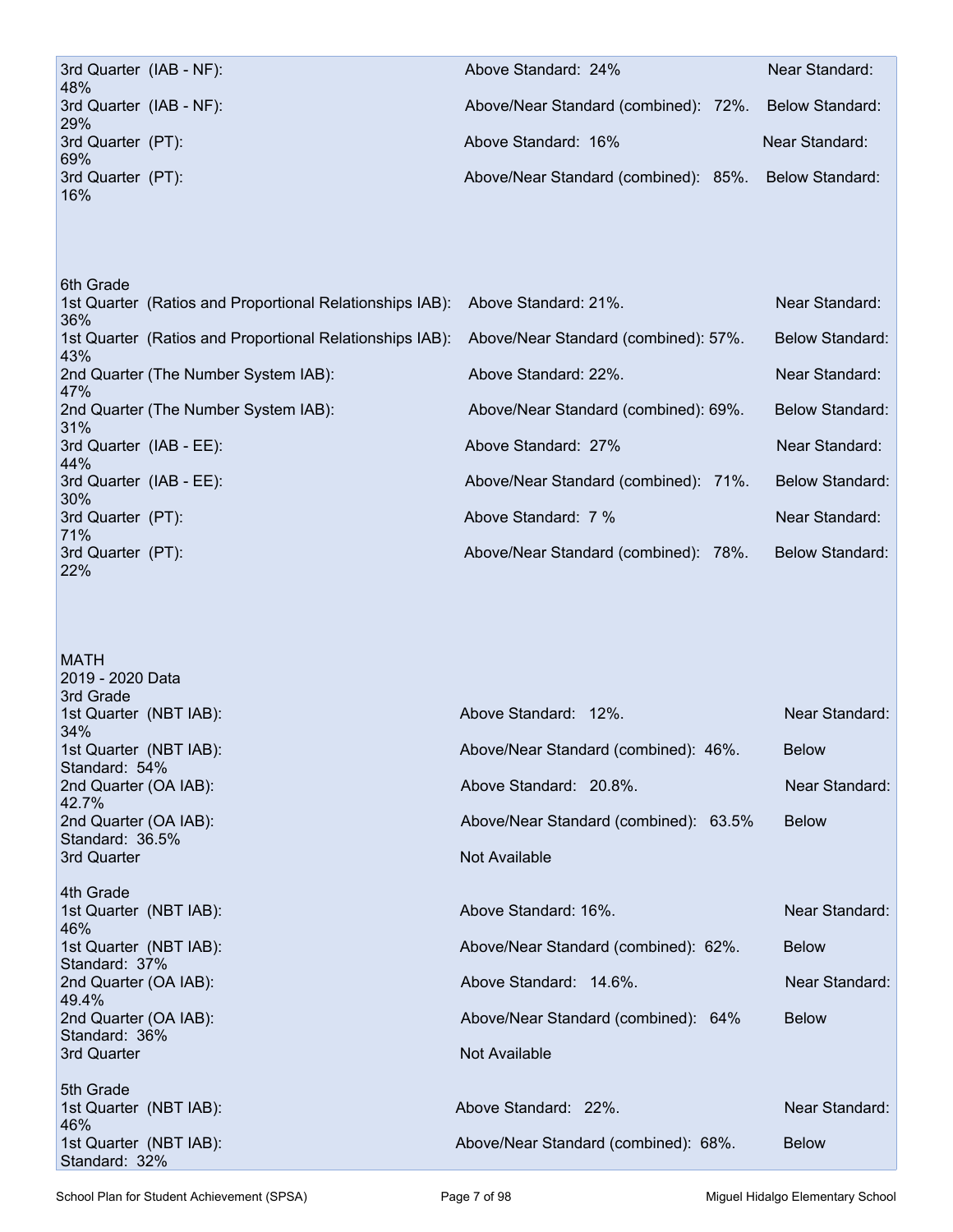| 2nd Quarter (NF IAB):<br>53.6%                                                                                                                                                                                                                                                                                                                                                                                                                                                                                                                                             | Above Standard: 23.8%.                | Near Standard: |  |  |  |  |  |  |  |  |
|----------------------------------------------------------------------------------------------------------------------------------------------------------------------------------------------------------------------------------------------------------------------------------------------------------------------------------------------------------------------------------------------------------------------------------------------------------------------------------------------------------------------------------------------------------------------------|---------------------------------------|----------------|--|--|--|--|--|--|--|--|
| 2nd Quarter (NF IAB):                                                                                                                                                                                                                                                                                                                                                                                                                                                                                                                                                      | Above/Near Standard (combined): 79.8% | <b>Below</b>   |  |  |  |  |  |  |  |  |
| Standard: 22.6%<br>3rd Quarter                                                                                                                                                                                                                                                                                                                                                                                                                                                                                                                                             | Not Available                         |                |  |  |  |  |  |  |  |  |
|                                                                                                                                                                                                                                                                                                                                                                                                                                                                                                                                                                            |                                       |                |  |  |  |  |  |  |  |  |
| 6th Grade<br>1st Quarter (The Number System IAB):<br>Standard: 53%                                                                                                                                                                                                                                                                                                                                                                                                                                                                                                         | Above Standard: 14%.                  | <b>Near</b>    |  |  |  |  |  |  |  |  |
| 1st Quarter (The Number System IAB):                                                                                                                                                                                                                                                                                                                                                                                                                                                                                                                                       | Above/Near Standard (combined): 67%.  | <b>Below</b>   |  |  |  |  |  |  |  |  |
| Standard: 33%<br>2nd Quarter (RP IAB):<br>Standard: 37.3%                                                                                                                                                                                                                                                                                                                                                                                                                                                                                                                  | Above Standard: 16.9%.                | Near           |  |  |  |  |  |  |  |  |
| 2nd Quarter (RP IAB):                                                                                                                                                                                                                                                                                                                                                                                                                                                                                                                                                      | Above/Near Standard (combined): 54.2% | <b>Below</b>   |  |  |  |  |  |  |  |  |
| Standard: 45.8%<br>3rd Quarter                                                                                                                                                                                                                                                                                                                                                                                                                                                                                                                                             | <b>Not Available</b>                  |                |  |  |  |  |  |  |  |  |
| In Mathematics, students in Grades 3 – 5 have taken the following two IABs: Number and Operations Base Ten; and<br>Operations and Algebraic Thinking. Scores have been above 50% Above or Near Standard on these two assessments<br>with 4th grade students scoring 84% Above or Near Standard on the Number and Operations Base Ten IAB and 86%<br>Above or Near Standard on the Operations and Algebraic Thinking IAB. 6th Grade Students have scored 57% Above or<br>Near Standard on the Ratios and Proportional Relationships IAB; and 72% on the Number Systems IAB. |                                       |                |  |  |  |  |  |  |  |  |
| During the 2020 - 2021 School Year, Grade Levels implemented Learning Cycles and developed Common Formative<br>Assessments (CFAs) to monitor student achievement towards selected CCSS in ELA and Math. A Diagnostic<br>Assessment, assessing Essential Standards was also administered at the beginning of the year:                                                                                                                                                                                                                                                      |                                       |                |  |  |  |  |  |  |  |  |
| ELA Cycle I:<br>Kinder: CCSS: CA.ELA.RF.K.3<br>97.2% of Miguel Hidalgo School Kindergarten Students Met or Exceeded the Standard on the CFA.<br>Kinder: CCSS: CCSS.ELA-Literacy-RL.K.3<br>78.5% of Miguel Hidalgo School Kindergarten Students Met or Exceeded the Standard on the CFA.                                                                                                                                                                                                                                                                                    |                                       |                |  |  |  |  |  |  |  |  |
| 1st Grade: CCSS: CCSS.ELA.Literacy.RL.1.2<br>83.0% of Miguel Hidalgo School 1st Grade Students Met or Exceeded the Standard on the CFA.                                                                                                                                                                                                                                                                                                                                                                                                                                    |                                       |                |  |  |  |  |  |  |  |  |
| 2nd Grade: CCSS: CA.ELA.RL.2.5<br>77.7% of Miguel Hidalgo School 2nd Grade Students Met or Exceeded the Standard on the CFA.                                                                                                                                                                                                                                                                                                                                                                                                                                               |                                       |                |  |  |  |  |  |  |  |  |
| 3rd Grade: CCSS: CA.ELA.RI.3.2<br>40.2% of Miguel Hidalgo School 3rd Grade Students Met or Exceeded the Standard on the CFA.                                                                                                                                                                                                                                                                                                                                                                                                                                               |                                       |                |  |  |  |  |  |  |  |  |
| 4th Grade: CCSS: CCSS.ELA.Literacy.RL.4.1<br>48.5% of Miguel Hidalgo School 4th Grade Students Met or Exceeded the Standard on the CFA.                                                                                                                                                                                                                                                                                                                                                                                                                                    |                                       |                |  |  |  |  |  |  |  |  |
| 5th Grade: CCSS: CCSS.ELA.Literacy.RI.5.3<br>39.5% of Miguel Hidalgo School 5th Grade Students Met or Exceeded the Standard on the CFA.                                                                                                                                                                                                                                                                                                                                                                                                                                    |                                       |                |  |  |  |  |  |  |  |  |
| 6th Grade: CCSS: CCSS.ELA.Literacy.RI.6.1<br>38.1% of Miguel Hidalgo School 6th Grade Students Met or Exceeded the Standard on the CFA.                                                                                                                                                                                                                                                                                                                                                                                                                                    |                                       |                |  |  |  |  |  |  |  |  |
| ELA Cycle 2<br>Kinder: CCSS: CA.ELA.RI.K.2<br>88.2% of Miguel Hidalgo School Kindergarten Students Met or Exceeded the Standard on the CFA.                                                                                                                                                                                                                                                                                                                                                                                                                                |                                       |                |  |  |  |  |  |  |  |  |
| 1st Grade: CCSS: CCSS.ELA.RI.1.2<br>59.3% of Miguel Hidalgo School 1st Grade Students Met or Exceeded the Standard on the CFA.                                                                                                                                                                                                                                                                                                                                                                                                                                             |                                       |                |  |  |  |  |  |  |  |  |
| 2nd Grade: CCSS: CA.ELA.RI.2.1<br>53.1% of Miguel Hidalgo School 2nd Grade Students Met or Exceeded the Standard on the CFA.                                                                                                                                                                                                                                                                                                                                                                                                                                               |                                       |                |  |  |  |  |  |  |  |  |
|                                                                                                                                                                                                                                                                                                                                                                                                                                                                                                                                                                            |                                       |                |  |  |  |  |  |  |  |  |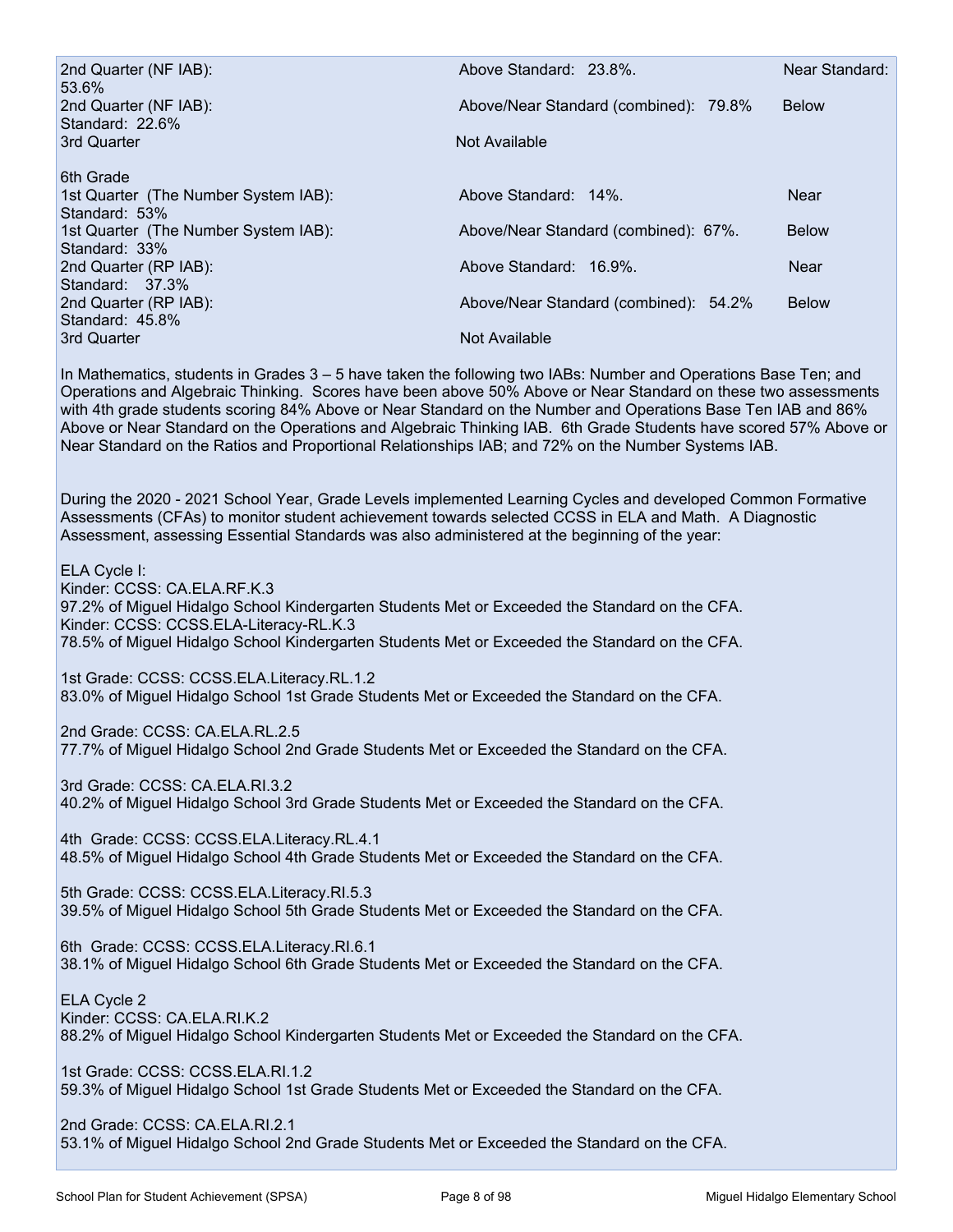3rd Grade: CCSS: CA.ELA.RL.3.1 36.8% of Miguel Hidalgo School 3rd Grade Students Met or Exceeded the Standard on the CFA. 4th Grade: CCSS: CCSS.ELA.Literacy.RL.4.6 8.7% of Miguel Hidalgo School 4th Grade Students Met or Exceeded the Standard on the CFA. 5th Grade: CCSS: CCSS.ELA.Literacy.RL.5.6 24.3% of Miguel Hidalgo School 5th Grade Students Met or Exceeded the Standard on the CFA. 6th Grade: CCSS: CCSS.ELA.Literacy.RI.6.6 31.7% of Miguel Hidalgo School 6th Grade Students Met or Exceeded the Standard on the CFA. ELA Cycle 3 Kinder: CCSS: CA.ELA.RF.K.3.a 77.8% of Miguel Hidalgo School Kindergarten Students Met or Exceeded the Standard on the CFA. 1st Grade: CCSS: CCSS.ELA.RF.1.1.a 64.3% of Miguel Hidalgo School 1st Grade Students Met or Exceeded the Standard on the CFA. 2nd Grade: CCSS: CA.ELA.RL.2.5 59.5% of Miguel Hidalgo School 2nd Grade Students Met or Exceeded the Standard on the CFA. 3rd Grade: CCSS: CA.ELA.RL.3.1 40.0% of Miguel Hidalgo School 3rd Grade Students Met or Exceeded the Standard on the CFA. 4th Grade: CCSS: CCSS.ELA.Literacy.RI.4.2 53.4% of Miguel Hidalgo School 4th Grade Students Met or Exceeded the Standard on the CFA. 5th Grade: CCSS: CCSS.ELA.Literacy.RL.5.2 28.0% of Miguel Hidalgo School 5th Grade Students Met or Exceeded the Standard on the CFA. 6th Grade: CCSS: CCSS.ELA.Literacy.RI.6.8 31.6% of Miguel Hidalgo School 6th Grade Students Met or Exceeded the Standard on the CFA. ELA Cycle 5 Kinder: CCSS: CA.ELA.RF.K.3.a 77.8% of Miguel Hidalgo School Kindergarten Students Met or Exceeded the Standard on the CFA. 1st Grade: CCSS: CCSS.ELA.RF.1.1.a 64.3% of Miguel Hidalgo School 1st Grade Students Met or Exceeded the Standard on the CFA. 2nd Grade: CCSS: CA.ELA.RI.2.1 63.5% of Miguel Hidalgo School 2nd Grade Students Met or Exceeded the Standard on the CFA. 3rd Grade: CCSS: CA.ELA.RI.3.1 31.6% of Miguel Hidalgo School 3rd Grade Students Met or Exceeded the Standard on the CFA. 4th Grade: CCSS: CCSS.ELA.Literacy.RI.4.3 59.3% of Miguel Hidalgo School 4th Grade Students Met or Exceeded the Standard on the CFA. 5th Grade: CCSS: CCSS.ELA.Literacy.RI.5.7 38.0% of Miguel Hidalgo School 5th Grade Students Met or Exceeded the Standard on the CFA. 6th Grade: CCSS: CCSS.ELA.Literacy.RI.6.1 41.6% of Miguel Hidalgo School 6th Grade Students Met or Exceeded the Standard on the CFA. Math Cycle I: Kinder: CCSS: CA.MA.K.CC.6 87.2% of Miguel Hidalgo School Kindergarten Students Met or Exceeded the Standard on the CFA. 1st Grade: CCSS: CCSS.MA.1.OA.7 79.7% of Miguel Hidalgo School 1st Grade Students Met or Exceeded the Standard on the CFA.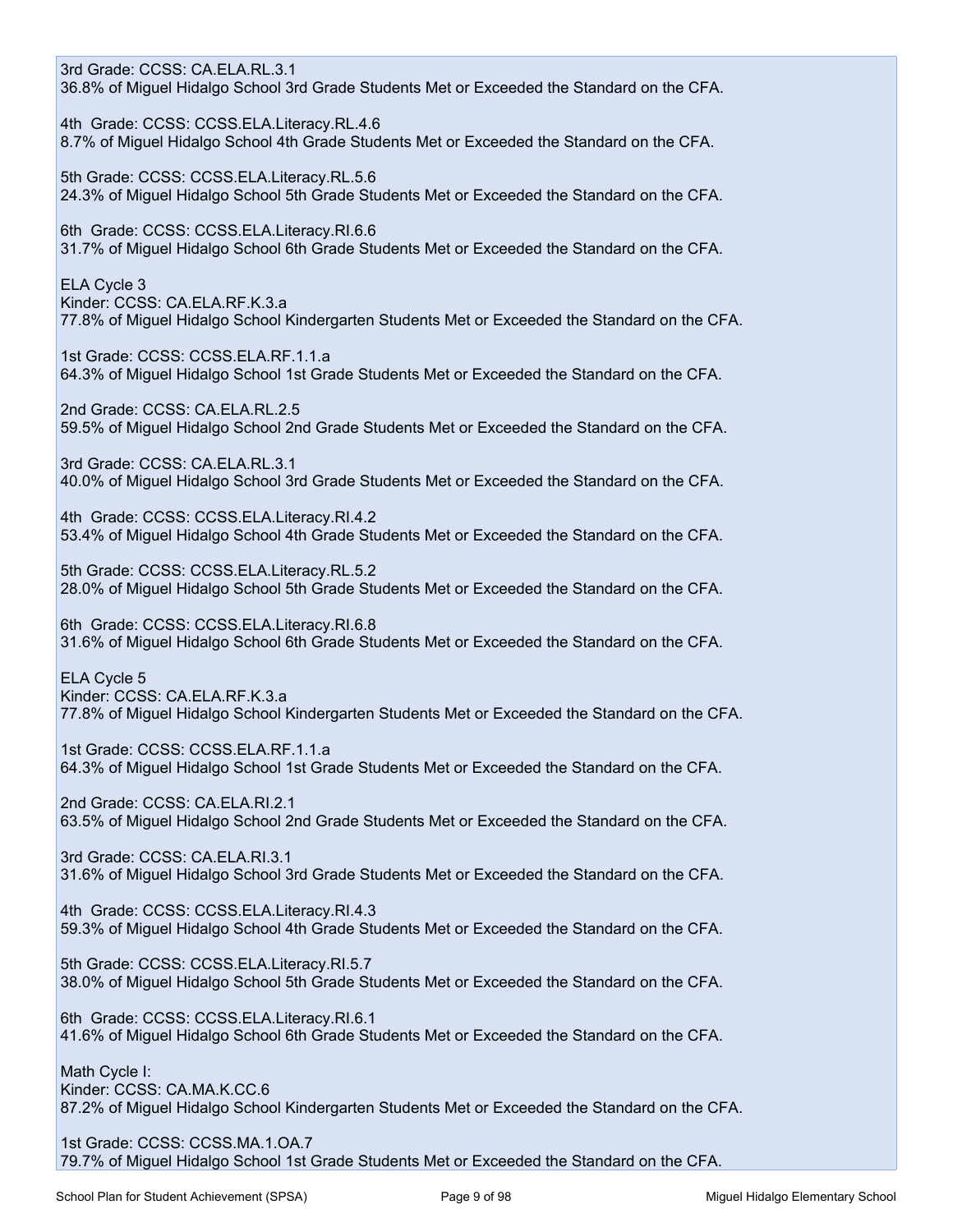2nd Grade: CCSS: CA.MA.2.NBT.3 84.5% of Miguel Hidalgo School 2nd Grade Students Met or Exceeded the Standard on the CFA. 3rd Grade: CCSS: CA.MA.3.OA.3 74.5% of Miguel Hidalgo School 3rd Grade Students Met or Exceeded the Standard on the CFA. 4th Grade: CCSS: CCSS.CA.MA.4.NBT.5 56.2% of Miguel Hidalgo School 4th Grade Students Met or Exceeded the Standard on the CFA. 5th Grade: CCSS: CCSS.CA.MA.5.NBT.3.a 39.5% of Miguel Hidalgo School 5th Grade Students Met or Exceeded the Standard on the CFA. 6th Grade: CCSS: CCSS.CA.MA.RP.3.b 58.7% of Miguel Hidalgo School 6th Grade Students Met or Exceeded the Standard on the CFA. Math Cycle 2: Kinder: CCSS: CA.MA.K.CC.2 87.2% of Miguel Hidalgo School Kindergarten Students Met or Exceeded the Standard on the CFA. 1st Grade: CCSS: CCSS.MA.1.OA.1 77.9% of Miguel Hidalgo School 1st Grade Students Met or Exceeded the Standard on the CFA. 2nd Grade: CCSS: CA.MA.2.OA.1 71.7% of Miguel Hidalgo School 2nd Grade Students Met or Exceeded the Standard on the CFA. 3rd Grade: CCSS: CA.MA.3.MD.7.b 50.7% of Miguel Hidalgo School 3rd Grade Students Met or Exceeded the Standard on the CFA. 4th Grade: CCSS: CCSS.CA.MA.4.NBT.6 54.3% of Miguel Hidalgo School 4th Grade Students Met or Exceeded the Standard on the CFA. 5th Grade: CCSS: CCSS.CA.MA.5.NBT.7 29.2% of Miguel Hidalgo School 5th Grade Students Met or Exceeded the Standard on the CFA. 6th Grade: CCSS: CCSS.CA.MA.RP.3.c 56.2% of Miguel Hidalgo School 6th Grade Students Met or Exceeded the Standard on the CFA. Math Cycle 3: Kinder: CCSS: CA.MA.K.OA.2 90.4% of Miguel Hidalgo School Kindergarten Students Met or Exceeded the Standard on the CFA. 1st Grade: CCSS: CCSS.MA.1.OA.1 87.1% of Miguel Hidalgo School 1st Grade Students Met or Exceeded the Standard on the CFA. 2nd Grade: CCSS: CA.MA.2.OA.1 64.2% of Miguel Hidalgo School 2nd Grade Students Met or Exceeded the Standard on the CFA. 3rd Grade: CCSS: CA.MA.3.OA.3 63.2% of Miguel Hidalgo School 3rd Grade Students Met or Exceeded the Standard on the CFA. 4th Grade: CCSS: CCSS.CA.MA.4.NF.3 48.6% of Miguel Hidalgo School 4th Grade Students Met or Exceeded the Standard on the CFA. 5th Grade: CCSS: CCSS.CA.MA.5.NBT.6 56.6% of Miguel Hidalgo School 5th Grade Students Met or Exceeded the Standard on the CFA. 6th Grade: CCSS: CCSS.CA.MA.EE.8 53.8% of Miguel Hidalgo School 6th Grade Students Met or Exceeded the Standard on the CFA. Math Cycle 5: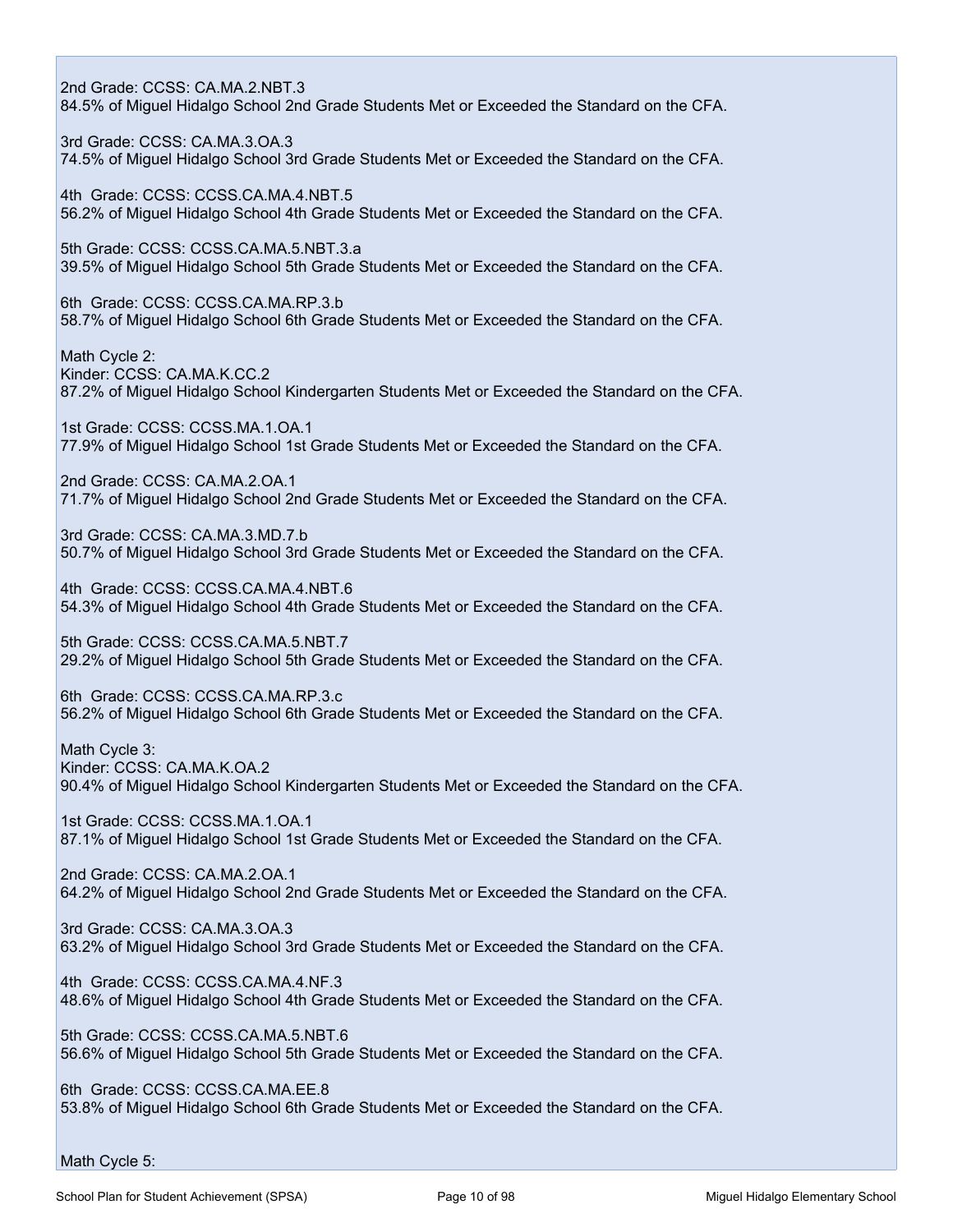2nd Grade: CCSS: CA.MA.2.G.A.3 66.7% of Miguel Hidalgo School 2nd Grade Students Met or Exceeded the Standard on the CFA.

3rd Grade: CCSS: CA.MD.1 67.7% of Miguel Hidalgo School 3rd Grade Students Met or Exceeded the Standard on the CFA.

4th Grade: CCSS: 00.0% of Miguel Hidalgo School 4th Grade Students Met or Exceeded the Standard on the CFA.

5th Grade: CCSS: CCSS.CA.MA.5.G.2 45.8% of Miguel Hidalgo School 5th Grade Students Met or Exceeded the Standard on the CFA.

6th Grade: CCSS: CCSS.CA.MA.EE.6.8 49.6% of Miguel Hidalgo School 6th Grade Students Met or Exceeded the Standard on the CFA.

All grades have targeted students not meeting standards to reteach (small groups) concepts and skills during RTI and MIT. The use of the Achieve 3000 online ELA support program and the Dreambox online Math support program is being utilized in all classrooms to assist students in their respective areas. Some Teachers are also providing before and after school tutoring.

Two part time classified para-Educators are presently assigned to Miguel Hidalgo School. These para-educators are strategically placed in classrooms to support students areas of needs.

An Early Reading Intervention Teacher and two classified para-educators provide instruction and support to 1st, 2nd, 3rd grade students needing additional assistance with reading.

## **2020-21 Plan Summary The Story**

Describe the students and community and how the LEA serves them.

School Profile

**Demographics** 

The Imperial Valley is located in Imperial County in the Southeast corner of the State. It extends over 4,597 square miles, bordering on Mexico to the south, Riverside County to the north, San Diego County to the west, and the State of Arizona on the East. The terrain varies from 235 feet below sea level at the Salton Sea to 4,548 feet above at Blue Angel Peak.

Imperial County continues to have a high unemployment rate, 17.7 percent in October 2021, down from a revised 19.7 percent in August 2021. Nearly half the population has not completed high school and the local workforce is not well prepared for positions beyond unskilled entry-level, non-career minimum wage jobs. Achievement test scores in the county have been among the lowest in California for the last decade, but are on an upward trend. Approximately 1 in 5 families is a single-parent household.

Brawley Elementary School District is located in Brawley, California, which is situated in Imperial County. Brawley, with a population of approximately 24,953, is a rural community twenty-seven miles north of the Port of Entry into the United States from Mexicali, Mexico. Imperial Valley is ranked fourth in the nation in terms of agricultural production and 30% of our parents are employed in agricultural-related jobs. Brawley is a desert setting where the average winter temperature is in the mid-seventies. The climate is hot and dry, ranging from lows in the mid-'30s in January to highs of 110+ in July and August (mean temperatures: low-55.0; high- 89.6), with little moisture (average annual rainfall: 2.92 inches; 25 percent average relative humidity). It has a small-town atmosphere with a variety of family-oriented facilities that include boating, fishing, swimming, and other sports. Parks and recreational facilities include fourteen city parks, twelve tennis courts, a public swimming pool, and an eighteen-hole golf course.

There are 570 students enrolled at Miguel Hidalgo Elementary School. Miguel Hidalgo's Student Population is 97% Hispanic; 0.1% African American; 1% White and 96.8% of our student population at Miguel Hidalgo School qualify for free or reduced lunch and are considered Socioeconomically Disadvantaged.

Our English Language Learner population is 30%. 0.8% of our population are considered Foster Youth. 0.8% of our population qualify as Homeless.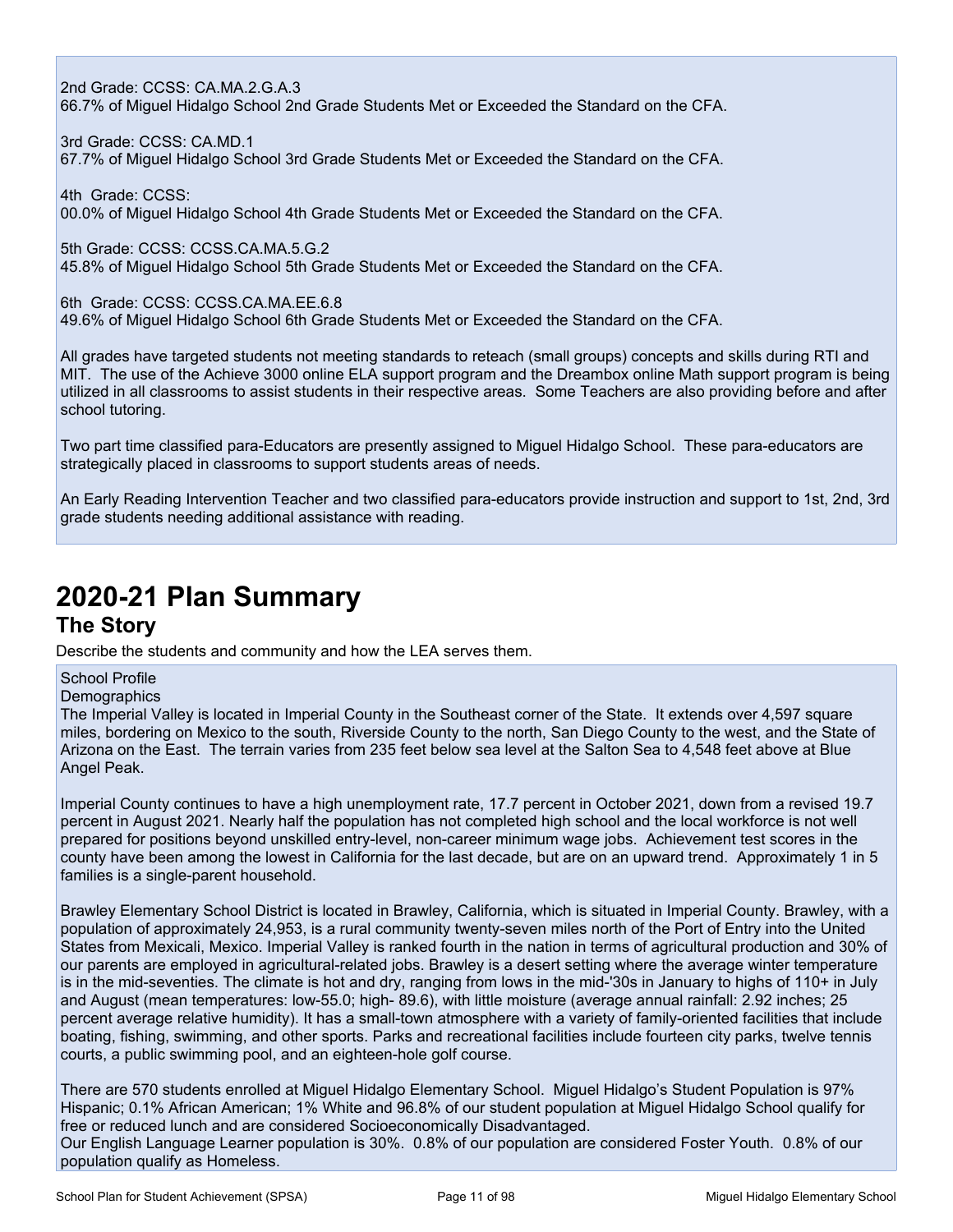Miguel Hidalgo School is one of five schools in the Brawley Elementary School District located in the Imperial Valley. The school offers instruction for students in Grades TK - 6 and one Special Day Class. During the 2021 - 2022 school year, Miguel Hidalgo School will consist of 1 Transitional Kindergarten, 3 kindergartens, 3 first grades, 3-second grades, 3 third grades, 3 fourth grades, 3 fifth grades, 3 sixth grades, 1 5th / 6th grade Special Day Class (SDC). The school's special education program consists of SDC and a Resource Specialist Program (RSP).

The staff at Miguel Hidalgo School consists of 1 principal, 1 vice-principal, 26 classroom teachers, 2 full-time Secretaries, 1 full-time office clerk, 1 full-time health assistant, 6 cafeteria servers, and 3 full-time custodians. Support staff includes one full-time Early Reading Intervention (ERI) Teacher, one full-time RSP teacher, one full time certificated Academic Coach, a school counselor, a district psychologist (one day a week), a speech pathologist (2 days per week), 1 full-time Computer Lab Aide, 5 part-time Para Educators (two assigned to work with our ERI Teacher), 2 part-time library clerk, 2 full-time SDC Paraeducators, and 1 full-time RSP Paraeducators.

Of the 29 certificated staff, 9 are fully credentialed Bilingual Cross-Cultural Language and Academic Development (BCLAD) personnel, 14 have their Cross-Cultural Language and Academic Development (CLAD) credentials, and 3 hold a Specially Designed Academic Instruction in English (SDAIE)/English Language Development (ELD) certificate. Site facilities include a music room that serves band and orchestra students 2-3 times during the week and a library. Special programs currently existing at Miguel Hidalgo School are Title I, Migrant, Immigrant, English Learners, Special Education, and Gifted and Talented Education (GATE).

The enrollment fluctuated between 570 and 605 during the 2021 - 2022 school year. The ethnic makeup of the school population is predominately Hispanic (97%). During the 2020 - 2021 school year, 97% of our students were eligible for the Free or Reduced lunch program.

Miguel Hidalgo School provides a safe, supportive and effective learning environment for your child and strives to address the individual needs of each child. It provides every student with a high-quality curriculum and instruction by teaching grade-level skills and concepts that enable children to meet the State's academic achievement standards. Expectations for all students and staff are very high. The teachers are very serious about their goals.

## **SPSA Highlights**

Identify and briefly summarize the key features of this year's SPSA.

Time and funds are being allocated so that teachers can work together and collaborate to share best practices and strategies for providing effective instruction. Schoolwide and Grade level Academic goals aligned our SPSA goals will be developed at the beginning of the year by staff.

Teachers will also collaborate to develop and implement grade level common formative assessments to be utilized along with District Benchmark Assessments. All grade levels will participate in Learning Cycles. There are four stages in the teaching and learning cycle: initial and diagnostic assessment, course and lesson planning, teaching and learning, and assessment and review.(summative and formative assessment).

## **Review of Performance**

Based on a review of performance on the state indicators and local performance indicators included in the California School Dashboard, progress toward SPSA goals, local self-assessment tools, stakeholder input, or other information, what progress is the LEA most proud of and how does the LEA plan to maintain or build upon that success? This may include identifying any specific examples of how past increases or improvements in services for low-income students, English learners, and foster youth have led to improved performance for these students.

### **Greatest Progress**

Miguel Hidalgo School's School wide Student SBAC Assessment results have increased each year in 2017 and 2018.

2016 SBAC Data Results: Students Meeting or Exceeding Standard Miguel Hidalgo School Overall: ELA 9% Math 17%

2017 SBAC Data Results: Students Meeting or Exceeding Standard Miguel Hidalgo School Overall: ELA 29.88% Math 27.95% English Learners: ELA 7.4% Math 10.81%

2018 SBAC Data Results: Students Meeting or Exceeding Standard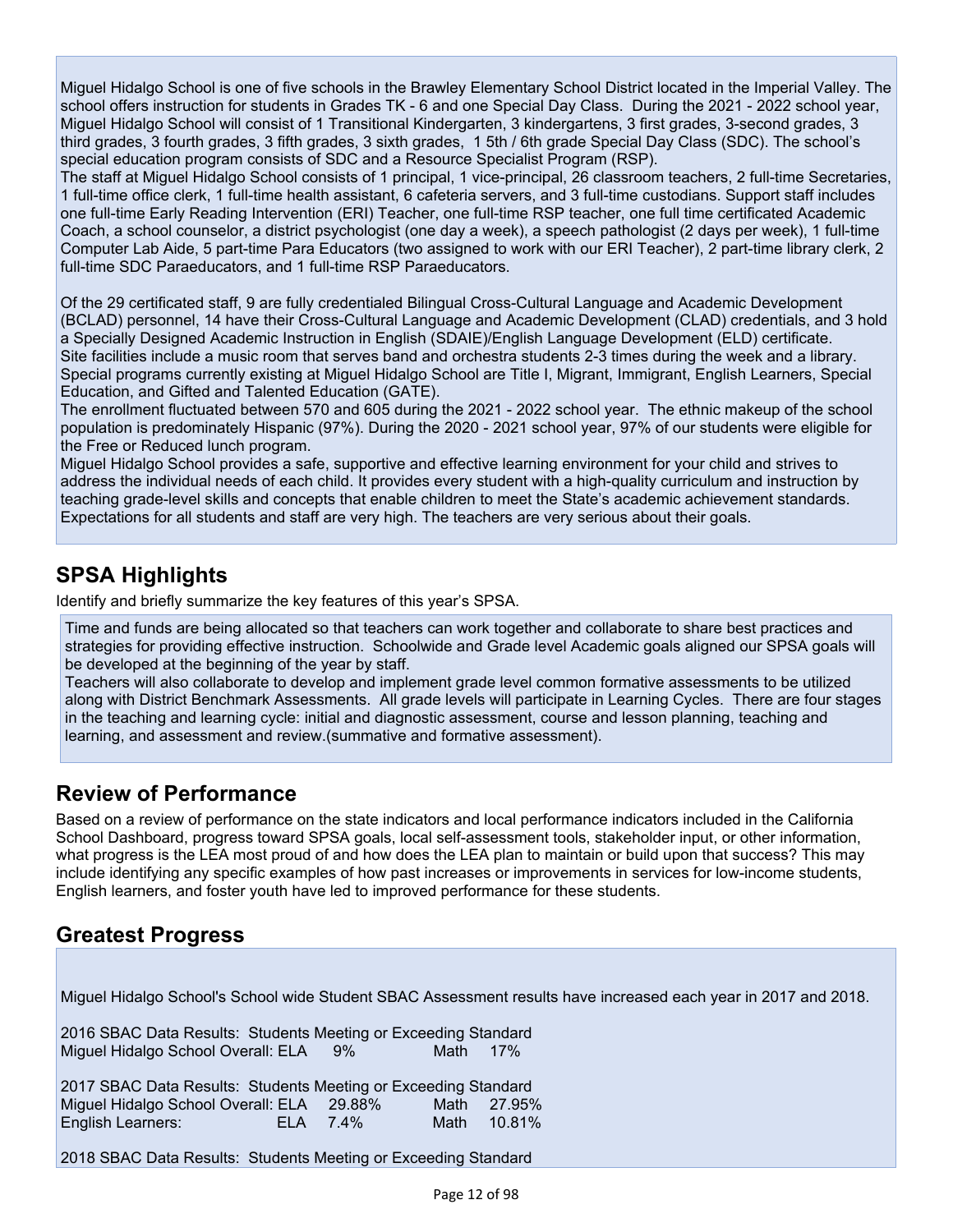Miguel Hidalgo School Overall: ELA 32.49% Math 36.79%

2019 SBAC Data Results: Students Meeting or Exceeding Standard Miguel Hidalgo School Overall: ELA 38.53% Math 36.0%

There is no SBAC Data for the years 2020 & 2021 due to the COVID-19 Pandemic School Closure.

Miguel Hidalgo School is on upward trend in student improvement towards proficiency of the State Standards.

2018 Proficiency Levels in Mathematics are an improvement with all School Subgroups School subgroups English Only (EO): Math 36.77% RFEP: Math 50.52% English Learners(ELL): Math 32.35% SED: Math 36.6%

Miguel Hidalgo School has introduced implementation of Positive Behavioral Intervention & Support (PBIS) and Tier I interventions and supports are well established. The school will continue with the establishment and implementation of Tier II interventions during the 2021 - 2022 school year. Tier III interventions will also be implemented with students as needed.

Referring to the California School Dashboard, identify any state indicator or local performance indicator for which overall performance was in the "Red" or "Orange" performance category or where the LEA received a "Not Met" or "Not Met for Two or More Years" rating. Additionally, identify any areas that the LEA has determined need significant improvement based on review of local performance indicators or other local indicators. What steps is the LEA planning to take to address these areas with the greatest need for improvement?

### **Greatest Needs**

Our students with disabilities subgroup reduced the gap on the Distance from Standard (Increased Significantly) this subgroup nevertheless is in the "Orange" Performance category in 2019 English Language Arts and Math. RTI and MIT are embedded in the master schedule and are being provided on a regular schedule. Tier II level of intervention in the form of Before and After school tutoring is available for students needing additional assistance. Additional Tier II Level interventions are being implemented in classrooms with teachers providing small group and one to one intervention time and reteaching.

Referring to the California School Dashboard, identify any state indicator for which performance for any student group was two or more performance levels below the "all student" performance. What steps is the LEA planning to take to address these performance gaps?

### **Performance Gaps**

Albeit there are no subgroups that are below the "all students" performance, Miguel Hidalgo School staff is aware that additional ELA intervention needs to be provided to our English Learners and Socioeconomically Disadvantaged student population. English Language Development (ELD) is embedded in the Master Schedule and is taught daily. RTI and MIT are embedded in the master schedule and teachers are required to document the amount teacher directed RTI / MIT is being provided on a regular schedule. Before and After school tutoring is available for students needing addtiional assistance.

Lesson Design and Instructional Strategies will be developed and implemented to be used during designated ELD Time.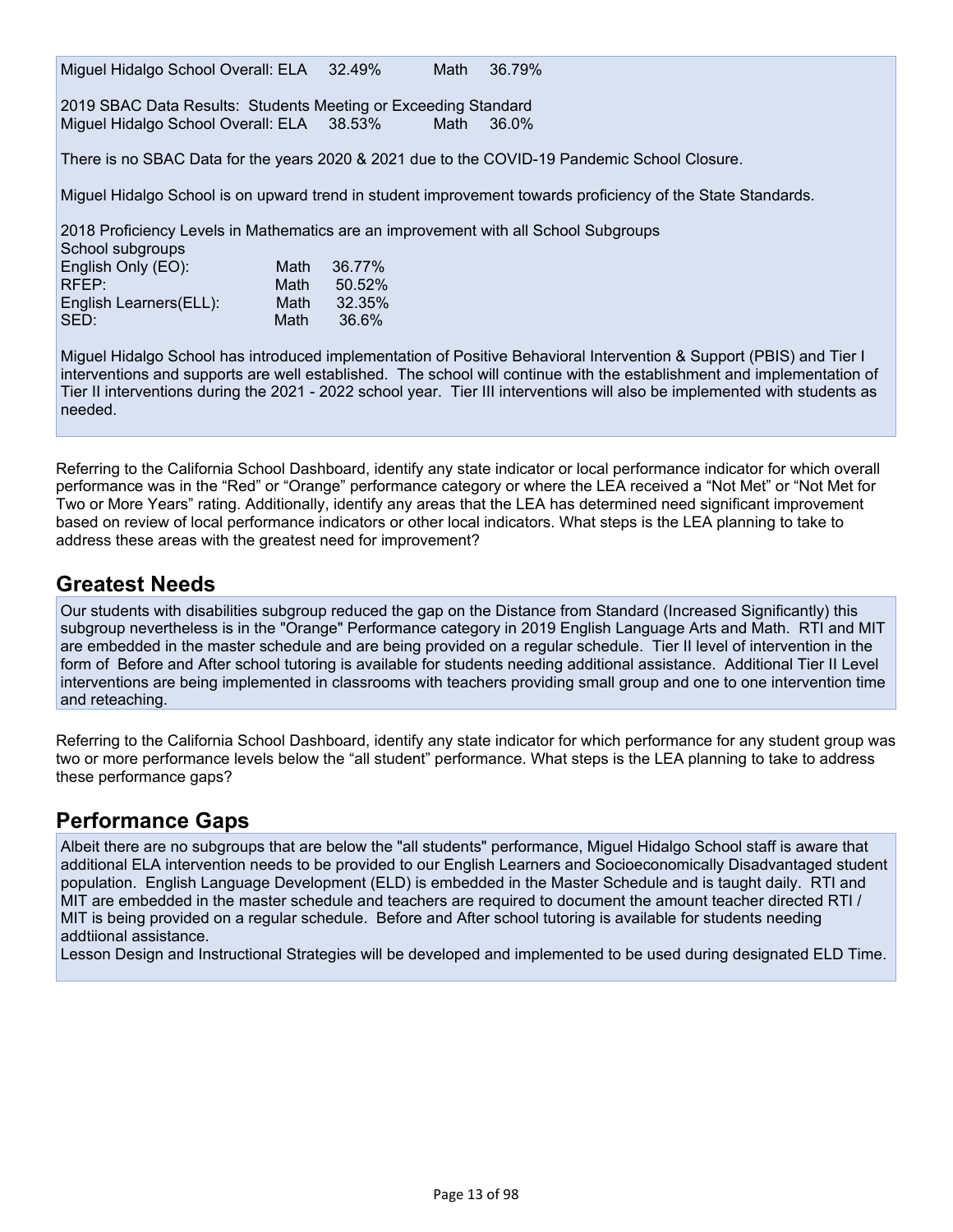## **Stakeholder Involvement**

How, when, and with whom did the school consult as part of the planning process for this SPSA/Annual Review and Update?

#### **Involvement Process for the SPSA and Annual Review and Update**

SPSA has been reviewed at past Site Council meetings.

2021 - 2022 SPSA was reviewed with Hidalgo staff on the following dates: 12/3/21; 12/10/21;

2021 - 2022 SPSA reviewed, revised, and approved by School Site Council on the following dates:

SPSA goals will be reviewed and revised if necessary after the BESD 1st Quarter Benchmark assessments during the 2021-2022 school year. Due to the COVID-19 National Emergency Pandemic School Closure, students did not take the SBAC during the Spring of 2021.

#### **Impact on SPSA and Annual Update**

How did these consultations impact the LCAP for the upcoming year?

SPSA Goals for Miguel Hidalgo School will be aligned with BESD LCAP Goals:

LCAP Goal 1: BESD will provide a high quality well balanced educational system to raise academic achievement for ALL students.

LCAP Goal 2: BESD will narrow the achievement gap by providing a high quality educational system for ALL students focusing on high academic rigor with a Multi-tiered System of Support (MTSS).

LCAP Gaol 3: BESD will provide students and parents with a safe and engaging learning environment.

Miguel Hidalgo School SPSA Goals:

MHS SPSA Goal 1: Students will reach high standards attaining proficiency or better in all content areas. Students will demonstrate an increase in District Benchmark Assessments and SBAC ELA and Math Assessments.

MHS SPSA Goal 2: All student will receive a rigorous curriculum and instruction. Teachers will monitor student progress using Grade Level Formative Assessments; data will be used to identify students not proficient and students will be provided appropriate and and effective support. There will be a 5% increase of the number of students that master the Grade Level Essential Standards at every grade level.

MHS SPSA Goal 3: All students will be provided an engaging and safe environment. Miguel Hidalgo School Staff will establish a proactive system of socio-emotional support. Attendance rates will improve on a year to year basis. The number of Student Discipline Incidences will decrease from year to year. The school climate survey administered to all parents will demonstrate a year to year improvement. Parents and Community members will be encouraged to participate in parent nights and the volunteer in classrooms and other locations of the school. Development and Implementation Positive Behavior Interventions and Support (PBIS) Tier I and II will continue during the 2021-2022 school year.

## **Resource Inequities**

Briefly identify and describe any resource inequities identified as a result of the required needs assessment, as applicable.

Miguel Hidalgo School data shows that Miguel Hidalgo Students continue to grow in SBAC ELA and Math assessments. Albeit the (2019) California School Dashboard shows improvement the area of Chronic Attendance Miguel Hidalgo School Staff and Community agree that attendance is an area of focus. During the 2021-2022 school year, there will be a focus to provide our Special Education Staff with coaching for instructional strategies to better support the needs of those students with disabilities. In addition, a focus will be placed on providing all teachers with coaching for instructional strategies and materials to differentiate classroom instruction to meet the unique learning needs of students with disabilities. The RSP teacher and a General Education teacher will be encouraged and supported to collaborate and Co-Teach in order to better meet the needs of students with disabilities. Miguel Hidalgo school had a 95.6% attendance rate in 2018-2019 and a 95.3% attendance rate prior to the School Closure in March of 2020 due to the COVID-19 National Emergency Pandemic. Our staff is reaching out to all students to address and support them with their daily attendance. We are sending a clear message that coming to school every day is a priority by providing regular recognition and incentives to students and families that have good and improved attendance. Incentives and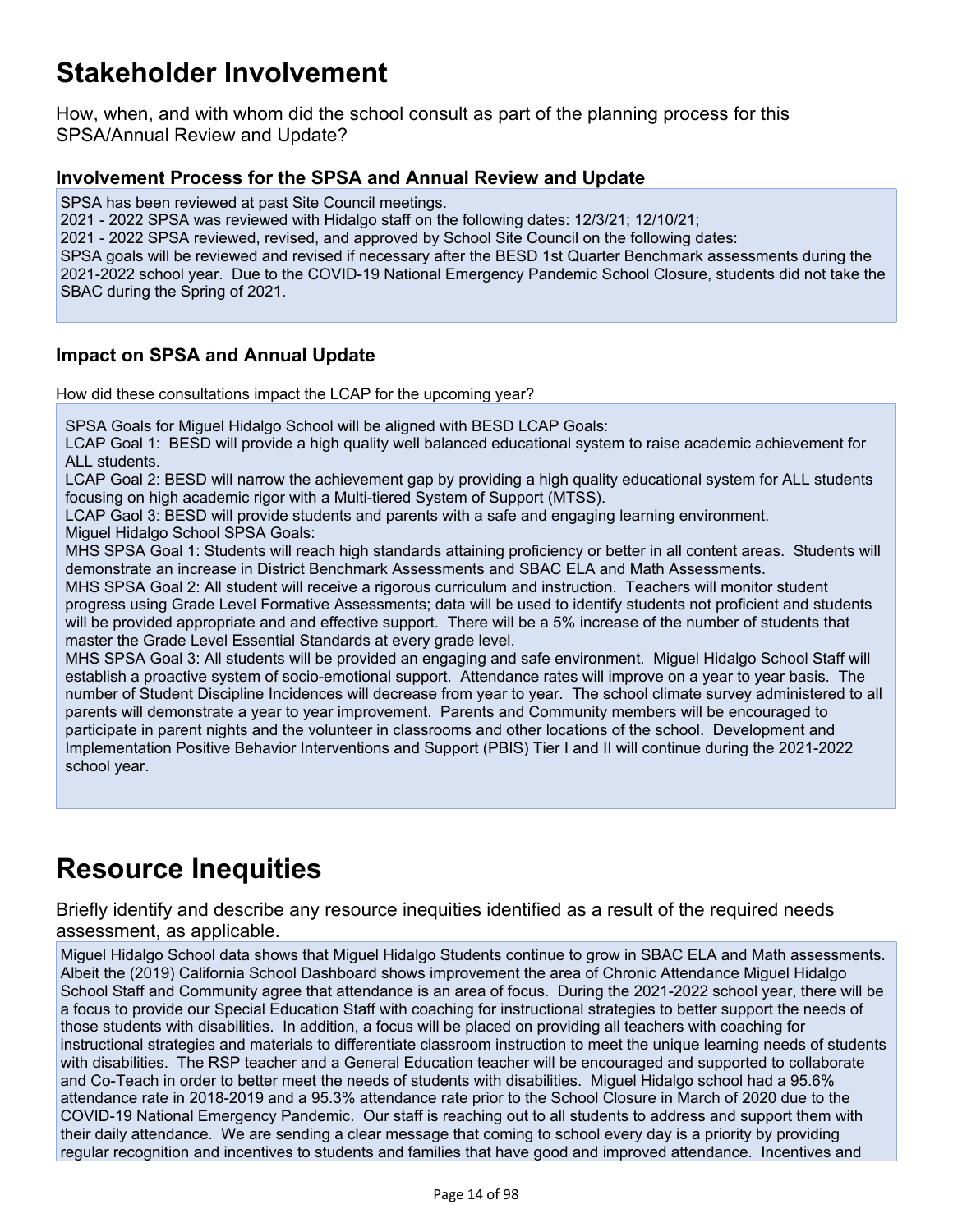contest take advantage of the fact that students often respond better to positive recognition than they do to lectures from parents and teachers. Incentives are not costly, but simple rewards such as recognition from peers, teachers, staff and administration. I.e. Principal and Vice-Principal regularly greet and welcome students at the front gate as they arrive to school.

Due to the COVID-19 Pandemic school Closure and the implementation of Remote Teaching / Distance Learning the staff at Miguel Hidalgo School has committed to continue to provide our students with a quality education. At the beginning of the 20-21 school year, All students were assigned chromebooks so that they may access our digital classrooms and the curriculum. Students were also provided curricular materials and are provided with support material periodically through the school year.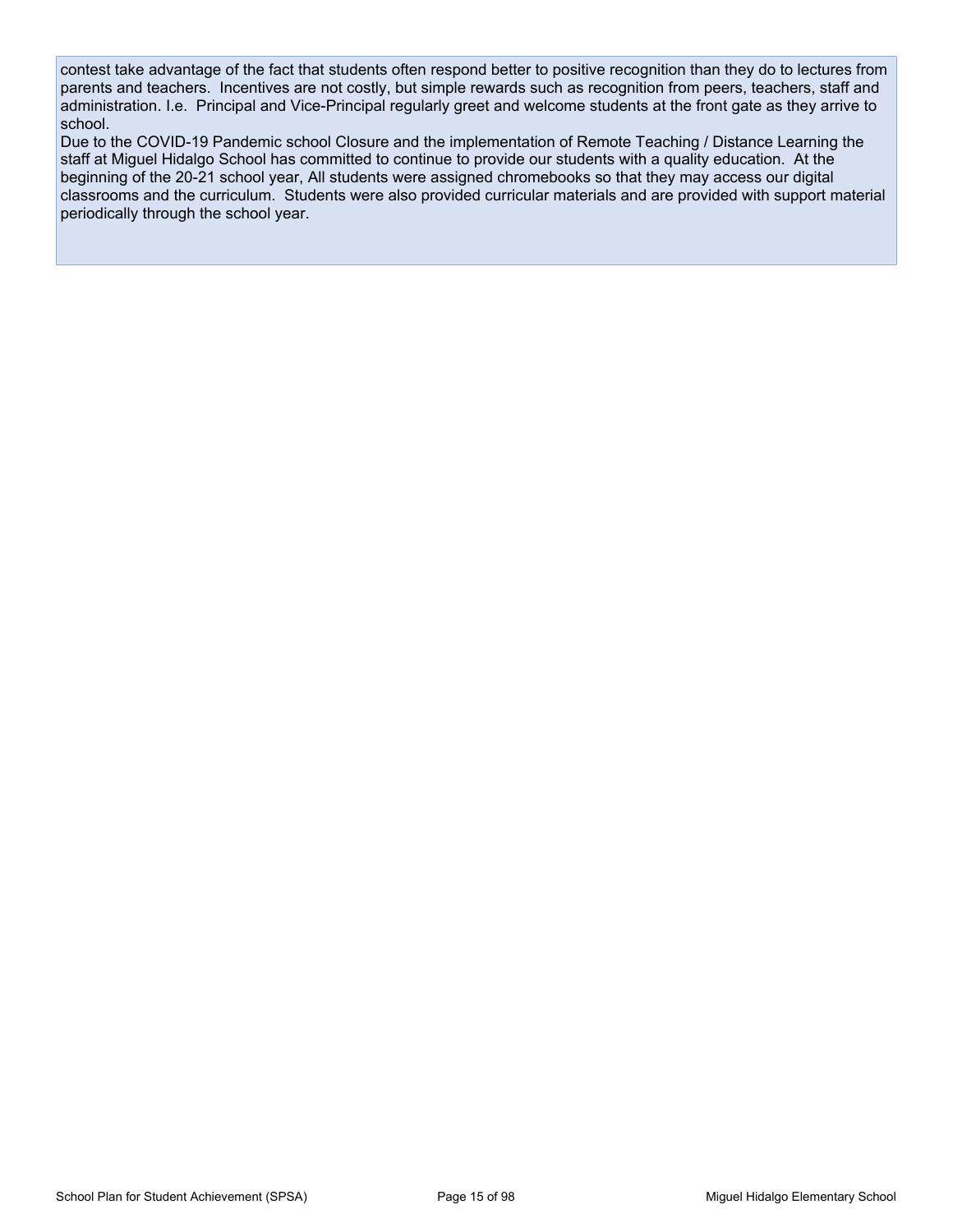| <b>Student Enrollment by Subgroup</b> |         |                              |                         |                           |           |           |  |  |  |  |  |
|---------------------------------------|---------|------------------------------|-------------------------|---------------------------|-----------|-----------|--|--|--|--|--|
|                                       |         | <b>Percent of Enrollment</b> |                         | <b>Number of Students</b> |           |           |  |  |  |  |  |
| <b>Student Group</b>                  | $18-19$ | 19-20                        | $20 - 21$               | $18-19$                   | $19 - 20$ | $20 - 21$ |  |  |  |  |  |
| American Indian                       | $0\%$   | 0%                           | 0.2%                    | $\mathbf{0}$              | 0         |           |  |  |  |  |  |
| African American                      | 0.63%   | 1.12%                        | $0.7\%$                 | 4                         |           | 4         |  |  |  |  |  |
| Asian                                 | 0%      | $0\%$                        | $\%$                    | 0                         | 0         |           |  |  |  |  |  |
| <b>Filipino</b>                       | 0%      | $0\%$                        | $\%$                    | $\mathbf 0$               | $\Omega$  |           |  |  |  |  |  |
| Hispanic/Latino                       | 97.49%  | 97.11%                       | 97.5%                   | 622                       | 605       | 591       |  |  |  |  |  |
| <b>Pacific Islander</b>               | 0%      | 0%                           | $\%$                    | 0                         | 0         |           |  |  |  |  |  |
| <b>White</b>                          | 1.25%   | 1.12%                        | 1.0%                    | 8                         |           | 6         |  |  |  |  |  |
| <b>Multiple/No Response</b>           | %       | 0.64%                        | $\%$                    |                           | $\Omega$  |           |  |  |  |  |  |
|                                       |         |                              | <b>Total Enrollment</b> | 638                       | 623       | 606       |  |  |  |  |  |

### **Student Enrollment Enrollment By Student Group**

### **Student Enrollment Enrollment By Grade Level**

| <b>Student Enrollment by Grade Level</b> |                           |       |           |  |  |  |  |  |  |  |
|------------------------------------------|---------------------------|-------|-----------|--|--|--|--|--|--|--|
|                                          | <b>Number of Students</b> |       |           |  |  |  |  |  |  |  |
| Grade                                    | $18-19$                   | 19-20 | $20 - 21$ |  |  |  |  |  |  |  |
| Kindergarten                             | 125                       | 104   | 94        |  |  |  |  |  |  |  |
| Grade 1                                  | 93                        | 78    | 71        |  |  |  |  |  |  |  |
| Grade 2                                  | 95                        | 105   | 91        |  |  |  |  |  |  |  |
| Grade3                                   | 94                        | 99    | 85        |  |  |  |  |  |  |  |
| Grade 4                                  | 92                        | 93    | 92        |  |  |  |  |  |  |  |
| Grade 5                                  | 67                        | 84    | 93        |  |  |  |  |  |  |  |
| Grade 6                                  | 72                        | 60    | 80        |  |  |  |  |  |  |  |
| <b>Total Enrollment</b>                  | 638                       | 623   | 606       |  |  |  |  |  |  |  |

#### **Conclusions based on this data:**

- **1.** Miguel Hidalgo School student population continues to be overwhelmingly Hispanic: 2016-2017 99.2%. 2017-2018 97.36%. 2018-2019 97.49% 2019-2020 97.65%
- **2.** There was a decrease in student population in the 2017-2018 school year compared to the 2016-2017 school year at Miguel Hidalgo School. Albeit there was an increase in student population during the 2018-2019 year, there was a decrease in the 2019-2020 school year. There was a decrease in the student population in every grade level from 2016-2017 to 2017-2018: Kinder to 1st; 1st to 2nd; 3rd to 4th etc. 2018-2019 saw an increase in the following grades: 1st to 2nd; and 4th to 5th.
- **3.** Due to the COVID 19 National Emergency Pandemic, it is possible that there will be a decrease in student population if parents decide to keep children home and pursue home schooling options for the 2021 - 2022 School Year.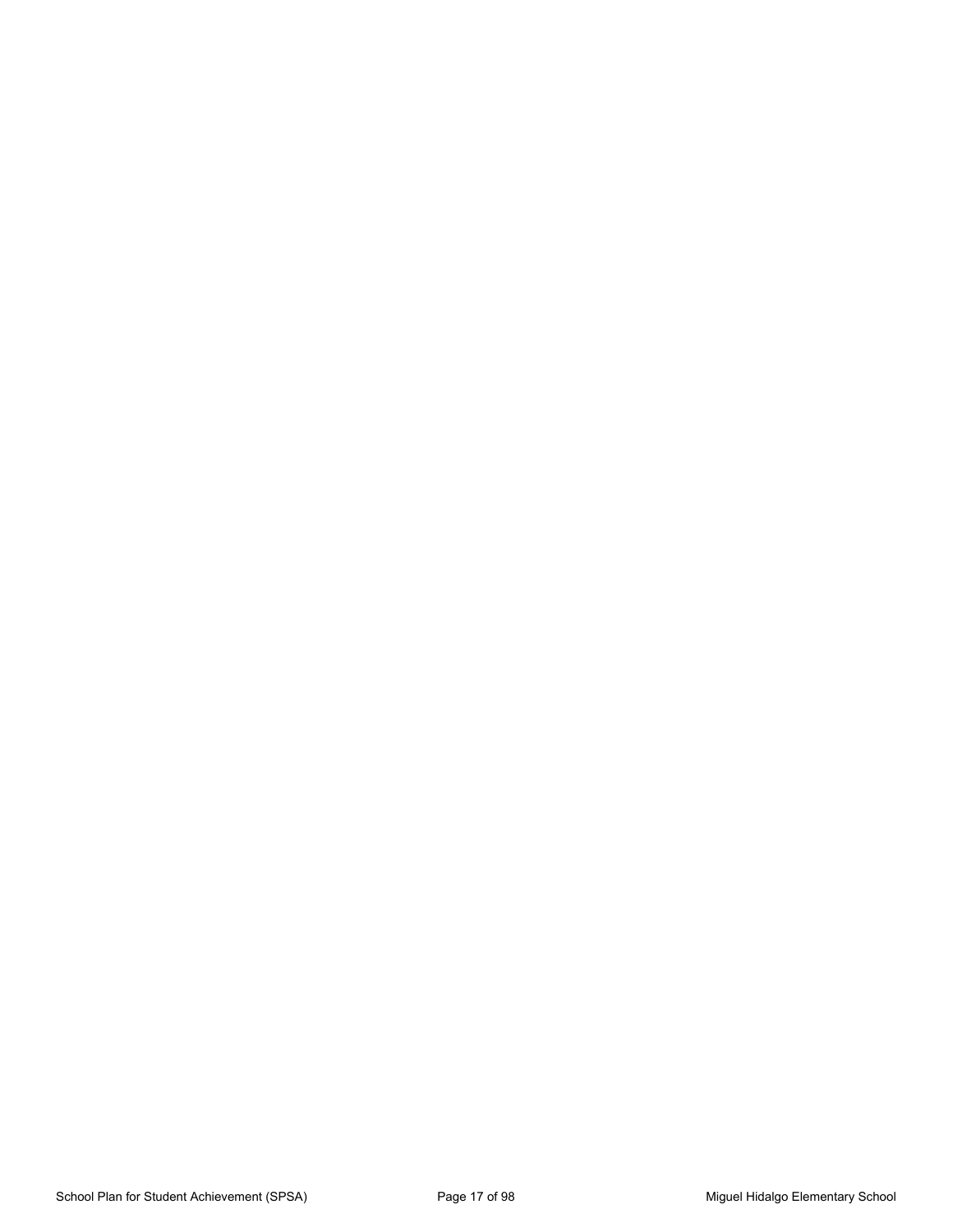### **Student Enrollment English Learner (EL) Enrollment**

| <b>English Learner (EL) Enrollment</b>               |         |                           |           |                            |           |           |  |  |  |  |
|------------------------------------------------------|---------|---------------------------|-----------|----------------------------|-----------|-----------|--|--|--|--|
|                                                      |         | <b>Number of Students</b> |           | <b>Percent of Students</b> |           |           |  |  |  |  |
| <b>Student Group</b>                                 | $18-19$ | $19 - 20$                 | $20 - 21$ | $18-19$                    | $19 - 20$ | $20 - 21$ |  |  |  |  |
| <b>English Learners</b>                              | 292     | 281                       | 280       | 45.8%                      | 45.1%     | 46.2%     |  |  |  |  |
| <b>Fluent English Proficient (FEP)</b>               | 59      | 88                        | 66        | $9.2\%$                    | 14.1%     | 10.9%     |  |  |  |  |
| <b>Reclassified Fluent English Proficient (RFEP)</b> | 38      | 39                        |           | 15.0%                      | 13.4%     | $0.0\%$   |  |  |  |  |

#### **Conclusions based on this data:**

**1.** There was an increase in the percentage of students that reclassified as Fluent English Proficient during the 2017- 2018 school year in comparison to the 2016 - 2017 school year. There was also an increase in the percentage of students that reclassified as Fluent English Proficient during the 2018-2019 school year compared to the 2017-2018 school year.

**2.** The percentage of students reclassifying as Fluent English Proficient (RFEP) has increased each year from 2015- 2016, 2016-2017, 2017-2018, 2018-2019. RFEP SBAC Proficiency Levels continue to be at 50% proficient or better each year from 2015-2016, 2016-2017, 2017-2018, 2018-2019. Due to the National COVID-19 Pandemic, schools in California were closed on March 17, 2020, prior to the administration of the ELPAC and SBAC assessments.

**3.** The English Learners population increased from 38.9% in 2016-2017 to 42% in 2017-2018 to 45.8% in 2018-2019 to 45.1% in 2019 - 2020. There was a 0.7% decrease in the number of English Learners in 2019-2020 when compared to 2018 - 2019, however, the percentage was still higher than 2017 - 2018 which had a 42% English Learner population.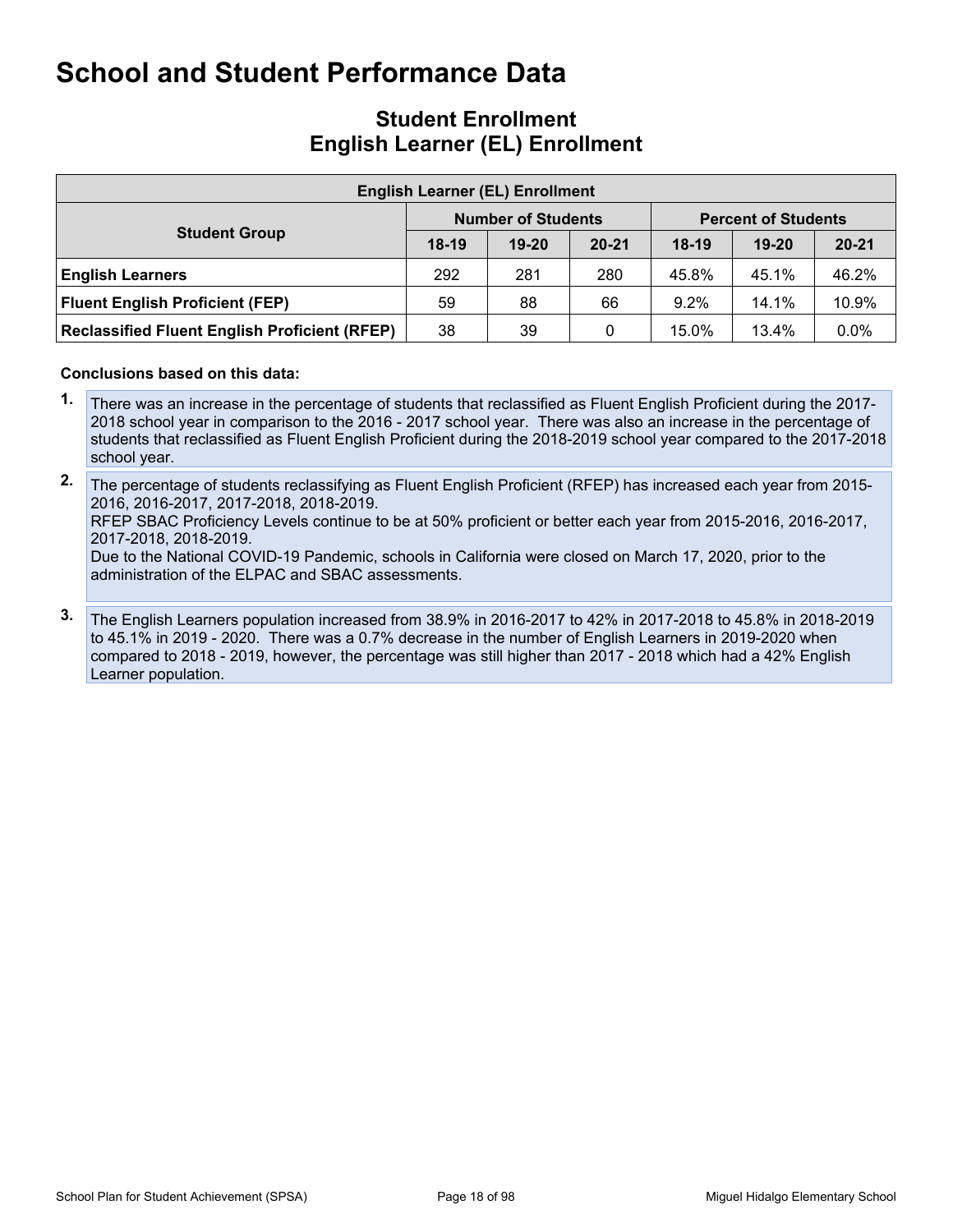### **CAASPP Results English Language Arts/Literacy (All Students)**

|                   | <b>Overall Participation for All Students</b> |                        |           |                      |         |           |                    |         |           |           |                        |           |  |
|-------------------|-----------------------------------------------|------------------------|-----------|----------------------|---------|-----------|--------------------|---------|-----------|-----------|------------------------|-----------|--|
| Grade             |                                               | # of Students Enrolled |           | # of Students Tested |         |           | # of Students with |         |           |           | % of Enrolled Students |           |  |
| Level             | $17 - 18$                                     | $18-19$                | $20 - 21$ | $17 - 18$            | $18-19$ | $20 - 21$ | $17 - 18$          | $18-19$ | $20 - 21$ | $17 - 18$ | $18-19$                | $20 - 21$ |  |
| Grade 3           | 96                                            | 96                     | 84        | 95                   | 96      | 0         | 95                 | 96      | 0         | 99        | 100                    | 0.0       |  |
| Grade 4           | 62                                            | 92                     | 89        | 61                   | 92      | 0         | 61                 | 92      | 0         | 98.4      | 100                    | 0.0       |  |
| Grade 5           | 67                                            | 67                     | 93        | 67                   | 67      | 0         | 67                 | 67      | 0         | 100       | 100                    | 0.0       |  |
| Grade 6           | 94                                            | 71                     | 85        | 94                   | 70      | 0         | 94                 | 70      | 0         | 100       | 98.6                   | 0.0       |  |
| <b>All Grades</b> | 319                                           | 326                    | 351       | 317                  | 325     | 0         | 317                | 325     | 0         | 99.4      | 99.7                   | 0.0       |  |

The "% of Enrolled Students Tested" showing in this table is not the same as "Participation Rate" for federal accountability purposes.

#### 2019-20 Data:

Executive Order N-30-20 was issued which waived the assessment, accountability, and reporting requirements for the 2019-2020 school year, thus no data is available to report for this year.

|                   | <b>Overall Achievement for All Students</b> |       |     |       |            |  |                |                    |  |                   |               |  |                |                                                                                           |  |
|-------------------|---------------------------------------------|-------|-----|-------|------------|--|----------------|--------------------|--|-------------------|---------------|--|----------------|-------------------------------------------------------------------------------------------|--|
| Grade<br>Level    | <b>Mean Scale Score</b>                     |       |     |       | % Standard |  | % Standard Met |                    |  | % Standard Nearly |               |  | % Standard Not |                                                                                           |  |
|                   |                                             |       |     |       |            |  |                |                    |  |                   |               |  |                | 17-18 18-19 20-21 17-18 18-19 20-21 17-18 18-19 20-21 17-18 18-19 20-21 17-18 18-19 20-21 |  |
| Grade 3           | 2413.                                       | 2402. |     | 22.11 | 16.67      |  |                | 18.95   18.75      |  |                   | 29.47 32.29   |  |                | 29.47 32.29                                                                               |  |
| Grade 4           | 2433.                                       | 2453. |     | 4.92  | 22.83      |  | 27.87          | 19.57              |  |                   | 26.23   20.65 |  | 40.98          | 36.96                                                                                     |  |
| Grade 5           | 2426.                                       | 2463. |     | 4.48  | 4.48       |  |                | $13.43 \mid 28.36$ |  |                   | 23.88   28.36 |  | 58.21          | 38.81                                                                                     |  |
| Grade 6           | 2480.                                       | 2499. |     | 5.32  | 4.29       |  |                | 28.72 38.57        |  |                   | 29.79 30.00   |  |                | $36.17 \mid 27.14$                                                                        |  |
| <b>All Grades</b> | N/A                                         | N/A   | N/A | 10.09 | 13.23      |  |                | $22.40$   25.23    |  |                   | 27.76 27.69   |  |                | $39.75$ 33.85                                                                             |  |

#### 2019-20 Data:

Executive Order N-30-20 was issued which waived the assessment, accountability, and reporting requirements for the 2019-2020 school year, thus no data is available to report for this year.

| <b>Reading</b><br>Demonstrating understanding of literary and non-fictional texts |           |                  |           |           |                       |           |           |                  |           |  |  |
|-----------------------------------------------------------------------------------|-----------|------------------|-----------|-----------|-----------------------|-----------|-----------|------------------|-----------|--|--|
|                                                                                   |           | % Above Standard |           |           | % At or Near Standard |           |           | % Below Standard |           |  |  |
| <b>Grade Level</b>                                                                | $17 - 18$ | $18-19$          | $20 - 21$ | $17 - 18$ | $18-19$               | $20 - 21$ | $17 - 18$ | $18-19$          | $20 - 21$ |  |  |
| Grade 3                                                                           | 20.00     | 19.79            |           | 44.21     | 50.00                 |           | 35.79     | 30.21            |           |  |  |
| Grade 4                                                                           | 9.84      | 18.48            |           | 52.46     | 48.91                 |           | 37.70     | 32.61            |           |  |  |
| Grade 5                                                                           | 5.97      | 10.45            |           | 40.30     | 52.24                 |           | 53.73     | 37.31            |           |  |  |
| Grade 6                                                                           | 8.51      | 14.29            |           | 46.81     | 47.14                 |           | 44.68     | 38.57            |           |  |  |
| <b>All Grades</b>                                                                 | 11.67     | 16.31            |           | 45.74     | 49.54                 |           | 42.59     | 34.15            |           |  |  |

#### 2019-20 Data: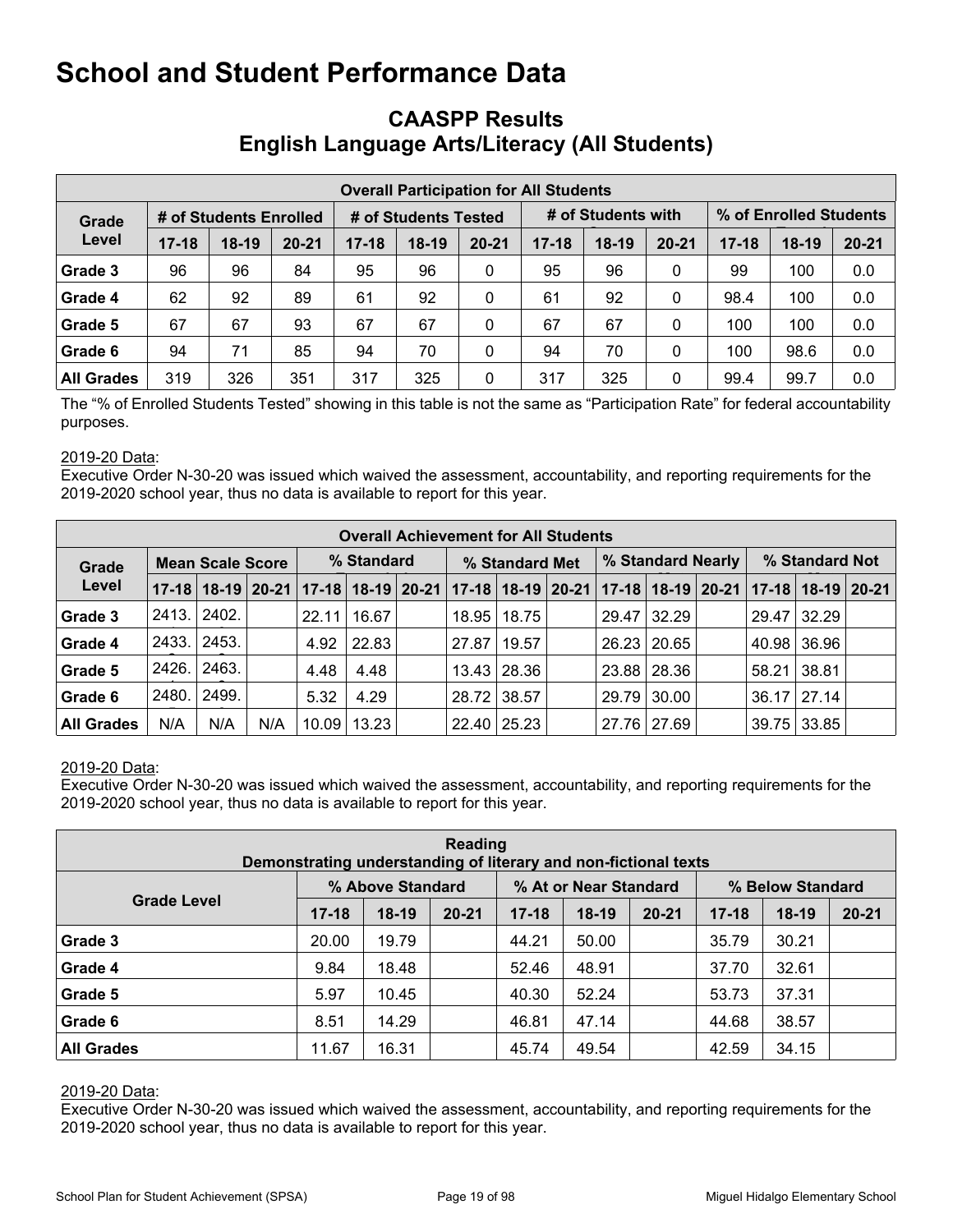|                                                                                     |           |         | Writing   | Producing clear and purposeful writing |         |           |           |         |           |  |  |  |  |
|-------------------------------------------------------------------------------------|-----------|---------|-----------|----------------------------------------|---------|-----------|-----------|---------|-----------|--|--|--|--|
| % Above Standard<br>% At or Near Standard<br>% Below Standard<br><b>Grade Level</b> |           |         |           |                                        |         |           |           |         |           |  |  |  |  |
|                                                                                     | $17 - 18$ | $18-19$ | $20 - 21$ | $17 - 18$                              | $18-19$ | $20 - 21$ | $17 - 18$ | $18-19$ | $20 - 21$ |  |  |  |  |
| Grade 3                                                                             | 18.95     | 9.38    |           | 42.11                                  | 50.00   |           | 38.95     | 40.63   |           |  |  |  |  |
| Grade 4                                                                             | 9.84      | 18.48   |           | 57.38                                  | 50.00   |           | 32.79     | 31.52   |           |  |  |  |  |
| Grade 5                                                                             | 5.97      | 10.45   |           | 37.31                                  | 47.76   |           | 56.72     | 41.79   |           |  |  |  |  |
| Grade 6                                                                             | 5.32      | 7.14    |           | 48.94                                  | 58.57   |           | 45.74     | 34.29   |           |  |  |  |  |
| <b>All Grades</b>                                                                   | 10.41     | 11.69   |           | 46.06                                  | 51.38   |           | 43.53     | 36.92   |           |  |  |  |  |

Executive Order N-30-20 was issued which waived the assessment, accountability, and reporting requirements for the 2019-2020 school year, thus no data is available to report for this year.

|                    |           |                  | Listening | Demonstrating effective communication skills |                       |           |           |                  |           |
|--------------------|-----------|------------------|-----------|----------------------------------------------|-----------------------|-----------|-----------|------------------|-----------|
|                    |           | % Above Standard |           |                                              | % At or Near Standard |           |           | % Below Standard |           |
| <b>Grade Level</b> | $17 - 18$ | $18-19$          | $20 - 21$ | $17 - 18$                                    | $18-19$               | $20 - 21$ | $17 - 18$ | $18-19$          | $20 - 21$ |
| Grade 3            | 14.74     | 15.63            |           | 67.37                                        | 67.71                 |           | 17.89     | 16.67            |           |
| Grade 4            | 13.11     | 18.48            |           | 68.85                                        | 58.70                 |           | 18.03     | 22.83            |           |
| Grade 5            | 2.99      | 1.49             |           | 56.72                                        | 83.58                 |           | 40.30     | 14.93            |           |
| Grade 6            | 6.38      | 17.14            |           | 70.21                                        | 64.29                 |           | 23.40     | 18.57            |           |
| <b>All Grades</b>  | 9.46      | 13.85            |           | 66.25                                        | 67.69                 |           | 24.29     | 18.46            |           |

#### 2019-20 Data:

Executive Order N-30-20 was issued which waived the assessment, accountability, and reporting requirements for the 2019-2020 school year, thus no data is available to report for this year.

|                    | Investigating, analyzing, and presenting information |                  | <b>Research/Inquiry</b> |           |                       |           |           |                  |           |
|--------------------|------------------------------------------------------|------------------|-------------------------|-----------|-----------------------|-----------|-----------|------------------|-----------|
|                    |                                                      | % Above Standard |                         |           | % At or Near Standard |           |           | % Below Standard |           |
| <b>Grade Level</b> | $17 - 18$                                            | $18-19$          | $20 - 21$               | $17 - 18$ | $18-19$               | $20 - 21$ | $17 - 18$ | $18-19$          | $20 - 21$ |
| Grade 3            | 24.21                                                | 13.54            |                         | 51.58     | 52.08                 |           | 24.21     | 34.38            |           |
| Grade 4            | 8.20                                                 | 16.30            |                         | 59.02     | 51.09                 |           | 32.79     | 32.61            |           |
| Grade 5            | 7.46                                                 | 11.94            |                         | 37.31     | 49.25                 |           | 55.22     | 38.81            |           |
| Grade 6            | 14.89                                                | 22.86            |                         | 56.38     | 50.00                 |           | 28.72     | 27.14            |           |
| <b>All Grades</b>  | 14.83                                                | 16.00            |                         | 51.42     | 50.77                 |           | 33.75     | 33.23            |           |

#### 2019-20 Data:

Executive Order N-30-20 was issued which waived the assessment, accountability, and reporting requirements for the 2019-2020 school year, thus no data is available to report for this year.

#### **Conclusions based on this data:**

**1.** There was a 5% increase from 2017-2018 to 2018-2019 in the percentage of students that Exceeded/Met Standard. Due to the National Emergency Pandemic COVID-19 School Closures that was implemented on March 17, 2020, there are no 2019-2020, 2020 - 2021 SBAC results.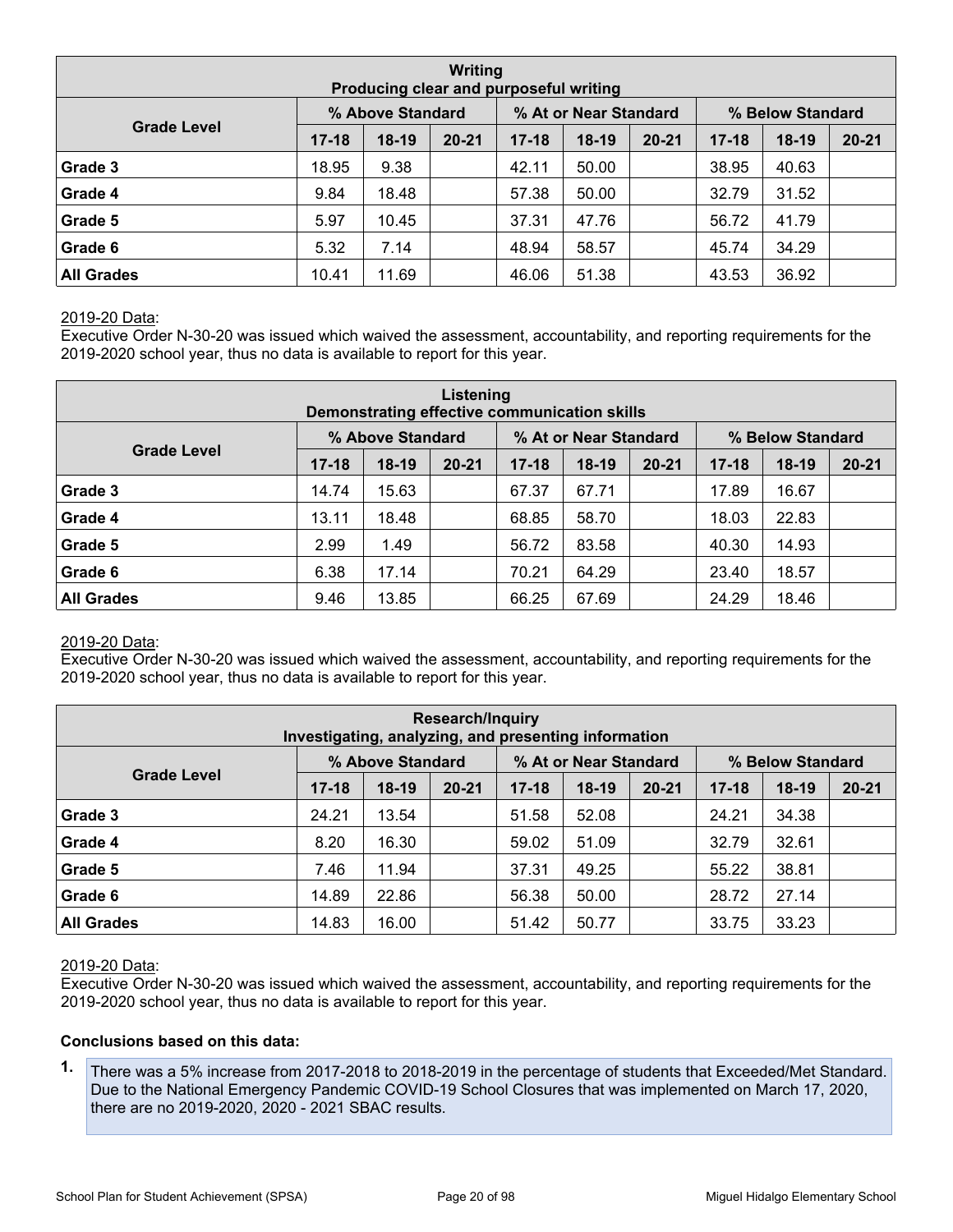- 2. 2019 Data shows that students are comfortable with Research and Inquiry; 66.77% students were Above Standard and At or Near Standard. Only 33.23% of Students were below Standard.
- **3.** The Writing Claim needs to be an area of focus at all grade levels; 37.54% scoring Below Standard in 2019.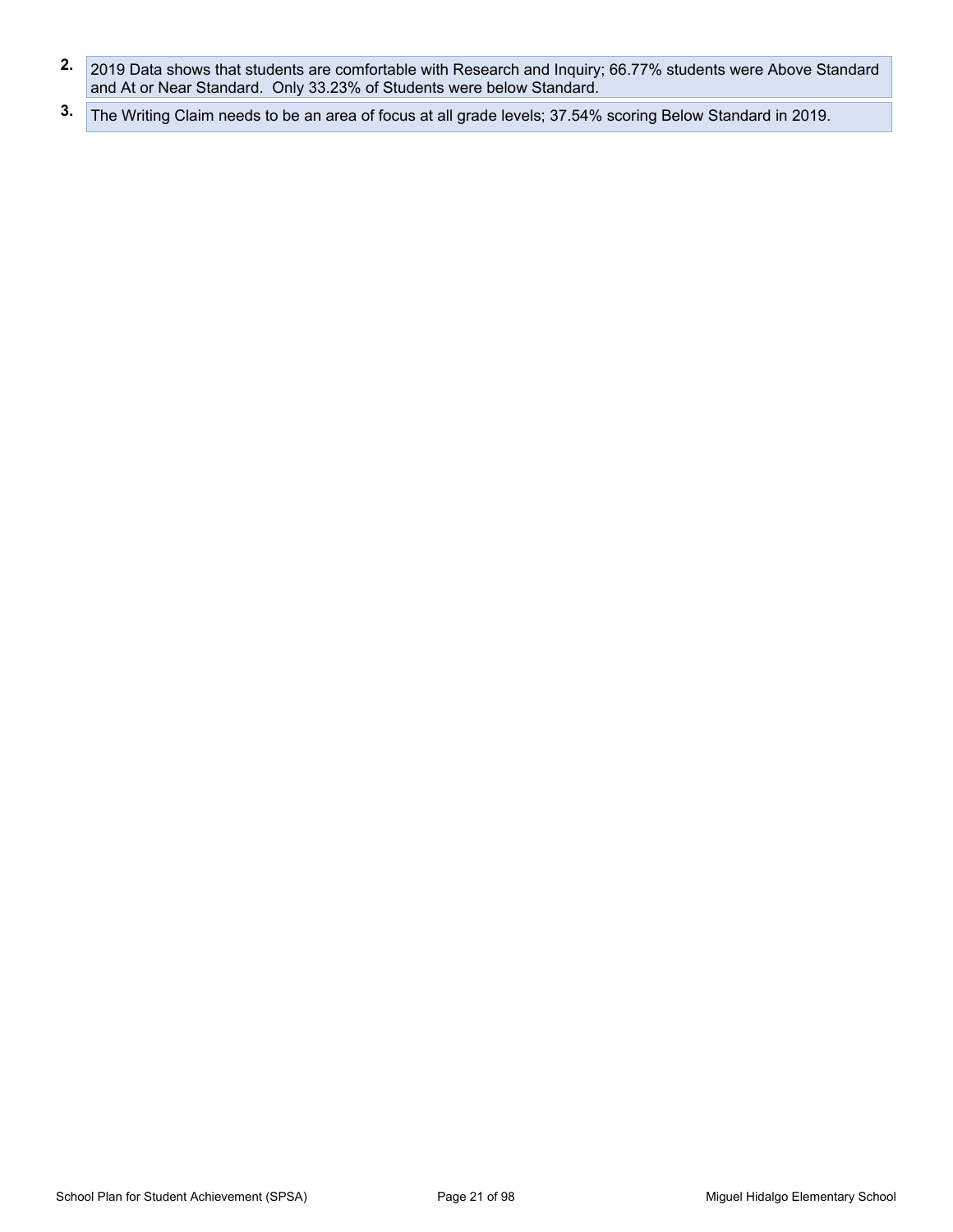### **CAASPP Results Mathematics (All Students)**

|                   | <b>Overall Participation for All Students</b> |                        |           |           |                      |           |           |                    |           |           |                        |           |  |  |  |
|-------------------|-----------------------------------------------|------------------------|-----------|-----------|----------------------|-----------|-----------|--------------------|-----------|-----------|------------------------|-----------|--|--|--|
| Grade             |                                               | # of Students Enrolled |           |           | # of Students Tested |           |           | # of Students with |           |           | % of Enrolled Students |           |  |  |  |
| Level             | $17 - 18$                                     | $18-19$                | $20 - 21$ | $17 - 18$ | $18-19$              | $20 - 21$ | $17 - 18$ | $18-19$            | $20 - 21$ | $17 - 18$ | $18-19$                | $20 - 21$ |  |  |  |
| Grade 3           | 96                                            | 96                     | 84        | 95        | 96                   | 0         | 95        | 96                 | 0         | 99        | 100                    | 0.0       |  |  |  |
| Grade 4           | 62                                            | 92                     | 89        | 62        | 92                   | 0         | 62        | 92                 | 0         | 100       | 100                    | 0.0       |  |  |  |
| Grade 5           | 67                                            | 67                     | 93        | 67        | 67                   | 0         | 67        | 67                 | 0         | 100       | 100                    | 0.0       |  |  |  |
| Grade 6           | 94                                            | 71                     | 85        | 94        | 70                   | 0         | 94        | 70                 | 0         | 100       | 98.6                   | 0.0       |  |  |  |
| <b>All Grades</b> | 319                                           | 326                    | 351       | 318       | 325                  | 0         | 318       | 325                | 0         | 99.7      | 99.7                   | 0.0       |  |  |  |

\* The "% of Enrolled Students Tested" showing in this table is not the same as "Participation Rate" for federal accountability purposes.

#### 2019-20 Data:

Executive Order N-30-20 was issued which waived the assessment, accountability, and reporting requirements for the 2019-2020 school year, thus no data is available to report for this year.

|                   | <b>Overall Achievement for All Students</b> |                         |                               |       |               |  |  |                 |  |       |                   |  |                                                          |                    |  |
|-------------------|---------------------------------------------|-------------------------|-------------------------------|-------|---------------|--|--|-----------------|--|-------|-------------------|--|----------------------------------------------------------|--------------------|--|
| Grade             |                                             | <b>Mean Scale Score</b> |                               |       | % Standard    |  |  | % Standard Met  |  |       | % Standard Nearly |  |                                                          | % Standard Not     |  |
| Level             | $17 - 18$                                   |                         | 18-19 20-21 17-18 18-19 20-21 |       |               |  |  |                 |  |       |                   |  | $ 17-18 18-19 20-21 17-18 18-19 20-21 17-18 18-19 20-21$ |                    |  |
| Grade 3           | 2437.                                       | 2421.                   |                               | 20.00 | 12.50         |  |  | 33.68 36.46     |  | 24.21 | 21.88             |  | 22.11                                                    | 29.17              |  |
| Grade 4           | 2462.                                       | 2458.                   |                               | 8.06  | 7.61          |  |  | $30.65$   29.35 |  |       | 40.32 38.04       |  | 20.97   25.00                                            |                    |  |
| Grade 5           | 2452.                                       | 2468.                   |                               | 4.48  | 8.96          |  |  | 14.93   13.43   |  | 25.37 | 28.36             |  | 55.22                                                    | 49.25              |  |
| Grade 6           | 2490.                                       | 2491.                   |                               |       | 15.96   12.86 |  |  | 14.89   17.14   |  |       | 32.98 34.29       |  |                                                          | $36.17 \mid 35.71$ |  |
| <b>All Grades</b> | N/A                                         | N/A                     | N/A                           | 13.21 | 10.46         |  |  | 23.58 25.54     |  | 30.19 | 30.46             |  | 33.02                                                    | 33.54              |  |

#### 2019-20 Data:

Executive Order N-30-20 was issued which waived the assessment, accountability, and reporting requirements for the 2019-2020 school year, thus no data is available to report for this year.

|                    |           |                  |           | <b>Concepts &amp; Procedures</b><br>Applying mathematical concepts and procedures |                       |           |           |                  |           |
|--------------------|-----------|------------------|-----------|-----------------------------------------------------------------------------------|-----------------------|-----------|-----------|------------------|-----------|
|                    |           | % Above Standard |           |                                                                                   | % At or Near Standard |           |           | % Below Standard |           |
| <b>Grade Level</b> | $17 - 18$ | $18-19$          | $20 - 21$ | $17 - 18$                                                                         | $18-19$               | $20 - 21$ | $17 - 18$ | $18-19$          | $20 - 21$ |
| Grade 3            | 34.74     | 30.21            |           | 40.00                                                                             | 38.54                 |           | 25.26     | 31.25            |           |
| Grade 4            | 19.35     | 21.74            |           | 46.77                                                                             | 35.87                 |           | 33.87     | 42.39            |           |
| Grade 5            | 10.45     | 14.93            |           | 28.36                                                                             | 28.36                 |           | 61.19     | 56.72            |           |
| Grade 6            | 20.21     | 22.86            |           | 29.79                                                                             | 31.43                 |           | 50.00     | 45.71            |           |
| <b>All Grades</b>  | 22.33     | 23.08            |           | 35.85                                                                             | 34.15                 |           | 41.82     | 42.77            |           |

#### 2019-20 Data: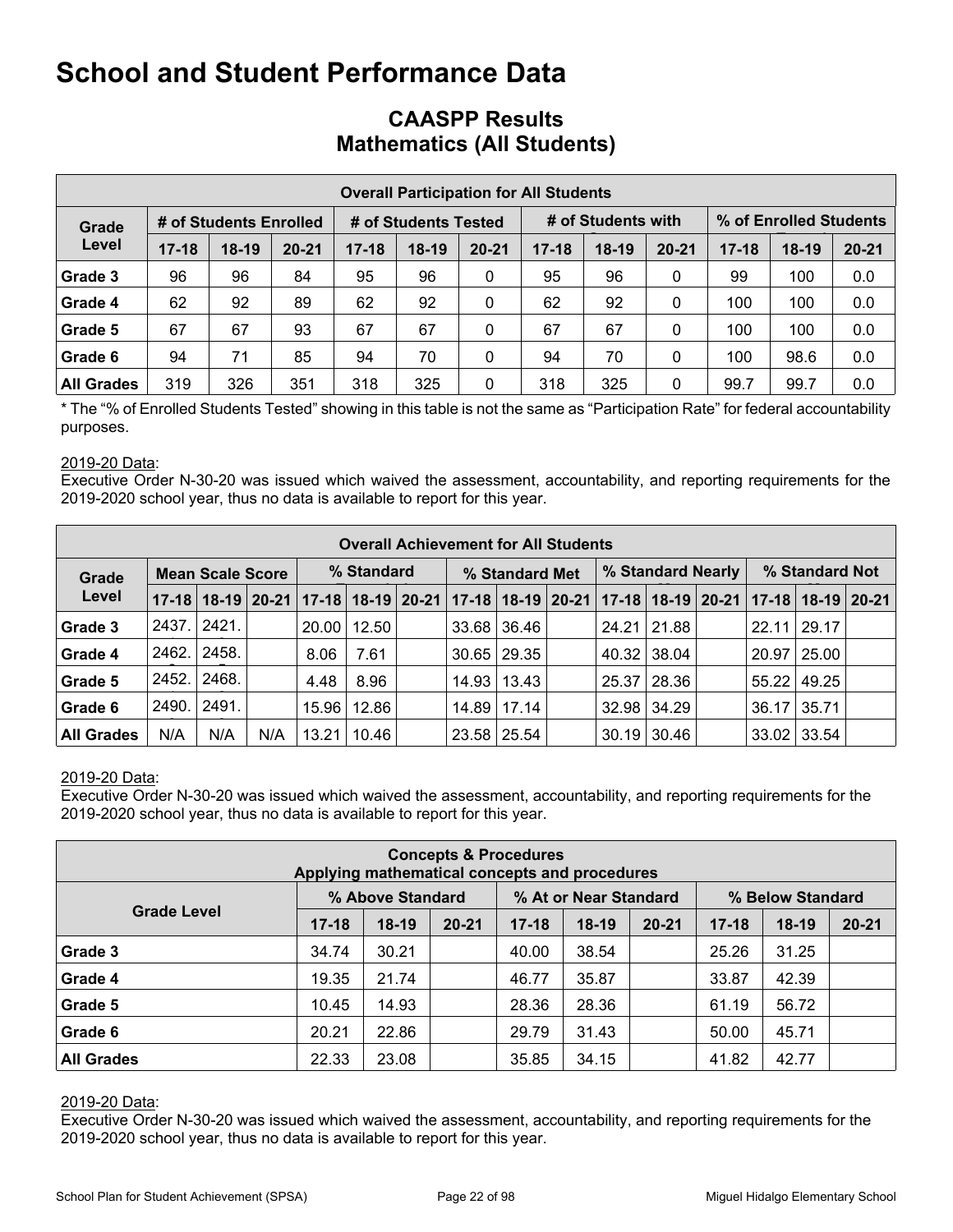| Using appropriate tools and strategies to solve real world and mathematical problems |           |                  |           | <b>Problem Solving &amp; Modeling/Data Analysis</b> |                       |           |           |                  |           |
|--------------------------------------------------------------------------------------|-----------|------------------|-----------|-----------------------------------------------------|-----------------------|-----------|-----------|------------------|-----------|
|                                                                                      |           | % Above Standard |           |                                                     | % At or Near Standard |           |           | % Below Standard |           |
| <b>Grade Level</b>                                                                   | $17 - 18$ | $18-19$          | $20 - 21$ | $17 - 18$                                           | $18-19$               | $20 - 21$ | $17 - 18$ | $18-19$          | $20 - 21$ |
| Grade 3                                                                              | 24.21     | 13.54            |           | 44.21                                               | 55.21                 |           | 31.58     | 31.25            |           |
| Grade 4                                                                              | 6.45      | 9.78             |           | 56.45                                               | 56.52                 |           | 37.10     | 33.70            |           |
| Grade 5                                                                              | 5.97      | 5.97             |           | 35.82                                               | 40.30                 |           | 58.21     | 53.73            |           |
| Grade 6                                                                              | 14.89     | 14.29            |           | 42.55                                               | 44.29                 |           | 42.55     | 41.43            |           |
| <b>All Grades</b>                                                                    | 14.15     | 11.08            |           | 44.34                                               | 50.15                 |           | 41.51     | 38.77            |           |

Executive Order N-30-20 was issued which waived the assessment, accountability, and reporting requirements for the 2019-2020 school year, thus no data is available to report for this year.

|                    |           |                  |           | <b>Communicating Reasoning</b><br>Demonstrating ability to support mathematical conclusions |                       |           |           |                  |           |
|--------------------|-----------|------------------|-----------|---------------------------------------------------------------------------------------------|-----------------------|-----------|-----------|------------------|-----------|
|                    |           | % Above Standard |           |                                                                                             | % At or Near Standard |           |           | % Below Standard |           |
| <b>Grade Level</b> | $17 - 18$ | $18-19$          | $20 - 21$ | $17 - 18$                                                                                   | $18-19$               | $20 - 21$ | $17 - 18$ | $18-19$          | $20 - 21$ |
| Grade 3            | 31.58     | 26.04            |           | 45.26                                                                                       | 52.08                 |           | 23.16     | 21.88            |           |
| Grade 4            | 14.52     | 18.48            |           | 59.68                                                                                       | 52.17                 |           | 25.81     | 29.35            |           |
| Grade 5            | 2.99      | 2.99             |           | 43.28                                                                                       | 52.24                 |           | 53.73     | 44.78            |           |
| Grade 6            | 14.89     | 11.43            |           | 45.74                                                                                       | 47.14                 |           | 39.36     | 41.43            |           |
| <b>All Grades</b>  | 17.30     | 16.00            |           | 47.80                                                                                       | 51.08                 |           | 34.91     | 32.92            |           |

#### 2019-20 Data:

Executive Order N-30-20 was issued which waived the assessment, accountability, and reporting requirements for the 2019-2020 school year, thus no data is available to report for this year.

#### **Conclusions based on this data:**

- **1.** Students did better overall in the area of Problem Solving & Modeling/Data Analysis than the other two areas.
- **2.** There was a 0.79% decrease in the number of students that Exceeded and Met Standard in 2018-2019 compared to 2017-2018.
- **3.** Looking at 2019/2018 Grade Level Cohorts, there was a decrease in the Exceeded and Met Standard Grade Level Standards in the Cohort 4th from 3rd (-6.71%); Cohort 5th from 4th (-16.32%). The 6th from 5th Cohort had a +10.59% increase. Due to the National Emergency Pandemic COVID-19 School Closures that was implemented on March 17, 2020, there are no 2019-2020, 2020 - 2021 SBAC results.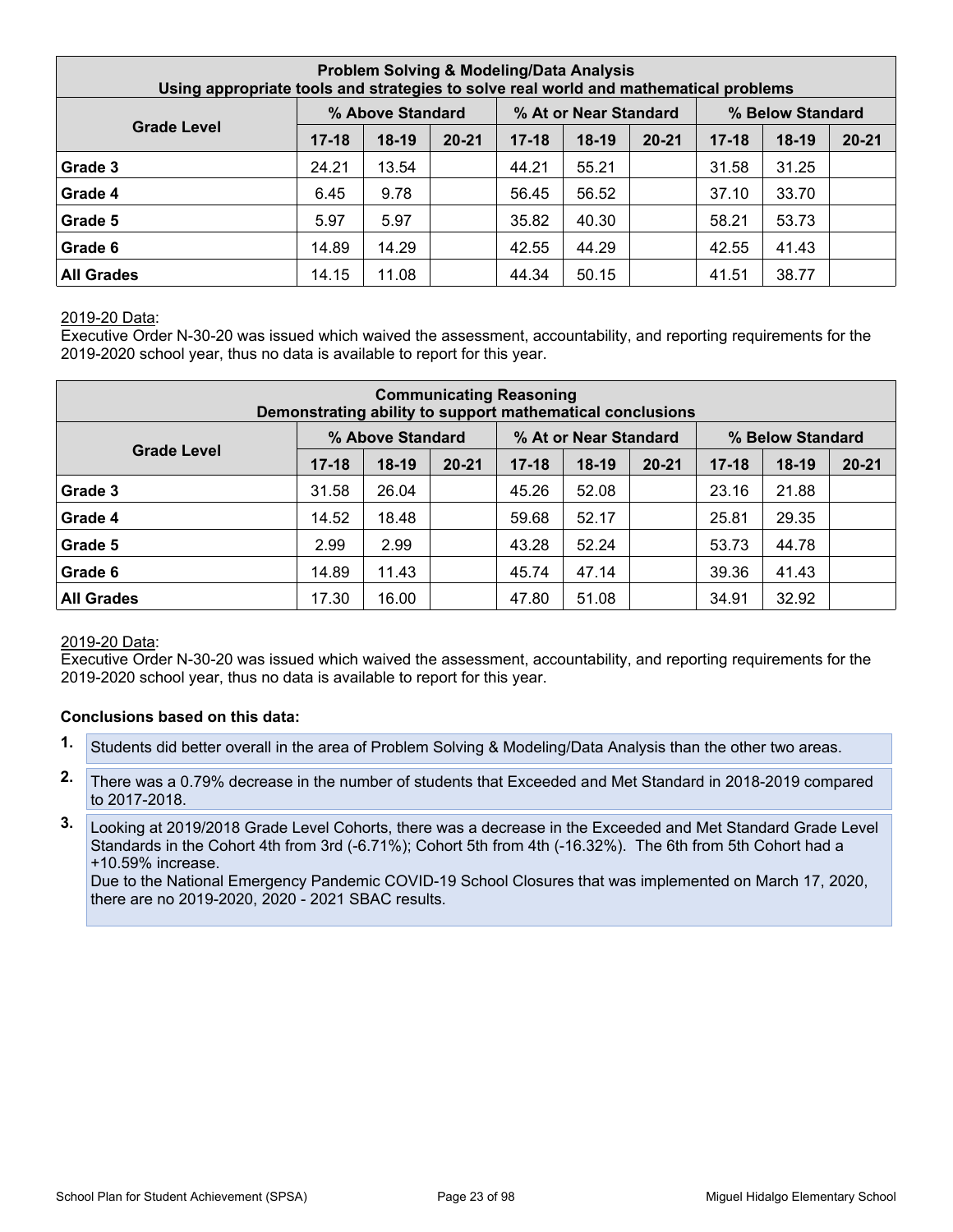## **ELPAC Results**

|                   |           |         |           | <b>Number of Students and Mean Scale Scores for All Students</b> |                      |           | <b>ELPAC Summative Assessment Data</b> |                         |           |           |                                            |           |
|-------------------|-----------|---------|-----------|------------------------------------------------------------------|----------------------|-----------|----------------------------------------|-------------------------|-----------|-----------|--------------------------------------------|-----------|
| Grade             |           | Overall |           |                                                                  | <b>Oral Language</b> |           |                                        | <b>Written Language</b> |           |           | <b>Number of</b><br><b>Students Tested</b> |           |
| Level             | $17 - 18$ | $18-19$ | $20 - 21$ | $17 - 18$                                                        | 18-19                | $20 - 21$ | $17 - 18$                              | $18-19$                 | $20 - 21$ | $17 - 18$ | $18-19$                                    | $20 - 21$ |
| K                 | 1394.6    | 1399.2  | 1367.8    | 1401.2                                                           | 1403.5               | 1379.9    | 1379.2                                 | 1389.0                  | 1339.5    | 55        | 59                                         | 51        |
| 1                 | 1441.8    | 1427.6  | 1399.4    | 1441.6                                                           | 1436.5               | 1413.6    | 1441.5                                 | 1418.1                  | 1384.9    | 47        | 59                                         | 39        |
| $\overline{2}$    | 1468.1    | 1491.2  | 1444.7    | 1459.9                                                           | 1488.6               | 1440.8    | 1475.7                                 | 1493.1                  | 1448.0    | 60        | 48                                         | 44        |
| 3                 | 1496.7    | 1494.6  | 1481.4    | 1486.5                                                           | 1488.8               | 1492.1    | 1506.4                                 | 1499.9                  | 1470.2    | 49        | 54                                         | 47        |
| 4                 | 1499.1    | 1528.8  | 1487.9    | 1484.1                                                           | 1523.8               | 1481.7    | 1513.6                                 | 1533.5                  | 1493.6    | 30        | 40                                         | 35        |
| 5                 | 1497.9    | 1516.9  | 1494.3    | 1482.9                                                           | 1519.8               | 1496.2    | 1512.5                                 | 1513.4                  | 1491.9    | 21        | 24                                         | 44        |
| 6                 | 1503.2    | 1484.5  | 1508.5    | 1480.1                                                           | 1467.0               | 1515.7    | 1525.8                                 | 1501.5                  | 1500.8    | 37        | 22                                         | 30        |
| <b>All Grades</b> |           |         |           |                                                                  |                      |           |                                        |                         |           | 299       | 306                                        | 290       |

#### 2019-20 Data:

Executive Order N-30-20 was issued which waived the assessment, accountability, and reporting requirements for the 2019-2020 school year, thus no data is available to report for this year.

|                   |           |         | Percentage of Students at Each Performance Level for All Students |             |                 |       | <b>Overall Language</b> |                     |       |                   |         |                   |           |                                    |           |
|-------------------|-----------|---------|-------------------------------------------------------------------|-------------|-----------------|-------|-------------------------|---------------------|-------|-------------------|---------|-------------------|-----------|------------------------------------|-----------|
| Grade             |           | Level 4 |                                                                   |             | Level 3         |       |                         | Level 2             |       |                   | Level 1 |                   |           | <b>Total Number</b><br>of Students |           |
| Level             | $17 - 18$ |         | 18-19 20-21                                                       | $17 - 18$   | $18 - 19$       | 20-21 |                         | $17-18$ 18-19 20-21 |       |                   |         | 17-18 18-19 20-21 | $17 - 18$ | $18-19$                            | $20 - 21$ |
| K                 | $\star$   | 10.17   | 1.96                                                              | 27.27       | 11.86           | 9.80  | 27.27                   | 52.54               |       | 33.33 36.36 25.42 |         | 54.90             | 55        | 59                                 | 51        |
| 1                 | $\star$   | 1.69    | 0.00                                                              | $\star$     | 27.12           | 15.38 | 31.91                   | 40.68               | 33.33 | 27.66             | 30.51   | 51.28             | 47        | 59                                 | 39        |
| $\overline{2}$    | 28.33     | 12.50   | 4.55                                                              | 43.33       | 50.00           |       | 38.64 20.00             | 35.42               | 25.00 | $\ast$            | 2.08    | 31.82             | 60        | 48                                 | 44        |
| 3                 | 26.53     | 18.52   | 8.51                                                              | 24.49       | 38.89           | 34.04 | 28.57                   | 29.63               | 38.30 | $\star$           | 12.96   | 19.15             | 49        | 54                                 | 47        |
| 4                 | $\star$   | 27.50   | 8.82                                                              | 56.67       | 47.50           | 29.41 | $\star$                 | 25.00               | 32.35 | $\star$           | 0.00    | 29.41             | 30        | 40                                 | 34        |
| 5                 | $\star$   | 16.67   | 13.64                                                             | $\star$     | 25.00           | 22.73 | $\star$                 | 50.00               | 36.36 | $\star$           | 8.33    | 27.27             | 21        | 24                                 | 44        |
| 6                 | $\star$   | 0.00    | 10.00                                                             | 48.65 27.27 |                 | 33.33 | $\star$                 | 27.27               | 40.00 | $\ast$            | 45.45   | 16.67             | 37        | 22                                 | 30        |
| <b>All Grades</b> | 17.73     | 12.42   | 6.57                                                              |             | $36.12$   32.35 | 25.61 | 24.41                   | 37.91               | 33.91 | 21.74             | 17.32   | 33.91             | 299       | 306                                | 289       |

#### 2019-20 Data: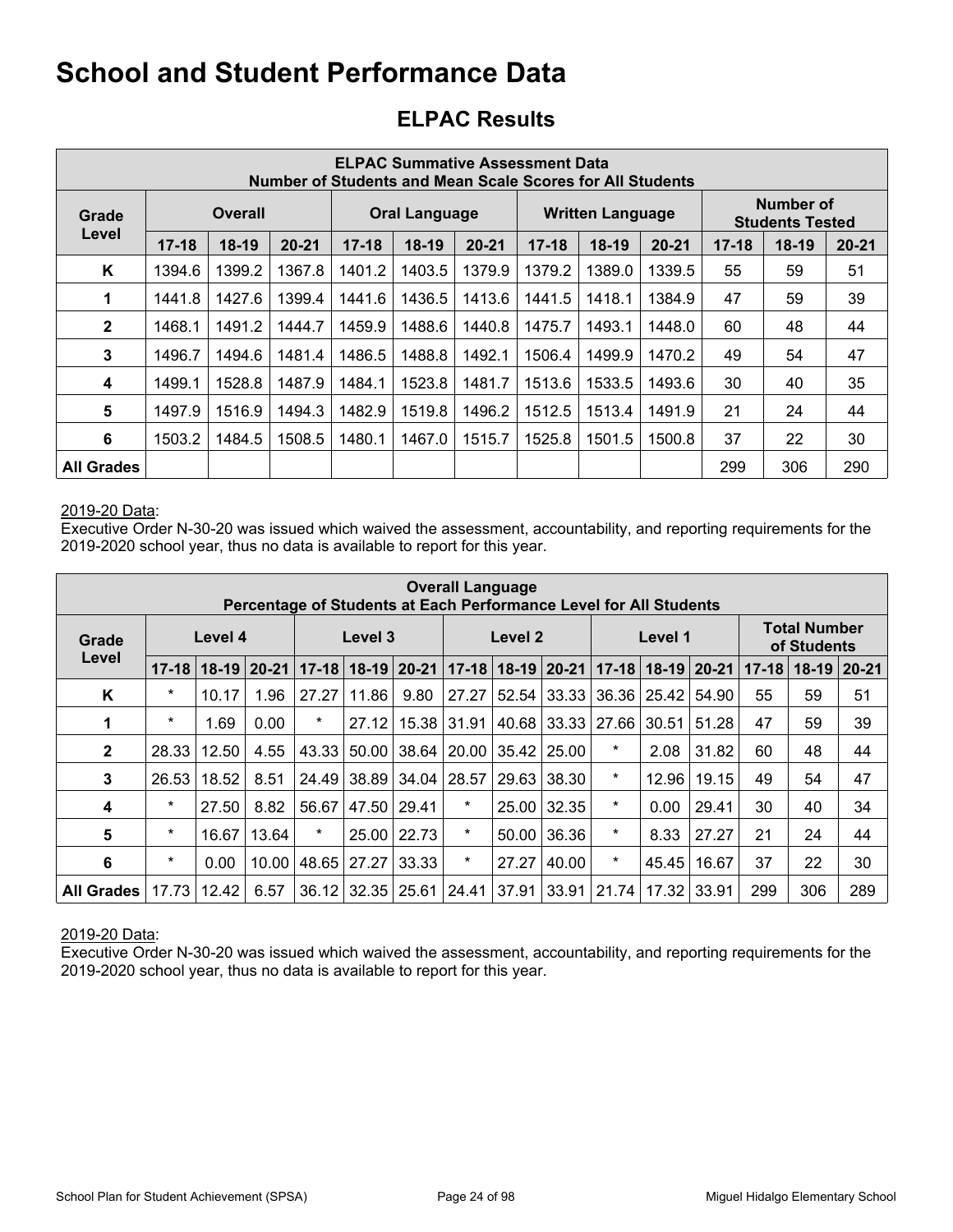|                   |           |         |                 |                         |         |           | <b>Oral Language</b><br>Percentage of Students at Each Performance Level for All Students |         |       |           |                 |       |           |                                    |           |
|-------------------|-----------|---------|-----------------|-------------------------|---------|-----------|-------------------------------------------------------------------------------------------|---------|-------|-----------|-----------------|-------|-----------|------------------------------------|-----------|
| Grade             |           | Level 4 |                 |                         | Level 3 |           |                                                                                           | Level 2 |       |           | Level 1         |       |           | <b>Total Number</b><br>of Students |           |
| Level             | $17 - 18$ |         | $18-19$   20-21 | $17 - 18$               | $18-19$ | $20 - 21$ | $17 - 18$                                                                                 | $18-19$ | 20-21 | $17 - 18$ | $18-19$   20-21 |       | $17 - 18$ | $18-19$                            | $ 20-21 $ |
| K                 | $\star$   | 8.47    | 1.96            | 30.91                   | 15.25   | 9.80      | $\star$                                                                                   | 50.85   | 43.14 | 38.18     | 25.42           | 45.10 | 55        | 59                                 | 51        |
| 1                 | 23.40     | 8.47    | 7.69            | $\ast$                  | 23.73   | 17.95     | 27.66                                                                                     | 45.76   | 38.46 | 29.79     | 22.03           | 35.90 | 47        | 59                                 | 39        |
| $\mathbf{2}$      | 36.67     | 29.17   | 18.18           | 35.00                   | 41.67   | 25.00     | 20.00                                                                                     | 29.17   | 25.00 | $\ast$    | 0.00            | 31.82 | 60        | 48                                 | 44        |
| 3                 | 32.65     | 33.33   | 31.91           | 32.65                   | 31.48   | 36.17     | $\star$                                                                                   | 22.22   | 14.89 | $\star$   | 12.96           | 17.02 | 49        | 54                                 | 47        |
| 4                 | $\star$   | 37.50   | 20.59           | 53.33                   | 55.00   | 26.47     | $\star$                                                                                   | 7.50    | 26.47 | $\ast$    | 0.00            | 26.47 | 30        | 40                                 | 34        |
| $5\phantom{1}$    | $\star$   | 33.33   | 20.45           | $\star$                 | 50.00   | 45.45     | $\star$                                                                                   | 12.50   | 13.64 | $\star$   | 4.17            | 20.45 | 21        | 24                                 | 44        |
| 6                 | $\star$   | 18.18   | 23.33           | 43.24                   | 13.64   | 50.00     | $\star$                                                                                   | 22.73   | 10.00 | $\star$   | 45.45           | 16.67 | 37        | 22                                 | 30        |
| <b>All Grades</b> | 26.09     | 22.55   |                 | 17.30 33.44 31.70 29.07 |         |           | 18.73                                                                                     | 30.72   | 25.26 | 21.74     | 15.03           | 28.37 | 299       | 306                                | 289       |

Executive Order N-30-20 was issued which waived the assessment, accountability, and reporting requirements for the 2019-2020 school year, thus no data is available to report for this year.

|                         |           |         |             | Percentage of Students at Each Performance Level for All Students |                |           | <b>Written Language</b> |               |       |         |                     |       |           |                                    |           |
|-------------------------|-----------|---------|-------------|-------------------------------------------------------------------|----------------|-----------|-------------------------|---------------|-------|---------|---------------------|-------|-----------|------------------------------------|-----------|
| Grade                   |           | Level 4 |             |                                                                   | <b>Level 3</b> |           |                         | Level 2       |       |         | Level 1             |       |           | <b>Total Number</b><br>of Students |           |
| Level                   | $17 - 18$ |         | 18-19 20-21 | $17 - 18$                                                         | $18-19$        | $20 - 21$ | $17 - 18$               | $18-19$ 20-21 |       |         | $17-18$ 18-19 20-21 |       | $17 - 18$ | $18-19$                            | $20 - 21$ |
| Κ                       | $\star$   | 11.86   | 1.96        | $\star$                                                           | 10.17          | 11.76     | 54.55                   | 57.63         | 31.37 | 29.09   | 20.34               | 54.90 | 55        | 59                                 | 51        |
| 1                       | 23.40     | 1.69    | 0.00        | 27.66                                                             | 20.34          | 2.56      | $\star$                 | 38.98         | 28.21 | 31.91   | 38.98               | 69.23 | 47        | 59                                 | 39        |
| $\mathbf{2}$            | 31.67     | 14.58   | 0.00        | 21.67                                                             | 31.25          | 38.64     | 31.67                   | 39.58         | 27.27 | $\ast$  | 14.58               | 34.09 | 60        | 48                                 | 44        |
| 3                       | $\star$   | 12.96   | 2.13        | $\star$                                                           | 31.48          | 12.77     | 24.49                   | 38.89         | 40.43 | 34.69   | 16.67               | 44.68 | 49        | 54                                 | 47        |
| $\overline{\mathbf{4}}$ | $\star$   | 22.50   | 5.88        | 40.00                                                             | 35.00          | 14.71     | $\star$                 | 37.50         | 38.24 | $\star$ | 5.00                | 41.18 | 30        | 40                                 | 34        |
| 5                       | $\star$   | 8.33    | 2.27        | $\ast$                                                            | 4.17           | 11.36     | $\star$                 | 54.17         | 47.73 | $\star$ | 33.33               | 38.64 | 21        | 24                                 | 44        |
| $6\phantom{1}$          | *         | 4.55    | 0.00        | $\star$                                                           | 13.64          | 13.33     | $\star$                 | 18.18         | 30.00 | 35.14   | 63.64               | 56.67 | 37        | 22                                 | 30        |
| <b>All Grades</b>       | 18.06     | 11.11   | 1.73        | 23.08                                                             | 22.22          | 15.22     | 31.44                   | 42.16         | 34.95 | 27.42   | 24.51               | 48.10 | 299       | 306                                | 289       |

#### 2019-20 Data: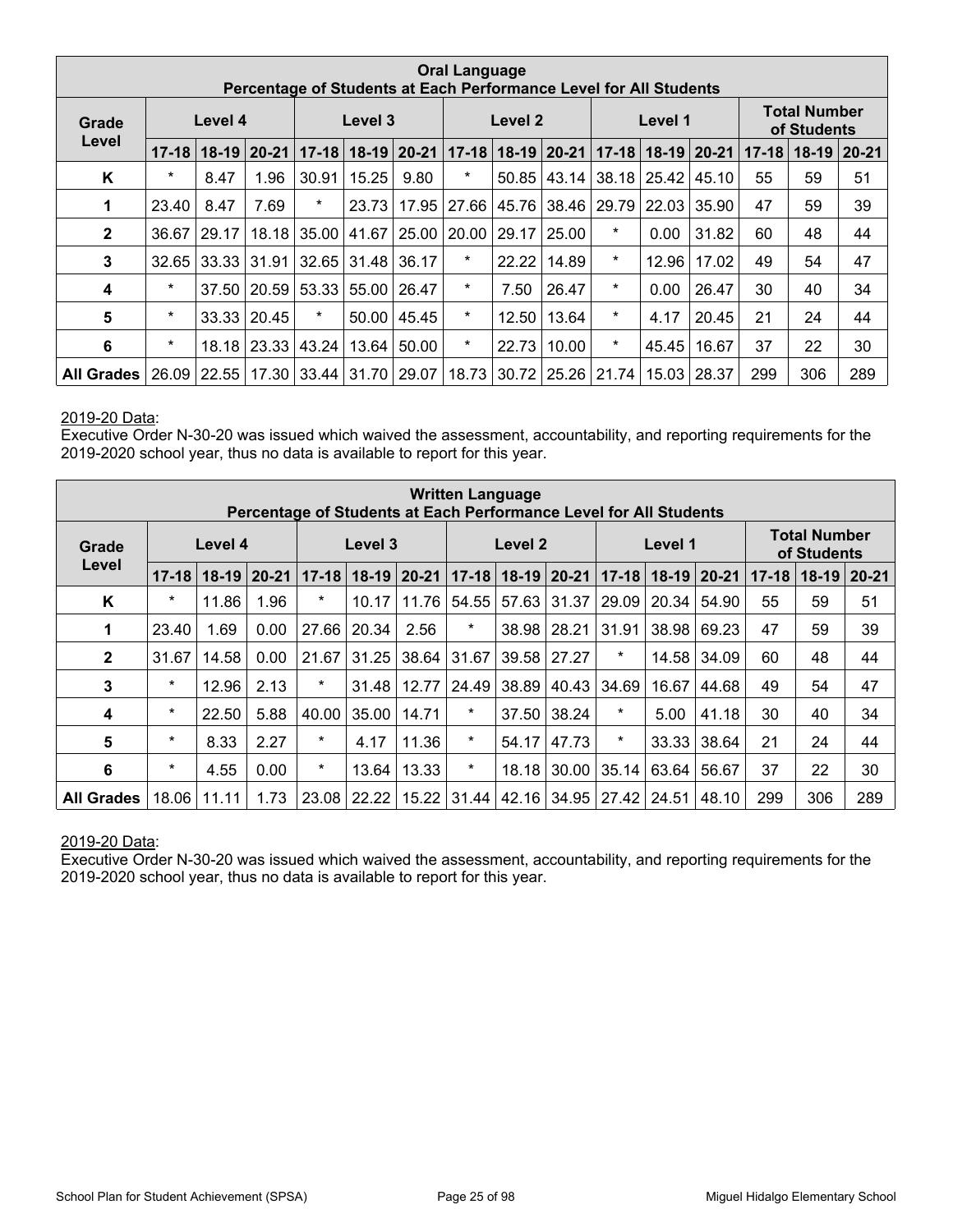| <b>Listening Domain</b><br>Percentage of Students by Domain Performance Level for All Students |                       |         |           |                     |       |           |                  |         |           |                                    |         |           |
|------------------------------------------------------------------------------------------------|-----------------------|---------|-----------|---------------------|-------|-----------|------------------|---------|-----------|------------------------------------|---------|-----------|
| Grade                                                                                          | <b>Well Developed</b> |         |           | Somewhat/Moderately |       |           | <b>Beginning</b> |         |           | <b>Total Number</b><br>of Students |         |           |
| Level                                                                                          | $17 - 18$             | $18-19$ | $20 - 21$ | $17 - 18$           | 18-19 | $20 - 21$ | $17 - 18$        | $18-19$ | $20 - 21$ | $17 - 18$                          | $18-19$ | $20 - 21$ |
| K                                                                                              | 25.45                 | 6.78    | 1.96      | 50.91               | 69.49 | 68.63     | 23.64            | 23.73   | 29.41     | 55                                 | 59      | 51        |
| 1                                                                                              | 40.43                 | 22.03   | 10.26     | 42.55               | 55.93 | 58.97     | $\ast$           | 22.03   | 30.77     | 47                                 | 59      | 39        |
| $\mathbf{2}$                                                                                   | 50.00                 | 35.42   | 22.73     | 46.67               | 60.42 | 47.73     | $^\star$         | 4.17    | 29.55     | 60                                 | 48      | 44        |
| 3                                                                                              | 34.69                 | 24.07   | 21.28     | 48.98               | 53.70 | 63.83     | $\star$          | 22.22   | 14.89     | 49                                 | 54      | 47        |
| 4                                                                                              | $\star$               | 32.50   | 35.29     | 66.67               | 65.00 | 55.88     | $\ast$           | 2.50    | 8.82      | 30                                 | 40      | 34        |
| 5                                                                                              | $\star$               | 12.50   | 13.64     | 61.90               | 79.17 | 68.18     | $^\star$         | 8.33    | 18.18     | 21                                 | 24      | 44        |
| 6                                                                                              | 32.43                 | 4.55    | 13.33     | 54.05               | 45.45 | 66.67     | $^\star$         | 50.00   | 20.00     | 37                                 | 22      | 30        |
| <b>All Grades</b>                                                                              | 35.12                 | 20.92   | 16.26     | 51.17               | 61.11 | 61.59     | 13.71            | 17.97   | 22.15     | 299                                | 306     | 289       |

Executive Order N-30-20 was issued which waived the assessment, accountability, and reporting requirements for the 2019-2020 school year, thus no data is available to report for this year.

| <b>Speaking Domain</b><br>Percentage of Students by Domain Performance Level for All Students |           |                       |           |                     |       |                  |           |         |                                    |           |       |           |
|-----------------------------------------------------------------------------------------------|-----------|-----------------------|-----------|---------------------|-------|------------------|-----------|---------|------------------------------------|-----------|-------|-----------|
| Grade                                                                                         |           | <b>Well Developed</b> |           | Somewhat/Moderately |       | <b>Beginning</b> |           |         | <b>Total Number</b><br>of Students |           |       |           |
| Level                                                                                         | $17 - 18$ | $18-19$               | $20 - 21$ | $17 - 18$           | 18-19 | $20 - 21$        | $17 - 18$ | $18-19$ | $20 - 21$                          | $17 - 18$ | 18-19 | $20 - 21$ |
| K                                                                                             | $\star$   | 11.86                 | 3.92      | 43.64               | 50.85 | 29.41            | 40.00     | 37.29   | 66.67                              | 55        | 59    | 51        |
| 1                                                                                             | $\star$   | 8.47                  | 10.26     | 44.68               | 66.10 | 53.85            | 40.43     | 25.42   | 35.90                              | 47        | 59    | 39        |
| $\mathbf{2}$                                                                                  | 35.00     | 33.33                 | 20.45     | 50.00               | 56.25 | 52.27            | $\star$   | 10.42   | 27.27                              | 60        | 48    | 44        |
| 3                                                                                             | 46.94     | 48.15                 | 42.55     | 28.57               | 40.74 | 40.43            | 24.49     | 11.11   | 17.02                              | 49        | 54    | 47        |
| $\boldsymbol{4}$                                                                              | 46.67     | 52.50                 | 26.47     | 36.67               | 42.50 | 35.29            | $\ast$    | 5.00    | 38.24                              | 30        | 40    | 34        |
| 5                                                                                             | 52.38     | 62.50                 | 50.00     | $\star$             | 29.17 | 29.55            | $\star$   | 8.33    | 20.45                              | 21        | 24    | 44        |
| 6                                                                                             | $\star$   | 27.27                 | 60.00     | 56.76               | 22.73 | 26.67            | $^\star$  | 50.00   | 13.33                              | 37        | 22    | 30        |
| <b>All Grades</b>                                                                             | 30.77     | 31.37                 | 29.07     | 41.81               | 48.04 | 38.41            | 27.42     | 20.59   | 32.53                              | 299       | 306   | 289       |

#### 2019-20 Data: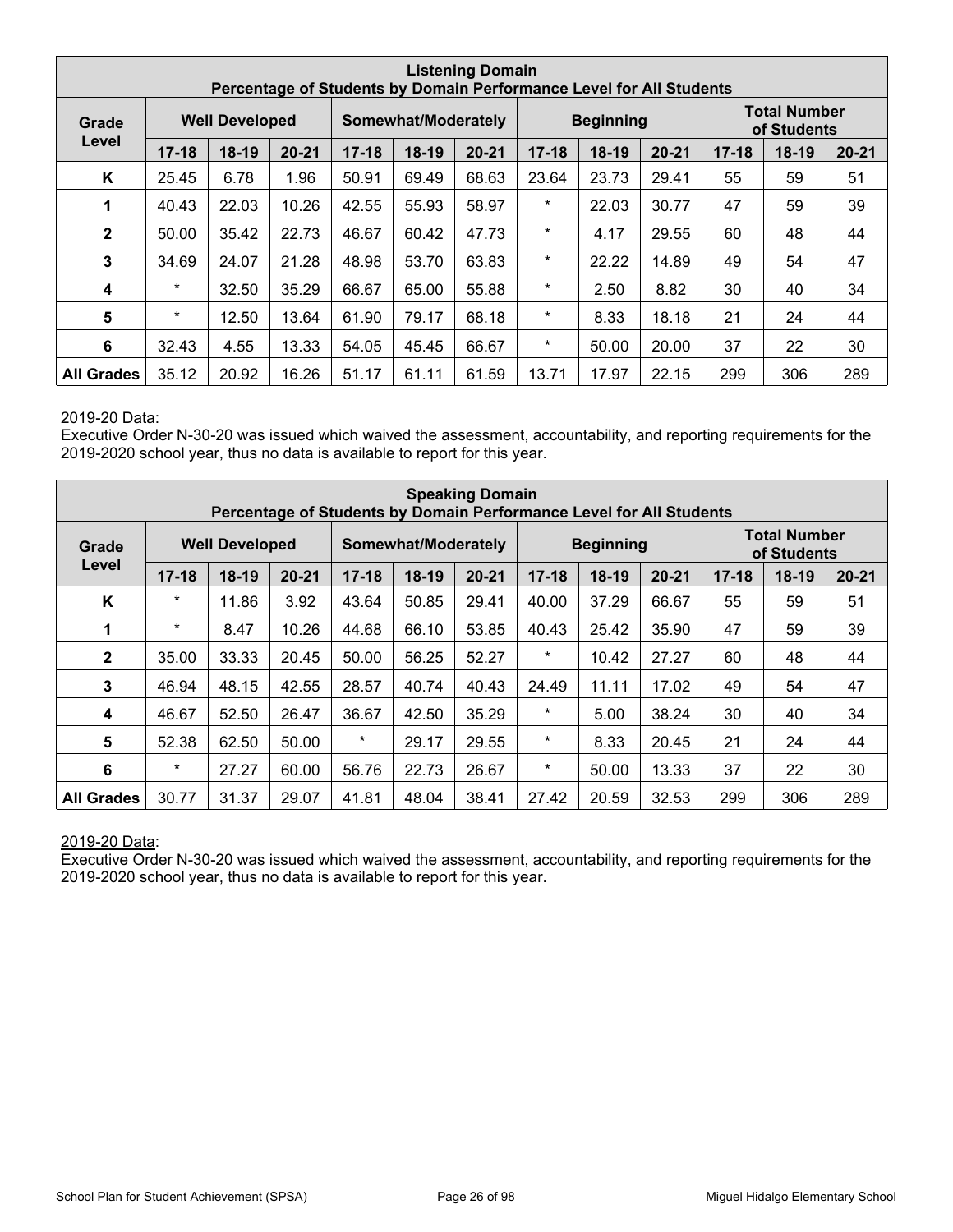| <b>Reading Domain</b><br>Percentage of Students by Domain Performance Level for All Students |                       |         |                     |           |                  |           |           |                                    |           |           |         |           |
|----------------------------------------------------------------------------------------------|-----------------------|---------|---------------------|-----------|------------------|-----------|-----------|------------------------------------|-----------|-----------|---------|-----------|
| Grade                                                                                        | <b>Well Developed</b> |         | Somewhat/Moderately |           | <b>Beginning</b> |           |           | <b>Total Number</b><br>of Students |           |           |         |           |
| Level                                                                                        | $17 - 18$             | $18-19$ | $20 - 21$           | $17 - 18$ | $18-19$          | $20 - 21$ | $17 - 18$ | $18-19$                            | $20 - 21$ | $17 - 18$ | $18-19$ | $20 - 21$ |
| K                                                                                            | $\star$               | 5.08    | 1.96                | 78.18     | 76.27            | 49.02     | $\ast$    | 18.64                              | 49.02     | 55        | 59      | 51        |
| 1                                                                                            | 42.55                 | 13.56   | 0.00                | 31.91     | 45.76            | 33.33     | 25.53     | 40.68                              | 66.67     | 47        | 59      | 39        |
| $\mathbf{2}$                                                                                 | 33.33                 | 14.58   | 16.67               | 40.00     | 66.67            | 54.76     | 26.67     | 18.75                              | 28.57     | 60        | 48      | 42        |
| 3                                                                                            | 22.45                 | 5.56    | 6.38                | 32.65     | 66.67            | 42.55     | 44.90     | 27.78                              | 51.06     | 49        | 54      | 47        |
| 4                                                                                            | $\star$               | 17.50   | 8.82                | 56.67     | 55.00            | 52.94     | $\star$   | 27.50                              | 38.24     | 30        | 40      | 34        |
| 5                                                                                            | $\star$               | 8.33    | 4.55                | 57.14     | 58.33            | 47.73     | $\ast$    | 33.33                              | 47.73     | 21        | 24      | 44        |
| 6                                                                                            | $\star$               | 4.55    | 0.00                | $\star$   | 22.73            | 20.00     | 62.16     | 72.73                              | 80.00     | 37        | 22      | 30        |
| <b>All Grades</b>                                                                            | 23.08                 | 10.13   | 5.57                | 45.15     | 59.15            | 43.90     | 31.77     | 30.72                              | 50.52     | 299       | 306     | 287       |

Executive Order N-30-20 was issued which waived the assessment, accountability, and reporting requirements for the 2019-2020 school year, thus no data is available to report for this year.

| <b>Writing Domain</b><br>Percentage of Students by Domain Performance Level for All Students |                       |         |                     |           |       |                  |           |         |                                    |           |         |           |
|----------------------------------------------------------------------------------------------|-----------------------|---------|---------------------|-----------|-------|------------------|-----------|---------|------------------------------------|-----------|---------|-----------|
| Grade                                                                                        | <b>Well Developed</b> |         | Somewhat/Moderately |           |       | <b>Beginning</b> |           |         | <b>Total Number</b><br>of Students |           |         |           |
| Level                                                                                        | $17 - 18$             | $18-19$ | $20 - 21$           | $17 - 18$ | 18-19 | $20 - 21$        | $17 - 18$ | $18-19$ | $20 - 21$                          | $17 - 18$ | $18-19$ | $20 - 21$ |
| K                                                                                            | $\star$               | 25.42   | 9.80                | 45.45     | 42.37 | 33.33            | 36.36     | 32.20   | 56.86                              | 55        | 59      | 51        |
| 1                                                                                            | $\star$               | 1.69    | 0.00                | 55.32     | 62.71 | 20.51            | 36.17     | 35.59   | 79.49                              | 47        | 59      | 39        |
| $\mathbf{2}$                                                                                 | 33.33                 | 16.67   | 2.27                | 56.67     | 77.08 | 54.55            | $\star$   | 6.25    | 43.18                              | 60        | 48      | 44        |
| 3                                                                                            | 24.49                 | 20.37   | 8.51                | 55.10     | 64.81 | 53.19            | $\star$   | 14.81   | 38.30                              | 49        | 54      | 47        |
| 4                                                                                            | $\star$               | 32.50   | 5.88                | 70.00     | 67.50 | 58.82            | *         | 0.00    | 35.29                              | 30        | 40      | 34        |
| $5\phantom{1}$                                                                               | $\star$               | 4.17    | 0.00                | 57.14     | 83.33 | 67.44            | $\star$   | 12.50   | 32.56                              | 21        | 24      | 43        |
| $6\phantom{1}$                                                                               | $\ast$                | 4.55    | 0.00                | 89.19     | 59.09 | 90.00            | $\star$   | 36.36   | 10.00                              | 37        | 22      | 30        |
| <b>All Grades</b>                                                                            | 20.40                 | 16.34   | 4.17                | 59.53     | 63.40 | 52.08            | 20.07     | 20.26   | 43.75                              | 299       | 306     | 288       |

#### 2019-20 Data:

Executive Order N-30-20 was issued which waived the assessment, accountability, and reporting requirements for the 2019-2020 school year, thus no data is available to report for this year.

#### **Conclusions based on this data:**

- **1.** 63.63% of our 55 English Learners in Kindergarten are in Level 1 or Level 2. The amount of time designated for English Language Development (ELD) needs to increase and instruction needs to be strategic and intentional.
- **2.** In the Writing Domain, 89% of our 37 English Learners in 6th grade are in the Somewhat Moderately Performance Level. English Learners in the 6th grade need to be given more opportunities to write during the school day.
- **3.** In the Reading Domain, 62.16% of 37 English Learners in the 6th grade are Beginning Level. English Learners in the 6th grade need to be given more opportunities to read grade level material during the school day. Due to the National Emergency Pandemic COVID-19 School Closures that was implemented on March 17, 2020, there are no 2019-2020 ELPAC results.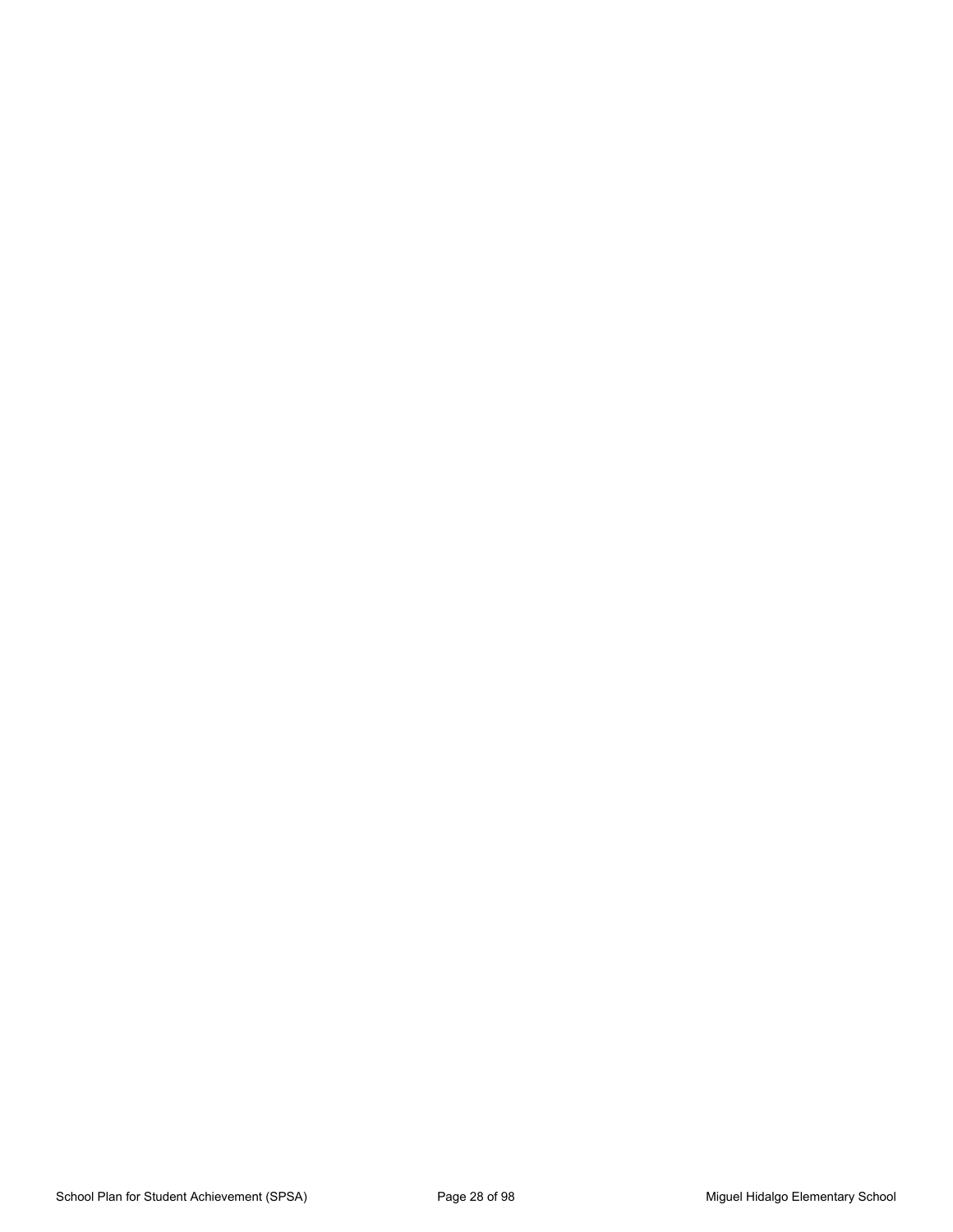## **Student Population**

Although both Senate Bill 98 and Assembly Bill 130 suspended the publication of state indicators on the 2020 and 2021 California School Dashboards, these bills also required the reporting of valid and reliable data that would have been included in these Dashboards.

To meet this requirement, CDE has made available the Enrollment, Graduation Rate Additional Report and the College/Career Measures Report data available. All other reports are not available for 2020 and 2021.

This section provides information about the school's student population.

| 2020-21 Student Population                        |                                                                                                                                                                     |                                                                                                                                                                                                    |                                                                                          |  |  |  |
|---------------------------------------------------|---------------------------------------------------------------------------------------------------------------------------------------------------------------------|----------------------------------------------------------------------------------------------------------------------------------------------------------------------------------------------------|------------------------------------------------------------------------------------------|--|--|--|
| <b>Total</b><br><b>Enrollment</b>                 | Socioeconomically<br><b>Disadvantaged</b>                                                                                                                           | <b>English</b><br><b>Learners</b>                                                                                                                                                                  | <b>Foster</b><br>Youth                                                                   |  |  |  |
| 606                                               | 94.7                                                                                                                                                                | 46.2                                                                                                                                                                                               | 0.8                                                                                      |  |  |  |
| This is the total number of<br>students enrolled. | This is the percent of students<br>who are eligible for free or<br>reduced priced meals; or have<br>parents/guardians who did not<br>receive a high school diploma. | This is the percent of students<br>who are learning to communicate<br>effectively in English, typically<br>requiring instruction in both the<br>English Language and in their<br>academic courses. | This is the percent of students<br>whose well-being is the<br>responsibility of a court. |  |  |  |

| 2019-20 Enrollment for All Students/Student Group |              |            |  |  |  |  |
|---------------------------------------------------|--------------|------------|--|--|--|--|
| <b>Student Group</b>                              | <b>Total</b> | Percentage |  |  |  |  |
| <b>English Learners</b>                           | 280          | 46.2       |  |  |  |  |
| <b>Foster Youth</b>                               | 5            | 0.8        |  |  |  |  |
| <b>Homeless</b>                                   | 2            | 0.3        |  |  |  |  |
| <b>Socioeconomically Disadvantaged</b>            | 574          | 94.7       |  |  |  |  |
| <b>Students with Disabilities</b>                 | 67           | 11.1       |  |  |  |  |

| <b>Enrollment by Race/Ethnicity</b> |              |            |  |  |  |  |
|-------------------------------------|--------------|------------|--|--|--|--|
| <b>Student Group</b>                | <b>Total</b> | Percentage |  |  |  |  |
| <b>African American</b>             | 4            | 0.7        |  |  |  |  |
| American Indian or Alaska Native    |              | 0.2        |  |  |  |  |
| Asian                               |              |            |  |  |  |  |
| <b>Filipino</b>                     |              |            |  |  |  |  |
| Hispanic                            | 591          | 97.5       |  |  |  |  |
| <b>Two or More Races</b>            |              |            |  |  |  |  |
| Native Hawaiian or Pacific Islander |              |            |  |  |  |  |
| White                               | 6            | 1.0        |  |  |  |  |

#### **Conclusions based on this data:**

**1.** 95.5% of the student population Socio Economically disadvantaged in 2018-2019 school year.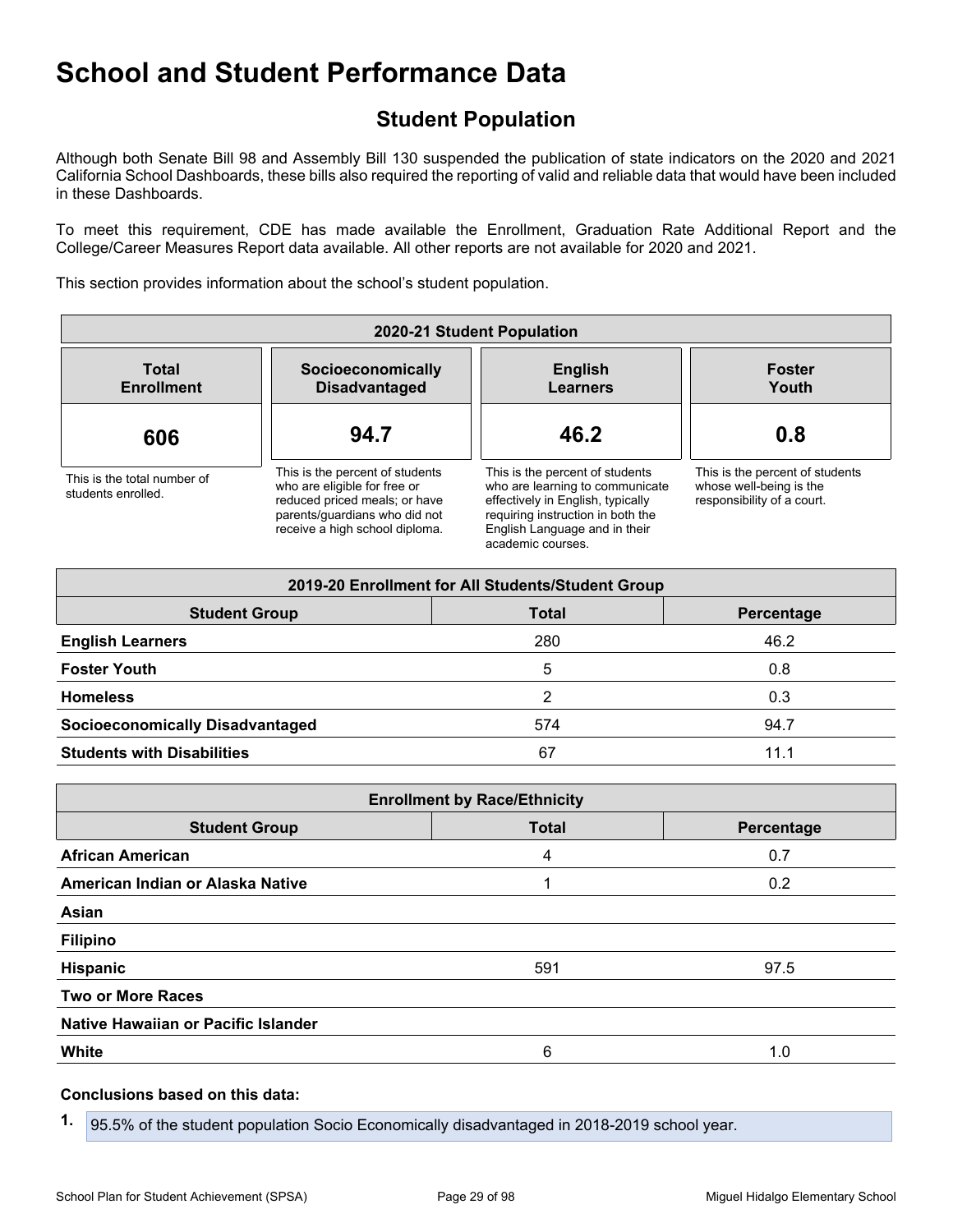- **2.** 45.8% of the student population are English Learners. The amount of time designated for English Language Development (ELD) needs to increase and instruction needs to be strategic and intentional to meet the needs of this subgroup.
- **3.** 76 students (11.8%) are students with Disabilities; student disabilities need to be addressed with strategic and intentional instruction to help our students with disabilities be successful. The staff at Miguel Hidalgo School is committed to meet the needs of our Homeless and Foster Youth students (total of 10 students for 1.5% of the school population) and ensure their success. In 2018 - 2019, Miguel Hidalgo School had two SDC Classes: A TK-K-1 SDC class and a 2-3 SDC class as well as students enrolled in General Education settings with RSP services. In 2020 - 2021, Miguel Hidalgo School had one SDC Class: 5th/6th Grade. For the 2021 - 2022 school year, Miguel Hidalgo School will have one 5/6 grade SDC Class as well as students enrolled in General Education settings with RSP services.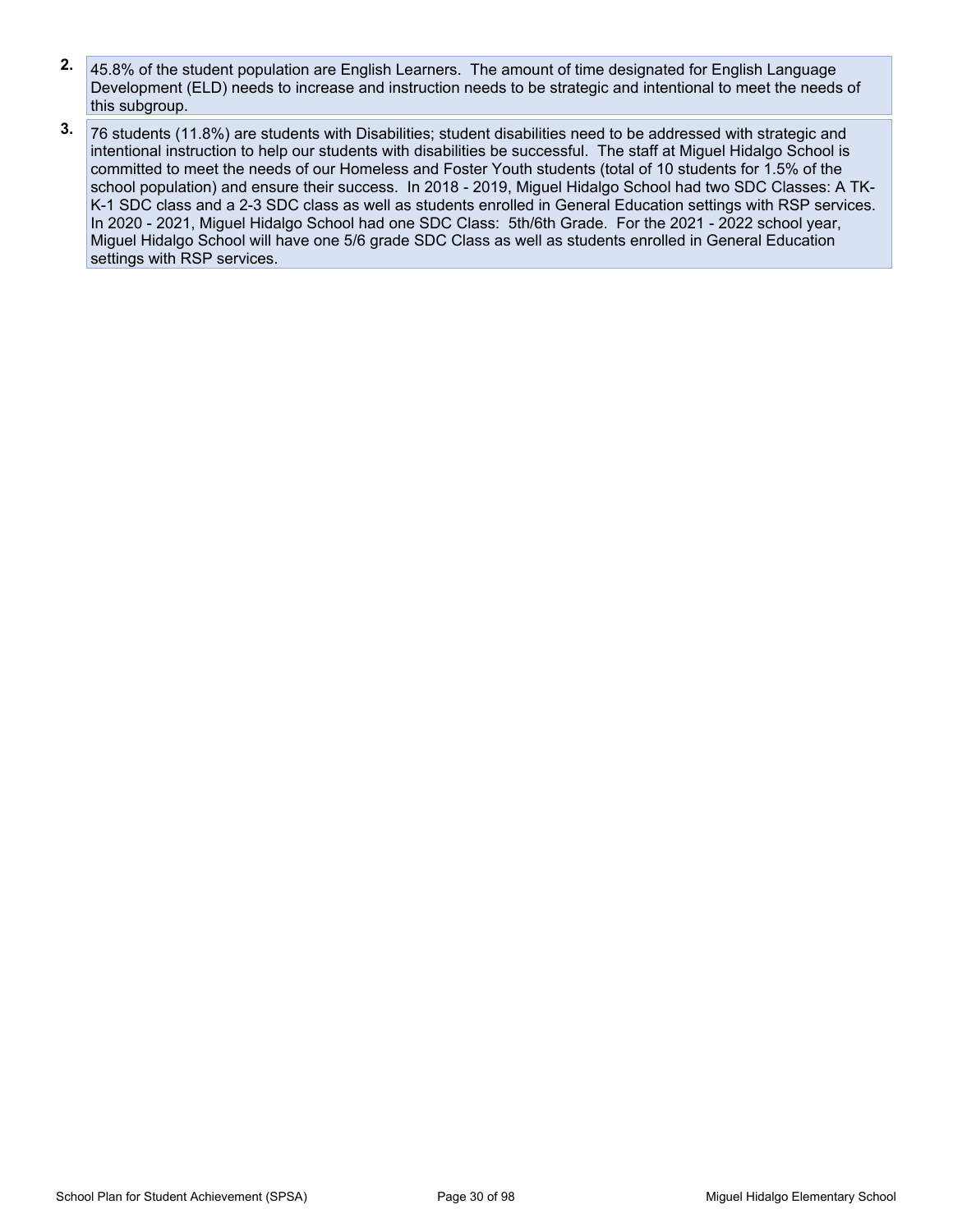### **Overall Performance**

Although both Senate Bill 98 and Assembly Bill 130 suspended the publication of state indicators on the 2020 and 2021 California School Dashboards, these bills also required the reporting of valid and reliable data that would have been included in these Dashboards.

To meet this requirement, CDE has made available the Enrollment, Graduation Rate Additional Report and the College/Career Measures Report data available. All other reports are not available for 2020 and 2021, thus the most recent data (2019 Fall) is provided here.



#### **Conclusions based on this data:**

- **1.** The school made a strong effort of addressing Chronic Absenteeism as it was a concern during the 2017 2018 school year. There was a decrease in Chronic Absenteeism during the 2018 - 2019 school year. The school will continue to address Chronic absenteeism during the 2019 - 2020 school year. Due to the National Emergency Pandemic COVID-19 School Closures that was implemented on March 17, 2020, there are no 2019-2020 Dashboard results.There are also no 2020-2021 SBAC results due to the National Emergency Pandemic COVID-19 School Closures.
- **2.** The School Suspension rate continues to go down and improve. It is expected that with the implementation of PBIS Tier I and Tier 2, there will continue to be an improvement in Miguel Hidalgo School's Suspension rate during the 2021 - 2022 school year.
- **3.** In the areas of English Language Arts and Mathematics, the dashboard gauge remained "Yellow" due to students increasing significantly in these areas. Miguel Hidalgo School staff need to continue to implement ELA Response to Intervention and Math Intervention Time to address students needs in these core areas in order to move from "yellow" to "green" (met standard). Due to the National Emergency Pandemic COVID-19 School Closures that was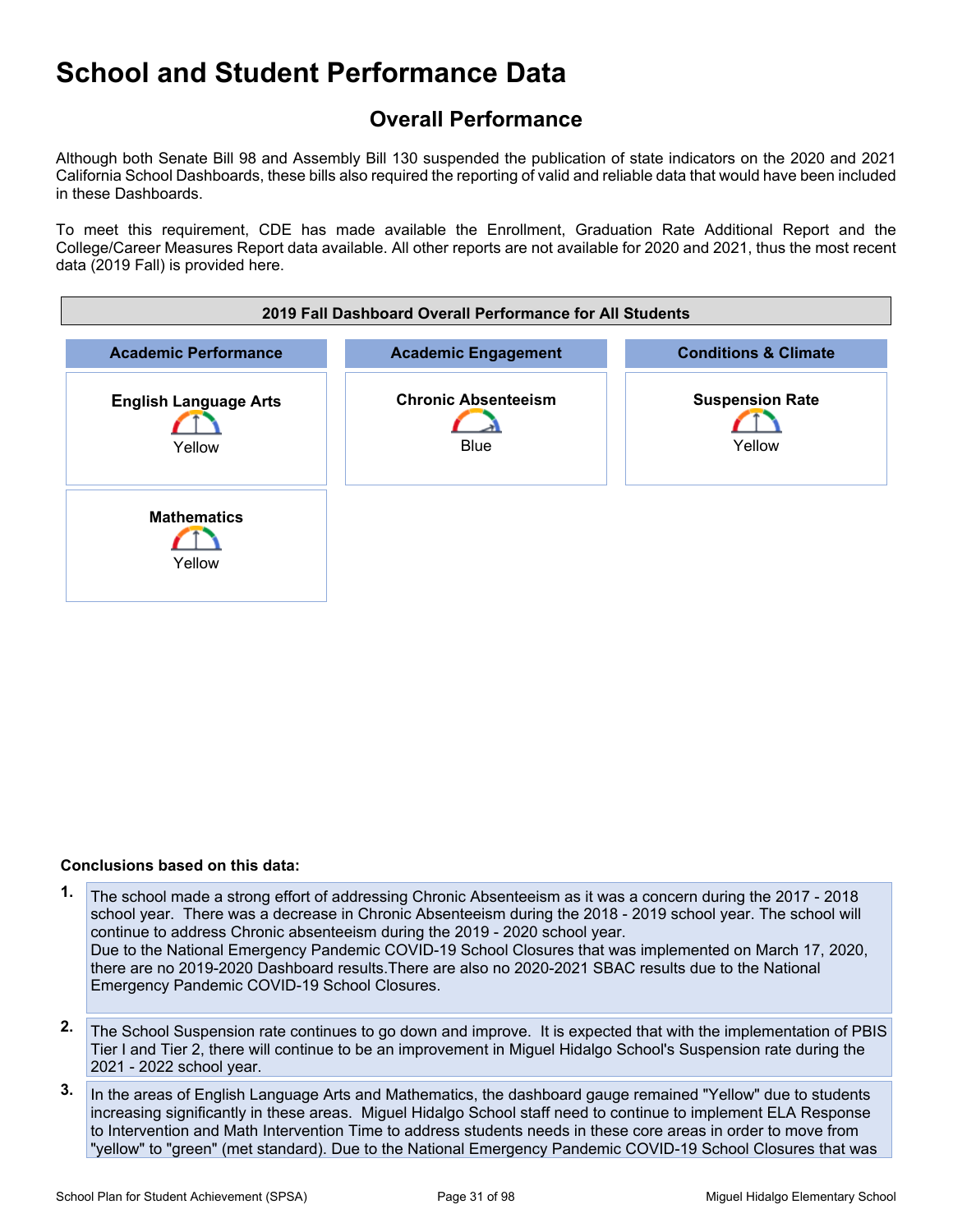implemented on March 17, 2020, there are no 2019-2020 Dashboard results.There are also no 2020-2021 SBAC results due to the National Emergency Pandemic COVID-19 School Closures.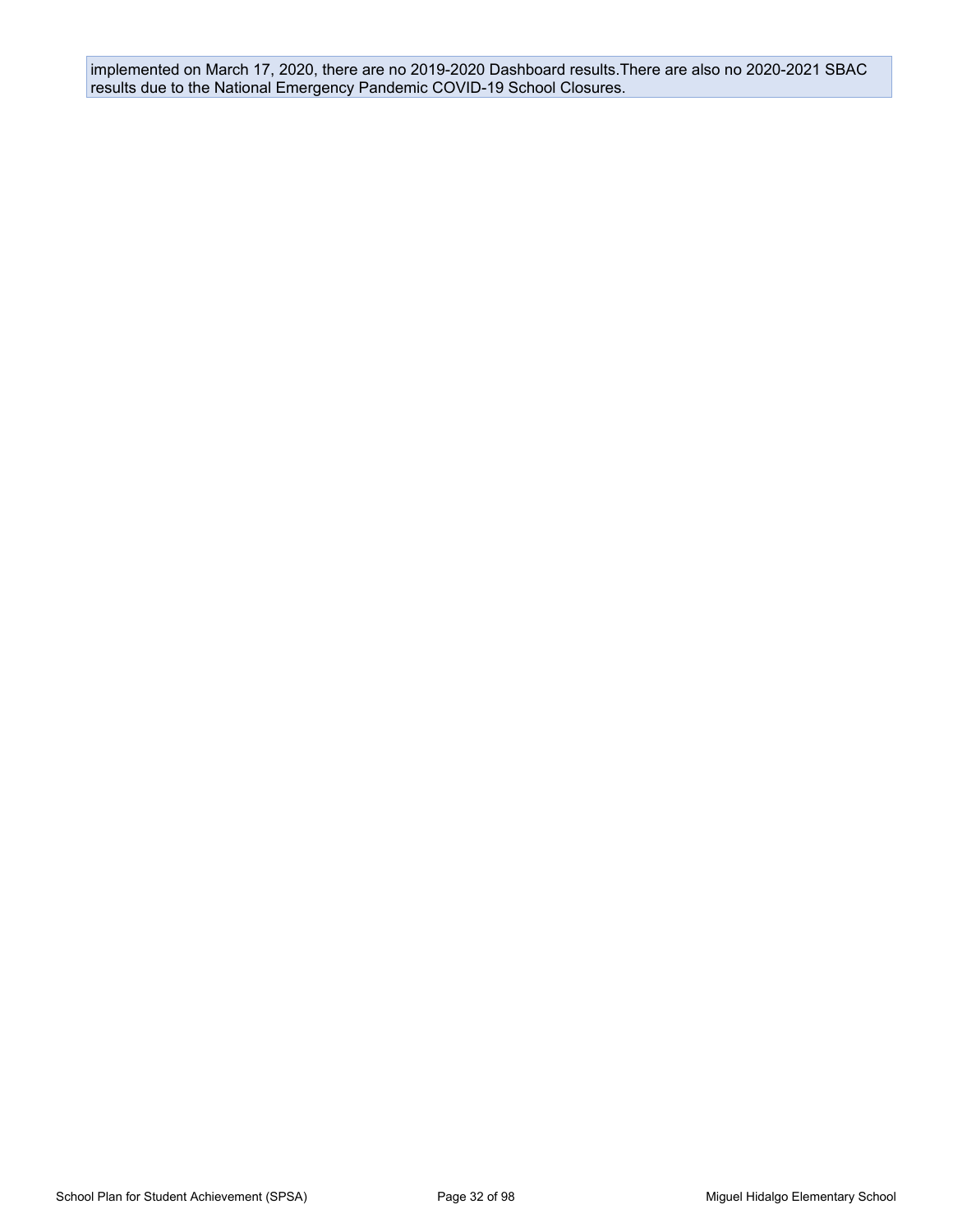## **Academic Performance English Language Arts**

Although both Senate Bill 98 and Assembly Bill 130 suspended the publication of state indicators on the 2020 and 2021 California School Dashboards, these bills also required the reporting of valid and reliable data that would have been included in these Dashboards.

To meet this requirement, CDE has made available the Enrollment, Graduation Rate Additional Report and the College/Career Measures Report data available. All other reports are not available for 2020 and 2021, thus the most recent data (2019 Fall) is provided here.

The performance levels are color-coded and range from lowest-to-highest performance in the following order:



This section provides number of student groups in each color.



This section provides a view of Student Assessment Results and other aspects of this school's performance, specifically how well students are meeting grade-level standards on the English Language Arts assessment. This measure is based on student performance on the Smarter Balanced Summative Assessment, which is taken annually by students in grades 3–8 and grade 11.

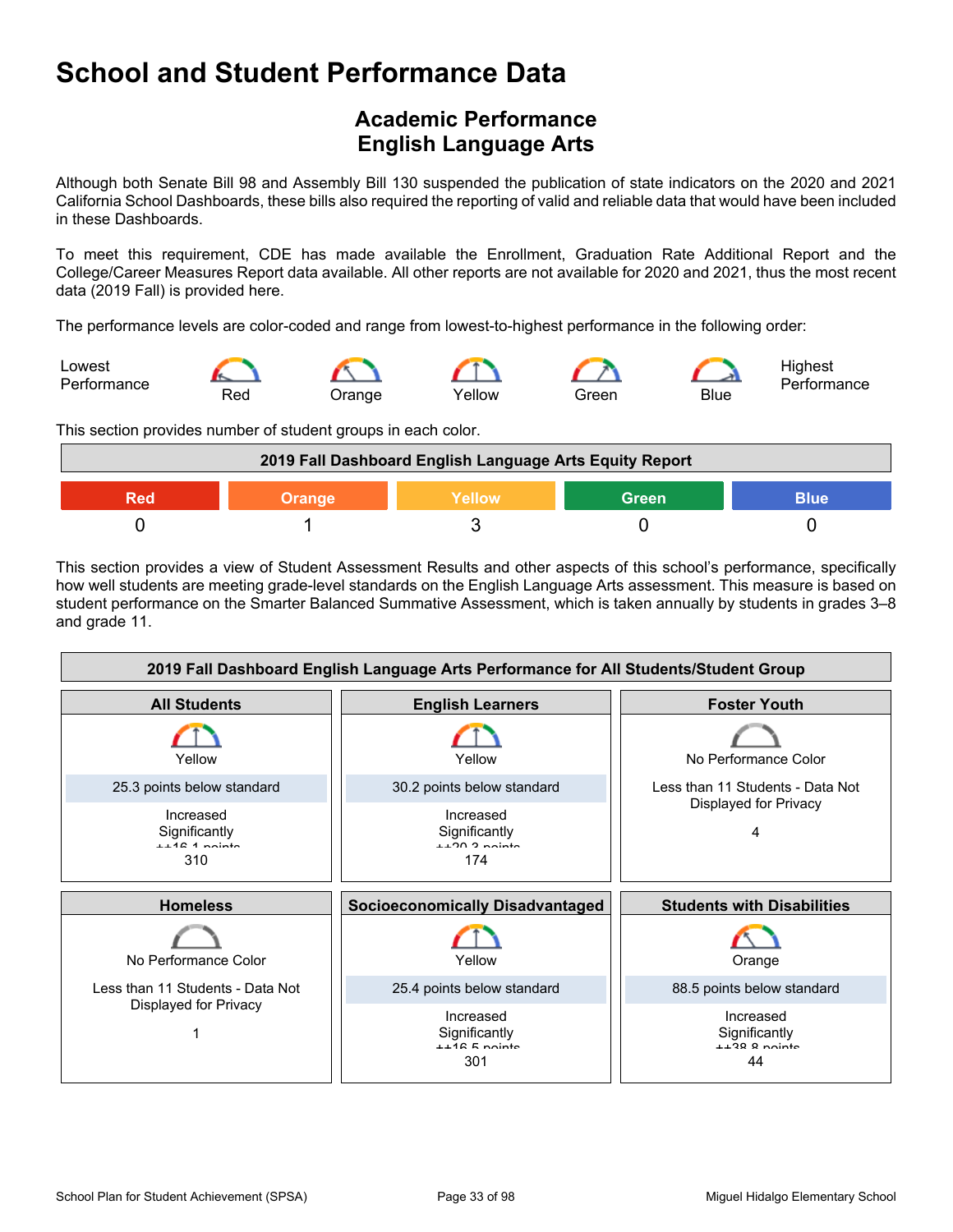

This section provides a view of Student Assessment Results and other aspects of this school's performance, specifically how well students are meeting grade-level standards on the English Language Arts assessment. This measure is based on student performance on the Smarter Balanced Summative Assessment, which is taken annually by students in grades 3–8 and grade 11.

| 2019 Fall Dashboard English Language Arts Data Comparisons for English Learners |                                      |                          |  |  |  |  |
|---------------------------------------------------------------------------------|--------------------------------------|--------------------------|--|--|--|--|
| <b>Current English Learner</b>                                                  | <b>Reclassified English Learners</b> | <b>English Only</b>      |  |  |  |  |
| 67.9 points below standard                                                      | 37.9 points above standard           | 22 points below standard |  |  |  |  |
| Increased<br>Significantly<br>$+122.3$ points                                   | Increased<br>Significantly           | Increased ++9.8 points   |  |  |  |  |
| 112                                                                             | 62                                   | 131                      |  |  |  |  |

#### **Conclusions based on this data:**

**1.** Miguel Hidalgo School Staff need to continue to implement proven intervention strategies to reach the goal of having all students at met or exceeded standards by 2023. The school needs to have an average growth of 6.5 points growth each year for the next 4 years to meet this goal.

Due to the National Emergency Pandemic COVID-19 School Closures that was implemented on March 17, 2020, there are no 2019-2020 SBAC results.There are also no 2020-2021 SBAC results due to the National Emergency Pandemic COVID-19 School Closures.

**2.** Miguel Hidalgo School Staff need to continue to implement proven intervention strategies to reach the goal of having all English Learners at met or exceeded standards by 2023. English Learners needs to have an average growth of 8 points growth each year for the next 4 years to meet this goal. Implementation of BeGLAD Language Acquisition Strategies need to be used consistently throughout the school day/year providing English Learners continual English Language Development.

Due to the National Emergency Pandemic COVID-19 School Closures that was implemented on March 17, 2020, there are no 2019-2020 SBAC results. There are also no 2020-2021 SBAC results due to the National Emergency Pandemic COVID-19 School Closures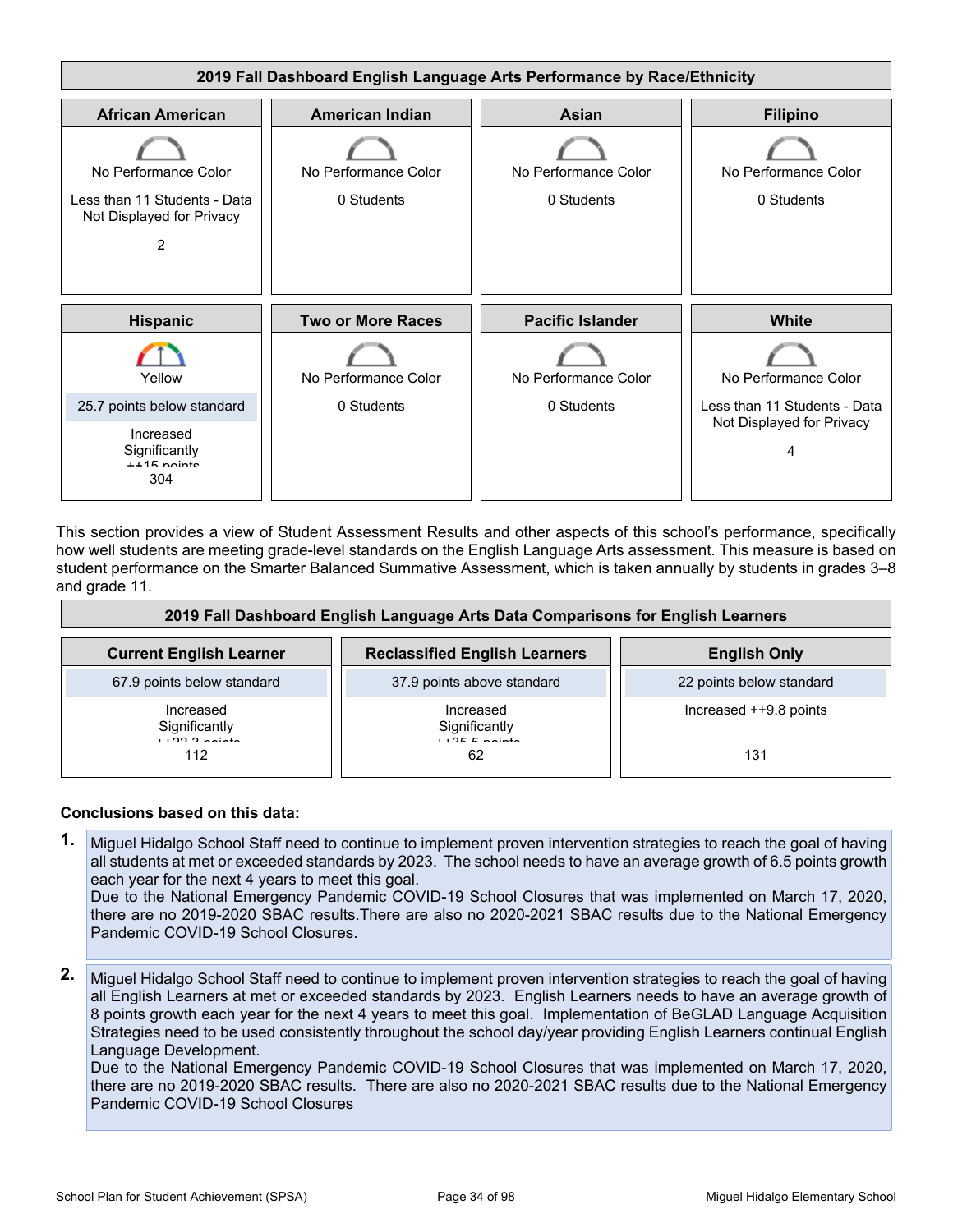**3.** Students with Disabilities need to be provided with a rigorous grade level curriculum, albeit with accommodations, so that they move towards meeting and/or exceeding grade level standards. Students with Disabilities need to have an average growth of 23 points each year for the next 4 years to meet this goal. Due to the National Emergency Pandemic COVID-19 School Closures that was implemented on March 17, 2020, there are no 2019-2020 SBAC results.There are also no 2020-2021 SBAC results due to the National Emergency Pandemic COVID-19 School Closures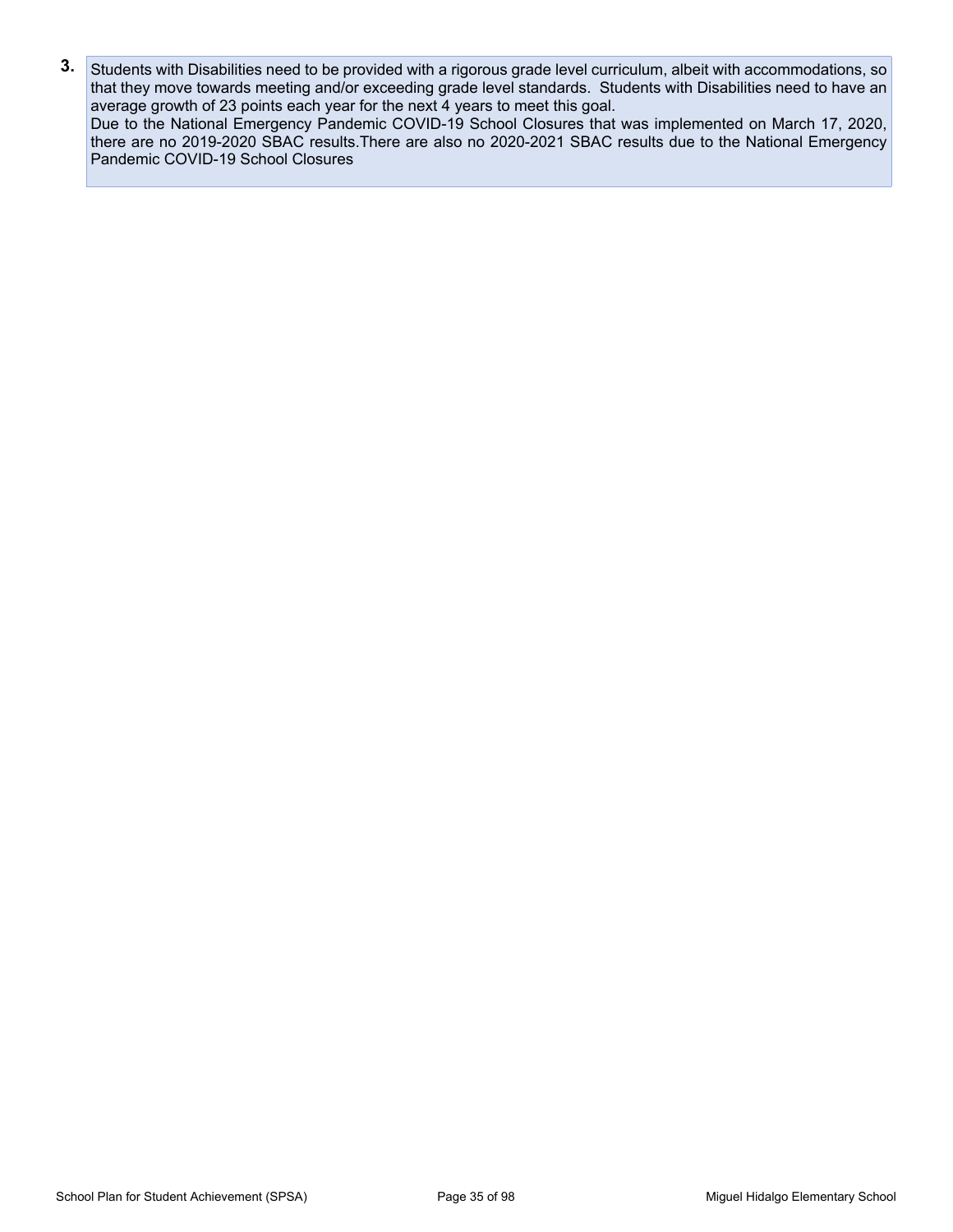### **Academic Performance Mathematics**

Although both Senate Bill 98 and Assembly Bill 130 suspended the publication of state indicators on the 2020 and 2021 California School Dashboards, these bills also required the reporting of valid and reliable data that would have been included in these Dashboards.

To meet this requirement, CDE has made available the Enrollment, Graduation Rate Additional Report and the College/Career Measures Report data available. All other reports are not available for 2020 and 2021, thus the most recent data (2019 Fall) is provided here.

The performance levels are color-coded and range from lowest-to-highest performance in the following order:



This section provides number of student groups in each color.



This section provides a view of Student Assessment Results and other aspects of this school's performance, specifically how well students are meeting grade-level standards on the Mathematics assessment. This measure is based on student performance on the Smarter Balanced Summative Assessment, which is taken annually by students in grades 3–8 and grade 11.

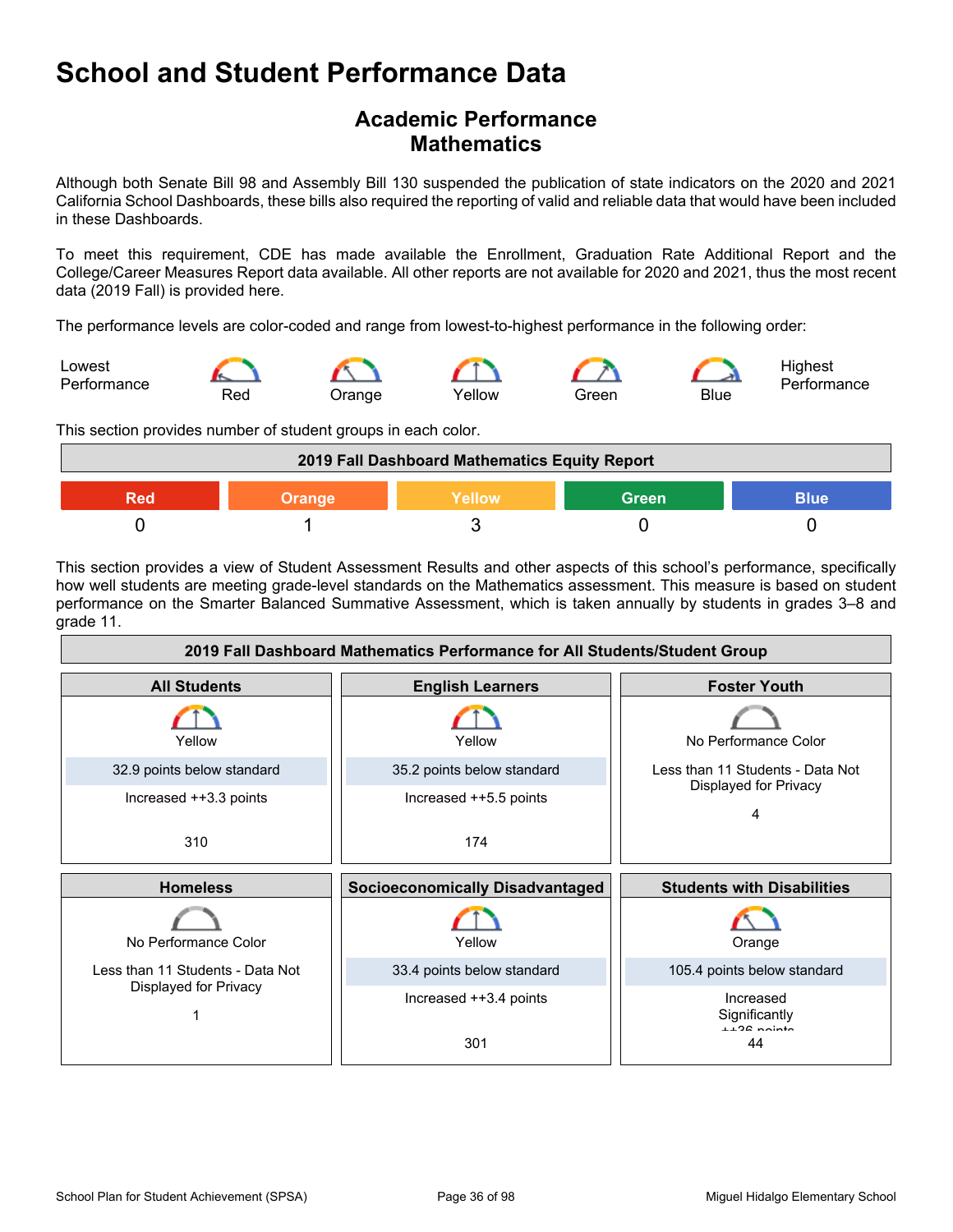

This section provides a view of Student Assessment Results and other aspects of this school's performance, specifically how well students are meeting grade-level standards on the Mathematics assessment. This measure is based on student performance on the Smarter Balanced Summative Assessment, which is taken annually by students in grades 3–8 and grade 11.

| 2019 Fall Dashboard Mathematics Data Comparisons for English Learners |                                      |                            |  |  |  |
|-----------------------------------------------------------------------|--------------------------------------|----------------------------|--|--|--|
| <b>Current English Learner</b>                                        | <b>Reclassified English Learners</b> | <b>English Only</b>        |  |  |  |
| 59.8 points below standard                                            | 9.3 points above standard            | 30.7 points below standard |  |  |  |
| Increased $++9.5$ points                                              | Increased ++11.9 points              | Maintained ++1.1 points    |  |  |  |
| 112                                                                   | 62                                   | 131                        |  |  |  |

#### **Conclusions based on this data:**

- **1.** Miguel Hidalgo School Staff need to continue to implement proven intervention strategies to reach the goal of having all students at met or exceeded standards by 2023. The school needs to have an average growth of 8.25 points growth each year for the next 4 years to meet this goal. Due to the National Emergency Pandemic COVID-19 School Closures that was implemented on March 17, 2020, there are no 2019-2020 Dashboard results.There are also no 2020-2021 SBAC results due to the National Emergency Pandemic COVID-19 School Closures.
- **2.** Miguel Hidalgo School Staff need to continue to implement proven intervention strategies to reach the goal of having all English Learners at met or exceeded standards by 2023. English Learners needs to have an average growth of 8.9 points growth each year for the next 4 years to meet this goal. Staff will need to incorporate BeGLAD reading and writing strategies to teach mathematics. Special emphasis will need to be placed on teaching academic vocabulary and sprinkling the curriculum with highly effective GLAD strategies during math instruction. Due to the National Emergency Pandemic COVID-19 School Closures that was implemented on March 17, 2020, there are no 2019-2020 Dashboard results.There are also no 2020-2021 SBAC results due to the National Emergency Pandemic COVID-19 School Closures.
- **3.** Students with Disabilities need to be provided with a rigorous grade level curriculum, albeit with accommodations, so that they move towards meeting and/or exceeding grade level standards. Students with Disabilities need to have an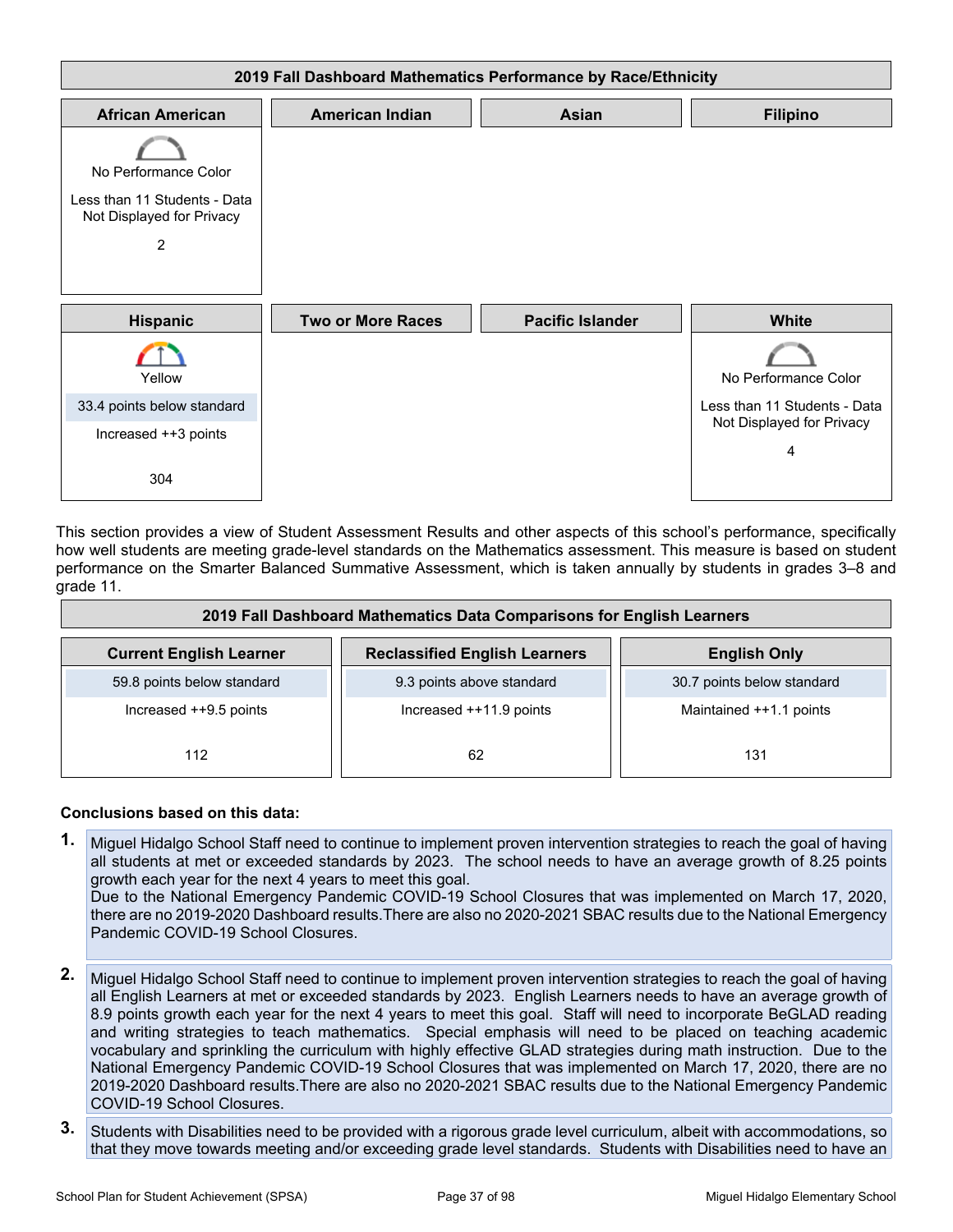average growth of 27 points each year for the next 4 years to meet this goal. The strategy of Co-Teaching involving the RSP teacher and a General Education teacher will be implemented during the 2020 - 2021 school year in an attempt to meet the needs of our Students with Disabilities. Due to the National Emergency Pandemic COVID-19 School Closures that was implemented on March 17, 2020, there are no 2019-2020 Dashboard results. There are also no 2020-2021 SBAC results due to the National Emergency Pandemic COVID-19 School Closures.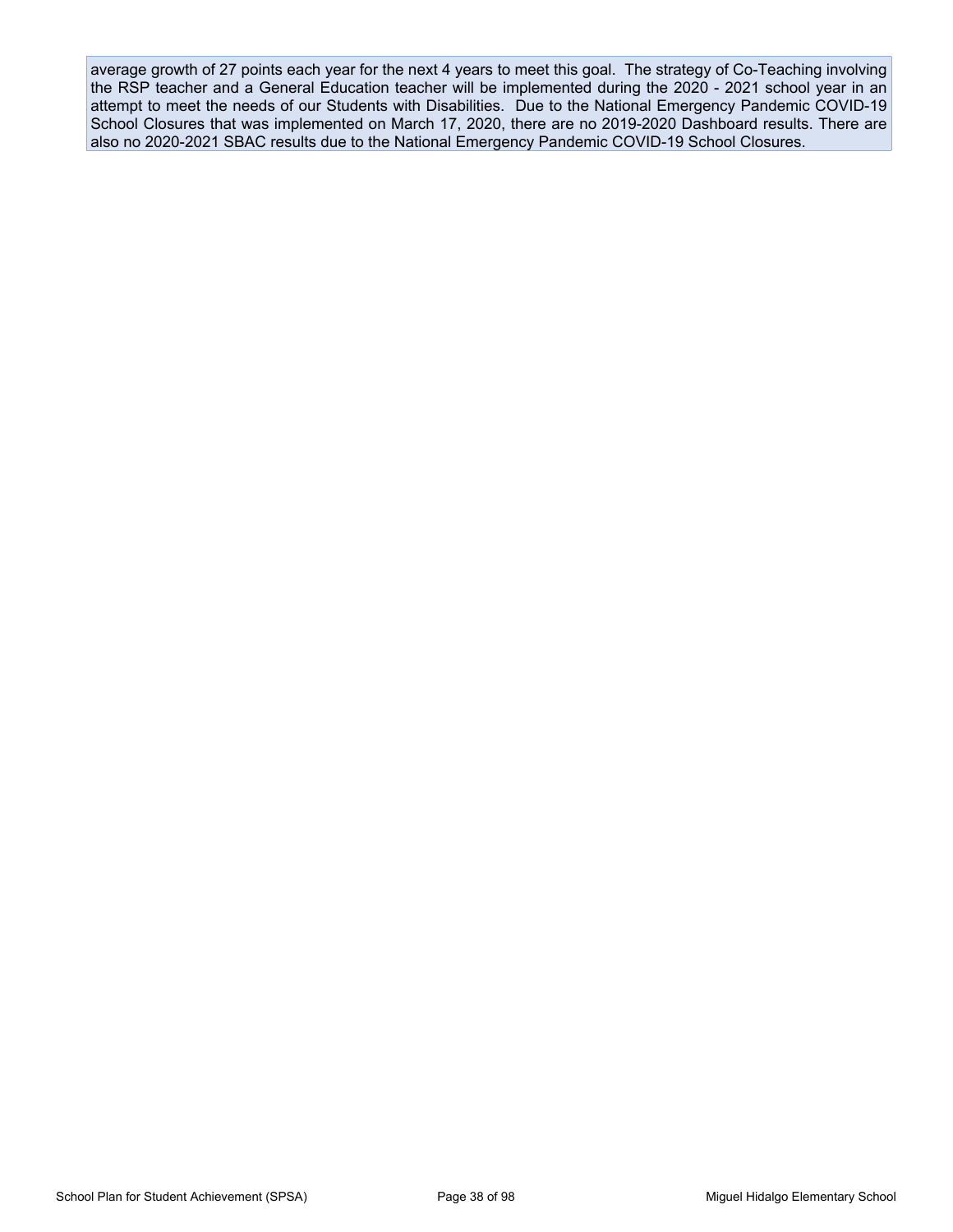## **School and Student Performance Data**

## **Academic Performance English Learner Progress**

Although both Senate Bill 98 and Assembly Bill 130 suspended the publication of state indicators on the 2020 and 2021 California School Dashboards, these bills also required the reporting of valid and reliable data that would have been included in these Dashboards.

To meet this requirement, CDE has made available the Enrollment, Graduation Rate Additional Report and the College/Career Measures Report data available. All other reports are not available for 2020 and 2021, thus the most recent data (2019 Fall) is provided here.

This section provides a view of the percentage of current EL students making progress towards English language proficiency or maintaining the highest level.



This section provides a view of the percentage of current EL students who progressed at least one ELPI level, maintained ELPI level 4, maintained lower ELPI levels (i.e, levels 1, 2L, 2H, 3L, or 3H), or decreased at least one ELPI Level.

| 2019 Fall Dashboard Student English Language Acquisition Results |                                                      |                                          |                                                     |  |
|------------------------------------------------------------------|------------------------------------------------------|------------------------------------------|-----------------------------------------------------|--|
| <b>Decreased</b><br><b>One ELPI Level</b>                        | <b>Maintained ELPI Level 1,</b><br>2L, 2H, 3L, or 3H | <b>Maintained</b><br><b>ELPI Level 4</b> | <b>Progressed At Least</b><br><b>One ELPI Level</b> |  |
| 18.1                                                             | 23.9                                                 | 3.7                                      | 54.1                                                |  |

#### **Conclusions based on this data:**

**1.** Miguel Hidalgo School Staff need to continue to implement proven intervention strategies to reach the goal of having all English Learners at Level 4 and Redesignated.. Implementation of BeGLAD Language Acquisition Strategies need to be used consistently throughout the school day/year providing English Learners continual English Language Development.

Due to the National Emergency Pandemic COVID-19 School Closures that was implemented on March 17, 2020, there are no 2019-2020 Dashboard results.There are also no 2020-2021 SBAC results due to the National Emergency Pandemic COVID-19 School Closures.

- **2.** English Learners need to be given more opportunities to read for comprehension during the school day.
- **3.** English Learners need to be given more opportunities to write during the school day.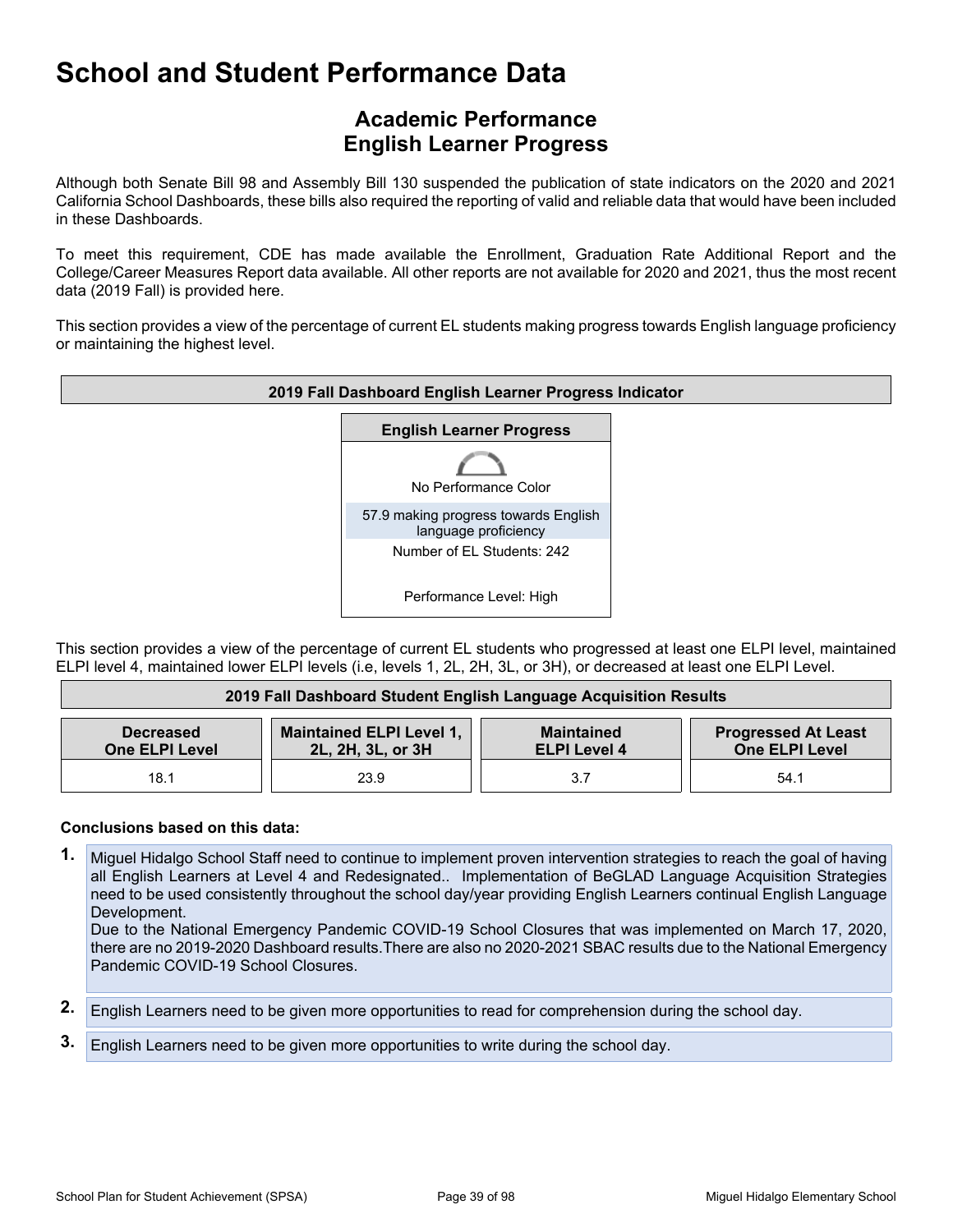## **School and Student Performance Data**

## **Academic Engagement Chronic Absenteeism**

Although both Senate Bill 98 and Assembly Bill 130 suspended the publication of state indicators on the 2020 and 2021 California School Dashboards, these bills also required the reporting of valid and reliable data that would have been included in these Dashboards.

To meet this requirement, CDE has made available the Enrollment, Graduation Rate Additional Report and the College/Career Measures Report data available. All other reports are not available for 2020 and 2021, thus the most recent data (2019 Fall) is provided here.

The performance levels are color-coded and range from lowest-to-highest performance in the following order:



This section provides number of student groups in each color.



This section provides information about the percentage of students in kindergarten through grade 8 who are absent 10 percent or more of the instructional days they were enrolled.

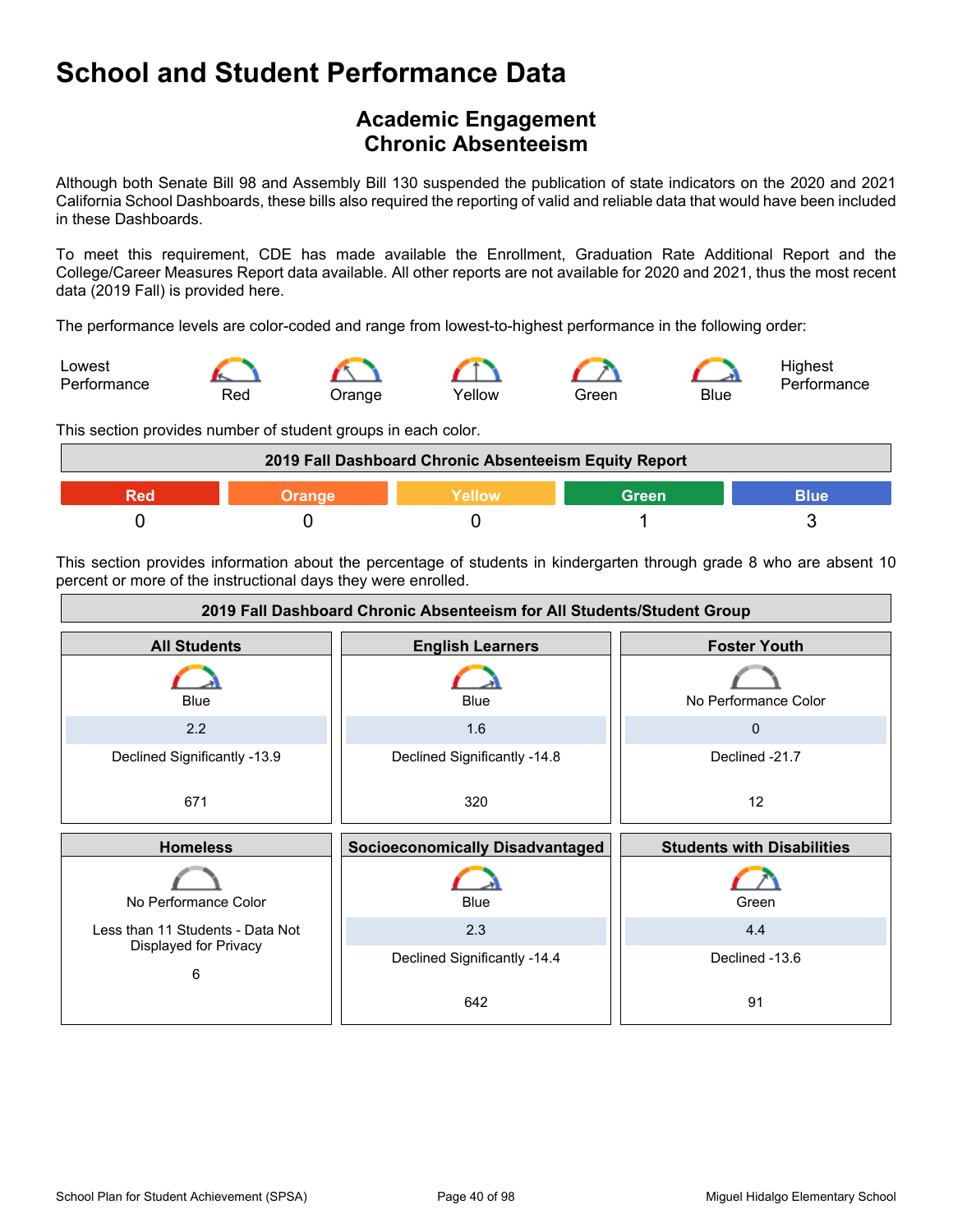

#### **Conclusions based on this data:**

**1.** There was a decrease in the percentage chronically absent students in all subgroups with several subgroups and the overall student population declining significantly. Due to the National Emergency Pandemic COVID-19 School Closures that was implemented on March 17, 2020, there are no 2019-2020 Dashboard results.There are also no 2020-2021 SBAC results due to the National Emergency Pandemic COVID-19 School Closures.

- **2.** Chronically Absent rate for students with disability was at 4% chronically absent, this was an a decline of 14%.
- **3.** All Subgroups were either in the green or blue zone with the overall population gauging in the Blue Zone.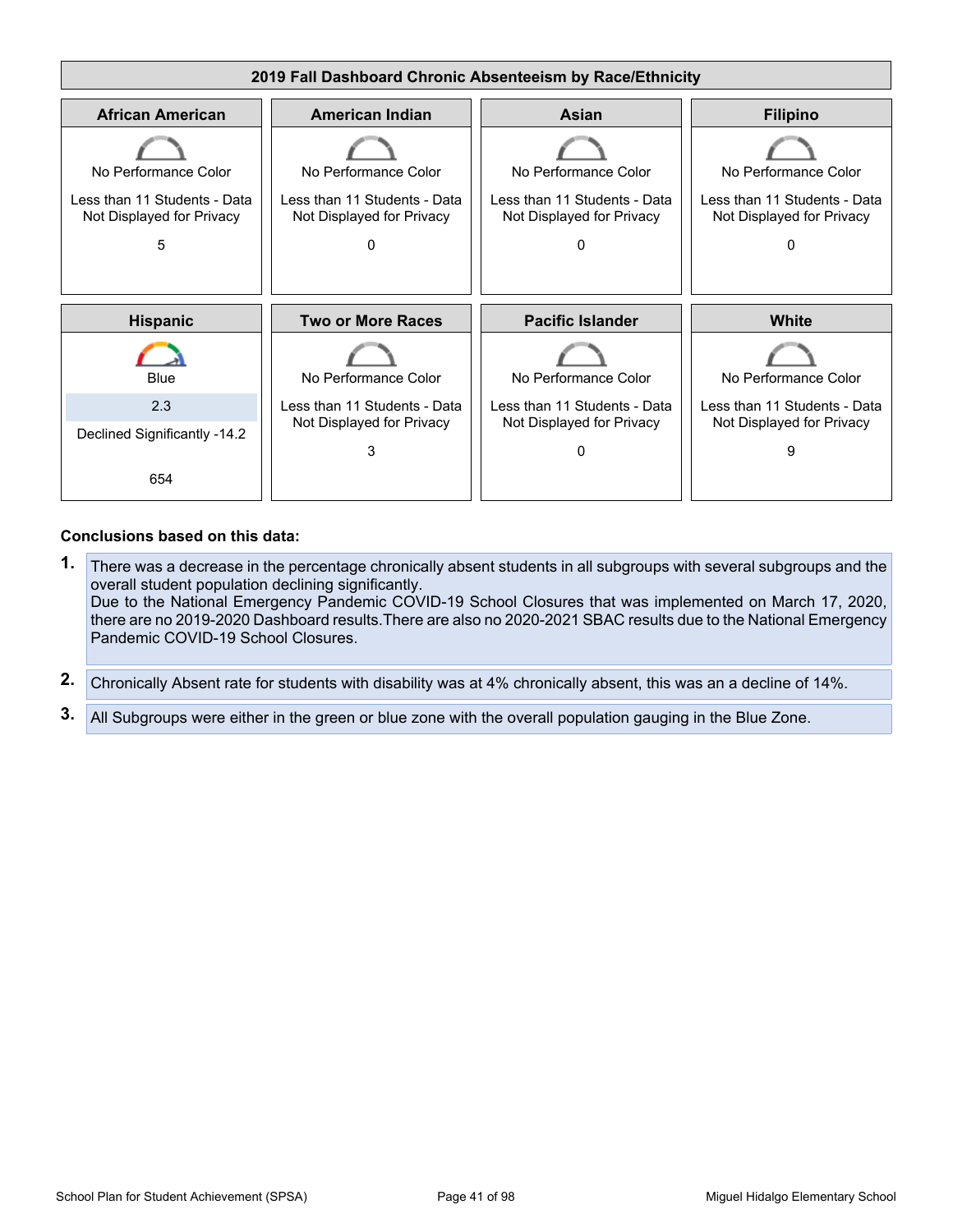## **School and Student Performance Data**

## **Conditions & Climate Suspension Rate**

Although both Senate Bill 98 and Assembly Bill 130 suspended the publication of state indicators on the 2020 and 2021 California School Dashboards, these bills also required the reporting of valid and reliable data that would have been included in these Dashboards.

To meet this requirement, CDE has made available the Enrollment, Graduation Rate Additional Report and the College/Career Measures Report data available. All other reports are not available for 2020 and 2021, thus the most recent data (2019 Fall) is provided here.

The performance levels are color-coded and range from lowest-to-highest performance in the following order:



This section provides number of student groups in each color.



This section provides information about the percentage of students in kindergarten through grade 12 who have been suspended at least once in a given school year. Students who are suspended multiple times are only counted once.

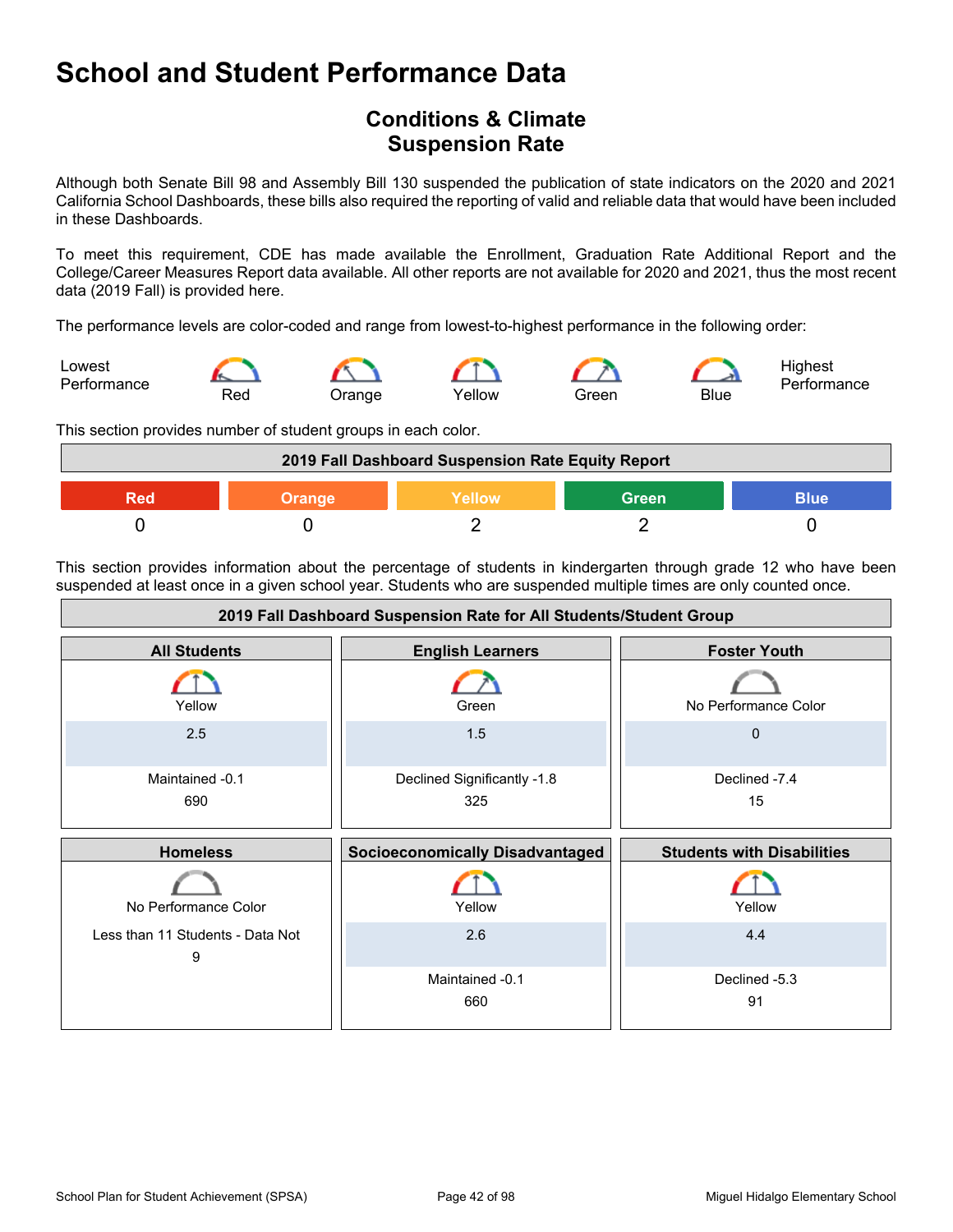

This section provides a view of the percentage of students who were suspended.

| 2019 Fall Dashboard Suspension Rate by Year |      |  |  |
|---------------------------------------------|------|--|--|
| 2017                                        | 2019 |  |  |
|                                             |      |  |  |

#### **Conclusions based on this data:**

- **1.** The 2019 Suspension of Students suspended at least once was 2.5% of all students; this is a 0.1% decline from the previous year. Due to the National Emergency Pandemic COVID-19 School Closures there is no Suspension Data for 2019 - 2020 nor for 2020 - 2021 school years.
- **2.** 4.4% of our Students with Disabilities population was suspended at least once in 2019; this is a 5.3% decline from the previous year. Suspension rate is higher for Students with Disabilities (4.4%) than the school's overall Suspension rate (2.5%). Due to the National Emergency Pandemic COVID-19 School Closures there is no Suspension Data for the 2019-2020; 2020-2021 School years.
- **3.** 1.5% of our English Learners Population was suspended at least once in 2019; this is a significant decline of 1.8% decline from 2018.

Due to the National Emergency Pandemic COVID-19 School Closures that was implemented on March 17, 2020, there are no 2019-2020 Dashboard results nor for 2020 - 2021 school years.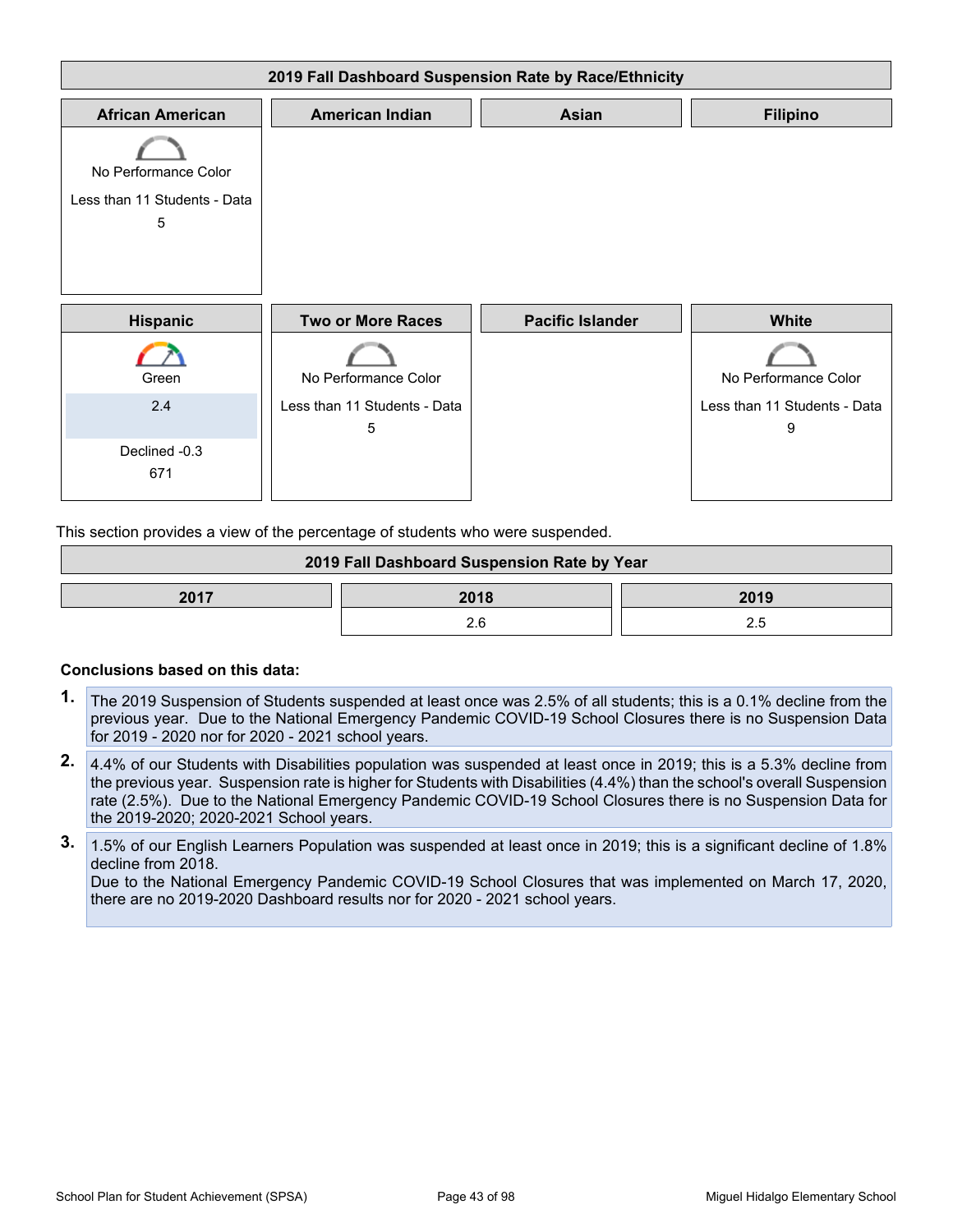# **Goals, Strategies, & Proposed Expenditures**

Complete a copy of the following table for each of the school's goals. Duplicate the table as needed.

## **LEA/LCAP Goal**

LCAP Goal 1: BESD will provide a high quality, well-balanced educational system to raise academic achievement for ALL students

## **Goal 1**

1) The Faculty and Staff of Miguel Hidalgo School will provide a high quality well balanced educational system to raise academic achievement for all students. Students will demonstrate an increase in District Benchmark Assessments, SBAC ELA and Math Assessments, and ELPAC.

## **Identified Need**

Benchmark Data is collected four times in K-2 and three times in grades 3-6. In Grade K-2 2019 - 2020 Benchmark passing rates in ELA were: Kinder 1st Quarter: Skill Sentence Segmentation: 84% Passing Rate Alliteration: 67% Passing Rate 1st Grade 1st Quarter: Skill Isolate Initial Phoneme: 93% Passing Rate Letter Sounds Percent: 86% Passing Rate CVC Words Percent: 70% Passing Rate Words w/Blends Total #: 21 words Kinder 2nd Quarter: **Skill** Sentence Segmentation: 90% Passing Rate Alliteration: 87% Passing Rate Rhyme in Nursery Rhymes: 81% Passing Rate Isolate Onset: 95% Passing Rate Blend onset and rime: 78% Passing Rate Segment onset and rime: 65% Passing Rate Rhyme Recognition: 69% Passing Rate 1st Grade 2nd Quarter: Skill: Blending Phonemes: 89% Passing Rate Ending Blends Percent: 72% Passing Rate Digraphs Percent: 64% Passing Rate High Frequency Words Total #: 53 Words Kindergarten 1st Grade 2nd Grade 1st Quarter 30.8%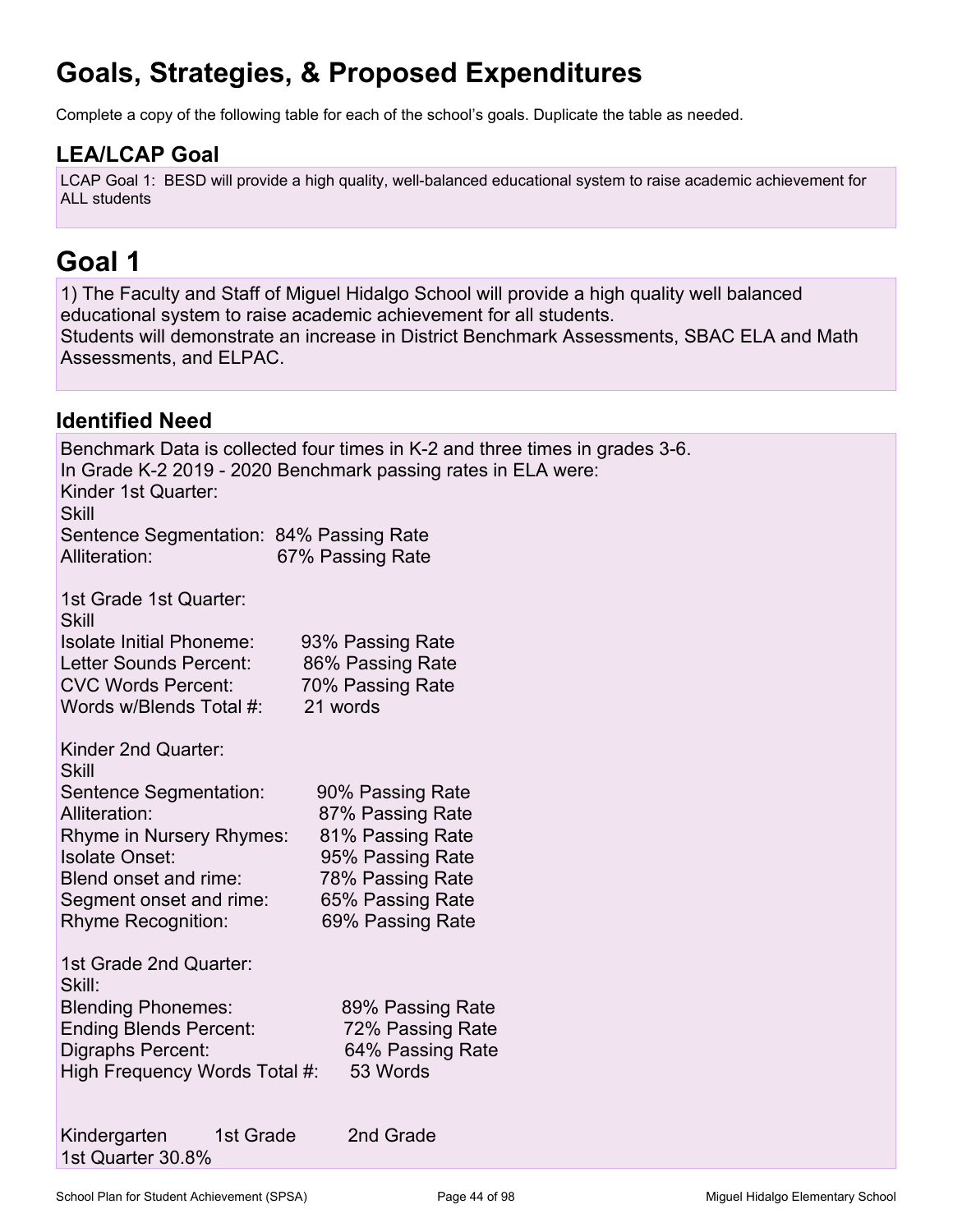2nd Quarter 35.4% 3rd Quarter 00.0% 3rd Quarter 00.0% 3rd Quarter 00.0%

In Grade K-2 Benchmark passing rates in Math were: Kindergarten 1st Grade 2nd Grade 1st Quarter 76.7% 1st Quarter 74.4% 1st Quarter 63.8% 2nd Quarter 77.8% 2nd Quarter 81.6% 2nd Quarter 35.4% 3rd Quarter 00.0% 3rd Quarter 00.0% 3rd Quarter 00.0%

In Grade K-2 2018 - 2019 Benchmark passing rates in ELA were: Kindergarten 1st Grade 2nd Grade 1st Quarter 49.5% 1st Quarter 69.9% 1st Quarter 34.7% 2nd Quarter 66.0% 2nd Quarter 69.9% 2nd Quarter 47.8% 3rd Quarter 74.0% 3rd Quarter 63.8% 3rd Quarter 45.2%

In Grade K-2 Benchmark passing rates in Math were: Kindergarten 1st Grade 2nd Grade 1st Quarter 75.0% 1st Quarter 69.9% 1st Quarter 67.0% 2nd Quarter 59.8% 2nd Quarter 62.9% 2nd Quarter 52.2% 3rd Quarter 88.4% 3rd Quarter 71.3% 3rd Quarter 34.1%

Review of the data indicates that less than 50% of 2nd grade students are reaching ELA grade level standards. Data further indicates that there is a decline in 2nd grade Math benchmarks results each quarter..

Benchmark Data

|              | 2019 - 2020 Grade 3 - 6 Benchmark Assessment Results: |                   |            |
|--------------|-------------------------------------------------------|-------------------|------------|
| Q1 ELA Data. | <b>Total Students Tested</b>                          | % Students Above. | % Students |
| Near         | % Students Below                                      |                   |            |
| 3rd Grade:   | 89                                                    | 12%               | 34%        |
| 54%          |                                                       |                   |            |
| 4th Grade:   | 91                                                    | 16%               | 46%        |
| 37%          |                                                       |                   |            |
| 5th Grade:   | 76                                                    | 22%               | 46%        |
| 32%          |                                                       |                   |            |
| 6th Grade:   | 58                                                    | 14%               | 53%        |
| 33%          |                                                       |                   |            |

| Q1 MATH Data.                   | <b>Total Students Tested</b> | % Students Above. | % Students |
|---------------------------------|------------------------------|-------------------|------------|
| % Students Below<br><b>Near</b> |                              |                   |            |
| 3rd Grade:                      | 98                           | 16%               | 34%        |
| 50%                             |                              |                   |            |
| 4th Grade:                      | 92                           | 24%               | 43%        |
| 33%                             |                              |                   |            |
| 5th Grade:                      | 84                           | 21%               | 52%        |
| 26%                             |                              |                   |            |
| 6th Grade:                      | 59                           | 10%               | 51%        |
| 39%                             |                              |                   |            |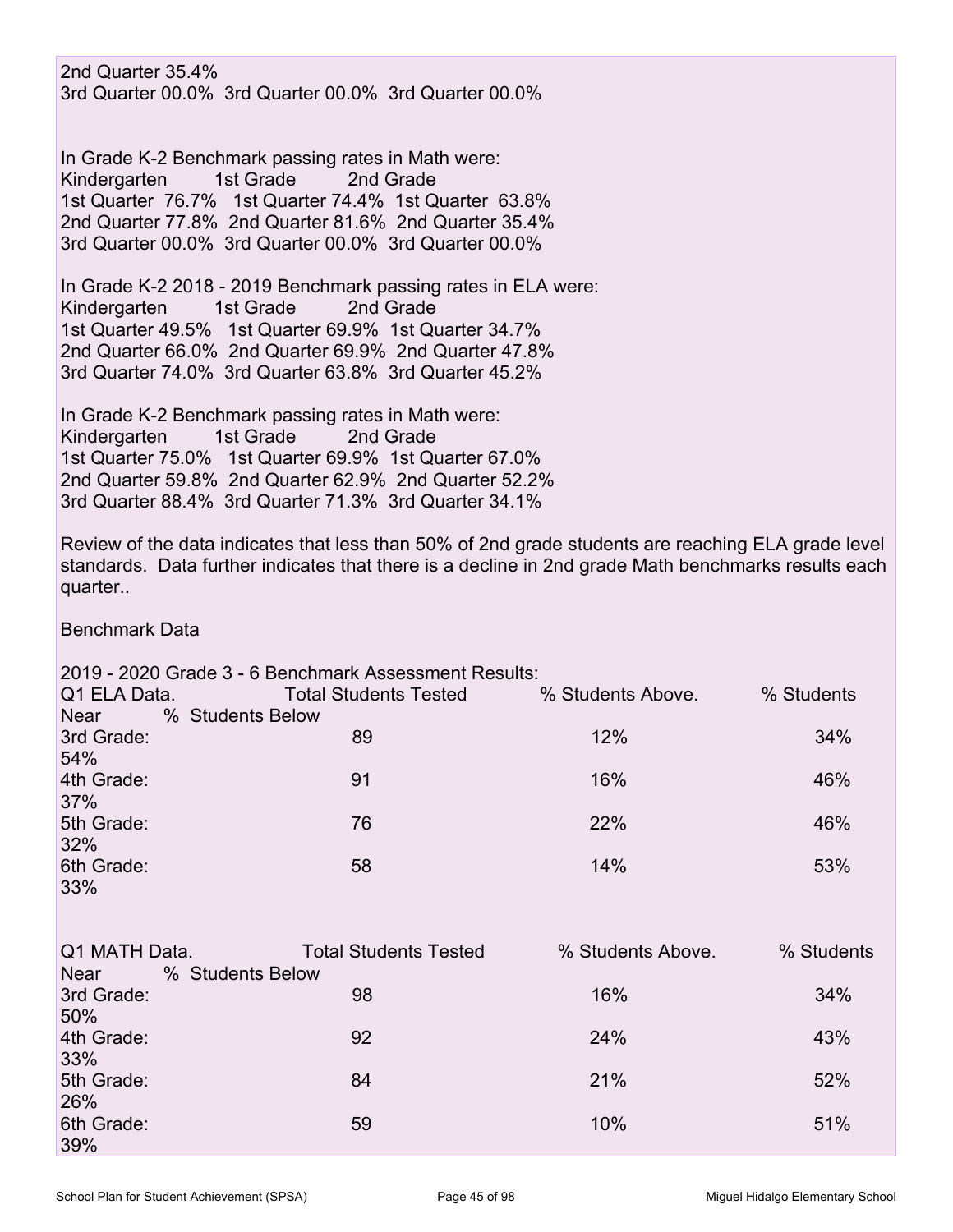| Q2 ELA Data.<br><b>Near</b> | <b>Total Students Tested</b><br>% Students Below | % Students Above. | % Students |
|-----------------------------|--------------------------------------------------|-------------------|------------|
| 3rd Grade:<br>45.8%         | 96                                               | 13.5%             | 40.6%      |
| 4th Grade:<br>28.9%         | 90                                               | 11.1%             | 60.0%      |
| 5th Grade:<br>25.3%         | 83                                               | 14.5%             | 60.2%      |
| 6th Grade:<br>11.9%         | 59                                               | 32.2%             | 55.9%      |
|                             |                                                  |                   |            |

| Q2 MATH Data.            | <b>Total Students Tested</b> | % Students Above. | % Students |
|--------------------------|------------------------------|-------------------|------------|
| % Students Below<br>Near |                              |                   |            |
| 3rd Grade:               | 96                           | 20.8%             | 42.7%      |
| 36.5%                    |                              |                   |            |
| 4th Grade:               | 89                           | 14.6%             | 49.4%      |
| 36.0%                    |                              |                   |            |
| 5th Grade:               | 84                           | 23.8%             | 53.6%      |
| 22.6%                    |                              |                   |            |
| 6th Grade:               | 59                           | 16.9%             | 37.3%      |
| 45.8%                    |                              |                   |            |

## SBAC Data

| 2016 SBAC Data Results: Students Meeting or Exceeding Standard |      |            |             |     |
|----------------------------------------------------------------|------|------------|-------------|-----|
| 3rd Grade:                                                     | FI A | 9%         | <b>Math</b> | 14% |
| 4th Grade:                                                     | ELA. | <b>28%</b> | Math        | 28% |
| 5th Grade:                                                     | ELA. | $34\%$     | Math        | 14% |
| 6th Grade:                                                     | ELA  | 27%        | Math        | 10% |
| Miguel Hidalgo School Overall: ELA                             |      | 9%         | <b>Math</b> | 17% |

| 2017 SBAC Data Results: Students Meeting or Exceeding Standard |      |        |             |        |
|----------------------------------------------------------------|------|--------|-------------|--------|
| 3rd Grade:                                                     | FI A | 31.08% | <b>Math</b> | 32%    |
| 4th Grade:                                                     | ELA  | 21.67% | Math        | 17.74% |
| 5th Grade:                                                     | FI A | 19.58% | Math        | 23.47% |
| 6th Grade:                                                     | FI A | 45.98% | Math        | 36.79% |
| Miguel Hidalgo School Overall: ELA 29.88%                      |      |        | <b>Math</b> | 27.95% |
| English Learners:                                              | FI A | 7.4%   | Math        | 10.81% |

| 2018 SBAC Data Results: Students Meeting or Exceeding Standard |      |        |             |        |
|----------------------------------------------------------------|------|--------|-------------|--------|
| 3rd Grade:                                                     | FI A | 41.06% | <b>Math</b> | 53.68% |
| 4th Grade:                                                     | FI A | 32.79% | Math        | 38.71% |
| 5th Grade:                                                     | FI A | 17.91% | <b>Math</b> | 19.41% |
| 6th Grade:                                                     | FI A | 34.04% | <b>Math</b> | 30.85% |
| Miguel Hidalgo School Overall: ELA 32.49%                      |      |        | Math        | 36.79% |
| School subgroups                                               |      |        |             |        |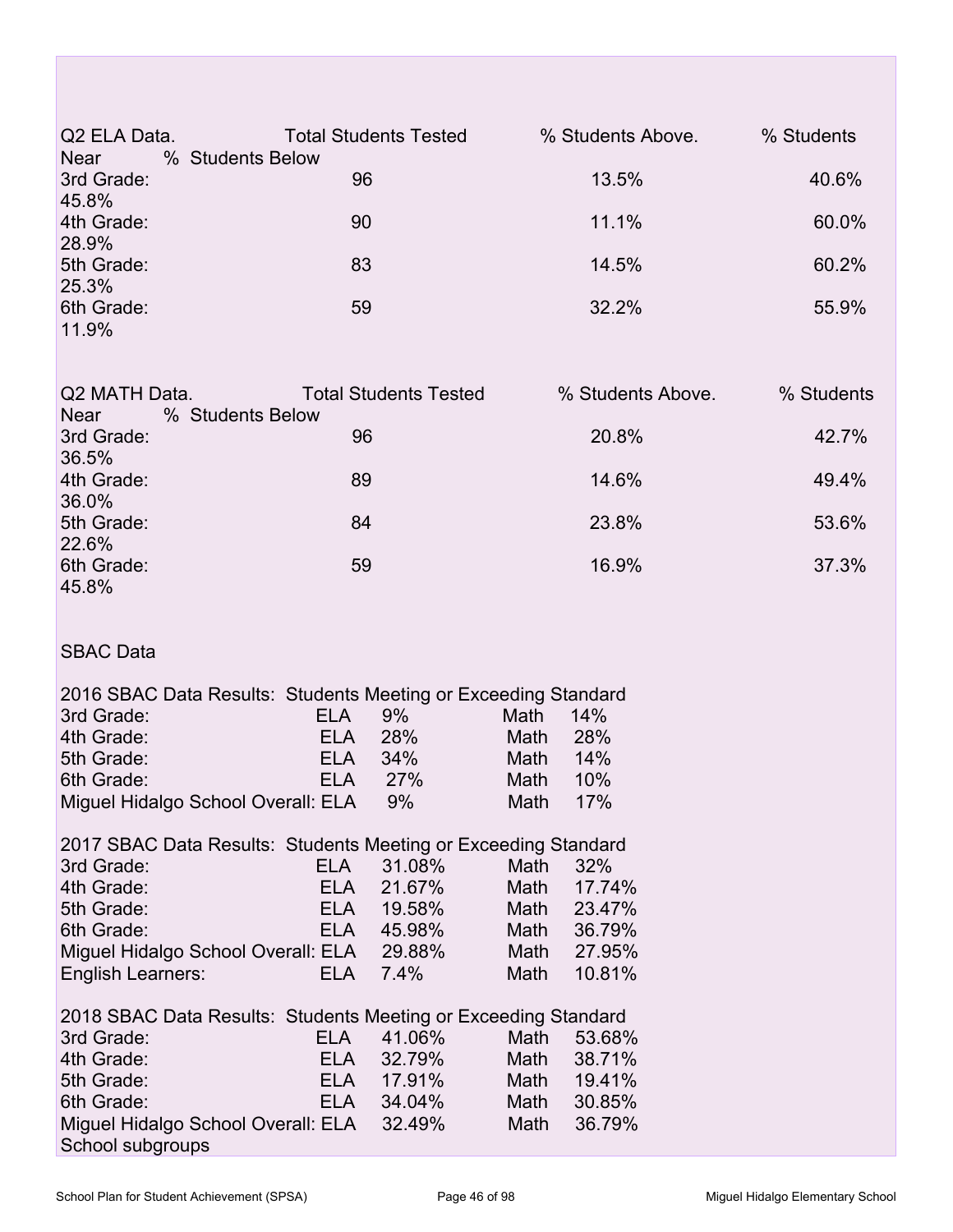| English Only (EO):                                             | <b>ELA</b> | 37.49% | Math        | 36.77% |
|----------------------------------------------------------------|------------|--------|-------------|--------|
| RFEP:                                                          | <b>ELA</b> | 54.76% | Math        | 50.52% |
| English Learners(ELL):                                         | <b>ELA</b> | 19.26% | Math        | 32.35% |
| SED:                                                           | <b>ELA</b> | 32.14% | Math        | 36.6%  |
| 2019 SBAC Data Results: Students Meeting or Exceeding Standard |            |        |             |        |
| 3rd Grade:                                                     | <b>ELA</b> | 35.42% | Math        | 48.96% |
| 4th Grade:                                                     | <b>ELA</b> | 42.40% | Math        | 36.96% |
| 5th Grade:                                                     | <b>ELA</b> | 32.84% | <b>Math</b> | 22.39% |
| 6th Grade:                                                     | <b>ELA</b> | 41.43% | Math        | 30.00% |
| Miguel Hidalgo School Overall: ELA                             |            | 38.15% | Math        | 36.00% |
| School subgroups                                               |            |        |             |        |
| English Only (EO):                                             | <b>ELA</b> | 37.49% | Math        | 36.77% |
| RFEP:                                                          | <b>ELA</b> | 54.76% | Math        | 50.52% |
| English Learners(ELL):                                         | <b>ELA</b> | 19.26% | Math        | 32.35% |
| SED:                                                           | ELA        | 32.14% | Math        | 36.6%  |

#### 2018 - 2019 Interim Assessment Data

In grades 3 – 6, the data foreshadows student CAASPP data results because we are using the interim assessment blocks (IABs) which have been created to predict student outcomes and use as a teaching tools aligned to ELA, Math, Science summative assessments.

In ELA the data reflects that all grade levels, 3 – 6, have scored above 50% Above or Near Standard in the first two benchmarks (Read Literary Text & Listen and Interpret) with 85% of 4th grade students scoring Above or Near Standard on the Listen and Interpret IAB.

In Mathematics, students in Grades 3 – 5 have taken the following two IABs: Number and Operations Base Ten; and Operations and Algebraic Thinking. Scores have been above 50% Above or Near Standard on these two assessments with 4th grade students scoring 84% Above or Near Standard on the Number and Operations Base Ten IAB and 86% Above or Near Standard on the Operations and Algebraic Thinking IAB. 6th Grade Students have scored 57% Above or Near Standard on the Ratios and Proportional Relationships IAB; and 72% on the Number Systems IAB.

During the 2020 - 2021 School Year, Grade Levels implemented Learning Cycles and developed Common Formative Assessments (CFAs) to monitor student achievement towards selected CCSS in ELA and Math. A Diagnostic Assessment, assessing Essential Standards was also administered at the beginning of the year:

ELA Cycle I:

Kinder: CCSS: CA.ELA.RF.K.3 97.2% of Miguel Hidalgo School Kindergarten Students Met or Exceeded the Standard on the CFA. Kinder: CCSS: CCSS.ELA-Literacy-RL.K.3 78.5% of Miguel Hidalgo School Kindergarten Students Met or Exceeded the Standard on the CFA.

1st Grade: CCSS: CCSS.ELA.Literacy.RL.1.2 83.0% of Miguel Hidalgo School 1st Grade Students Met or Exceeded the Standard on the CFA.

2nd Grade: CCSS: CA.ELA.RL.2.5 77.7% of Miguel Hidalgo School 2nd Grade Students Met or Exceeded the Standard on the CFA.

3rd Grade: CCSS: CA.ELA.RI.3.2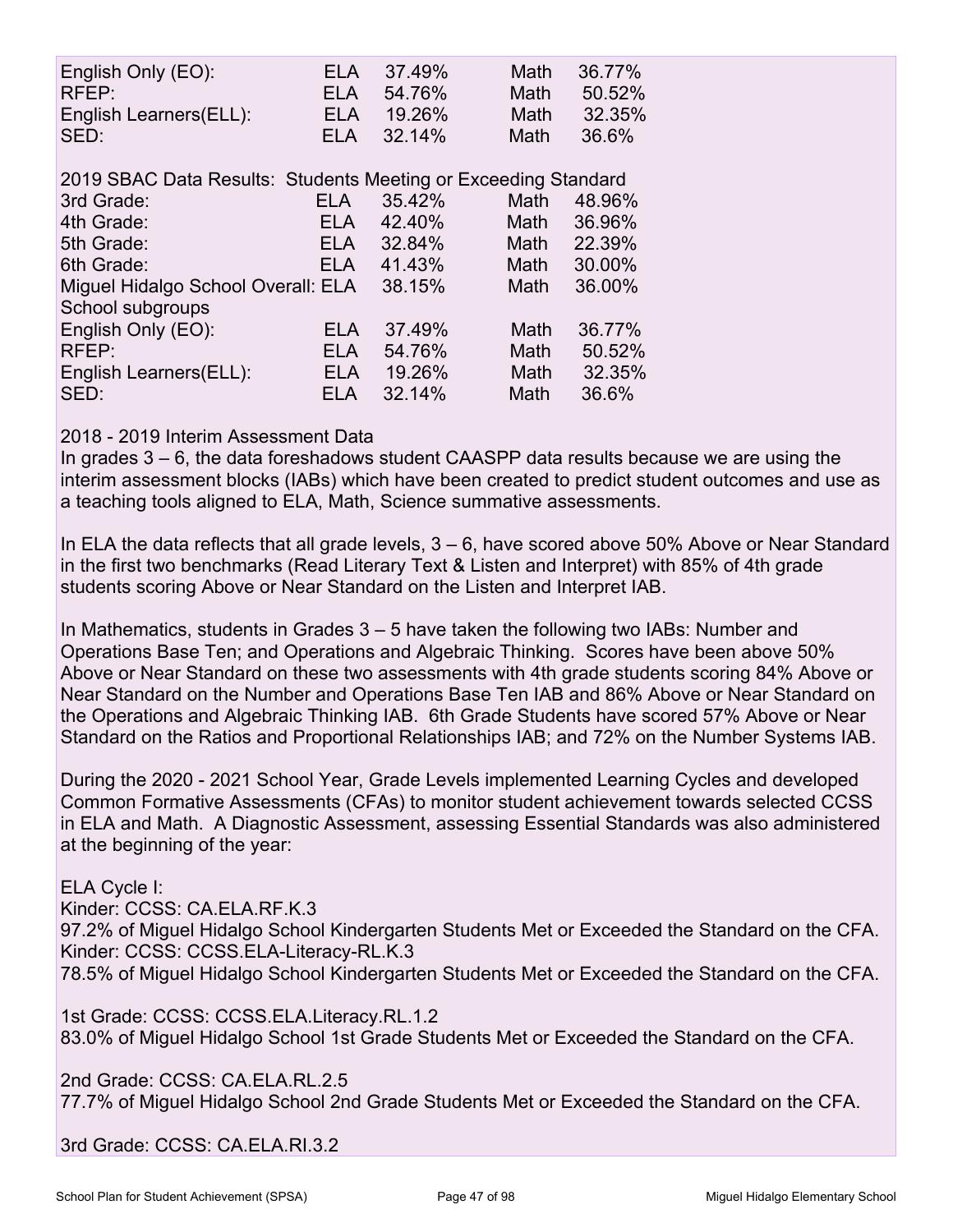40.2% of Miguel Hidalgo School 3rd Grade Students Met or Exceeded the Standard on the CFA.

4th Grade: CCSS: CCSS.ELA.Literacy.RL.4.1 48.5% of Miguel Hidalgo School 4th Grade Students Met or Exceeded the Standard on the CFA.

5th Grade: CCSS: CCSS.ELA.Literacy.RI.5.3 39.5% of Miguel Hidalgo School 5th Grade Students Met or Exceeded the Standard on the CFA.

6th Grade: CCSS: CCSS.ELA.Literacy.RI.6.1 38.1% of Miguel Hidalgo School 6th Grade Students Met or Exceeded the Standard on the CFA.

ELA Cycle 2 Kinder: CCSS: CA.ELA.RI.K.2 88.2% of Miguel Hidalgo School Kindergarten Students Met or Exceeded the Standard on the CFA.

1st Grade: CCSS: CCSS.ELA.RI.1.2 59.3% of Miguel Hidalgo School 1st Grade Students Met or Exceeded the Standard on the CFA.

2nd Grade: CCSS: CA.ELA.RI.2.1 53.1% of Miguel Hidalgo School 2nd Grade Students Met or Exceeded the Standard on the CFA.

3rd Grade: CCSS: CA.ELA.RL.3.1 36.8% of Miguel Hidalgo School 3rd Grade Students Met or Exceeded the Standard on the CFA.

4th Grade: CCSS: CCSS.ELA.Literacy.RL.4.6 8.7% of Miguel Hidalgo School 4th Grade Students Met or Exceeded the Standard on the CFA.

5th Grade: CCSS: CCSS.ELA.Literacy.RL.5.6 24.3% of Miguel Hidalgo School 5th Grade Students Met or Exceeded the Standard on the CFA.

6th Grade: CCSS: CCSS.ELA.Literacy.RI.6.6 31.7% of Miguel Hidalgo School 6th Grade Students Met or Exceeded the Standard on the CFA.

ELA Cycle 3 Kinder: CCSS: CA.ELA.RF.K.3.a 77.8% of Miguel Hidalgo School Kindergarten Students Met or Exceeded the Standard on the CFA.

1st Grade: CCSS: CCSS.ELA.RF.1.1.a 64.3% of Miguel Hidalgo School 1st Grade Students Met or Exceeded the Standard on the CFA.

2nd Grade: CCSS: CA.ELA.RL.2.5 59.5% of Miguel Hidalgo School 2nd Grade Students Met or Exceeded the Standard on the CFA.

3rd Grade: CCSS: CA.ELA.RL.3.1 40.0% of Miguel Hidalgo School 3rd Grade Students Met or Exceeded the Standard on the CFA.

4th Grade: CCSS: CCSS.ELA.Literacy.RI.4.2 53.4% of Miguel Hidalgo School 4th Grade Students Met or Exceeded the Standard on the CFA.

5th Grade: CCSS: CCSS.ELA.Literacy.RL.5.2 28.0% of Miguel Hidalgo School 5th Grade Students Met or Exceeded the Standard on the CFA.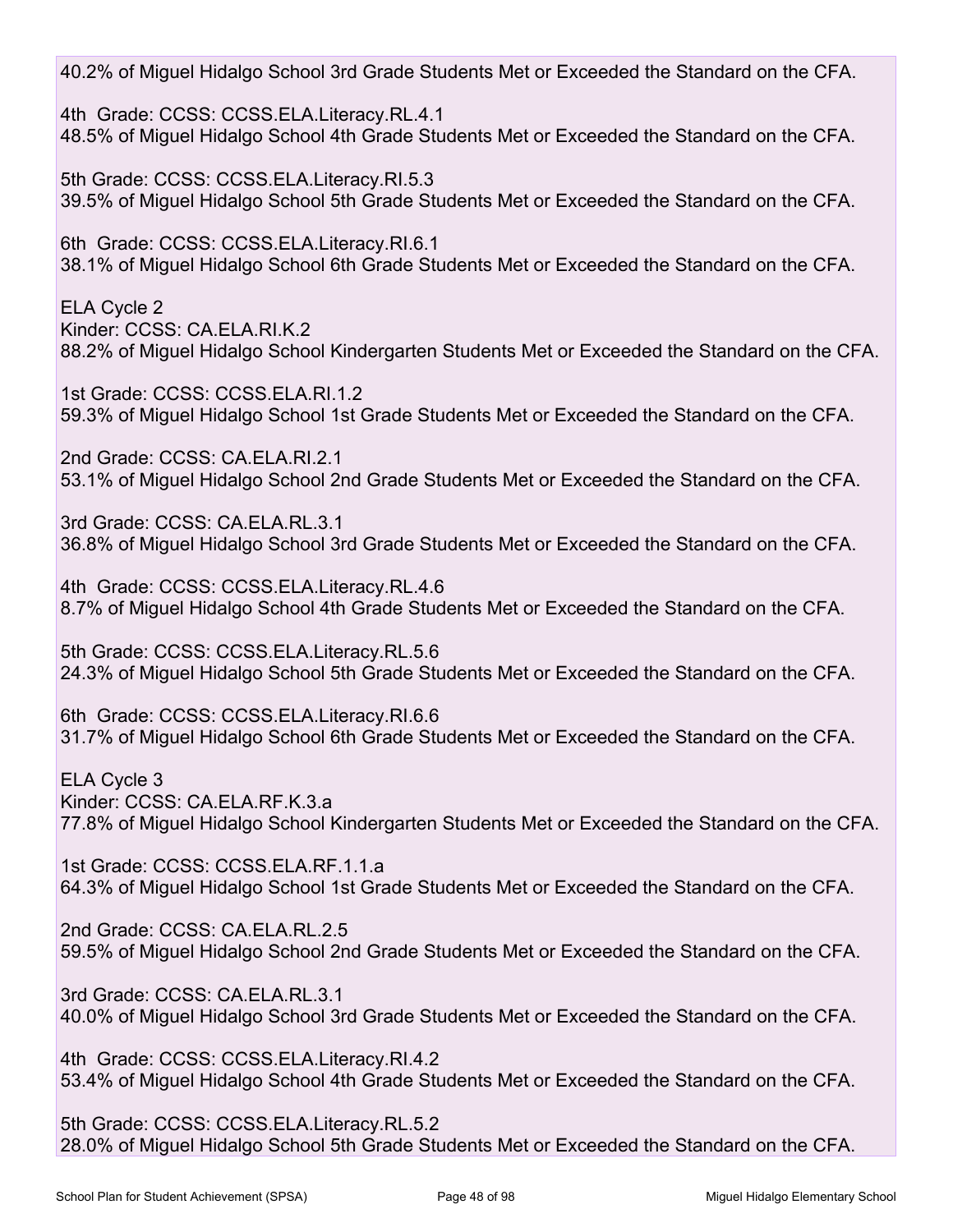6th Grade: CCSS: CCSS.ELA.Literacy.RI.6.8 31.6% of Miguel Hidalgo School 6th Grade Students Met or Exceeded the Standard on the CFA.

ELA Cycle 5 Kinder: CCSS: CA.ELA.RF.K.3.a 77.8% of Miguel Hidalgo School Kindergarten Students Met or Exceeded the Standard on the CFA.

1st Grade: CCSS: CCSS FLA.RF.1.1.a. 64.3% of Miguel Hidalgo School 1st Grade Students Met or Exceeded the Standard on the CFA.

2nd Grade: CCSS: CA.ELA.RI.2.1 63.5% of Miguel Hidalgo School 2nd Grade Students Met or Exceeded the Standard on the CFA.

3rd Grade: CCSS: CA.ELA.RI.3.1 31.6% of Miguel Hidalgo School 3rd Grade Students Met or Exceeded the Standard on the CFA.

4th Grade: CCSS: CCSS.ELA.Literacy.RI.4.3 59.3% of Miguel Hidalgo School 4th Grade Students Met or Exceeded the Standard on the CFA.

5th Grade: CCSS: CCSS.ELA.Literacy.RI.5.7 38.0% of Miguel Hidalgo School 5th Grade Students Met or Exceeded the Standard on the CFA.

6th Grade: CCSS: CCSS.ELA.Literacy.RI.6.1 41.6% of Miguel Hidalgo School 6th Grade Students Met or Exceeded the Standard on the CFA.

Math Cycle I: Kinder: CCSS: CA.MA.K.CC.6 87.2% of Miguel Hidalgo School Kindergarten Students Met or Exceeded the Standard on the CFA.

1st Grade: CCSS: CCSS.MA.1.OA.7 79.7% of Miguel Hidalgo School 1st Grade Students Met or Exceeded the Standard on the CFA.

2nd Grade: CCSS: CA.MA.2.NBT.3 84.5% of Miguel Hidalgo School 2nd Grade Students Met or Exceeded the Standard on the CFA.

3rd Grade: CCSS: CA.MA.3.OA.3 74.5% of Miguel Hidalgo School 3rd Grade Students Met or Exceeded the Standard on the CFA.

4th Grade: CCSS: CCSS.CA.MA.4.NBT.5 56.2% of Miguel Hidalgo School 4th Grade Students Met or Exceeded the Standard on the CFA.

5th Grade: CCSS: CCSS.CA.MA.5.NBT.3.a 39.5% of Miguel Hidalgo School 5th Grade Students Met or Exceeded the Standard on the CFA.

6th Grade: CCSS: CCSS.CA.MA.RP.3.b 58.7% of Miguel Hidalgo School 6th Grade Students Met or Exceeded the Standard on the CFA.

Math Cycle 2: Kinder: CCSS: CA.MA.K.CC.2 87.2% of Miguel Hidalgo School Kindergarten Students Met or Exceeded the Standard on the CFA.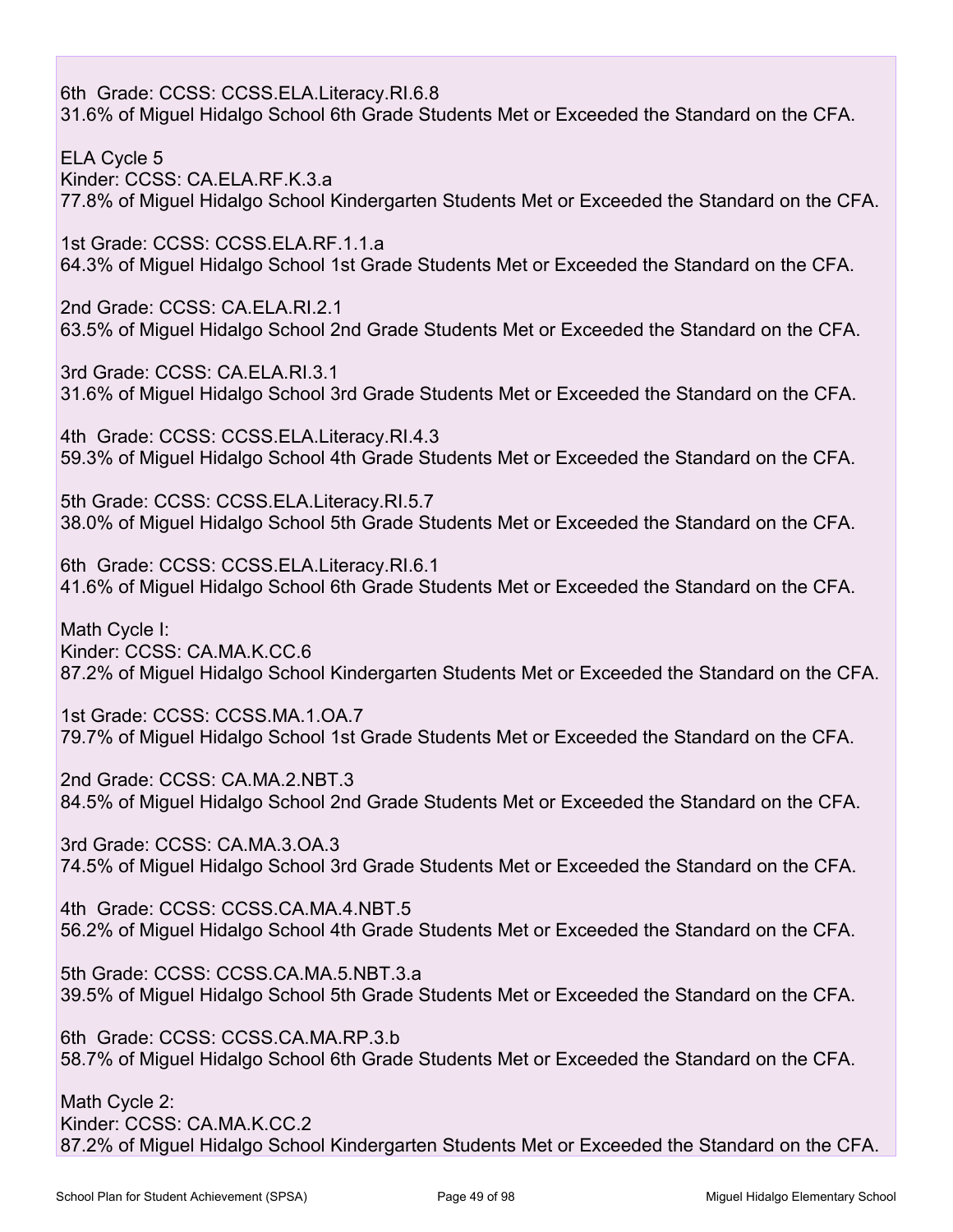1st Grade: CCSS: CCSS.MA.1.OA.1 77.9% of Miguel Hidalgo School 1st Grade Students Met or Exceeded the Standard on the CFA.

2nd Grade: CCSS: CA.MA.2.OA.1 71.7% of Miguel Hidalgo School 2nd Grade Students Met or Exceeded the Standard on the CFA.

3rd Grade: CCSS: CA.MA.3.MD.7.b 50.7% of Miguel Hidalgo School 3rd Grade Students Met or Exceeded the Standard on the CFA.

4th Grade: CCSS: CCSS.CA.MA.4.NBT.6 54.3% of Miguel Hidalgo School 4th Grade Students Met or Exceeded the Standard on the CFA.

5th Grade: CCSS: CCSS.CA.MA.5.NBT.7 29.2% of Miguel Hidalgo School 5th Grade Students Met or Exceeded the Standard on the CFA.

6th Grade: CCSS: CCSS.CA.MA.RP.3.c 56.2% of Miguel Hidalgo School 6th Grade Students Met or Exceeded the Standard on the CFA.

Math Cycle 3: Kinder: CCSS: CA.MA.K.OA.2 90.4% of Miguel Hidalgo School Kindergarten Students Met or Exceeded the Standard on the CFA.

1st Grade: CCSS: CCSS.MA.1.OA.1 87.1% of Miguel Hidalgo School 1st Grade Students Met or Exceeded the Standard on the CFA.

2nd Grade: CCSS: CA.MA.2.OA.1 64.2% of Miguel Hidalgo School 2nd Grade Students Met or Exceeded the Standard on the CFA.

3rd Grade: CCSS: CA.MA.3.OA.3 63.2% of Miguel Hidalgo School 3rd Grade Students Met or Exceeded the Standard on the CFA.

4th Grade: CCSS: CCSS.CA.MA.4.NF.3 48.6% of Miguel Hidalgo School 4th Grade Students Met or Exceeded the Standard on the CFA.

5th Grade: CCSS: CCSS.CA.MA.5.NBT.6 56.6% of Miguel Hidalgo School 5th Grade Students Met or Exceeded the Standard on the CFA.

6th Grade: CCSS: CCSS.CA.MA.EE.8 53.8% of Miguel Hidalgo School 6th Grade Students Met or Exceeded the Standard on the CFA.

Math Cycle 5:

2nd Grade: CCSS: CA.MA.2.G.A.3 66.7% of Miguel Hidalgo School 2nd Grade Students Met or Exceeded the Standard on the CFA.

3rd Grade: CCSS: CA.MD.1 67.7% of Miguel Hidalgo School 3rd Grade Students Met or Exceeded the Standard on the CFA.

4th Grade: CCSS: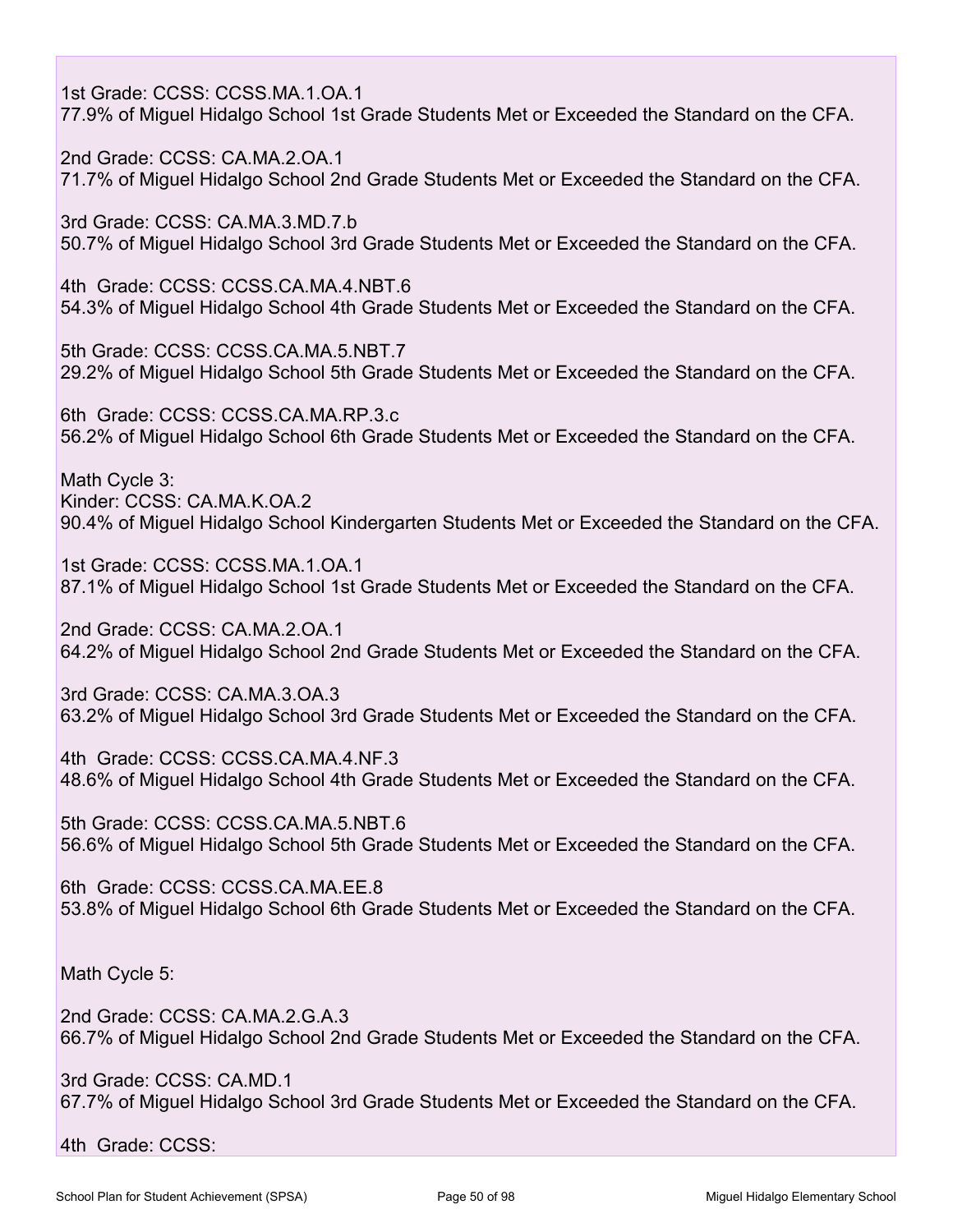00.0% of Miguel Hidalgo School 4th Grade Students Met or Exceeded the Standard on the CFA.

5th Grade: CCSS: CCSS.CA.MA.5.G.2 45.8% of Miguel Hidalgo School 5th Grade Students Met or Exceeded the Standard on the CFA.

6th Grade: CCSS: CCSS.CA.MA.EE.6.8 49.6% of Miguel Hidalgo School 6th Grade Students Met or Exceeded the Standard on the CFA.

All grades have targeted students not meeting standards to reteach (small groups) concepts and skills during RTI and MIT. The use of the Achieve 3000 online ELA support program and the Dreambox online Math support program is being utilized in all classrooms to assist students in their respective areas. Teachers are also providing before and after school tutoring.

Due to the COVID 19 National Emergency Pandemic and School Closure, there is no SBAC data for the 2019 - 2020 school year.

## **Annual Measurable Outcomes**

| Metric/Indicator                                              | <b>Baseline/Actual Outcome</b>                                                                      | <b>Expected Outcome</b>                                                                                                                                                                                                                 |
|---------------------------------------------------------------|-----------------------------------------------------------------------------------------------------|-----------------------------------------------------------------------------------------------------------------------------------------------------------------------------------------------------------------------------------------|
| 8% growth rate in exceed or<br>met level in both ELA and Math | 2018 ELA: 32.49% Met or<br>exceeded Standard<br>2018 Math 36.79% Met or<br><b>Exceeded Standard</b> | It is expected that the 2021-<br>2021 ELA Met or Exceeded<br>Standard percentage will be no<br>lower than 48.49%.<br>It is expected that the 2021-<br>2022 Math Met or Exceeded<br>Standard percentage will be no<br>lower than 52.79%. |

Complete a copy of the Strategy/Activity table for each of the school's strategies/activities. Duplicate the table, including Proposed Expenditures, as needed.

## **Strategy/Activity 1**

**Students to be Served by this Strategy/Activity**

(Identify either All Students or one or more specific student groups)

All students

## Strategy/Activity

All Teachers, including SPED Teachers, will work in Professional Learning Communities and analyze 2020 - 2021 Benchmark Data at the beginning of the 2021-2022 school year to identify students needing intervention. Due to the COVID-19 School Closure there is no 2021 SBAC data. 2021-2022 Benchmark assessment data will be analyzed / utilized throughout the year to monitor student achievement and provide intervention as needed. Teachers will work collaboratively in Professional Learning Communities. Teachers will be provided substitutes for release time to view demo lessons, plan lessons, coach each other through lessons, plan Learning Cycles and continue to create Common Formative Assessments (CFAs) and review data from Common Formative Assessments and calibrate constructed responses to assessments.

Grade Level / Site master schedule will be developed and implemented. RTI and MIT times will be scheduled in the master schedule and followed.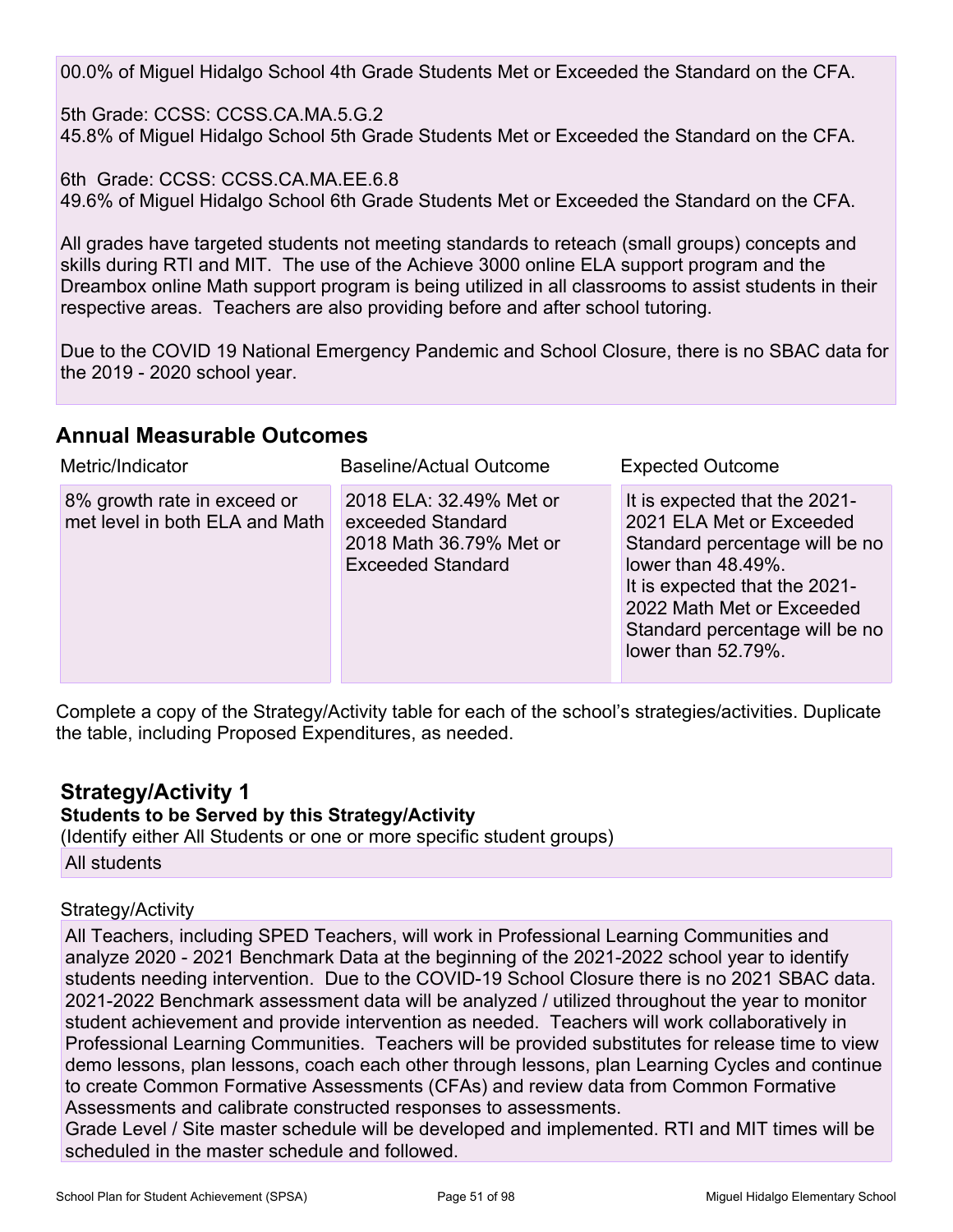For the 2021 - 2022 school year teachers will work collaboratively to build the CCSS into District pacing guides for ELA and Math.

## **Proposed Expenditures for this Strategy/Activity**

List the amount(s) and funding source(s) for the proposed expenditures. Specify the funding source(s) using one or more of the following: LCFF, Federal (if Federal identify the Title and Part, as applicable), Other State, and/or Local.

| Amount(s) | Source(s)                                                                                                                                                                          |
|-----------|------------------------------------------------------------------------------------------------------------------------------------------------------------------------------------|
| 3,000.00  | Title I Part A: Allocation<br>1000-1999: Certificated Personnel Salaries<br>Follow Schoolwide schedule;<br>Establish settings based on the needs of<br>students (GATE, ELD, etc.). |

## **Strategy/Activity 2 Students to be Served by this Strategy/Activity**

(Identify either All Students or one or more specific student groups)

All Students

#### Strategy/Activity

Teachers will implement one or more of the instructional strategies to teach the CCSS such as but not limited to:

Thinking Maps/graphic organizers, Close Reading/ Text-Dependent questions, Instructional Strategies for implementation of CCSS, Academic vocabulary, text reconstruction/sentence unpacking, GLAD and Writing Strategies/SBAC Writing Rubrics and others as needed.

Grade Levels will utilize Common Formative Assessments (CFAs) and implement PLC Learning Cycles to address student learning focusing on the Four Questions: What do we want students to learn? How will we know if they have learned it? What will we do if they don't learn it? What we will do if they already know it?

Teachers provide instruction to enable students to identify the elements of proficient work and evaluate their own work based on these elements.

## **Proposed Expenditures for this Strategy/Activity**

| Amount(s) | Source(s)                  |
|-----------|----------------------------|
| 9,363.21  | Title I Part A: Allocation |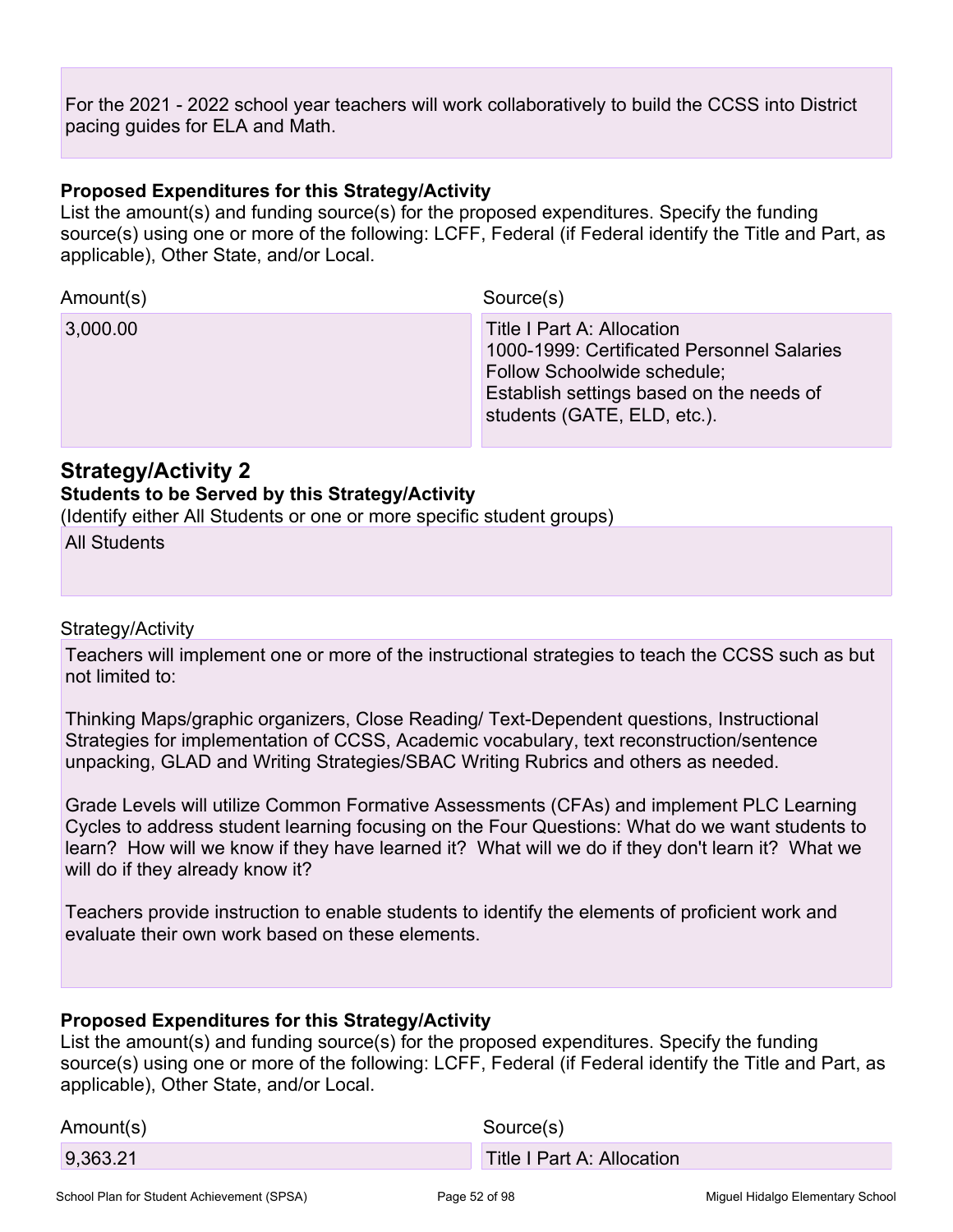|          | 4000-4999: Books And Supplies<br>Instructional supplies                                                                           |
|----------|-----------------------------------------------------------------------------------------------------------------------------------|
| 5,000.00 | <b>LCFF - Supplemental</b><br>5000-5999: Services And Other Operating<br>Expenditures<br>Resource Copy Machine and supplies costs |

## **Strategy/Activity 3**

## **Students to be Served by this Strategy/Activity**

(Identify either All Students or one or more specific student groups)

All Students

#### Strategy/Activity

Para Educators will be trained in best practices on providing support in the classrooms.

#### **Proposed Expenditures for this Strategy/Activity**

List the amount(s) and funding source(s) for the proposed expenditures. Specify the funding source(s) using one or more of the following: LCFF, Federal (if Federal identify the Title and Part, as applicable), Other State, and/or Local.

| Amount(s) | Source(s)                                                                                                                                                |
|-----------|----------------------------------------------------------------------------------------------------------------------------------------------------------|
| 500.00    | Title I Part A: Allocation<br>2000-2999: Classified Personnel Salaries<br><b>Substitutes for Classified Para Educators</b><br>participating in training. |
| 1,000.00  | LCFF - Supplemental<br>2000-2999: Classified Personnel Salaries<br><b>Substitutes for Classified Para Educators</b><br>participating in training.        |

## **Strategy/Activity 4**

#### **Students to be Served by this Strategy/Activity**

(Identify either All Students or one or more specific student groups)

All Students

#### Strategy/Activity

Staff will provide parent training on student use of supplemental online programs.

Provide parents with online digital access to the ELA and Math Curriculum. Students will have extra support via games, mini-lessons, extra practice lessons and online tutoring sessions for use during and after school.

Parents will be encouraged to have their children use the District online supplemental programs of Achieve 3000 for ELA support and Accelerated Math for Math support at home.

Provide parents with opportunities to expand their knowledge through lessons and workshops to increase the support for learning for students at home.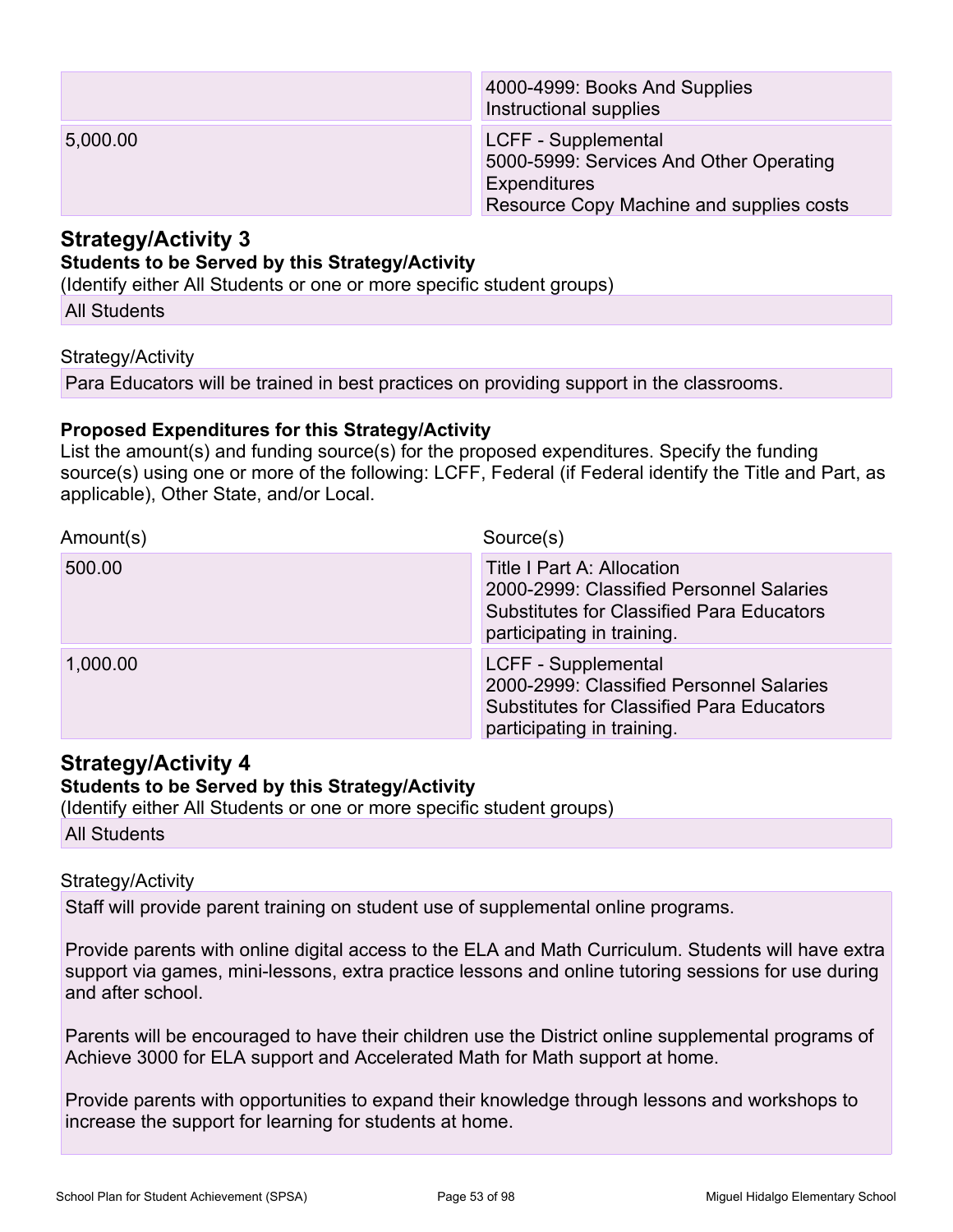## **Proposed Expenditures for this Strategy/Activity**

List the amount(s) and funding source(s) for the proposed expenditures. Specify the funding source(s) using one or more of the following: LCFF, Federal (if Federal identify the Title and Part, as applicable), Other State, and/or Local.

| Amount(s) | Source(s)                                                                                                                                                   |
|-----------|-------------------------------------------------------------------------------------------------------------------------------------------------------------|
| 600.00    | Title I Part A: Allocation<br>4000-4999: Books And Supplies<br>Web Based CCSS Supplementals; Parent night<br>Trainings supplies                             |
| 750.00    | Title I Part A: Allocation<br>1000-1999: Certificated Personnel Salaries<br>Teacher salaries for presentations.                                             |
| 500.00    | Title I Part A: Parent Involvement<br>4000-4999: Books And Supplies<br>Communication, Subscriptions, Materials and<br><b>Resources for Parent Training</b>  |
| 600       | Title I Part A: Parent Involvement<br>5000-5999: Services And Other Operating<br><b>Expenditures</b><br>Parent training to empower them to help<br>students |
| 600       | Title I Part A: Parent Involvement<br>4000-4999: Books And Supplies<br>Materials and supplies for parent involvement                                        |

## **Strategy/Activity 5**

## **Students to be Served by this Strategy/Activity**

(Identify either All Students or one or more specific student groups)

All Students; English Learners

## Strategy/Activity

Administration and Teachers will be given opportunities to receive online out of district staff development with the understanding they will return and share information and strategies with their colleagues.

Provide online training related to researched-based reading strategies to help our students with equal access to the rigor and expectations of the grade-level standards.

## **Proposed Expenditures for this Strategy/Activity**

| Amount(s) | Source(s)           |
|-----------|---------------------|
| 2,000.00  | LCFF - Supplemental |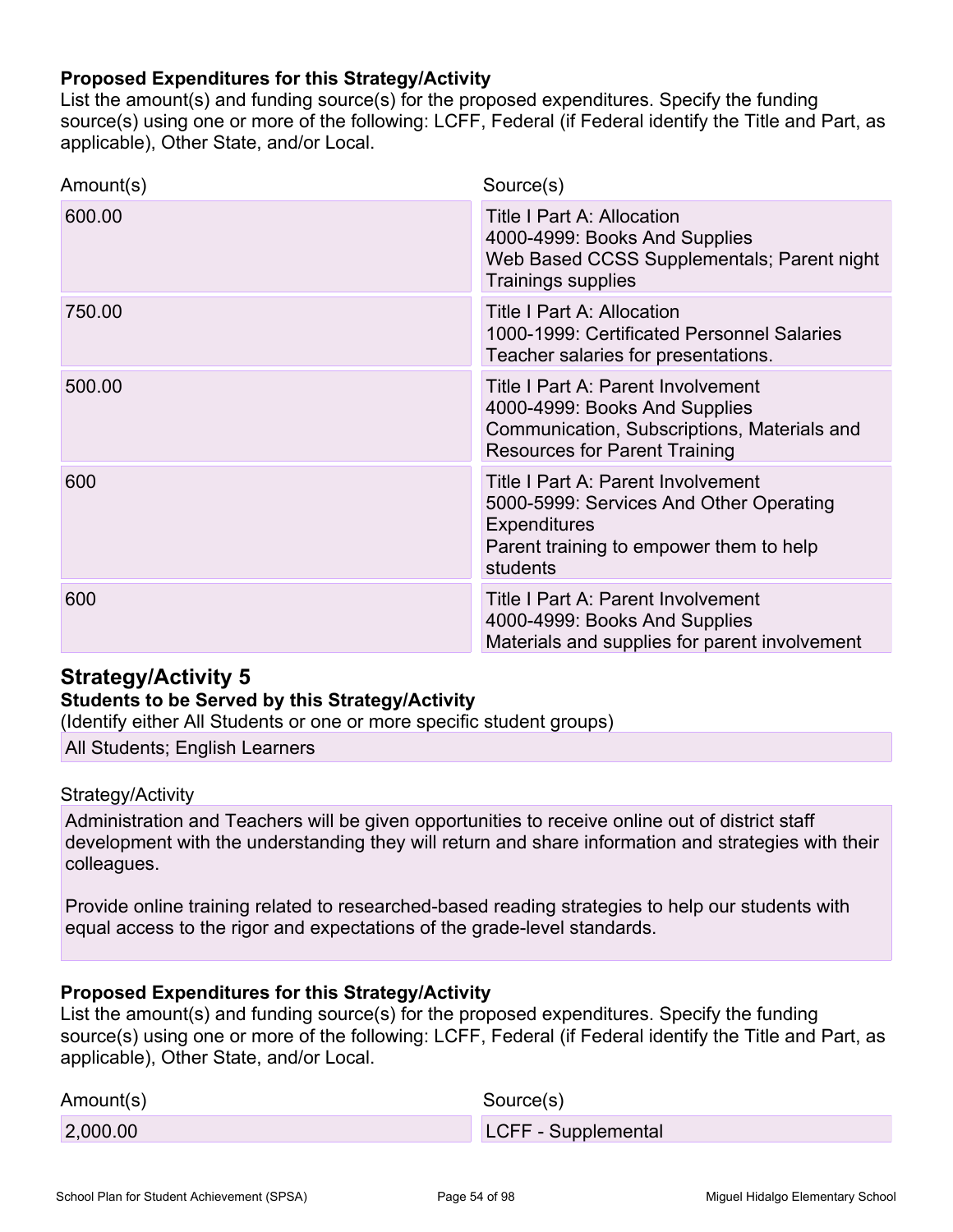|          | 5800: Professional/Consulting Services And<br><b>Operating Expenditures</b><br>Registration fees/Online training |
|----------|------------------------------------------------------------------------------------------------------------------|
| 2,000.00 | LCFF - Supplemental<br>4000-4999: Books And Supplies<br><b>Presentation materials</b>                            |

## **Strategy/Activity 6**

## **Students to be Served by this Strategy/Activity**

(Identify either All Students or one or more specific student groups)

English Learners

#### Strategy/Activity

Teachers will implement Listening and Speaking activities into daily teaching routines to support English Learners. This includes collaborative work in the classroom, reports, story telling, etc.

## **Proposed Expenditures for this Strategy/Activity**

List the amount(s) and funding source(s) for the proposed expenditures. Specify the funding source(s) using one or more of the following: LCFF, Federal (if Federal identify the Title and Part, as applicable), Other State, and/or Local.

| Amount(s) | Source(s)                                                                                                                                                                              |
|-----------|----------------------------------------------------------------------------------------------------------------------------------------------------------------------------------------|
| 2000      | Title I Part A: Allocation<br>4000-4999: Books And Supplies<br>Sentence Strips, index cards, pocket charts and<br>other materials to support English Learners<br>Language development. |

## **Strategy/Activity 7**

## **Students to be Served by this Strategy/Activity**

(Identify either All Students or one or more specific student groups)

6th Grade Students

## Strategy/Activity

Rainforest STEM/STEAM Curriculum. All 6th Grade students will have the opportunity to participate in the RainForest STEM/STEAM Curriculum.

## **Proposed Expenditures for this Strategy/Activity**

| Amount(s) | Source(s)                                                                                                                                                                                |
|-----------|------------------------------------------------------------------------------------------------------------------------------------------------------------------------------------------|
| 10,000.00 | Title I Part A: Allocation<br>5000-5999: Services And Other Operating<br><b>Expenditures</b><br>Rainforest STEM/STEAM Curriculum. All 6th<br>Grade students will have the opportunity to |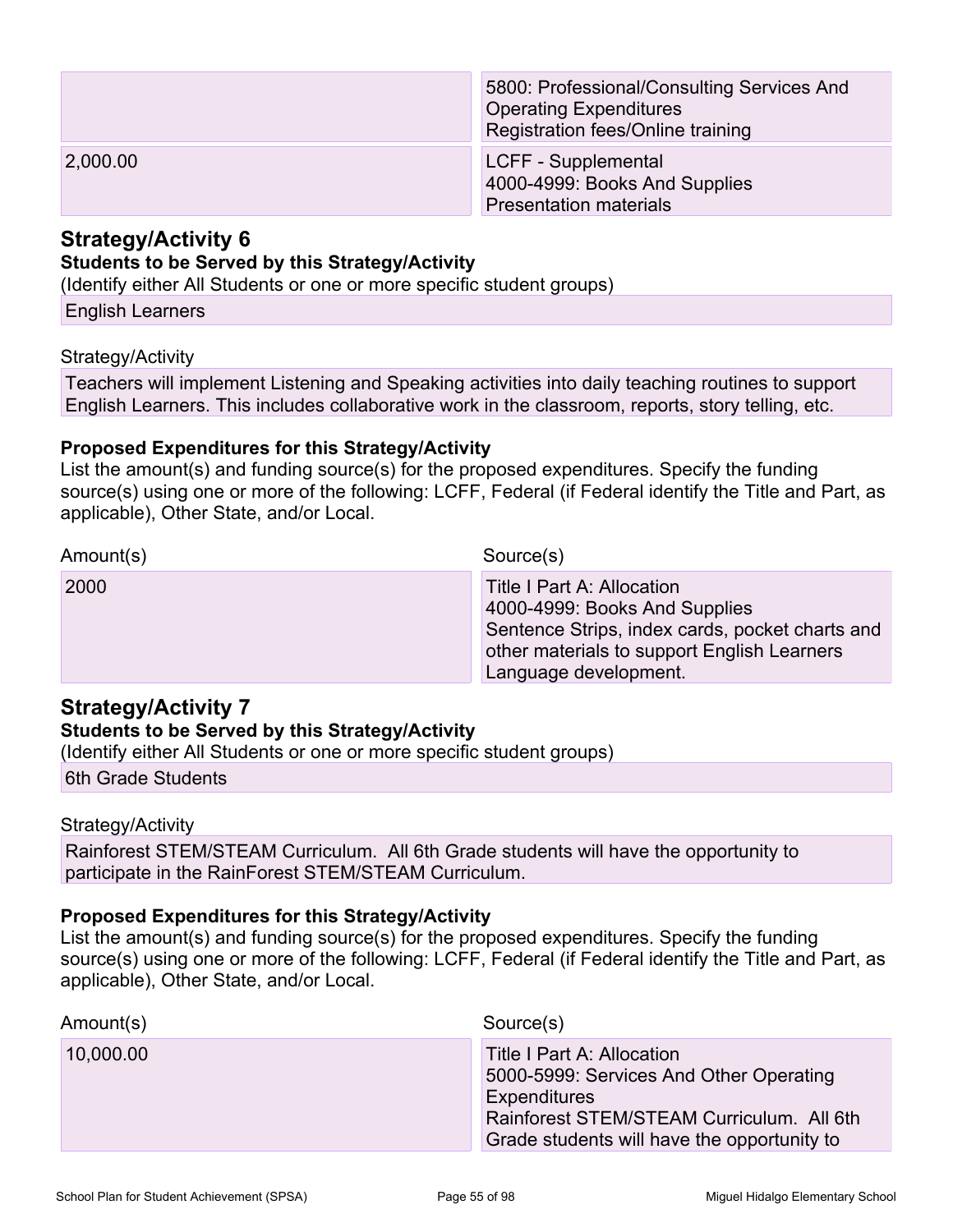## **Strategy/Activity 8**

**Students to be Served by this Strategy/Activity**

(Identify either All Students or one or more specific student groups)

All Students

#### Strategy/Activity

All teachers will receive Professional Development on District-adopted programs and initiatives. Teachers and Classified staff will be encouraged to participate in optional Technology trainings offered by BESD staff; participants will be compensated at the appropriate BESD hourly rate.

## **Proposed Expenditures for this Strategy/Activity**

List the amount(s) and funding source(s) for the proposed expenditures. Specify the funding source(s) using one or more of the following: LCFF, Federal (if Federal identify the Title and Part, as applicable), Other State, and/or Local.

| Amount(s) | Source(s)                                                                                                        |
|-----------|------------------------------------------------------------------------------------------------------------------|
| 0.00      | <b>District Funded</b><br>1000-1999: Certificated Personnel Salaries<br><b>Professional Development Training</b> |
| 0.00      | <b>District Funded</b><br>1000-1999: Certificated Personnel Salaries<br><b>Substitutes</b>                       |
| 0.00      | <b>District Funded</b><br>1000-1999: Certificated Personnel Salaries<br><b>Substitutes</b>                       |
| 0.00      | <b>District Funded</b><br>1000-1999: Certificated Personnel Salaries<br><b>Stipends</b>                          |

## **Strategy/Activity 9**

## **Students to be Served by this Strategy/Activity**

(Identify either All Students or one or more specific student groups)

All Students

#### Strategy/Activity

Ameri-Corp personnel to work with At-Risk Students; provide classroom support

## **Proposed Expenditures for this Strategy/Activity**

| Amount(s) | Source(s)                  |
|-----------|----------------------------|
| 13,000.00 | Title I Part A: Allocation |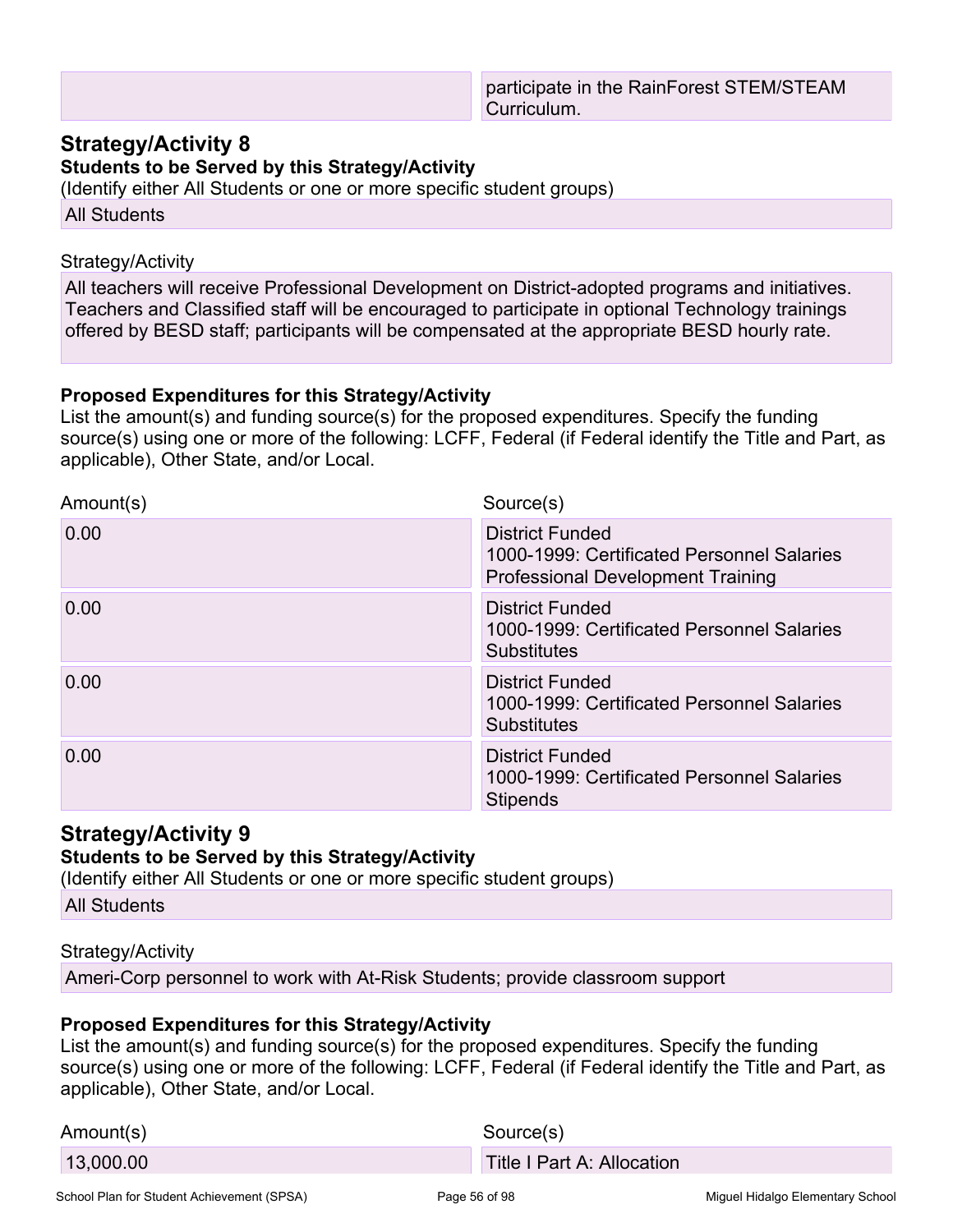5000-5999: Services And Other Operating **Expenditures** Partner with ICOE AmeriCorp program to provide classroom support via a AmeriCorp participant

## **Strategy/Activity 10 Students to be Served by this Strategy/Activity**

(Identify either All Students or one or more specific student groups)

All Students

#### Strategy/Activity

Reading will be promoted in various ways throughout the day.

Subscriptions such as Scholastic News will be provided to support non-fiction reading; apply reading and writing skills; integrate natural and social sciences into ELA; increase content-area knowledge; make learning engaging; engage families by having students read at home as well as school.

Utilize program online resources to engage students and enhance learning.

Students have opportunities throughout the day to visit the library and check out appropriate literature books for class and home use to improve their reading skills.

Students will be encouraged to read nonfiction text. Purchase books for the Library and Classroom libraries.

## **Proposed Expenditures for this Strategy/Activity**

| Amount(s) | Source(s)                                                                                                                                                                        |
|-----------|----------------------------------------------------------------------------------------------------------------------------------------------------------------------------------|
| 3000.00   | <b>LCFF - Supplemental</b><br>4000-4999: Books And Supplies<br>Materials Library books: fiction and non-fiction                                                                  |
| 17,000.00 | Title I Part A: Allocation<br>2000-2999: Classified Personnel Salaries<br>Library Aide Salaries funded 50% Title I / 50%<br><b>District Funding</b><br>One 3.75 hr. library aide |
| 4,100.00  | Title I Part A: Allocation<br>4000-4999: Books And Supplies<br><b>Scholastic News School Subscription</b>                                                                        |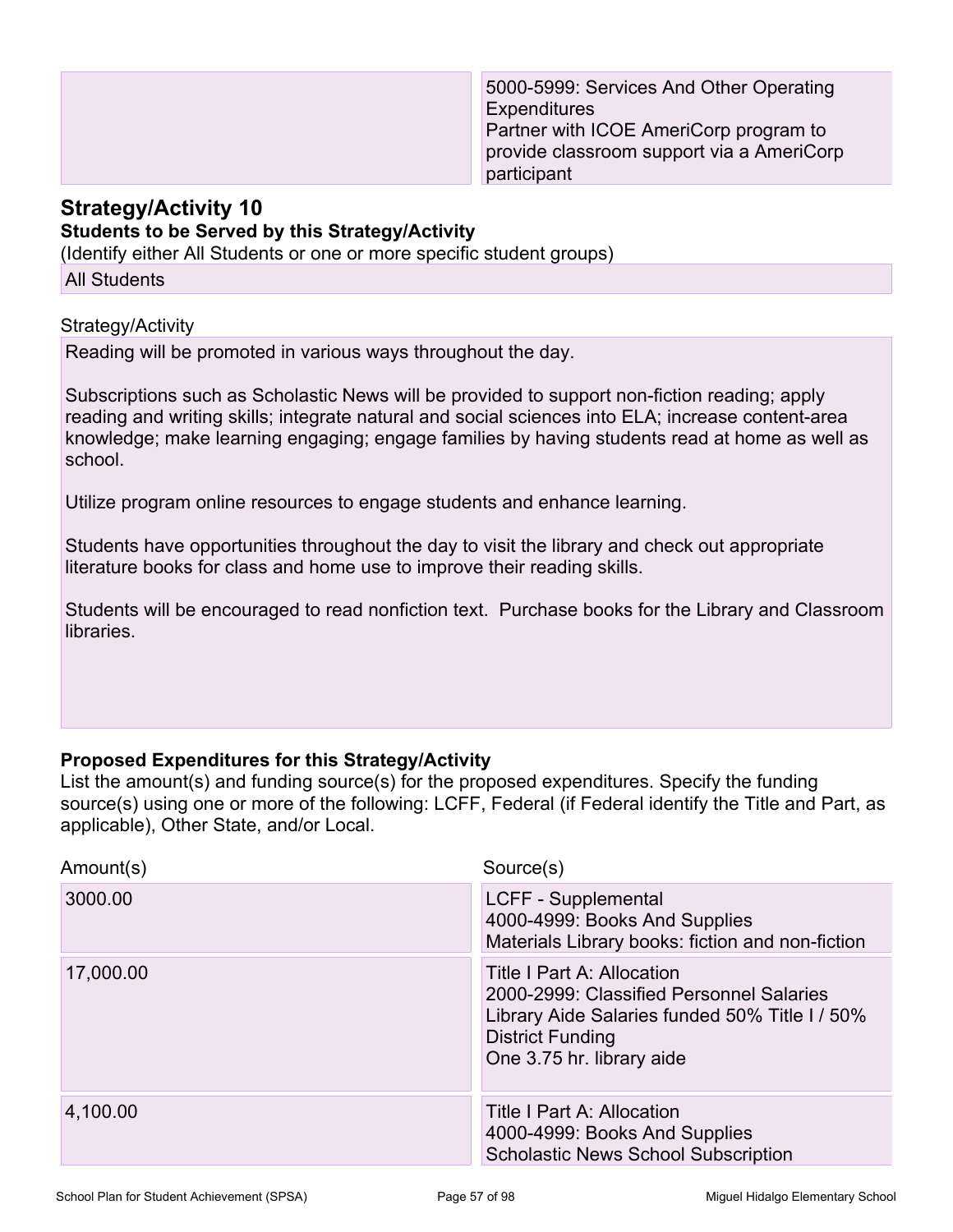5,400.00 LCFF - Supplemental 4000-4999: Books And Supplies Books for Classroom Libraries

## **Strategy/Activity 11**

**Students to be Served by this Strategy/Activity**

(Identify either All Students or one or more specific student groups)

All Students

#### Strategy/Activity

Teachers will utilize supplemental reading and math researched based web based programs and apps.

## **Proposed Expenditures for this Strategy/Activity**

List the amount(s) and funding source(s) for the proposed expenditures. Specify the funding source(s) using one or more of the following: LCFF, Federal (if Federal identify the Title and Part, as applicable), Other State, and/or Local.

Amount(s) Source(s) 0.00 District Funded None Specified Achieve 3000 and Dreambox subscriptions

## **Strategy/Activity 12**

## **Students to be Served by this Strategy/Activity**

(Identify either All Students or one or more specific student groups)

All Students

## Strategy/Activity

Paraeducators will provide direct student services which will assist the teachers during core and intervention times.

Academic Coach will provide for academic services for all students including demo lessons, CCSS resources, CCSS assessment support, implementation support, etc.

## **Proposed Expenditures for this Strategy/Activity**

| Amount(s) | Source(s)                                                                                                                        |
|-----------|----------------------------------------------------------------------------------------------------------------------------------|
| 17,580.23 | Title I Part A: Allocation<br>2000-2999: Classified Personnel Salaries<br>Support staff assigned to neediest student<br>settings |
| 0.00      | <b>District Funded</b><br>1000-1999: Certificated Personnel Salaries                                                             |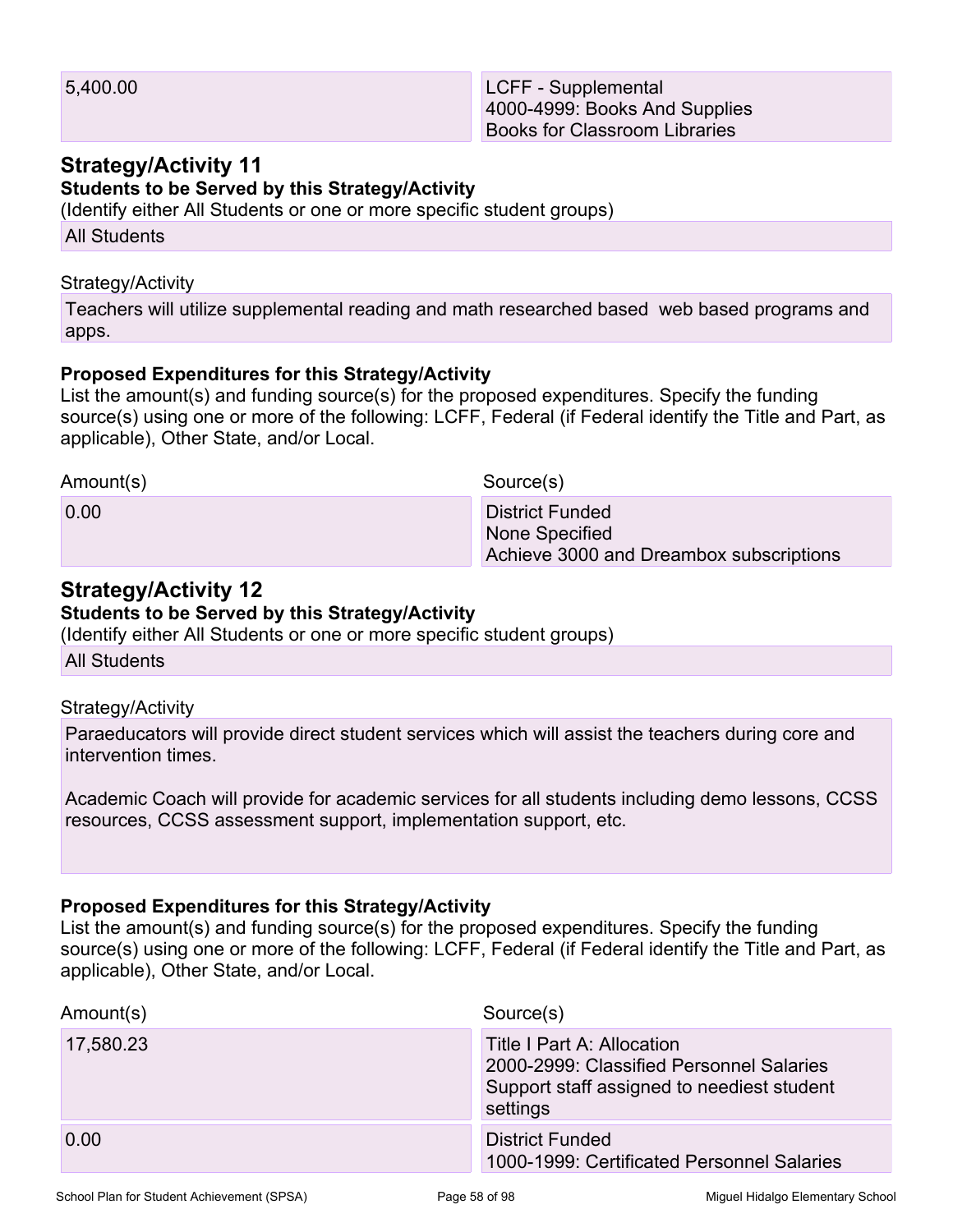|           | Academic Coach will provide for academic<br>services for all students including demo lessons,<br>CCSS resources, CCSS assessment support,<br>implementation support, etc.                                                                                                                                                                   |
|-----------|---------------------------------------------------------------------------------------------------------------------------------------------------------------------------------------------------------------------------------------------------------------------------------------------------------------------------------------------|
| 146,527   | <b>Title I Part A: Allocation</b><br>1000-1999: Certificated Personnel Salaries<br>ERI/Intervention Teacher will provide academic<br>services for at-risk Kinder, 1st & 2nd grade<br>students including direct reading instruction as<br>well as co-teach with gen. ed. teachers. 50% of<br>ERI/Intervention Teacher Salary Title I funded. |
| 21,000.00 | Title I Part A: Allocation<br>2000-2999: Classified Personnel Salaries<br>ERI/Intervention Para-educators will provide<br>academic services for at-risk Kinder, 1st & 2nd<br>grade students. two para-educators at 50%<br>salary.                                                                                                           |

## **Strategy/Activity 13**

#### **Students to be Served by this Strategy/Activity**

(Identify either All Students or one or more specific student groups)

Incoming Kindergarten Students

#### Strategy/Activity

Pre-School to Kinder transition

Migrant Pre-School tour of School Campus and Kindergarten classrooms.

Staff outreach to Pre-School programs to provide parents with information for kindergarten.

Teachers will prepare a packet for incoming Kindergarten students to practice foundational skills

## **Proposed Expenditures for this Strategy/Activity**

List the amount(s) and funding source(s) for the proposed expenditures. Specify the funding source(s) using one or more of the following: LCFF, Federal (if Federal identify the Title and Part, as applicable), Other State, and/or Local.

| Amount(s) |
|-----------|
|-----------|

Source(s)

1000.00 Title I Part A: Allocation 4000-4999: Books And Supplies Materials for Pre-Schoolers

## **Strategy/Activity 14**

#### **Students to be Served by this Strategy/Activity**

(Identify either All Students or one or more specific student groups)

All Students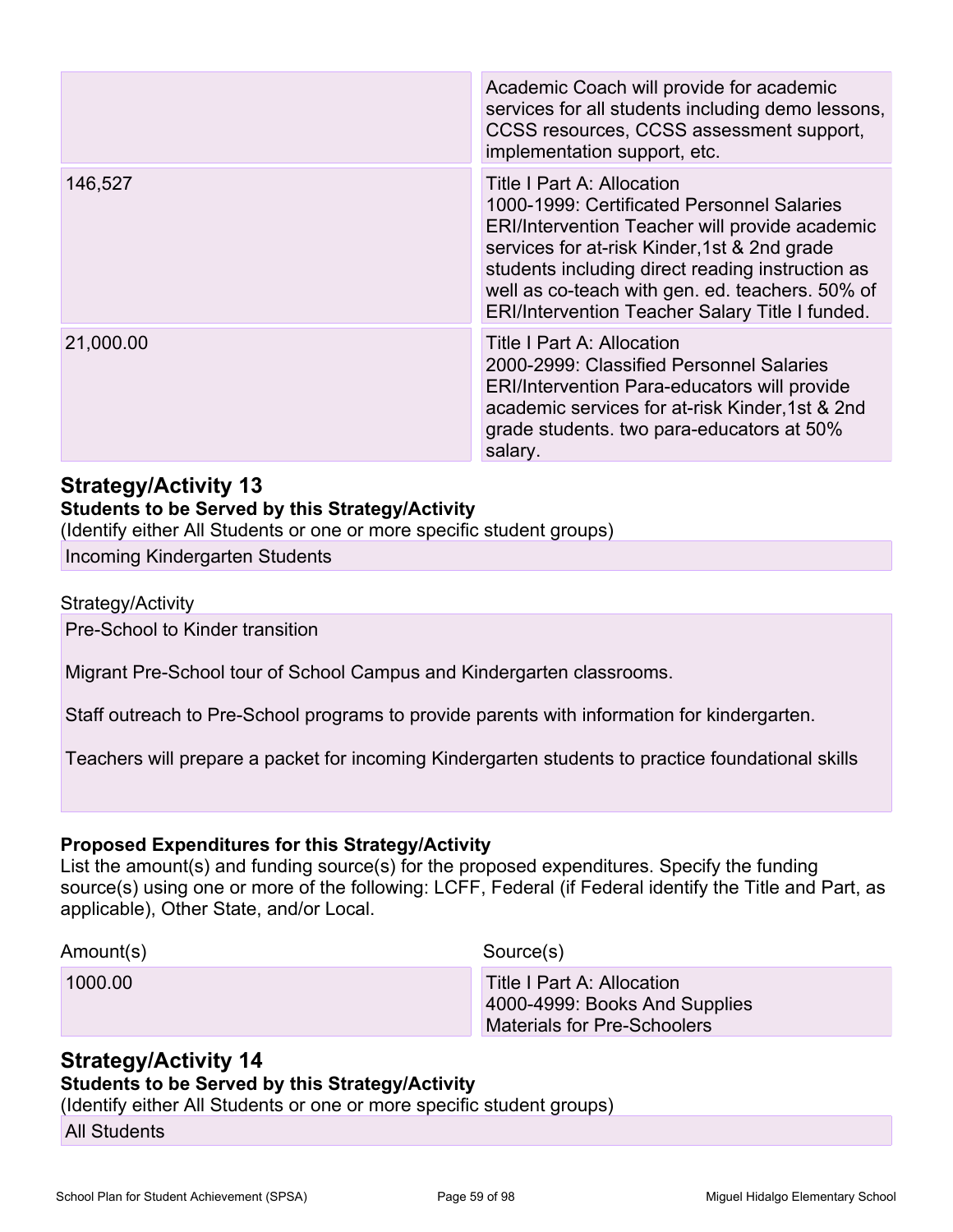#### Strategy/Activity

Teachers/Grade levels will utilize District adopted Electronic Record Keeping systems as a gradebook and the test item bank to create grade level assessments.

#### **Proposed Expenditures for this Strategy/Activity**

List the amount(s) and funding source(s) for the proposed expenditures. Specify the funding source(s) using one or more of the following: LCFF, Federal (if Federal identify the Title and Part, as applicable), Other State, and/or Local.

| Amount(s) | Source(s)                                                                                                                                    |
|-----------|----------------------------------------------------------------------------------------------------------------------------------------------|
| 0.00      | <b>District Funded</b><br>1000-1999: Certificated Personnel Salaries<br>Teacher collaboration time/ working with Admin<br>and Academic Coach |

## **Strategy/Activity 15**

## **Students to be Served by this Strategy/Activity**

(Identify either All Students or one or more specific student groups)

All Students

#### Strategy/Activity

All of the classrooms have the appropriate time allocations for all students. The school complies with and monitors implementation of state recommended minutes daily of instructional time for the adopted programs. Daily (Monday-Thursday with modified Friday Schedule) Master Schedule for TK - 6 based on state-recommended instructional time, will be adhered to every day. The ELA time will be protected from interruptions.

## **Proposed Expenditures for this Strategy/Activity**

List the amount(s) and funding source(s) for the proposed expenditures. Specify the funding source(s) using one or more of the following: LCFF, Federal (if Federal identify the Title and Part, as applicable), Other State, and/or Local.

Amount(s) Source(s)

0 **None Specified** None Specified Monitoring/walk throughs

## **Strategy/Activity 16**

**Students to be Served by this Strategy/Activity**

(Identify either All Students or one or more specific student groups)

All Students

## Strategy/Activity

All teachers will participate in Grade Level and School Wide Collaboration focused on Student Learning

Interim assessment for ELA and Math will be administered as a form of formative assessment for grades 3- 6. Grade Level developed common formative assessments will be created in grades K -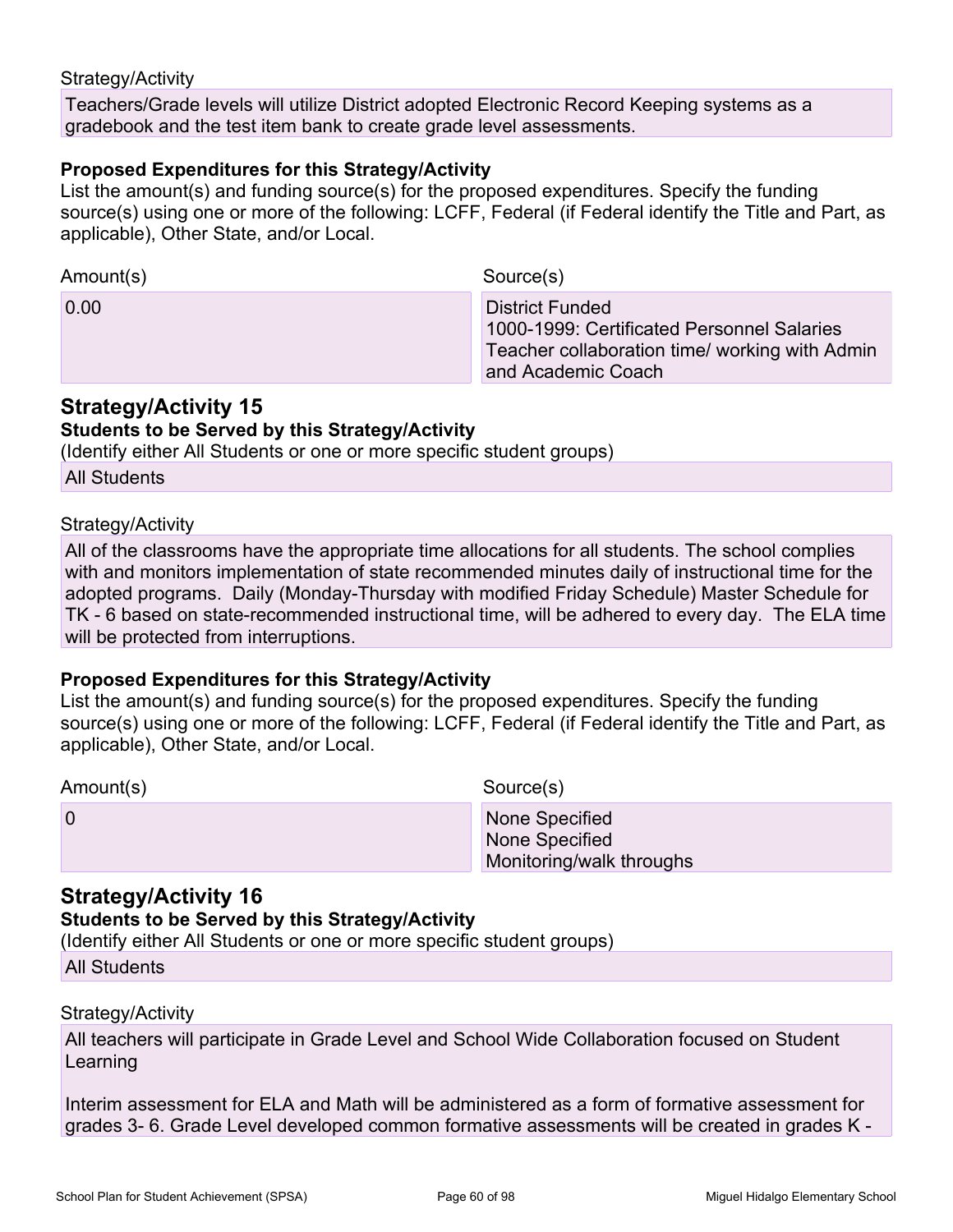6. The data from the interim and grade level common formative assessments will be used to determine components of teaching cycles.

The Grade Level Chair Team will meet once a month to review progress and make recommendations to this plan.

## **Proposed Expenditures for this Strategy/Activity**

List the amount(s) and funding source(s) for the proposed expenditures. Specify the funding source(s) using one or more of the following: LCFF, Federal (if Federal identify the Title and Part, as applicable), Other State, and/or Local.

| Amount(s) |  |
|-----------|--|
|-----------|--|

Source(s)

0.00 District Funded 1000-1999: Certificated Personnel Salaries **Substitutes** 

## **Strategy/Activity 17 Students to be Served by this Strategy/Activity**

(Identify either All Students or one or more specific student groups)

All Students

## Strategy/Activity

Allow all students to achieve digital literacy by appropriately accessing technology to meet gradelevel standards.

Classrooms must be technology-ready for 21st Century Learning.

Teachers will continue to use Apple TV, IPad Pros, Macs, Chromebooks, and projectors for lessons and student use.

Students will utilize online programs to improve student learning.

Use of Reading Renaissance Accelerated Reader; Accelerated Math; Achieve 3000 Reading App; MyOn Reading App, Dreambox math App.

Purchase additional hardware and software to support student academic achievement.

## **Proposed Expenditures for this Strategy/Activity**

| Amount(s) | Source(s)                                                                                                                    |
|-----------|------------------------------------------------------------------------------------------------------------------------------|
| 8500.00   | Title I Part A: Allocation<br>4000-4999: Books And Supplies<br>Student Technology Refresh; Chromebooks,<br>iPads; earphones; |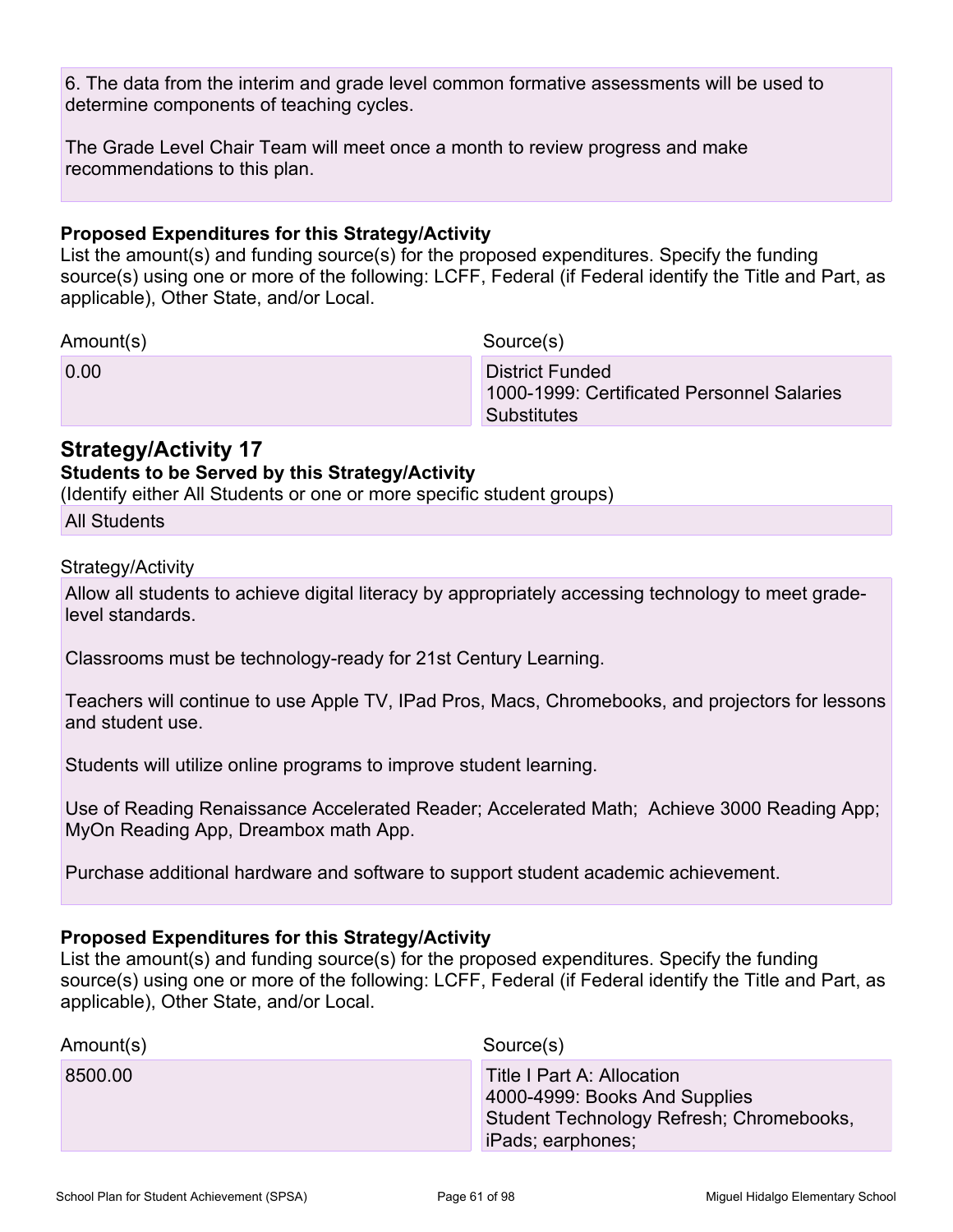| 9500.00   | Title I Part A: Allocation<br>4000-4999: Books And Supplies<br>Technological accessories to support<br>technological devices                                    |
|-----------|-----------------------------------------------------------------------------------------------------------------------------------------------------------------|
| 15,000.00 | <b>Title I Part A: Allocation</b><br>5000-5999: Services And Other Operating<br><b>Expenditures</b><br><b>Reading Renaissance Accelerated Reader</b><br>Program |
| 7,500.00  | LCFF - Supplemental<br>4000-4999: Books And Supplies<br>replacement projectors; projector bulbs; printers;<br>technology equipment to enhance teaching          |

# **Annual Review**

## **SPSA Year Reviewed: 2020-21**

Respond to the following prompts relative to this goal. If the school is in the first year of implementing the goal, an analysis is not required and this section may be deleted.

# **ANALYSIS**

Describe the overall implementation of the strategies/activities and the overall effectiveness of the strategies/activities to achieve the articulated goal.

Teachers met in collaboration groups throughout the year analyzing student data and adjusting classroom instruction both whole group and instruction for intervention groups. 2018-2019 Benchmark Assessments and 2018 SBAC Assessment results indicate that not all students are proficient on Grade Level Standards.

Briefly describe any major differences between the intended implementation and/or the budgeted expenditures to implement the strategies/activities to meet the articulated goal.

Formative assessments have not been consistently developed and utilized by all grade levels. During the 2021 - 2022 school year, teachers will develop and utilize grade level common formative assessments in the areas of English Language Arts and Mathematics to be used prior to Benchmark Assessments. Common Formative Assessments results will be used to determine which students need additional intervention time.

Describe any changes that will be made to this goal, the annual outcomes, metrics, or strategies/activities to achieve this goal as a result of this analysis. Identify where those changes can be found in the SPSA.

2019 SBAC results will be used to determine student progress towards proficiency on Grade Level Standards for Grades 3 - 6. Interim Assessment Data will continue to be analyzed during the 2020 - 2021 school year to monitor progress towards proficiency on Grade Level Standards for grades 3 -6. In grades 3 – 6, the data foreshadows student CAASPP data results because we are using the interim assessment blocks (IABs) which have been created to predict student outcomes and use as a teaching tools aligned to ELA, Math, Science summative assessments. Due to the National Emergency Pandemic COVID-19 School Closures that was implemented on March 17, 2020, there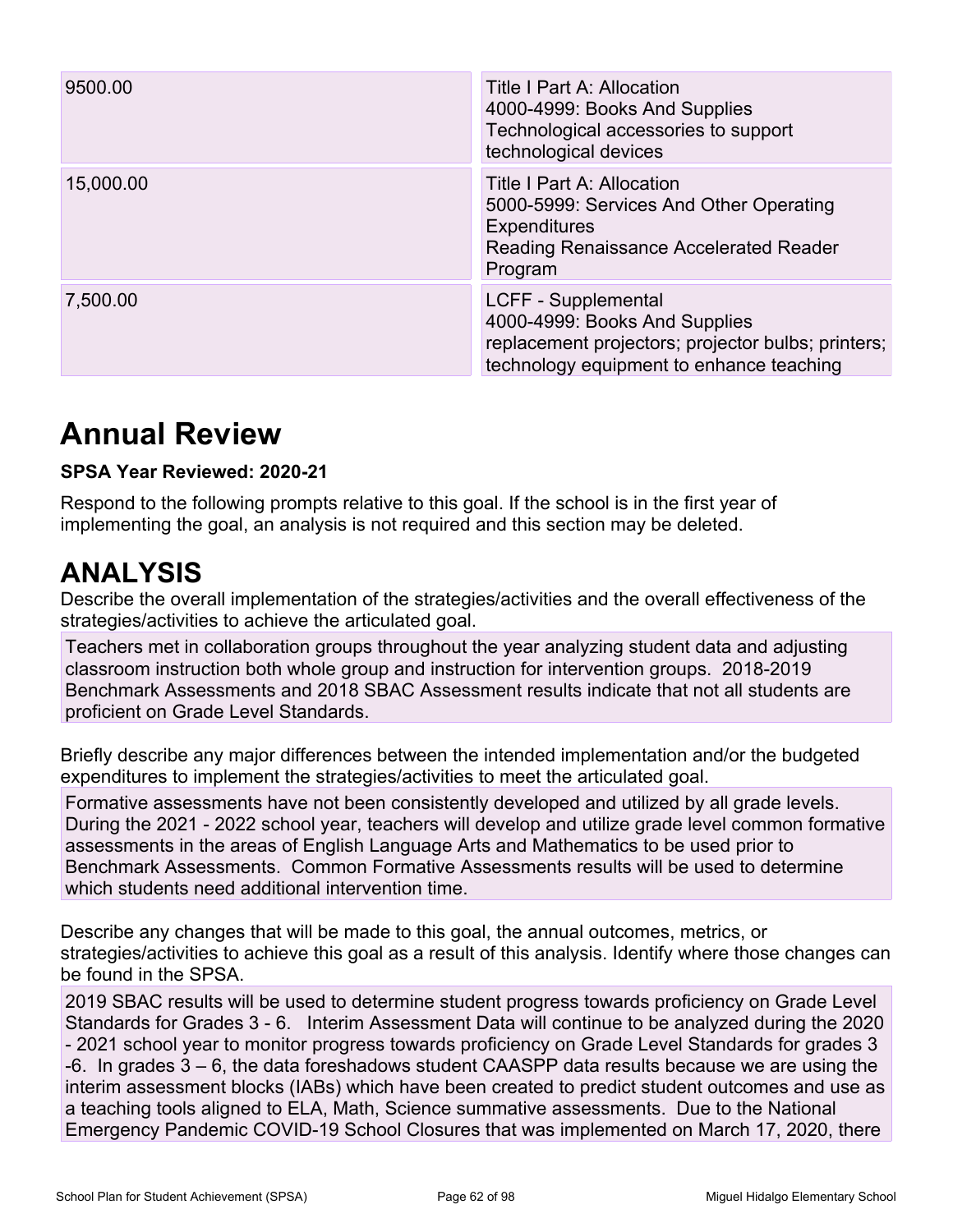are no 2019-2020 SBAC results.There are also no 2020-2021 SBAC results due to the National Emergency Pandemic COVID-19 School Closures.

BESD Benchmark Assessment data will continue to be utilized throughout the 2020 - 2021 school year to monitor progress towards proficiency on grade level standards for grades K - 2.

All grades have targeted students not meeting standards to reteach (small groups) concepts and skills during RTI and MIT. The use of the Achieve 3000 online ELA support program and the Dreambox online Math support program is being utilized in all classrooms to assist students in their respective areas. Teachers are also providing before and after school tutoring.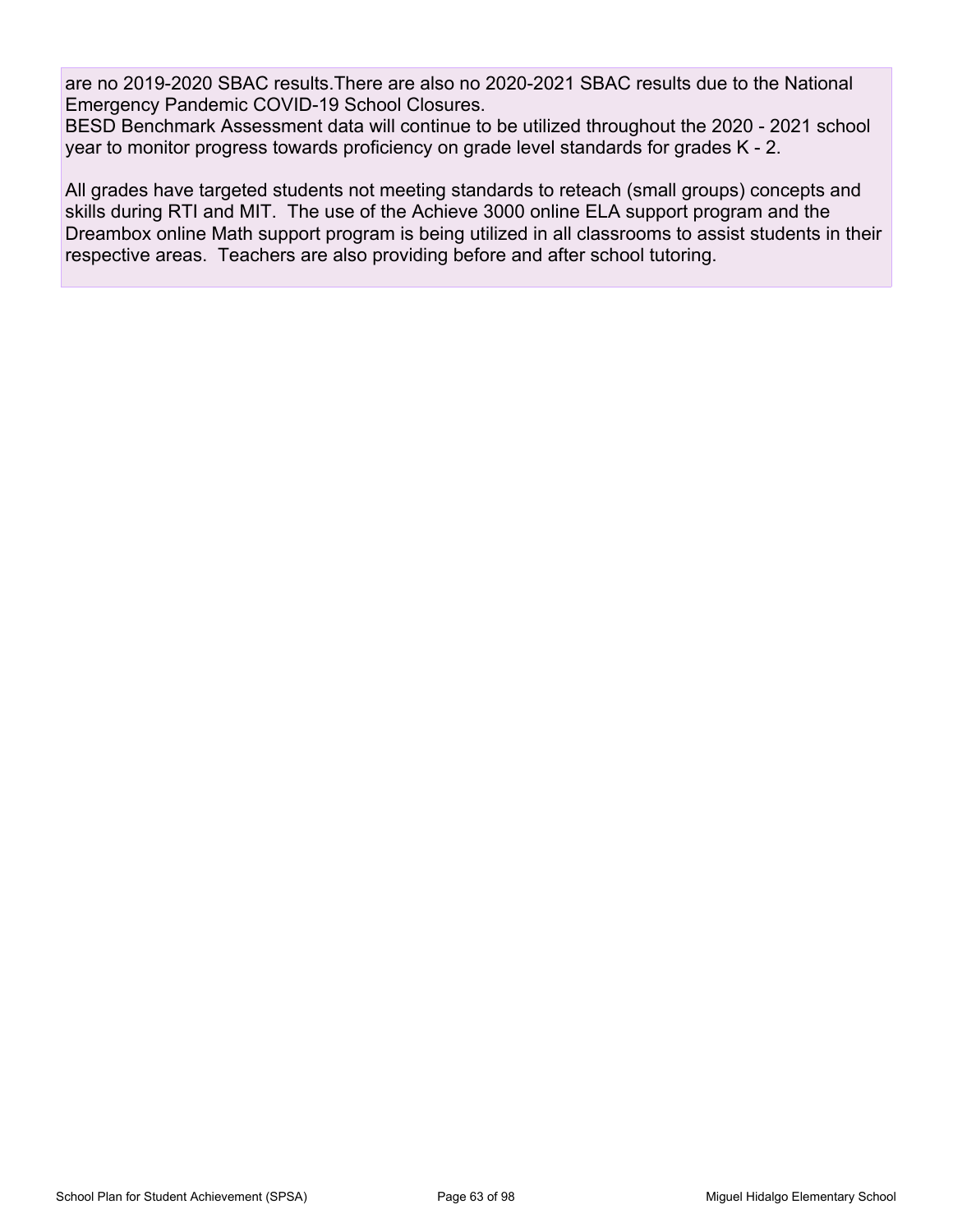# **Goals, Strategies, & Proposed Expenditures**

Complete a copy of the following table for each of the school's goals. Duplicate the table as needed.

## **LEA/LCAP Goal**

LCAP Goal 2: BESD will narrow the achievement gap by providing a high quality educational system for ALL students focusing on high academic rigor with a Multi-Tiered System of Support (MTSS)

## **Goal 2**

All Students will receive a rigorous curriculum and instruction; Teachers will monitor student progress using Grade Level Formative Assessments; Data will be used to identify students not proficient and will be provided appropriate and effective support. There will be a 5% increase in every grade level of the number of students that master the Grade Level Essential Standards.

## **Identified Need**

Benchmark Data is collected four times in K-2 and three times in grades 3-6. In Grade K-2 2018 - 2019 Benchmark passing rates in ELA were: Kindergarten 1st Grade 2nd Grade 1st Quarter 49.5% 1st Quarter 69.9% 1st Quarter 34.7% 2nd Quarter 66.0% 2nd Quarter 69.9% 2nd Quarter 47.8% 3rd Quarter 74.0% 3rd Quarter 63.8% 3rd Quarter 45.2%

In Grade K-2 Benchmark passing rates in Math were: Kindergarten 1st Grade 2nd Grade 1st Quarter 75.0% 1st Quarter 69.9% 1st Quarter 67.0% 2nd Quarter 59.8% 2nd Quarter 62.9% 2nd Quarter 52.2% 3rd Quarter 88.4% 3rd Quarter 71.3% 3rd Quarter 34.1%

Review of the data indicates that less than 50% of 2nd grade students are reaching ELA grade level standards. Data further indicates that there is a decline in 2nd grade Math benchmarks results each quarter..

2018 SBAC Data Results: Students Meeting or Exceeding Standard

| 3rd Grade:                                                     | ELA.       | 41.06% | Math | 53.68% |
|----------------------------------------------------------------|------------|--------|------|--------|
| 4th Grade:                                                     | <b>ELA</b> | 32.79% | Math | 38.71% |
| 5th Grade:                                                     | <b>ELA</b> | 17.91% | Math | 19.41% |
| 6th Grade:                                                     | <b>ELA</b> | 34.04% | Math | 30.85% |
| Miguel Hidalgo School Overall: ELA                             |            | 32.49% | Math | 36.79% |
| School subgroups                                               |            |        |      |        |
| English Only (EO):                                             | <b>ELA</b> | 37.49% | Math | 36.77% |
| RFEP:                                                          | ELA        | 54.76% | Math | 50.52% |
| English Learners(ELL):                                         | <b>ELA</b> | 19.26% | Math | 32.35% |
| SED:                                                           | <b>ELA</b> | 32.14% | Math | 36.6%  |
| 2019 SBAC Data Results: Students Meeting or Exceeding Standard |            |        |      |        |
| 3rd Grade:                                                     | ELA        | 35.42% | Math | 48.96% |
| 4th Grade:                                                     | ELA        | 42.40% | Math | 36.96% |
| 5th Grade:                                                     | ELA        | 32.84% | Math | 22.39% |
| 6th Grade:                                                     | <b>ELA</b> | 41.43% | Math | 30.00% |

Miguel Hidalgo School Overall: ELA 38.15% Math 36.00%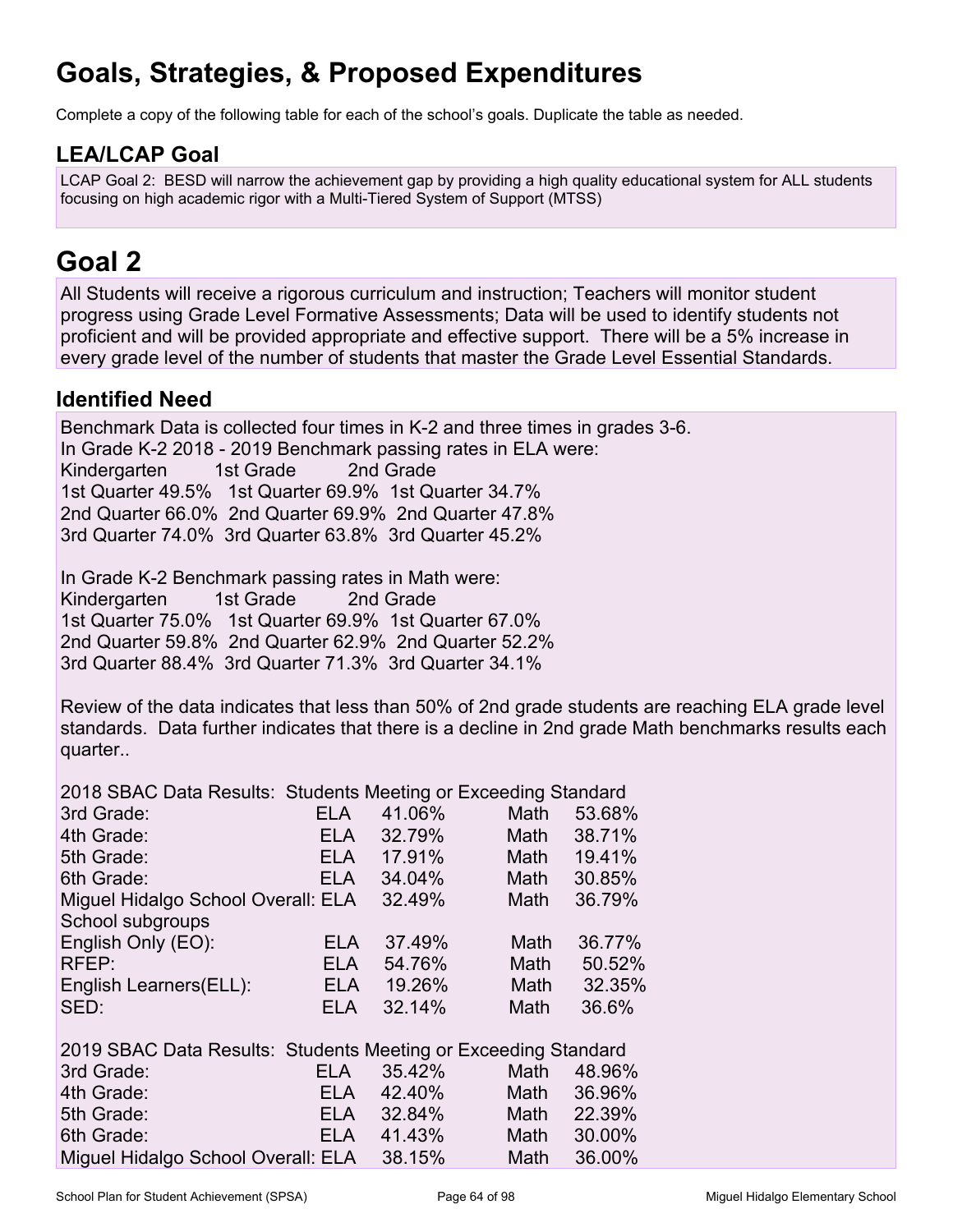| School subgroups       |      |        |      |        |
|------------------------|------|--------|------|--------|
| English Only (EO):     | FI A | 37.49% | Math | 36.77% |
| RFEP:                  | FI A | 54.76% | Math | 50.52% |
| English Learners(ELL): | FI A | 19.26% | Math | 32.35% |
| SED:                   | FI A | 32.14% | Math | 36.6%  |

Due to the National Emergency Pandemic COVID-19 School Closures that was implemented on March 17, 2020, there are no 2019-2020 SBAC results.There are also no 2020-2021 SBAC results due to the National Emergency Pandemic COVID-19 School Closures.

#### 2019 - 2020 Interim Assessment Data

In grades 3 – 6, the data foreshadows student CAASPP data results because we are using the interim assessment blocks (IABs) which have been created to predict student outcomes and use as a teaching tools aligned to ELA, Math, Science summative assessments.

In ELA the data reflects that all grade levels, 3 – 6, have scored above 50% Above or Near Standard in the first two benchmarks (Read Literary Text & Listen and Interpret) with 85% of 4th grade students scoring Above or Near Standard on the Listen and Interpret IAB.

In Mathematics, students in Grades 3 – 5 have taken the following two IABs: Number and Operations Base Ten; and Operations and Algebraic Thinking. Scores have been above 50% Above or Near Standard on these two assessments with 4th grade students scoring 84% Above or Near Standard on the Number and Operations Base Ten IAB and 86% Above or Near Standard on the Operations and Algebraic Thinking IAB. 6th Grade Students have scored 57% Above or Near Standard on the Ratios and Proportional Relationships IAB; and 72% on the Number Systems IAB.

All grades have targeted students not meeting standards to reteach (small groups) concepts and skills during RTI and MIT. The use of the Achieve 3000 online ELA support program and the Dreambox online Math support program is being utilized in all classrooms to assist students in their respective areas. Teachers are also providing before and after school tutoring.

## **Annual Measurable Outcomes**

| Metric/Indicator                                              | Baseline/Actual Outcome                                                                             | <b>Expected Outcome</b>                                                                                                                                                                                                                |  |
|---------------------------------------------------------------|-----------------------------------------------------------------------------------------------------|----------------------------------------------------------------------------------------------------------------------------------------------------------------------------------------------------------------------------------------|--|
| 8% growth rate in exceed or<br>met level in both ELA and Math | 2018 ELA: 32.49% Met or<br>exceeded Standard<br>2018 Math 36.79% Met or<br><b>Exceeded Standard</b> | It is expected that the 2022<br><b>ELA Met or Exceeded</b><br>Standard percentage will be no<br>lower than $48.49\%$ .<br>It is expected that the 2022<br>Math Met or Exceeded<br>Standard percentage will be no<br>lower than 52.79%. |  |

Complete a copy of the Strategy/Activity table for each of the school's strategies/activities. Duplicate the table, including Proposed Expenditures, as needed.

## **Strategy/Activity 1 Students to be Served by this Strategy/Activity**

(Identify either All Students or one or more specific student groups)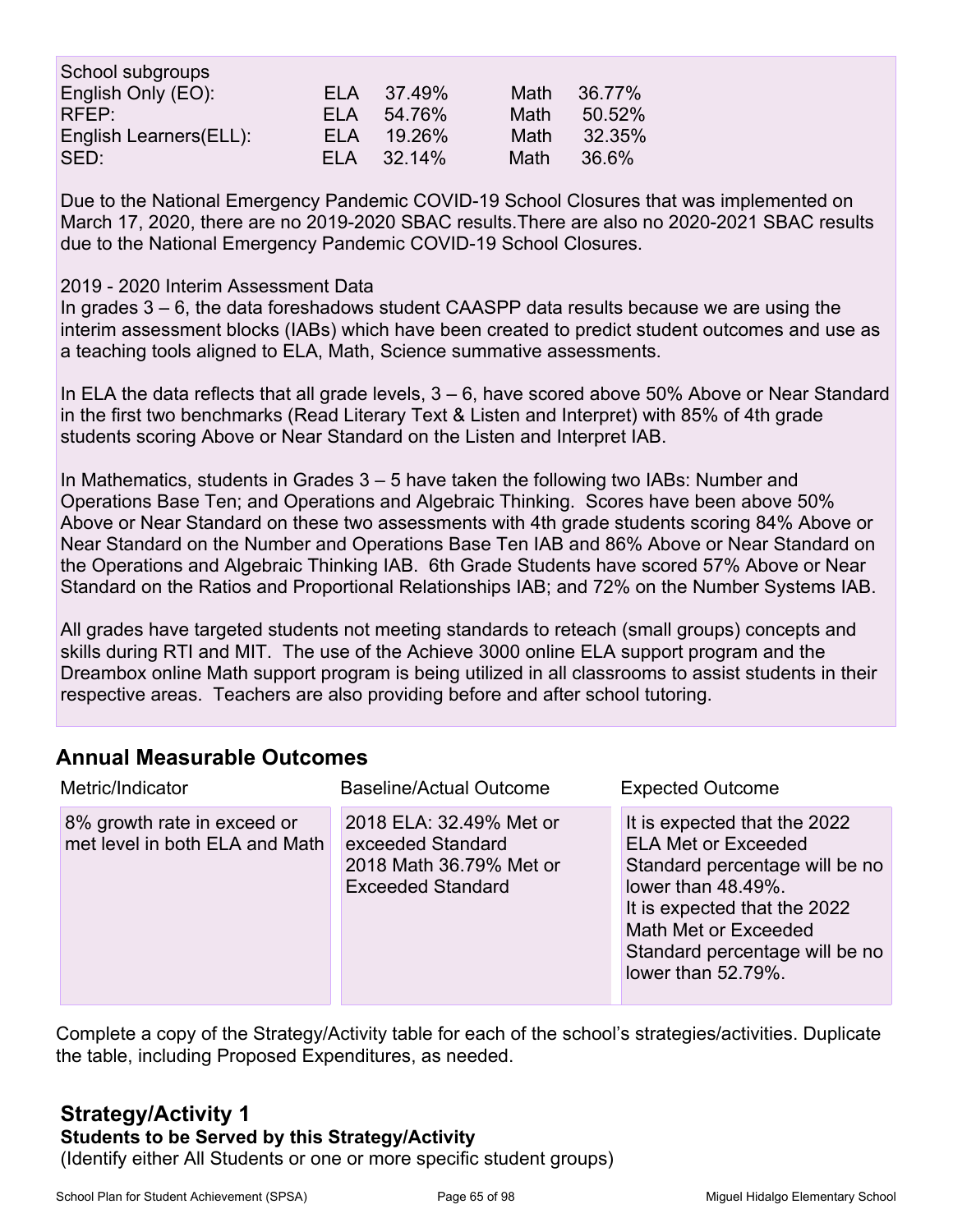#### All Students

#### Strategy/Activity

Teachers will utilize Grade Level Benchmark Assessments Data and 2018-2019 SBAC CAT Data at the beginning of the 2021-2022 school year to identify students needing Intervention. Multi-Tiered System of Support to close the Achievement Gap. Due to the National Emergency Pandemic COVID-19 School Closures that was implemented on March 17, 2020, there are no 2019-2020 SBAC results.There are also no 2020-2021 SBAC results due to the National Emergency Pandemic COVID-19 School Closures.

## **Proposed Expenditures for this Strategy/Activity**

List the amount(s) and funding source(s) for the proposed expenditures. Specify the funding source(s) using one or more of the following: LCFF, Federal (if Federal identify the Title and Part, as applicable), Other State, and/or Local.

| Amount(s) | Source(s)                                                                 |
|-----------|---------------------------------------------------------------------------|
| 0.00      | None Specified<br>None Specified<br><b>District Benchmark Assessments</b> |
| 0.00      | <b>SBAC CAT Assessment Results</b>                                        |
| 0.00      | <b>Grade Level Professional Learning</b><br>Communities                   |

## **Strategy/Activity 2**

## **Students to be Served by this Strategy/Activity**

(Identify either All Students or one or more specific student groups)

All Students

#### Strategy/Activity

Teachers will utilize Common Formative Assessment Data and implement Learning Cycles to identify students needing intervention. Primary grades will utilize ESGi Assessments

## **Proposed Expenditures for this Strategy/Activity**

| Amount(s) | Source(s)                                                                                                                                                                |
|-----------|--------------------------------------------------------------------------------------------------------------------------------------------------------------------------|
| 0.00      | None Specified<br>None Specified<br>Grade Level / School Wide Professional<br>Learning Communities will implement Learning<br><b>Cycles and utilize Common Formative</b> |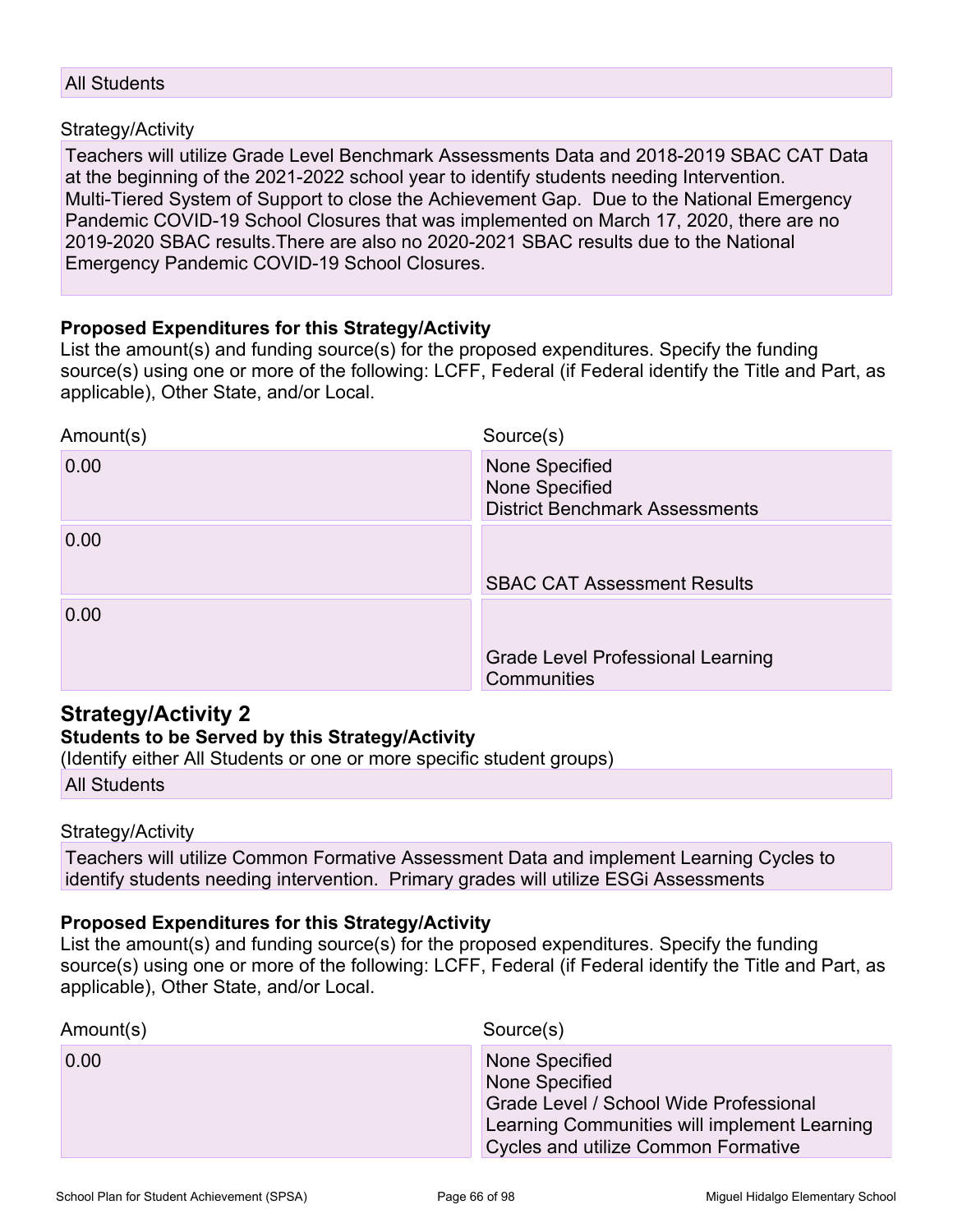## **Strategy/Activity 3**

**Students to be Served by this Strategy/Activity**

(Identify either All Students or one or more specific student groups)

All Students

#### Strategy/Activity

Teacher will provide daily Response To Intervention (RTI) in the areas of ELA and Math to students who have not met the Essential Standards

## **Proposed Expenditures for this Strategy/Activity**

List the amount(s) and funding source(s) for the proposed expenditures. Specify the funding source(s) using one or more of the following: LCFF, Federal (if Federal identify the Title and Part, as applicable), Other State, and/or Local.

| Amount(s) | Source(s)                                                        |
|-----------|------------------------------------------------------------------|
| 0.00      | None Specified<br>None Specified<br><b>RTI during class time</b> |

## **Strategy/Activity 4**

## **Students to be Served by this Strategy/Activity**

(Identify either All Students or one or more specific student groups)

All Students

Strategy/Activity

Students have opportunities throughout the day to visit the library and check out appropriate literature books for class and home use to improve their reading and vocabulary skills.

## **Proposed Expenditures for this Strategy/Activity**

List the amount(s) and funding source(s) for the proposed expenditures. Specify the funding source(s) using one or more of the following: LCFF, Federal (if Federal identify the Title and Part, as applicable), Other State, and/or Local.

| Amount(s) | Source(s)                                                 |
|-----------|-----------------------------------------------------------|
| 0.00      | None Specified<br>None Specified<br><b>Library Access</b> |

## **Strategy/Activity 5**

## **Students to be Served by this Strategy/Activity**

(Identify either All Students or one or more specific student groups)

All Students

Strategy/Activity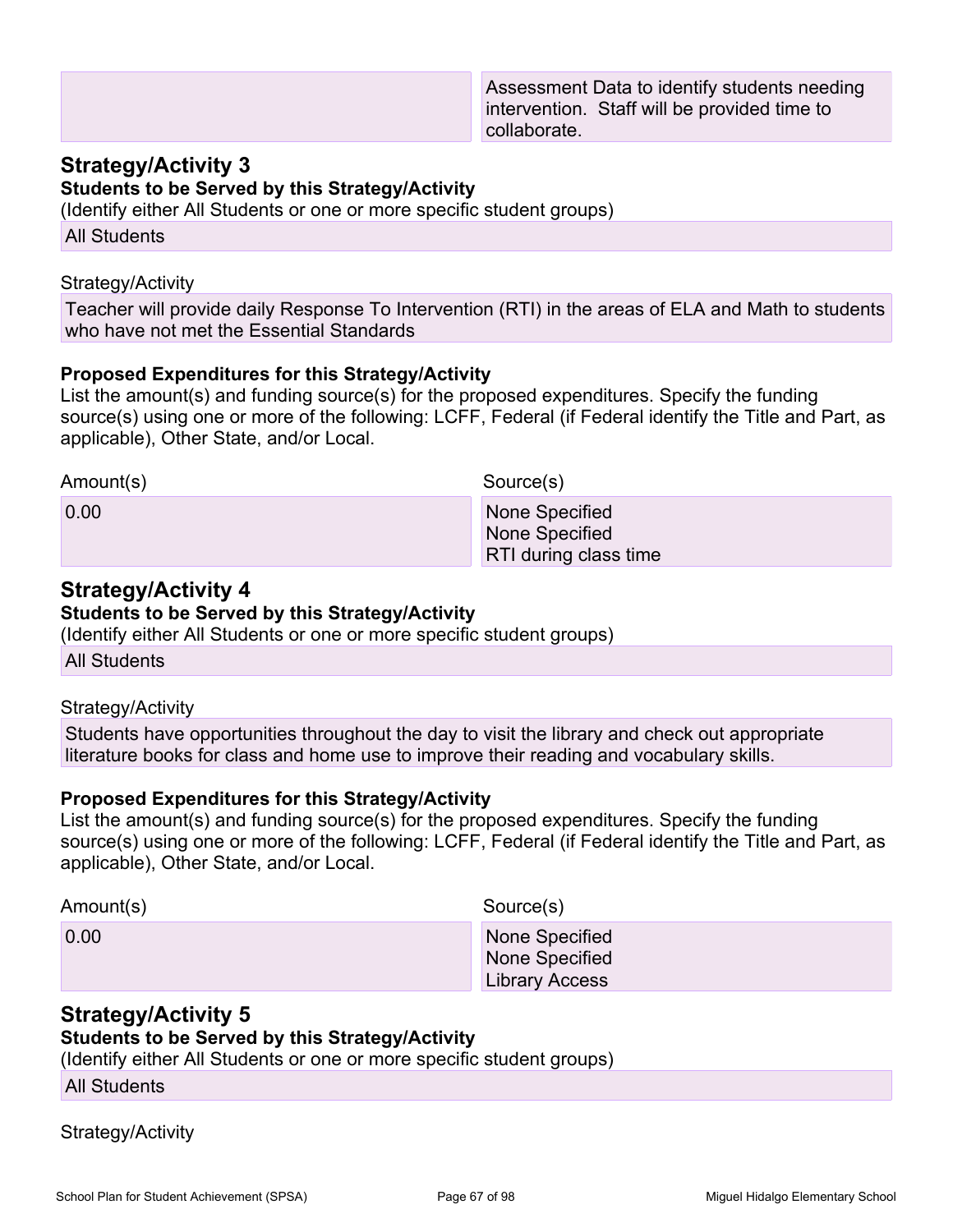Students have the opportunity to participate in the Miguel Hidalgo School After School and Education Safety Program (ASES) after school where they receive assistance with homework and extended academic opportunities.

## **Proposed Expenditures for this Strategy/Activity**

List the amount(s) and funding source(s) for the proposed expenditures. Specify the funding source(s) using one or more of the following: LCFF, Federal (if Federal identify the Title and Part, as applicable), Other State, and/or Local.

| Amount(s)  | Source(s)                                                                                             |  |
|------------|-------------------------------------------------------------------------------------------------------|--|
| 132,321.00 | After School and Education Safety (ASES)<br>0000: Unrestricted<br><b>ASES Staff Salaries/Benefits</b> |  |

## **Strategy/Activity 6**

## **Students to be Served by this Strategy/Activity**

(Identify either All Students or one or more specific student groups)

English Learners

Strategy/Activity

Ongoing collaboration, including analysis of student data, will occur in grade level teams to determine student's ELD placement, implement ELD curriculum, and plan ELD instructional activities. K-6th grade students are grouped for ELD based on their ELPAC level (input + 1), with the goal of having no more than 2 levels per instructional setting.

## **Proposed Expenditures for this Strategy/Activity**

List the amount(s) and funding source(s) for the proposed expenditures. Specify the funding source(s) using one or more of the following: LCFF, Federal (if Federal identify the Title and Part, as applicable), Other State, and/or Local.

| Amount(s) | Source(s)                                                             |  |
|-----------|-----------------------------------------------------------------------|--|
| 0.00      | <b>District Funded</b><br>None Specified<br><b>Collaboration Time</b> |  |

## **Strategy/Activity 7**

## **Students to be Served by this Strategy/Activity**

(Identify either All Students or one or more specific student groups)

All Students

## Strategy/Activity

Students will be encouraged to Read books and assess their reading via web-based programs.

## **Proposed Expenditures for this Strategy/Activity**

List the amount(s) and funding source(s) for the proposed expenditures. Specify the funding source(s) using one or more of the following: LCFF, Federal (if Federal identify the Title and Part, as applicable), Other State, and/or Local.

## Amount(s) Source(s)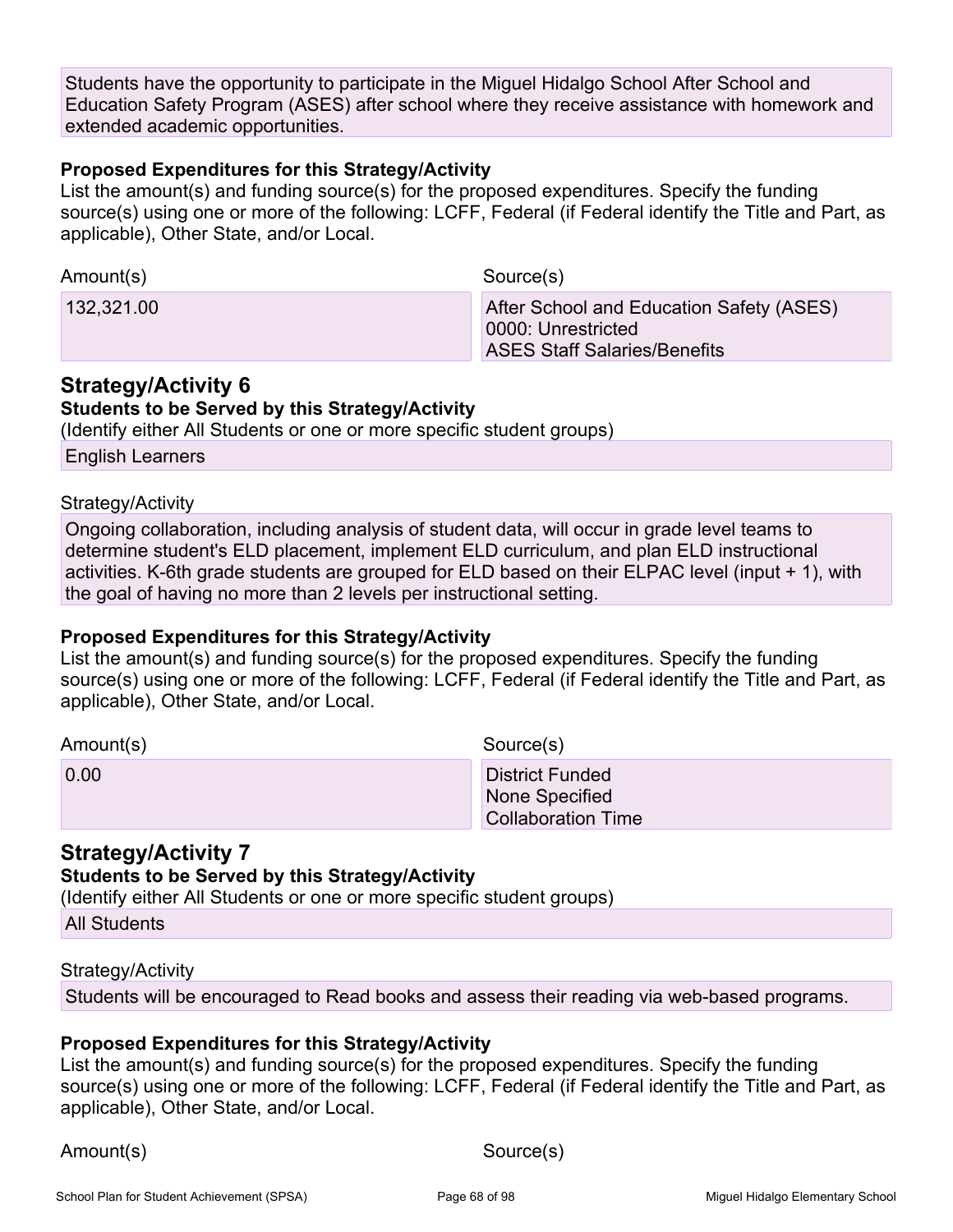| 4,000.00 | LCFF - Supplemental<br>4000-4999: Books And Supplies<br>An incentive program will be developed to<br>reward and encourage students to read and<br>improve basic and complex math skills. |
|----------|------------------------------------------------------------------------------------------------------------------------------------------------------------------------------------------|
| 1000     | Title I Part A: Allocation<br>4000-4999: Books And Supplies<br><b>Resources and Materials</b>                                                                                            |

## **Strategy/Activity 8**

## **Students to be Served by this Strategy/Activity**

(Identify either All Students or one or more specific student groups)

All Students

Strategy/Activity

All Students will receive a rigorous curriculum and instruction

## **Proposed Expenditures for this Strategy/Activity**

List the amount(s) and funding source(s) for the proposed expenditures. Specify the funding source(s) using one or more of the following: LCFF, Federal (if Federal identify the Title and Part, as applicable), Other State, and/or Local.

Amount(s) Source(s)

10,801.00 LCFF - Supplemental 4000-4999: Books And Supplies Instructional Supplies

## **Strategy/Activity 9**

## **Students to be Served by this Strategy/Activity**

(Identify either All Students or one or more specific student groups)

All Students

## Strategy/Activity

Students will be invited to attend tutoring up to 20 hours for a period of 6-8 weeks.

Online programs will be used to monitor progress in ELA, & Math.

Students will gain an understanding of target ELA and Math Standards.

Participating students will be expected to gain overall mastery of targeted CCSS in ELA and Math.

Teachers will be encouraged to select 8-10 students who need additional support who are working below standard and not on grade level.

Resources and materials for grade levels for students to provide hands-on experience.

## **Proposed Expenditures for this Strategy/Activity**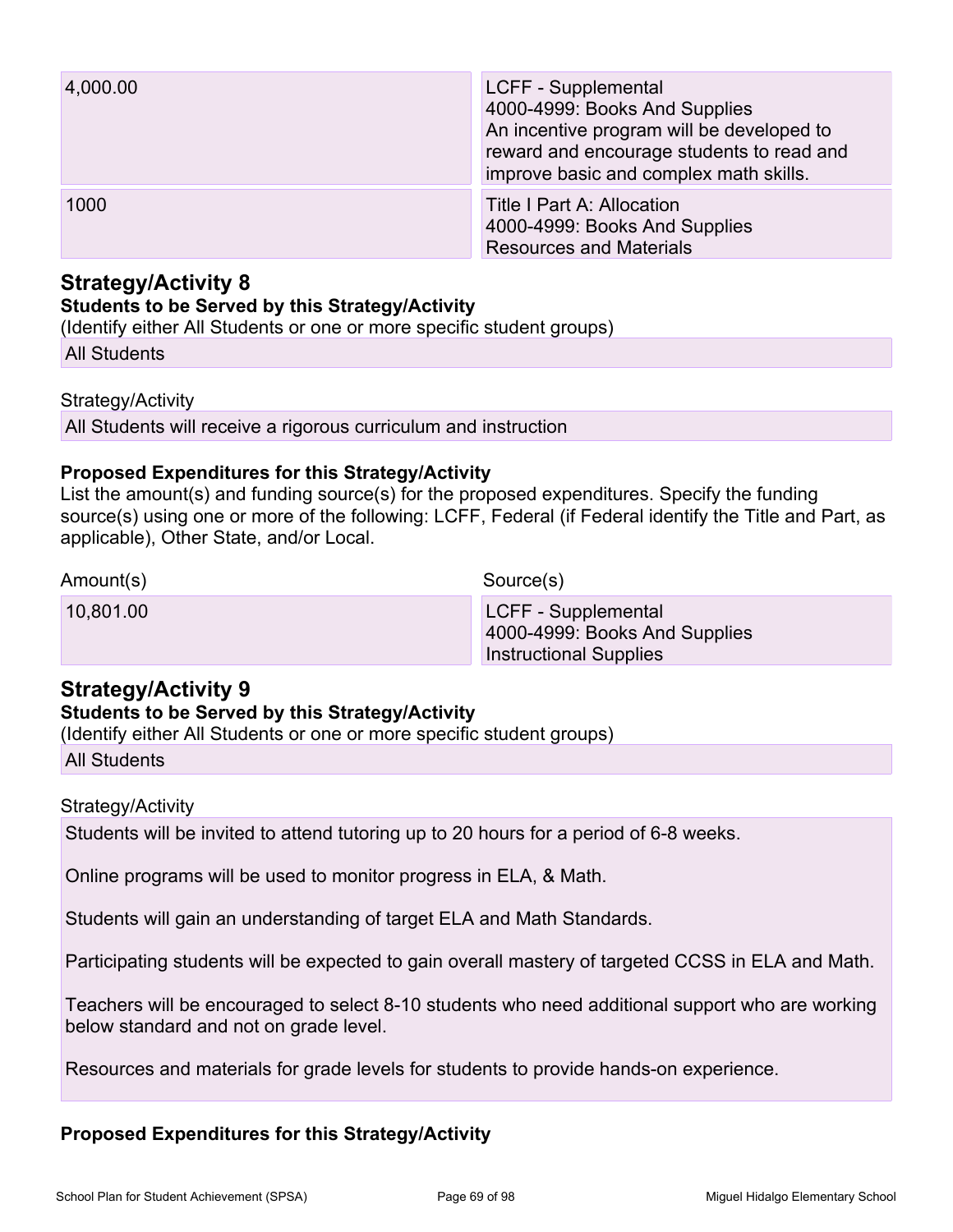List the amount(s) and funding source(s) for the proposed expenditures. Specify the funding source(s) using one or more of the following: LCFF, Federal (if Federal identify the Title and Part, as applicable), Other State, and/or Local.

| Amount(s) | Source(s)                                                                                            |  |
|-----------|------------------------------------------------------------------------------------------------------|--|
| 15,000.00 | Title I Part A: Allocation<br>1000-1999: Certificated Personnel Salaries<br><b>Tutoring Services</b> |  |
| 1700      | Title I Part A: Allocation<br>4000-4999: Books And Supplies<br><b>Resources and Materials</b>        |  |

## **Strategy/Activity 10**

## **Students to be Served by this Strategy/Activity**

(Identify either All Students or one or more specific student groups)

TK - 1st Grade Students

Strategy/Activity

Implementation of ESGi software for assessing TK - 1st Grade students.

## **Proposed Expenditures for this Strategy/Activity**

List the amount(s) and funding source(s) for the proposed expenditures. Specify the funding source(s) using one or more of the following: LCFF, Federal (if Federal identify the Title and Part, as applicable), Other State, and/or Local.

| Amount(s) | Source(s)                                                                                                                                           |  |
|-----------|-----------------------------------------------------------------------------------------------------------------------------------------------------|--|
| 2,700     | LCFF - Supplemental<br>5000-5999: Services And Other Operating<br><b>Expenditures</b><br>ESGi software for one on one testing for TK -<br>1st grade |  |

# **Annual Review**

## **SPSA Year Reviewed: 2020-21**

Respond to the following prompts relative to this goal. If the school is in the first year of implementing the goal, an analysis is not required and this section may be deleted.

# **ANALYSIS**

Describe the overall implementation of the strategies/activities and the overall effectiveness of the strategies/activities to achieve the articulated goal.

Teacher collaboration throughout the year has allowed for teachers to share effective practices and strategies to use when giving instruction. Students are grouped for ELD in grades K-6.

Briefly describe any major differences between the intended implementation and/or the budgeted expenditures to implement the strategies/activities to meet the articulated goal.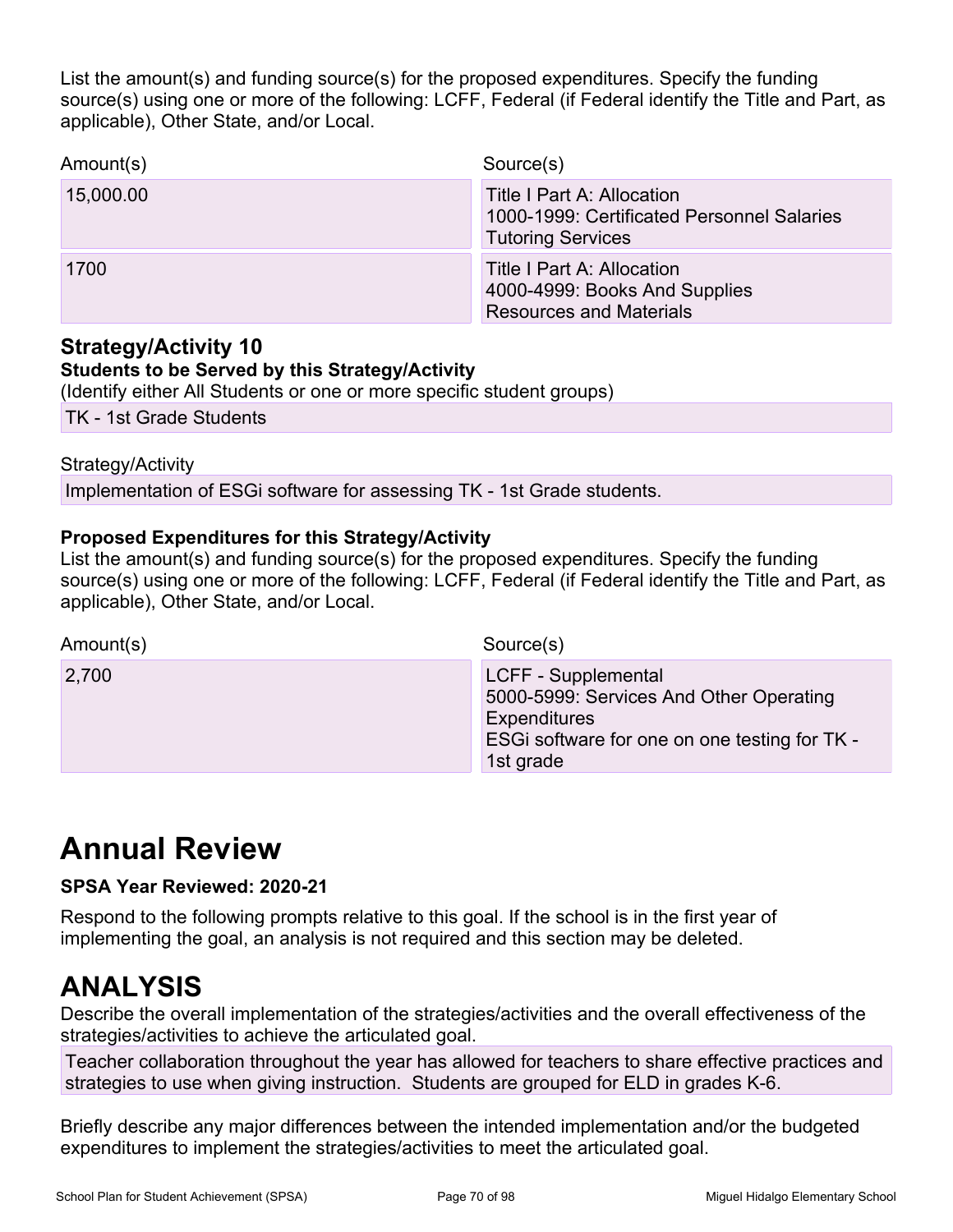Formative assessments have not been consistently developed and utilized by all grade levels. During the 2021-2022 school year, teachers will develop and utilize grade level common formative assessments in the areas of English Language Arts and Mathematics to be used prior to Benchmark Assessments. Common Formative Assessments results will be used to determine which students need additional intervention time. PLC Learning Cycles will be implemented to monitor student progress.

Describe any changes that will be made to this goal, the annual outcomes, metrics, or strategies/activities to achieve this goal as a result of this analysis. Identify where those changes can be found in the SPSA.

The development of grade level Common Formative Assessments to be used consistently throughout the school year is necessary to monitor student achievement and to assist with Reading and Math Intervention.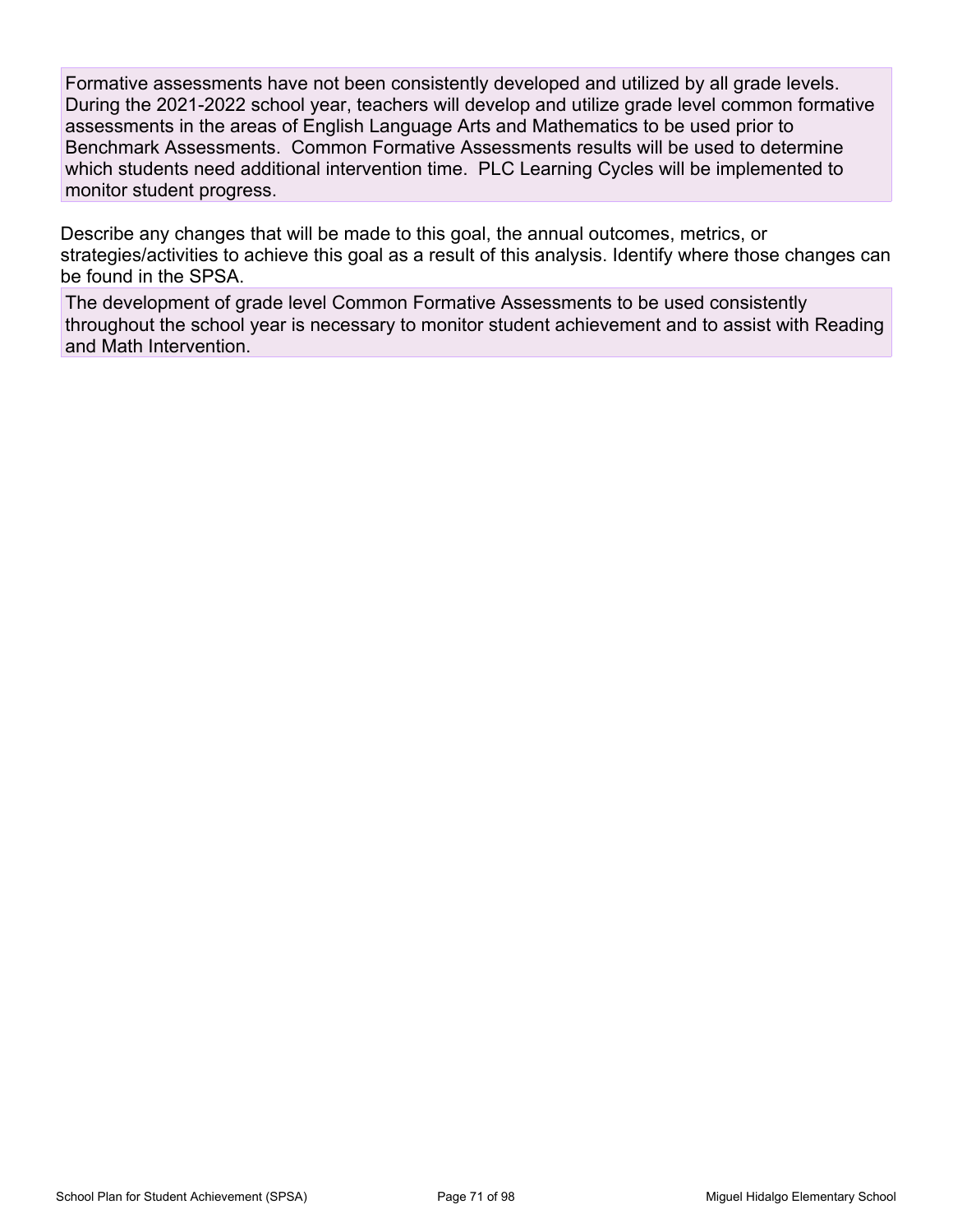# **Goals, Strategies, & Proposed Expenditures**

Complete a copy of the following table for each of the school's goals. Duplicate the table as needed.

## **LEA/LCAP Goal**

LCAP Goal 3: BESD will provide students and parents with a safe and engaging learning environment

## **Goal 3**

All Students will be provided an engaging and safe environment. Miguel Hidalgo School Staff will establish a proactive system of socio-emotional support. Attendance rates will improve on a year to year basis. The number of Students Discipline incidences will decrease from year to year. The school climate survey administered to all parents will demonstrate a year to year improvement. Parents and Community members will be encouraged to participate in parent nights and to volunteer in classrooms and other locations of the school. Implementation of Positive Behavior Interventions and Supports (PBIS) Tier I and II will continue during the 2021-2022 school year. Recognition of Hidalgo School Community members (Students, parents, community volunteers and staff) will be encouraged and celebrated. Pyramid of Success essential characteristics will be encouraged to promote student success.

## **Identified Need**

Dashboard data shows that student suspensions have declined. An engaging and safe environment will continue to be supported through the Development and Implementation of Positive Behavior Interventions and Supports (PBIS) Tier I and II will continue during the school year. Due to the National Emergency Pandemic COVID-19 School Closures that was implemented on March 17, 2020, there are no 2019-2020 Dashboard results.There are also no 2020-2021 Dashboard results due to the National Emergency Pandemic COVID-19 School Closures.

## **Annual Measurable Outcomes**

| Metric/Indicator                                                                                                                        | <b>Baseline/Actual Outcome</b>                                                                                                        | <b>Expected Outcome</b>                                                                                                                                                                                |
|-----------------------------------------------------------------------------------------------------------------------------------------|---------------------------------------------------------------------------------------------------------------------------------------|--------------------------------------------------------------------------------------------------------------------------------------------------------------------------------------------------------|
| Decrease of 0.5% in<br>Suspension Rate for 2019 and<br>2020.<br>Decrease of 3% in our Chronic<br>Absenteeism rate for 2019 and<br>2020. | 2.6% of our students were<br>suspended at least once during<br>the 2018 school year.<br>2018 Chronic Absenteeism<br>rate was at 16.2% | It is expected that the 2022<br>percent of students suspended<br>at least once will not exceed<br>$1.6\%$ .<br>It is expected that the 2022<br>Chronic Absenteeism rate will<br>be no higher than 10%. |

Complete a copy of the Strategy/Activity table for each of the school's strategies/activities. Duplicate the table, including Proposed Expenditures, as needed.

## **Strategy/Activity 1**

## **Students to be Served by this Strategy/Activity**

(Identify either All Students or one or more specific student groups)

All Students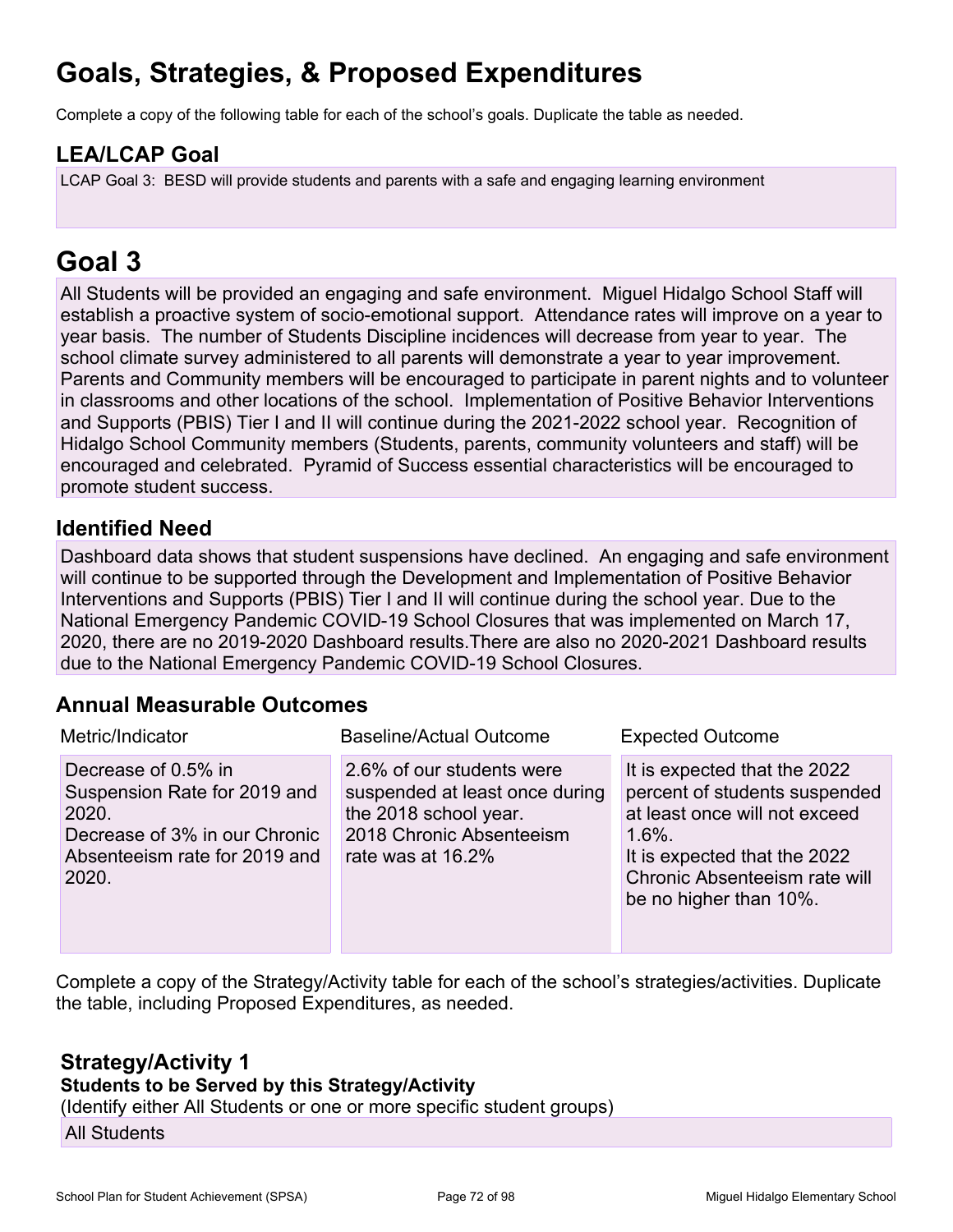Educate parents and students on the importance of school attendance as well as social-emotional well-being and mental health by encouraging their participation in our school activities.

To improve school attendance, information will be provided to students and parents via orientations, presentations, phone calls, newsletters, and home visits.

Communication with parents on the importance of attendance through SART letters, meetings, and SARB hearings.

Periodic Parent Night Presentations on the importance of Attendance.

School site administration will collaborate with Child Welfare and attendance specialist (CWA) to support and improve student attendance through frequent parent contact, home visits, timely referral services as needed.

#### **Proposed Expenditures for this Strategy/Activity**

List the amount(s) and funding source(s) for the proposed expenditures. Specify the funding source(s) using one or more of the following: LCFF, Federal (if Federal identify the Title and Part, as applicable), Other State, and/or Local.

| Amount(s) | Source(s)                                                                                                                                          |
|-----------|----------------------------------------------------------------------------------------------------------------------------------------------------|
| 1,000.00  | LCFF - Supplemental<br>5900: Communications<br><b>Postage-Parent Communications</b>                                                                |
| 1,000.00  | LCFF - Supplemental<br>5000-5999: Services And Other Operating<br><b>Expenditures</b><br>Teacher, Staff Stipends for Parent Night<br>Presentations |
| 2,000     | LCFF - Supplemental<br>4000-4999: Books And Supplies<br>Materials and Resources/ Office Supplies                                                   |

### **Strategy/Activity 2**

#### **Students to be Served by this Strategy/Activity**

(Identify either All Students or one or more specific student groups)

All Students

#### Strategy/Activity

Incentives/Rewards for improved attendance.

Monthly grade level, class level, and individual level awards to promote school attendance.

Incentives and rewards will be provided to students with perfect attendance on a trimester basis.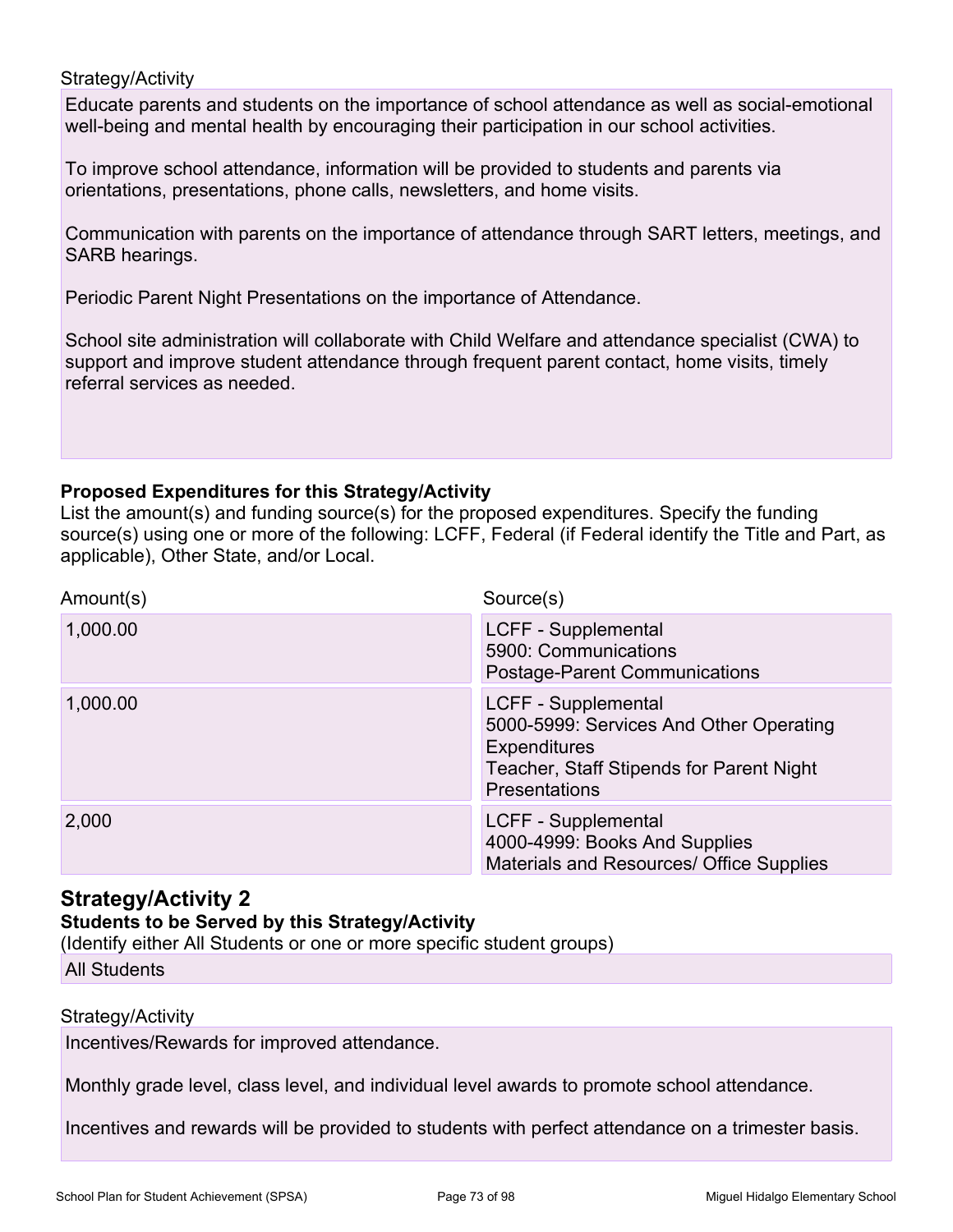Students who have perfect attendance each month (zero absences, zero tardies, zero early releases) will be recognized by the Principal at flag ceremonies and earn a special treat. At the end of the year, all students who have a year of perfect attendance will be recognized and awarded with a party.

Monthly classroom recognition with Attendance Trophy as an award.

#### **Proposed Expenditures for this Strategy/Activity**

List the amount(s) and funding source(s) for the proposed expenditures. Specify the funding source(s) using one or more of the following: LCFF, Federal (if Federal identify the Title and Part, as applicable), Other State, and/or Local.

| Amount(s) | Source(s)                                                                                                                  |
|-----------|----------------------------------------------------------------------------------------------------------------------------|
| 1000.00   | LCFF - Supplemental<br>4000-4999: Books And Supplies<br>Resources, Materials and Activities to Motivate<br><b>Students</b> |
| 1000      | LCFF - Supplemental<br>4000-4999: Books And Supplies<br>Rewards and Incentives                                             |

### **Strategy/Activity 3**

#### **Students to be Served by this Strategy/Activity**

(Identify either All Students or one or more specific student groups)

All Students

#### Strategy/Activity

School-Wide Character Education based on Harper For Kids Pyramid of Success (John Wooden)

Character trait focus for each month reinforced through lessons taught during teacher collaboration.

Utilize strategies outlined with Positive Behavioral Interventions and Supports (PBIS)

Activities, lessons, materials provided for teachers to use in the classroom to support the character trait for the month.

Specific Celebrations (i.e. Red Ribbon Week; Bully Awareness Month, and Character Counts assemblies.)

Preview options for antibullying programs including cyberbullying and consider purchase /participation.

Positive reinforcement for good behavior and demonstration of character traits with good hawk cards and incentives.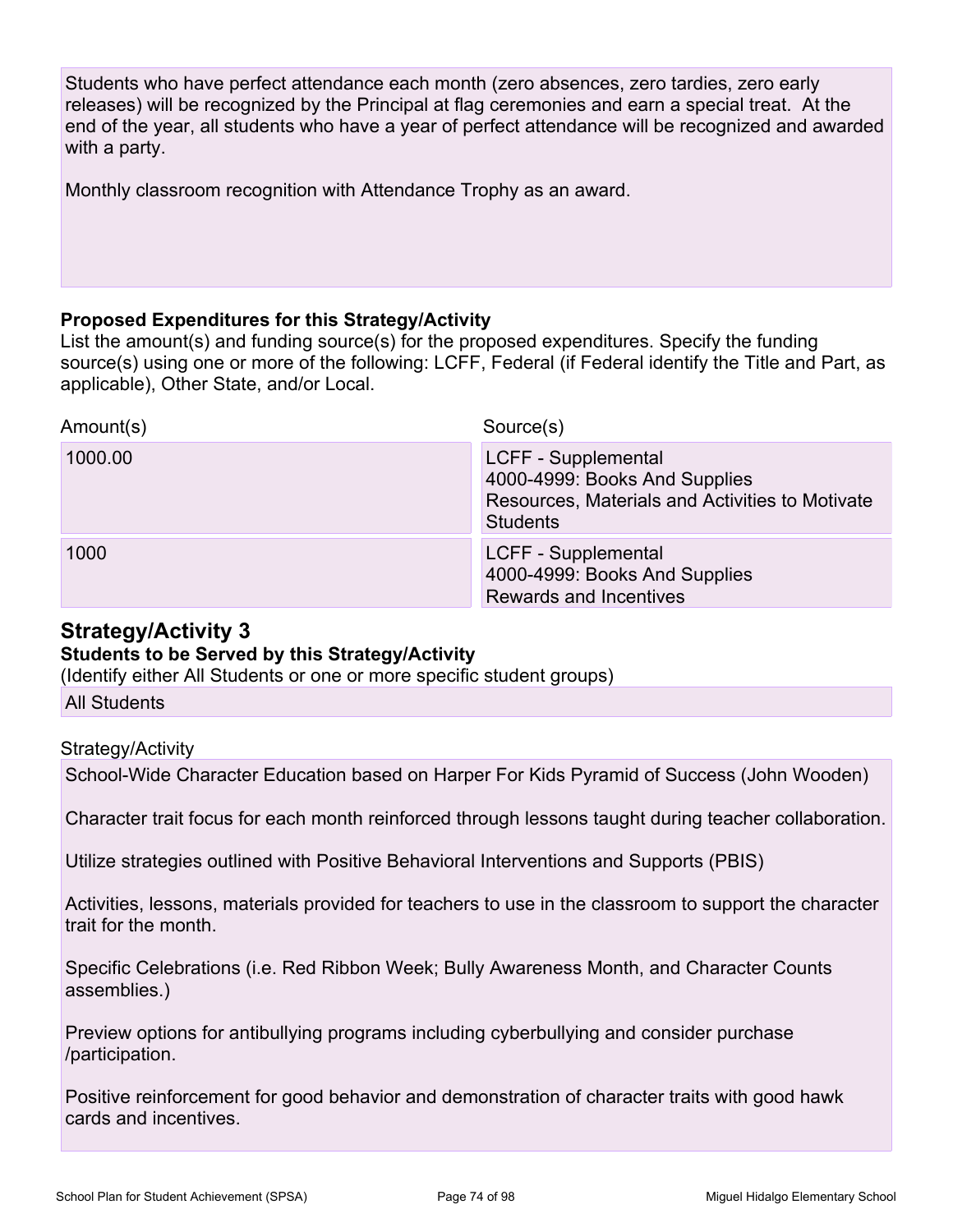PBIS school site team will collaborate and plan schoolwide strategies to support student behaviors through a positive behavior interventions system.

#### **Proposed Expenditures for this Strategy/Activity**

List the amount(s) and funding source(s) for the proposed expenditures. Specify the funding source(s) using one or more of the following: LCFF, Federal (if Federal identify the Title and Part, as applicable), Other State, and/or Local.

| Amount(s) | Source(s)                                                                                                                                       |
|-----------|-------------------------------------------------------------------------------------------------------------------------------------------------|
| 2,300.00  | <b>LCFF - Supplemental</b><br>4000-4999: Books And Supplies<br>Resources, Material, Supplies & Incentives                                       |
| 1000      | Title I Part A: Allocation<br>4000-4999: Books And Supplies<br>Resources and Materials to Support PBIS                                          |
| 4000      | Title I Part A: Allocation<br>1000-1999: Certificated Personnel Salaries<br>Stipend for PBIS School Site Team to Student<br>Support             |
| 300       | Title I Part A: Allocation<br>2000-2999: Classified Personnel Salaries<br>Stipend for PBIS Classified Site Team to<br>Support Student Behavior. |

### **Strategy/Activity 4**

#### **Students to be Served by this Strategy/Activity**

(Identify either All Students or one or more specific student groups)

All Students

#### Strategy/Activity

To improve discipline and decrease referrals.

Special Bulletin boards, displays and monthly activities.

Regular contact with parents for interventions.

The administration will compile and present an extensive discipline report giving information regarding the # of referrals; the severity; # of students (non-repetitive) and additional information.

#### **Proposed Expenditures for this Strategy/Activity**

List the amount(s) and funding source(s) for the proposed expenditures. Specify the funding source(s) using one or more of the following: LCFF, Federal (if Federal identify the Title and Part, as applicable), Other State, and/or Local.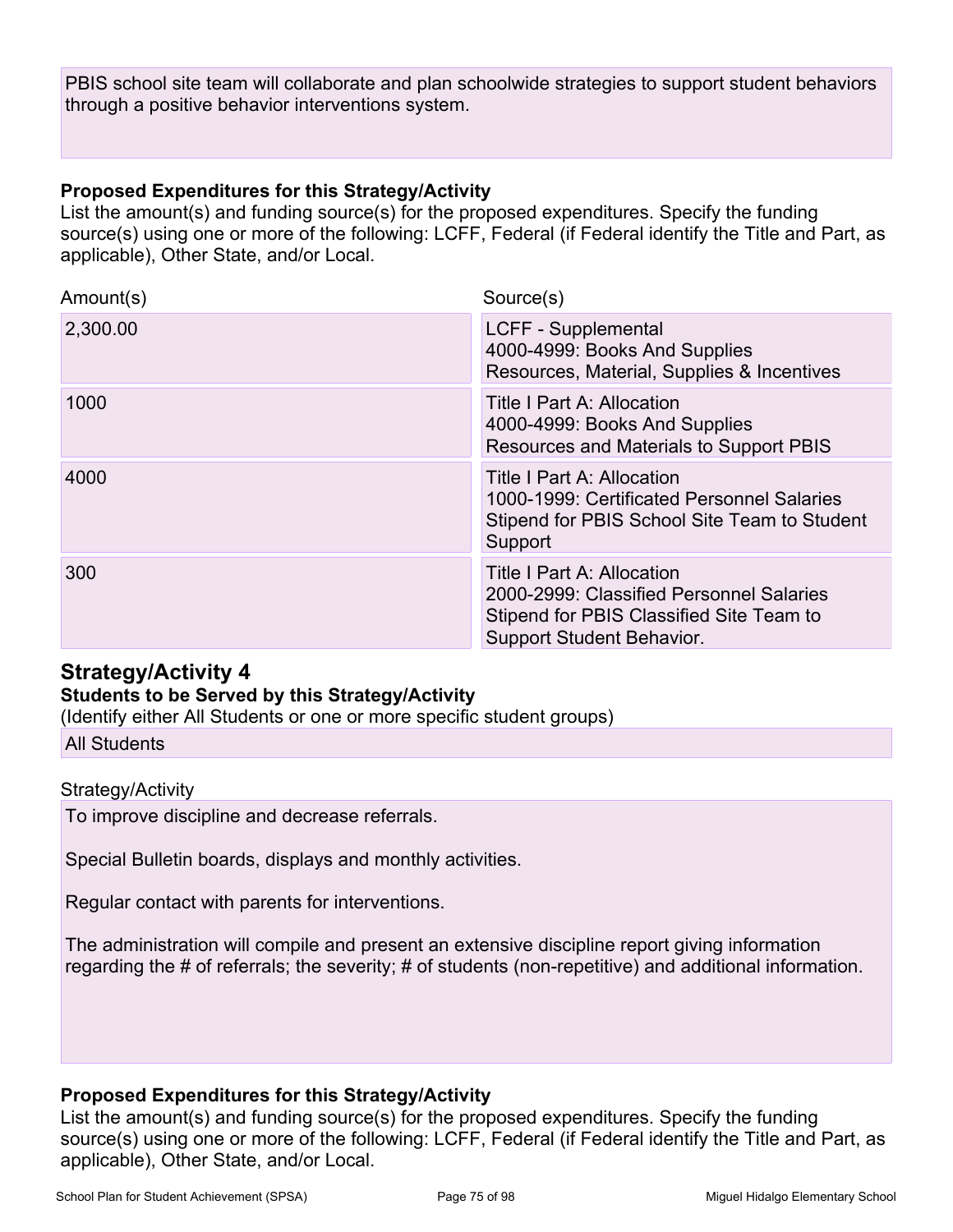| Amount(s) | Source(s)                                                                                                                                                                                                                                      |
|-----------|------------------------------------------------------------------------------------------------------------------------------------------------------------------------------------------------------------------------------------------------|
| 2,000.00  | LCFF - Supplemental<br>4000-4999: Books And Supplies<br>Materials, Supplies & Incentives                                                                                                                                                       |
| 5000.00   | LCFF - Supplemental<br>5000-5999: Services And Other Operating<br><b>Expenditures</b><br>PBIS SWIS Behavior Management Information<br>System so that the school will have timely data<br>to use when determining physical areas of<br>concern. |

#### **Students to be Served by this Strategy/Activity**

(Identify either All Students or one or more specific student groups)

Grades 3 - 6

#### Strategy/Activity

Students will be provided opportunities to develop leadership skills by participating in Associated Students Council and Student Clubs

Student clubs based on student interests will be encouraged and sponsored. Club Sponsors will receive a Stipend for advising students.

#### **Proposed Expenditures for this Strategy/Activity**

List the amount(s) and funding source(s) for the proposed expenditures. Specify the funding source(s) using one or more of the following: LCFF, Federal (if Federal identify the Title and Part, as applicable), Other State, and/or Local.

| Amount(s) | Source(s)                                                                                               |
|-----------|---------------------------------------------------------------------------------------------------------|
| 1000.00   | LCFF - Supplemental<br>4000-4999: Books And Supplies<br>Supplies and materials                          |
| 1,000.00  | LCFF - Supplemental<br>1000-1999: Certificated Personnel Salaries<br><b>Certificated Staff Stipends</b> |
| 1,000.00  | LCFF - Supplemental<br>2000-2999: Classified Personnel Salaries<br><b>Classified Staff Stipends</b>     |

## **Strategy/Activity 6**

#### **Students to be Served by this Strategy/Activity**

(Identify either All Students or one or more specific student groups)

#### All Students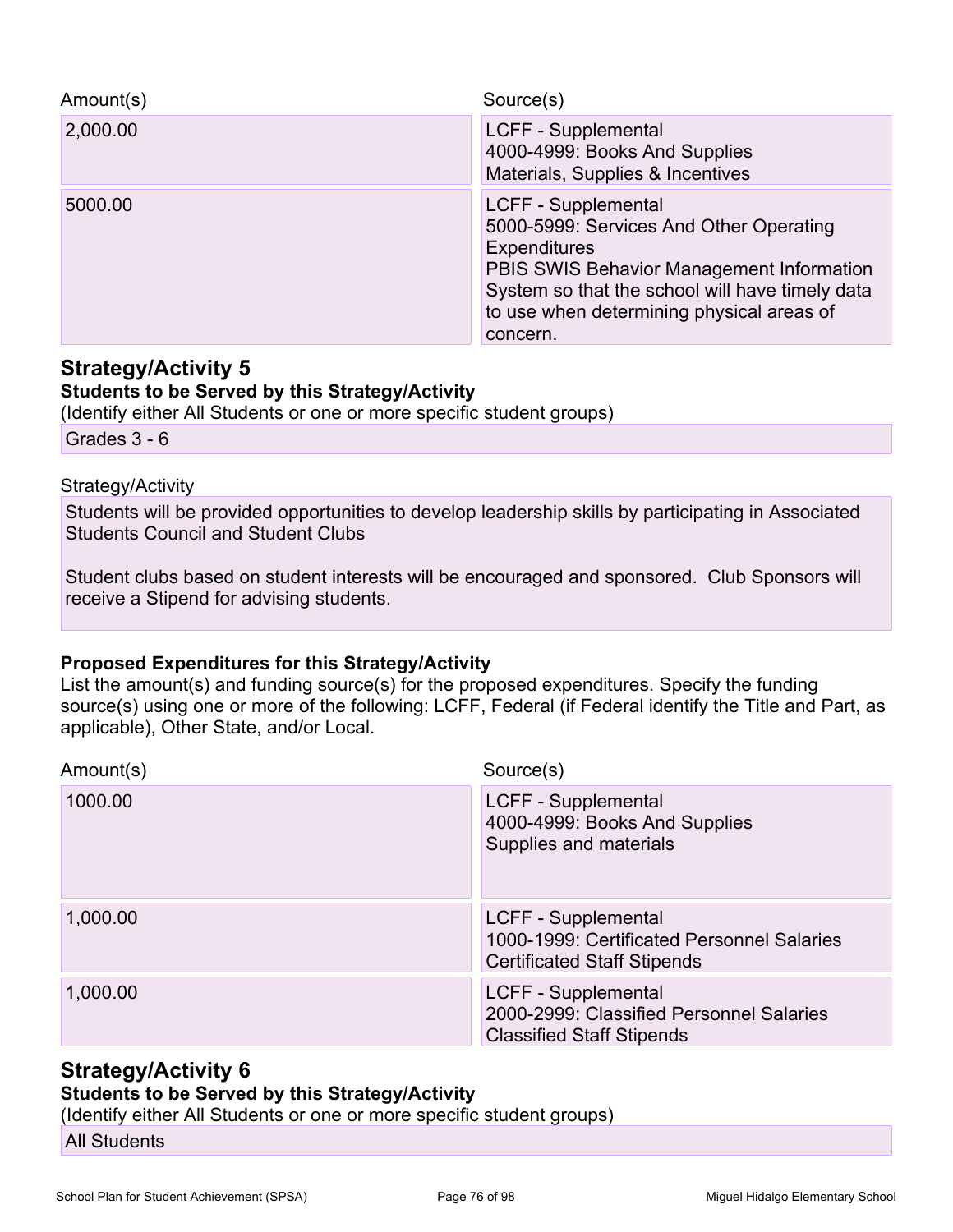Parents and Community Members will be encouraged to volunteer at Miguel Hidalgo School.

Family and community activities during and after school to promote positive parent engagement.

#### **Proposed Expenditures for this Strategy/Activity**

List the amount(s) and funding source(s) for the proposed expenditures. Specify the funding source(s) using one or more of the following: LCFF, Federal (if Federal identify the Title and Part, as applicable), Other State, and/or Local.

| Amount(s) | Source(s)                                                                                                                                                                                      |
|-----------|------------------------------------------------------------------------------------------------------------------------------------------------------------------------------------------------|
| 500.00    | LCFF - Supplemental<br>4000-4999: Books And Supplies<br>Teachers and Administration will encourage and<br>recruit parents to volunteer in classrooms and at<br>the School.                     |
| 0.00      | LCFF - Base<br>4000-4999: Books And Supplies<br>Office Staff will monitor amount of time<br>volunteered.                                                                                       |
| 1000.00   | Title I Part A: Parent Involvement<br>4000-4999: Books And Supplies<br>Volunteers will be recognized for time<br>volunteered; postage, envelopes, paper for<br>school to home<br>communication |
| 500.00    | LCFF - Supplemental<br>4000-4999: Books And Supplies<br>Refreshments / Materials and Supplies                                                                                                  |
| 525       | Title I Part A: Parent Involvement<br>4000-4999: Books And Supplies<br>Materials, and Supplies / Parent Involvement                                                                            |

### **Strategy/Activity 7**

#### **Students to be Served by this Strategy/Activity**

(Identify either All Students or one or more specific student groups)

All Students

#### Strategy/Activity

Parent Engagement: Monthly Principal's Cafe Meetings

#### **Proposed Expenditures for this Strategy/Activity**

List the amount(s) and funding source(s) for the proposed expenditures. Specify the funding source(s) using one or more of the following: LCFF, Federal (if Federal identify the Title and Part, as applicable), Other State, and/or Local.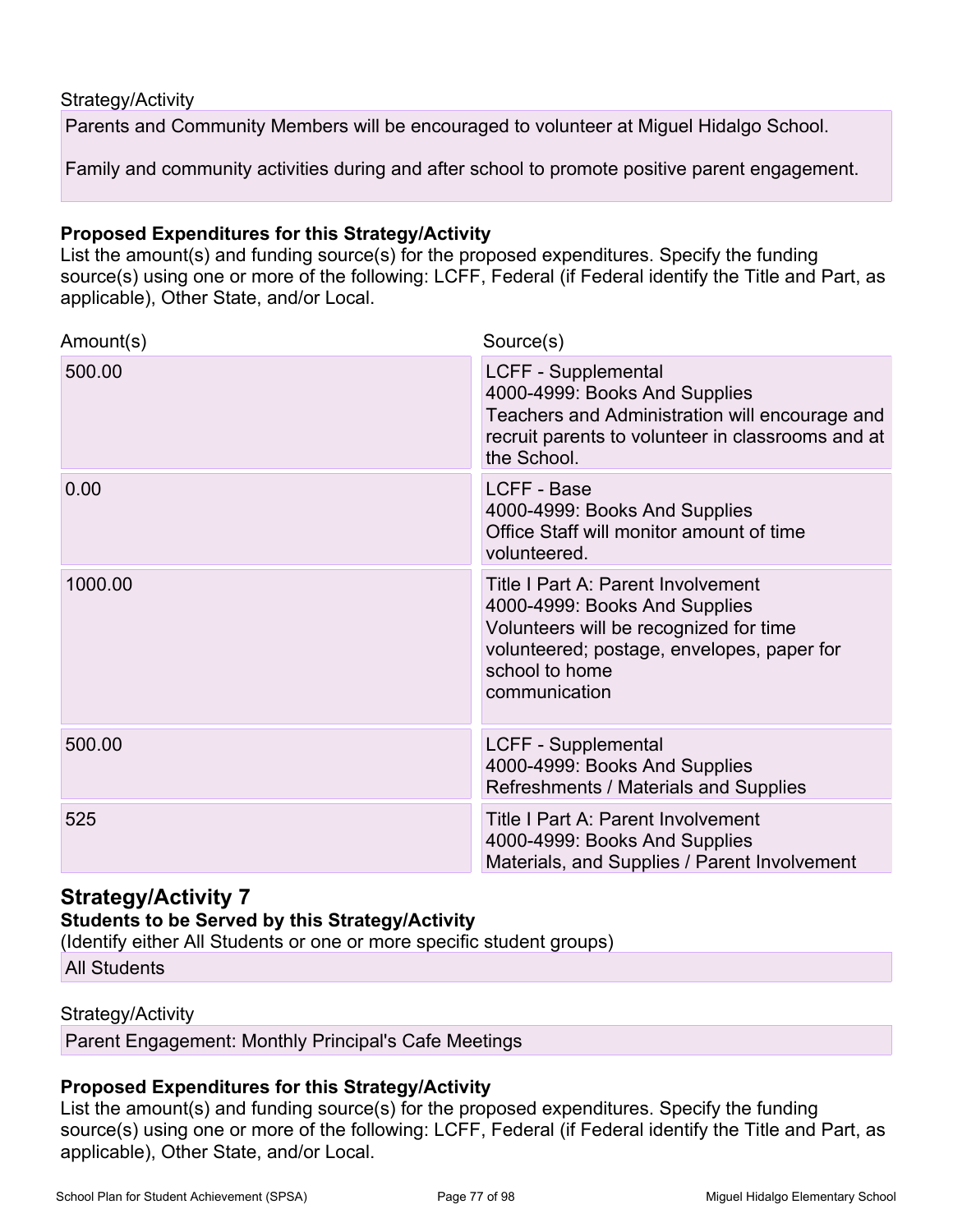| Amount(s) | Source(s)                                                                                                                                                                                                                                                                                                                 |
|-----------|---------------------------------------------------------------------------------------------------------------------------------------------------------------------------------------------------------------------------------------------------------------------------------------------------------------------------|
| 0.00      | None Specified<br>Principal will hold Monthly morning meetings<br>(via teleconferencing at the onset of the school<br>year) with parents to share activities/events<br>occurring at Hidalgo School and to get input<br>from parents regarding activities/events parents<br>would like to happen at Miguel Hidalgo School. |
| 1,000.00  | LCFF - Supplemental<br>4000-4999: Books And Supplies<br>Refreshments, Materials & Supplies                                                                                                                                                                                                                                |

#### **Students to be Served by this Strategy/Activity**

(Identify either All Students or one or more specific student groups)

All Students

#### Strategy/Activity

Parent Involvement: Parent Teacher Organization (PTO)

#### **Proposed Expenditures for this Strategy/Activity**

List the amount(s) and funding source(s) for the proposed expenditures. Specify the funding source(s) using one or more of the following: LCFF, Federal (if Federal identify the Title and Part, as applicable), Other State, and/or Local.

Amount(s) Source(s)

0.00 None Specified None Specified Parents will be encouraged to participate in the Miguel Hidalgo School PTO.

### **Strategy/Activity 9**

#### **Students to be Served by this Strategy/Activity**

(Identify either All Students or one or more specific student groups)

All Students

Strategy/Activity

Implement Comprehensive School Safety Plan

### **Proposed Expenditures for this Strategy/Activity**

List the amount(s) and funding source(s) for the proposed expenditures. Specify the funding source(s) using one or more of the following: LCFF, Federal (if Federal identify the Title and Part, as applicable), Other State, and/or Local.

Amount(s) Source(s)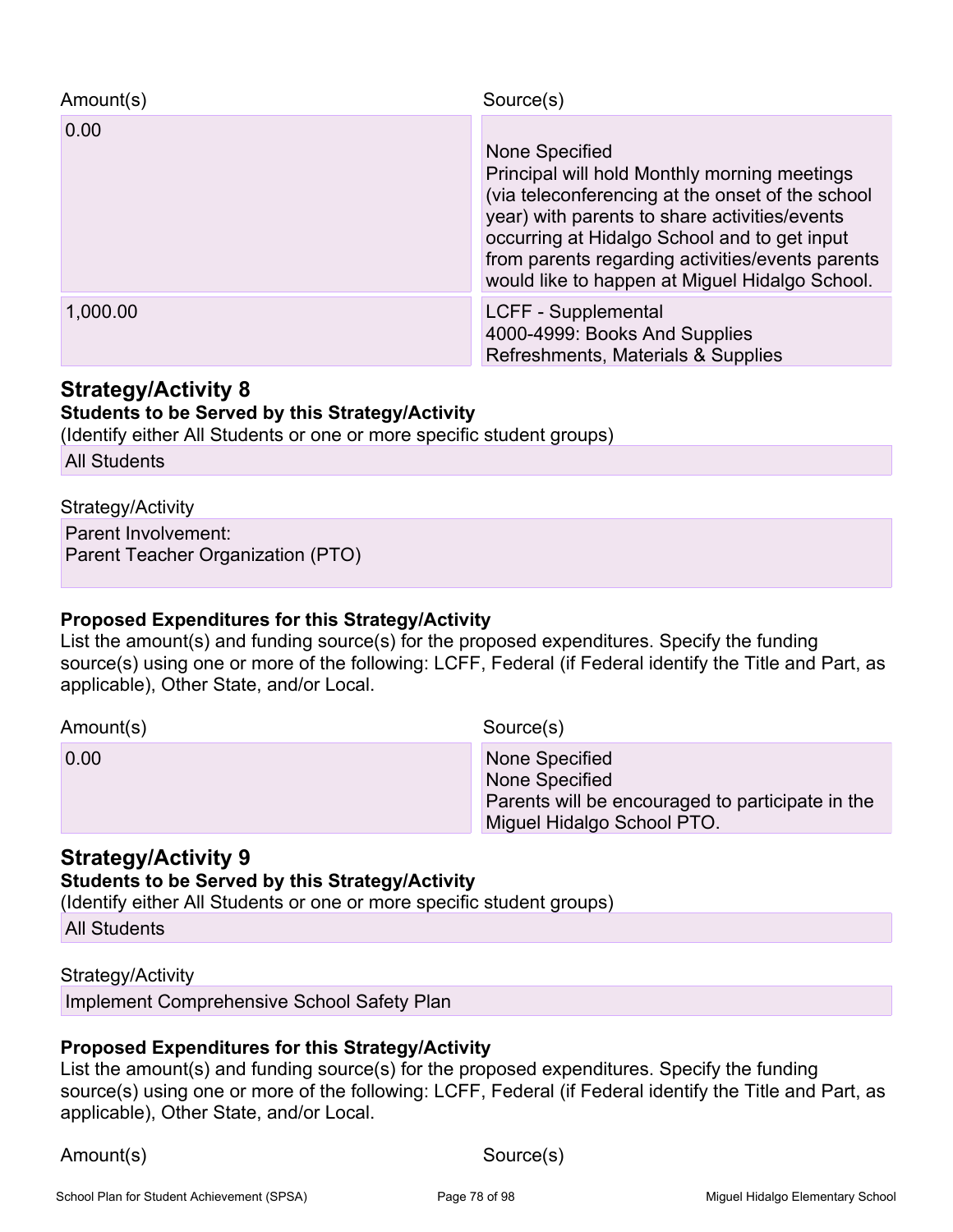| 0.00     | None Specified<br>None Specified<br><b>Safety Plan Drills</b><br><b>Monthly Fire Drills</b><br><b>Earthquake Drills</b><br><b>Intruder Drills</b> |
|----------|---------------------------------------------------------------------------------------------------------------------------------------------------|
| 3000.00  | <b>LCFF - Supplemental</b><br>4000-4999: Books And Supplies<br>Communication Radios to be used by staff to<br>ensure school safety.               |
| 1,000.00 | <b>LCFF - Supplemental</b><br>4000-4999: Books And Supplies<br>Materials and Supplies to enhance safety at the<br>drop off and pick up zones.     |

### **Strategy/Activity 10 Students to be Served by this Strategy/Activity**

(Identify either All Students or one or more specific student groups)

#### All Students

#### Strategy/Activity

To encourage and continue to develop a positive school culture and climate, staff, parents, and volunteers will be recognized and celebrated for their contributions to the well-being of Miguel Hidalgo School.

Provide ongoing staff recognition for teachers and classified activities throughout the year.

Initiate a more welcoming setting for students arrivals including campus beautification, music, and safety patrols greeters.

Create an exciting school climate by updating the school murals to create an environment that promotes a sense of pride and that is conducive to student learning.

#### **Proposed Expenditures for this Strategy/Activity**

List the amount(s) and funding source(s) for the proposed expenditures. Specify the funding source(s) using one or more of the following: LCFF, Federal (if Federal identify the Title and Part, as applicable), Other State, and/or Local.

| Amount(s) | Source(s)                                                                                                                               |
|-----------|-----------------------------------------------------------------------------------------------------------------------------------------|
| 3,000.00  | LCFF - Supplemental<br>4000-4999: Books And Supplies<br>Teacher supplies, School Wear; celebration<br>banners; recognition plaques etc. |
| 1000      | LCFF - Supplemental<br>4000-4999: Books And Supplies                                                                                    |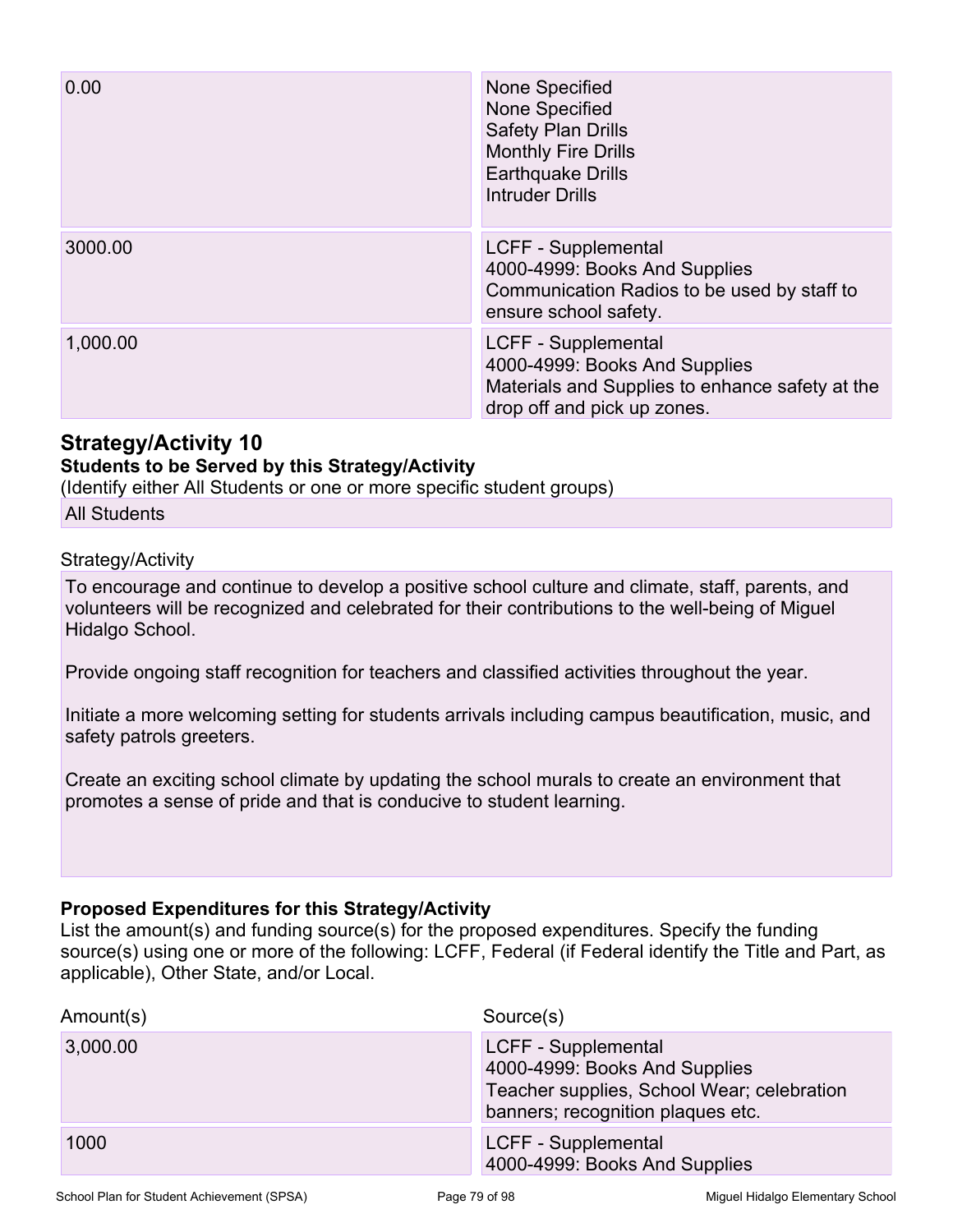|      | <b>Resources and Material</b>                                                                                                                                              |
|------|----------------------------------------------------------------------------------------------------------------------------------------------------------------------------|
| 2000 | LCFF - Supplemental<br>4000-4999: Books And Supplies<br>Bulletins, posters, music, speakers,<br>microphones to promote a welcoming<br>environment.                         |
| 600  | LCFF - Supplemental<br>5800: Professional/Consulting Services And<br><b>Operating Expenditures</b><br>Newspaper ads                                                        |
| 2400 | LCFF - Supplemental<br>5800: Professional/Consulting Services And<br><b>Operating Expenditures</b><br>Materials and Supplies to Create a Positive<br><b>School Climate</b> |

#### **Students to be Served by this Strategy/Activity**

(Identify either All Students or one or more specific student groups)

All Students

#### Strategy/Activity

Staff and administration will foster a sense of pride and identity for all Miguel Hidalgo Hawks. We will provide student incentives to build a sense of pride n their class and during site prep rallies.

Students who do well on the ELPAC and CAASPP (ELA, Math and Science) will be recognized. In addition, students will be recognized monthly for their achievements. Students will be recognized monthly for citizenship, Academic Achievement and Attendance.

Hawks will feel a sense of pride and to develop such, the site will be maintained and improved in areas of cleanliness, order, security and emergency planning. Areas for students and parents to safely congregate will be enhanced.

#### **Proposed Expenditures for this Strategy/Activity**

List the amount(s) and funding source(s) for the proposed expenditures. Specify the funding source(s) using one or more of the following: LCFF, Federal (if Federal identify the Title and Part, as applicable), Other State, and/or Local.

| Amount(s) | Source(s)                        |
|-----------|----------------------------------|
|           | None Specified<br>None Specified |

## **Strategy/Activity 12 Students to be Served by this Strategy/Activity**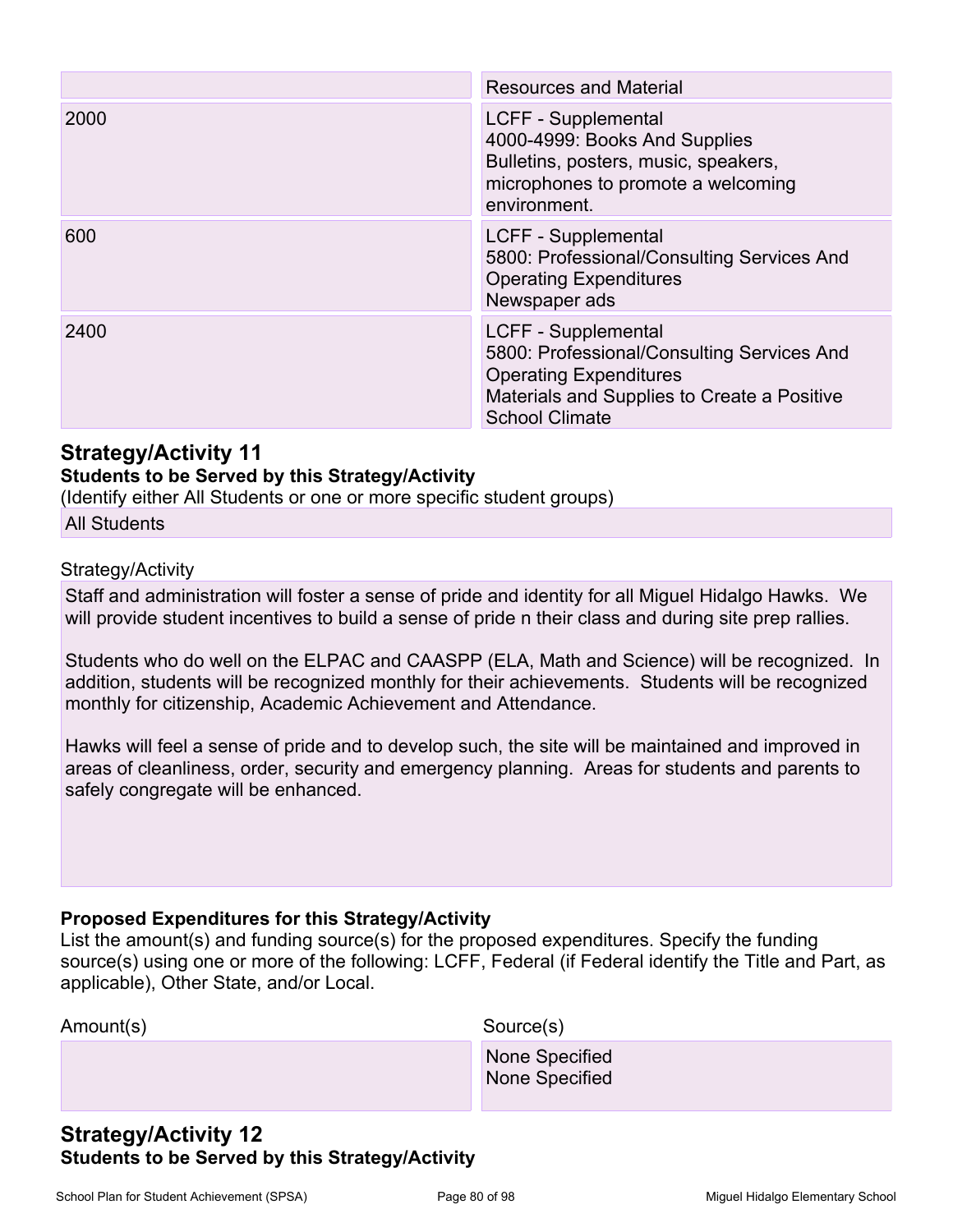Parent Engagement; Student Engagement; Installation of a Digital Marquee to communicate with students, parents and the community. Marquee was purchased in 2019-2020. Marquee will continue to be used to communicate school successes; school events; important notification. Administration will continue to communicate and showcase Miguel Hidalgo School's successes via tele-communication and Social Media apps.

#### **Proposed Expenditures for this Strategy/Activity**

List the amount(s) and funding source(s) for the proposed expenditures. Specify the funding source(s) using one or more of the following: LCFF, Federal (if Federal identify the Title and Part, as applicable), Other State, and/or Local.

| Amount(s) | Source(s)                                                                                                                                                                                                                                                       |
|-----------|-----------------------------------------------------------------------------------------------------------------------------------------------------------------------------------------------------------------------------------------------------------------|
| 0.00      | <b>District Funded</b><br>None Specified<br>Utilization of site Digital Marquee for<br>communicating with parents, students, the<br>community regarding school successes; school<br>events; and important notifications. Marquee<br>was purchased in 2019-2020. |
| 0.00      | None Specified<br>None Specified<br>Administration will continue to communicate and<br>showcase Miguel Hidalgo School's successes<br>via tele-communication and Social Media apps.                                                                              |

## **Strategy/Activity 13**

#### **Students to be Served by this Strategy/Activity**

(Identify either All Students or one or more specific student groups) All Students

## Strategy/Activity

Students will be provided with opportunities to explore fine arts through activities and instruction.

#### **Proposed Expenditures for this Strategy/Activity**

List the amount(s) and funding source(s) for the proposed expenditures. Specify the funding source(s) using one or more of the following: LCFF, Federal (if Federal identify the Title and Part, as applicable), Other State, and/or Local.

| Amount(s) | Source(s)                                                                                                                  |
|-----------|----------------------------------------------------------------------------------------------------------------------------|
| 4,200.00  | LCFF - Supplemental<br>4000-4999: Books And Supplies<br>Purchase of fine arts material to be utilized in<br>the classroom. |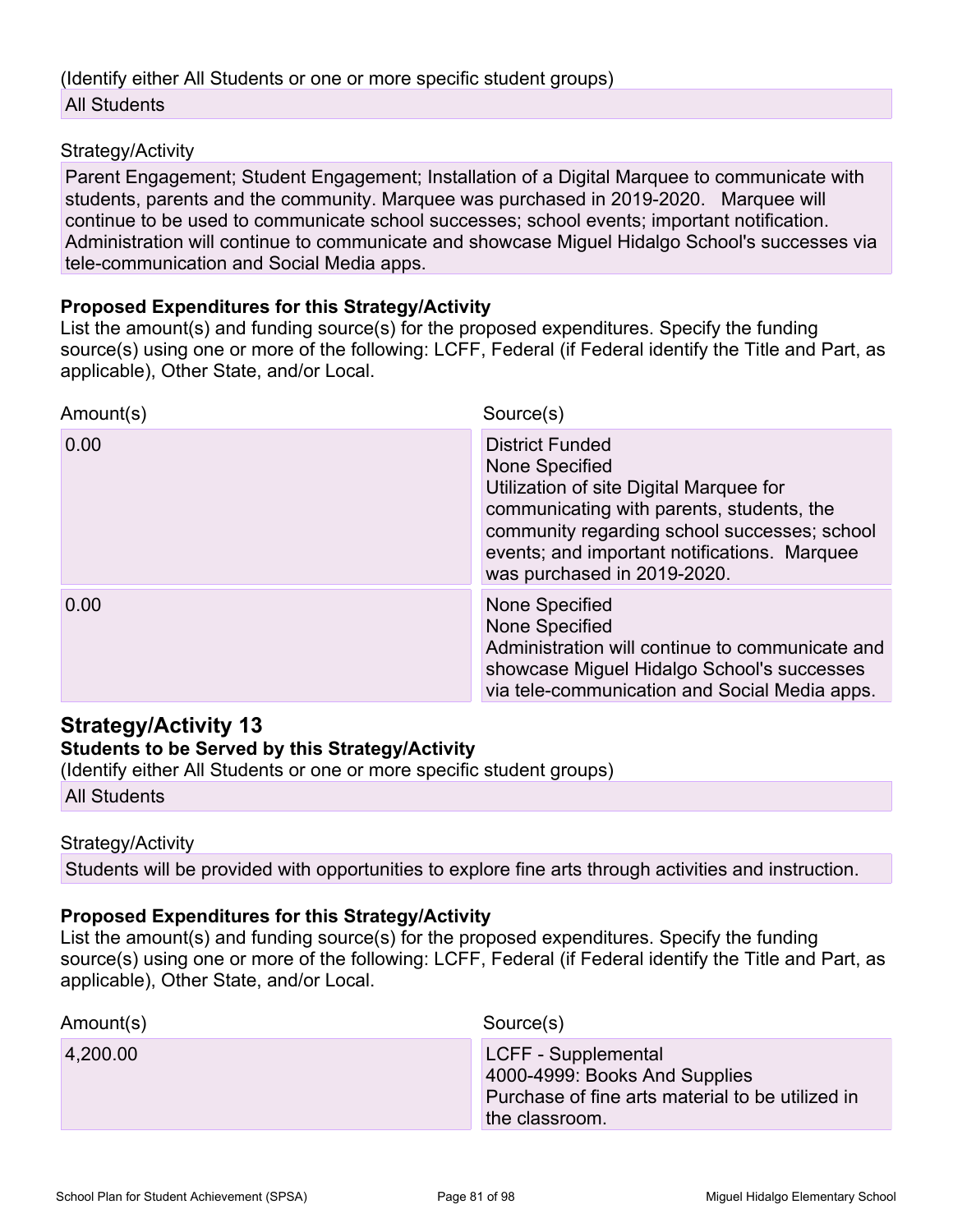# **Annual Review**

#### **SPSA Year Reviewed: 2020-21**

Respond to the following prompts relative to this goal. If the school is in the first year of implementing the goal, an analysis is not required and this section may be deleted.

# **ANALYSIS**

Describe the overall implementation of the strategies/activities and the overall effectiveness of the strategies/activities to achieve the articulated goal.

School-Wide Character Education based on Harper For Kids Pyramid of Success (John Wooden) was utlized as well as strategies outlined with Positive Behavior Interventions and Supports (PBIS) Tier I. Activities, lessons, materials were provided for teachers to use in the classroom to support the character trait for the month.

Specific Celebrations (i.e. Red Ribbon Week; Bully Awareness Month, and Character Counts assemblies.)

Positive Reinforcement for good behavior and demonstration of character traits with good hawk cards and incentives has been practiced.

Briefly describe any major differences between the intended implementation and/or the budgeted expenditures to implement the strategies/activities to meet the articulated goal.

Due to the National Emergency Pandemic COVID-19 School Closures that was implemented on March 17, 2020, monthly recognition assemblies were held via online presentations during the 2021 - 2022 school year.

Describe any changes that will be made to this goal, the annual outcomes, metrics, or strategies/activities to achieve this goal as a result of this analysis. Identify where those changes can be found in the SPSA.

Miguel Hidalgo School will continue to recognize Students, Parents & Staff that demonstrate positive character traits.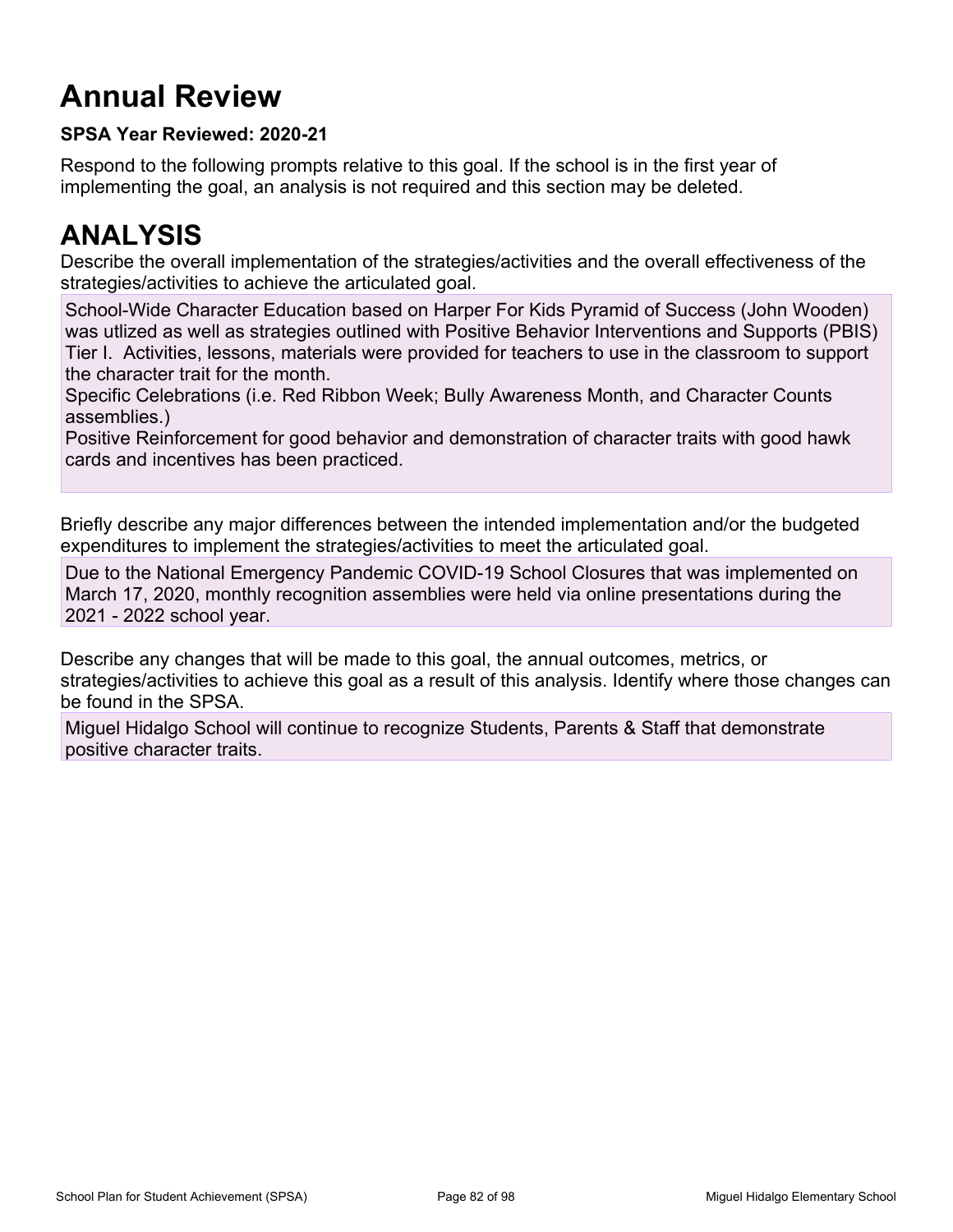# **Budget Summary**

Complete the table below. Schools may include additional information. Adjust the table as needed. The Budget Summary is required for schools funded through the ConApp, and/or that receive funds from the LEA for Comprehensive Support and Improvement (CSI).

## **Budget Summary**

| <b>Description</b>                                                      | Amount       |
|-------------------------------------------------------------------------|--------------|
| Total Funds Provided to the School Through the Consolidated Application | \$305,645.00 |
| Total Federal Funds Provided to the School from the LEA for CSI         | \$           |
| Total Funds Budgeted for Strategies to Meet the Goals in the SPSA       | \$518,867.44 |

## **Supplemental Services**

If not previously addressed, describe how the school will use federal categorical funds to provide supplemental services for eligible, at-risk students, including low-income students, English learners, homeless youth, foster youth, and others, as identified.

It the school has been identified for CSI, TSI, or ATSI, describe how the school will address the indicators and, if applicable, at-risk student groups, that led to the school's identification.

## **Other Federal, State, and Local Funds**

List the additional Federal programs that the school is including in the schoolwide program. Adjust the table as needed. If the school is not operating a Title I schoolwide program this section is not applicable and may be deleted.

| <b>Federal Programs</b>            | Allocation (\$) |
|------------------------------------|-----------------|
| Title I Part A: Allocation         | \$302,420.44    |
| Title I Part A: Parent Involvement | \$3,225.00      |

Subtotal of additional federal funds included for this school: \$305,645.44

List the State and local programs that the school is including in the schoolwide program. Duplicate the table as needed.

| <b>State or Local Programs</b>           | Allocation (\$) |
|------------------------------------------|-----------------|
|                                          | \$0.00          |
| After School and Education Safety (ASES) | \$132,321.00    |
| <b>District Funded</b>                   | \$0.00          |
| LCFF - Base                              | \$0.00          |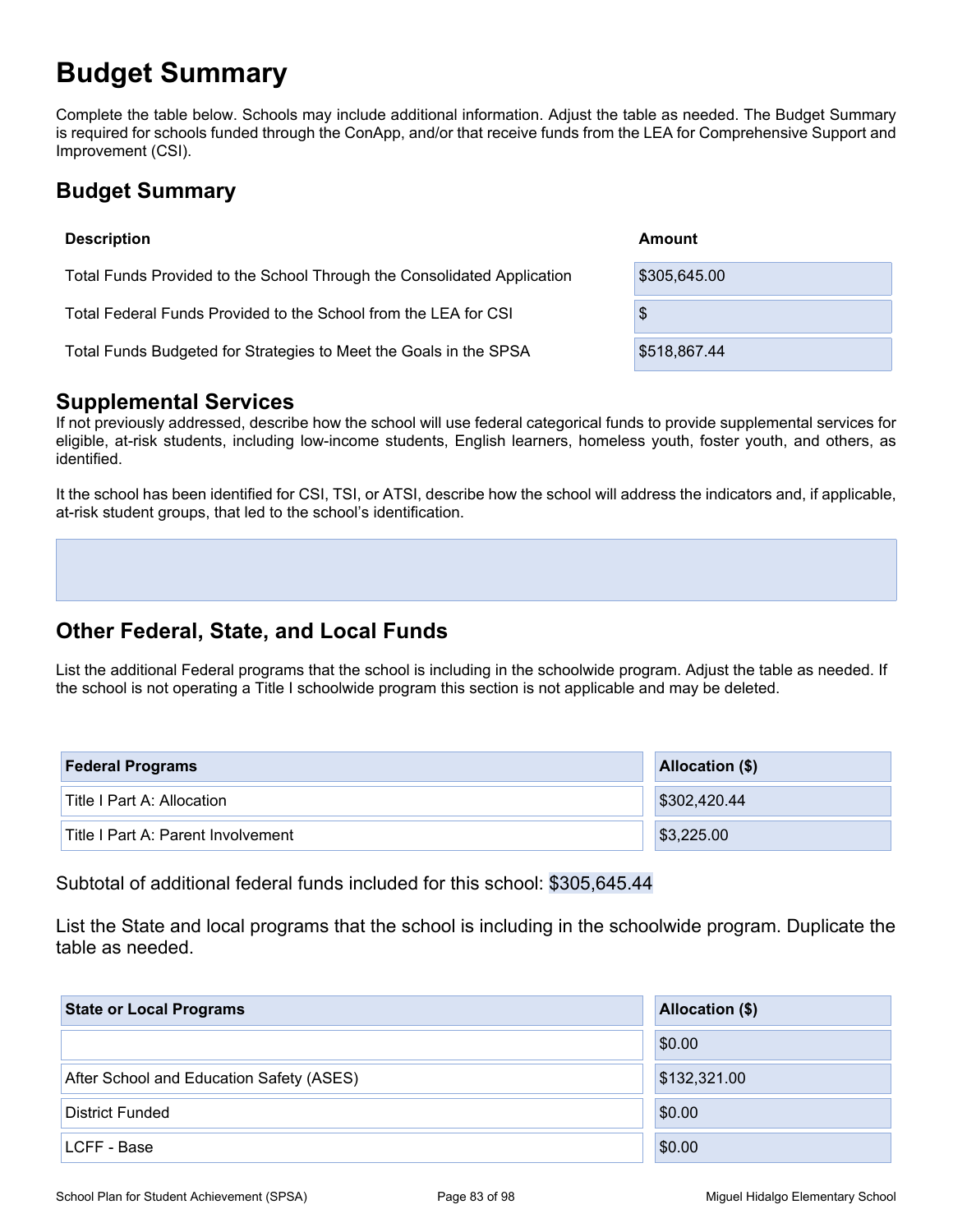| LCFF - Supplemental | \$80,901.00 |
|---------------------|-------------|
| None Specified      | \$0.00      |

Subtotal of state or local funds included for this school: \$213,222.00

Total of federal, state, and/or local funds for this school: \$518,867.44

Ξ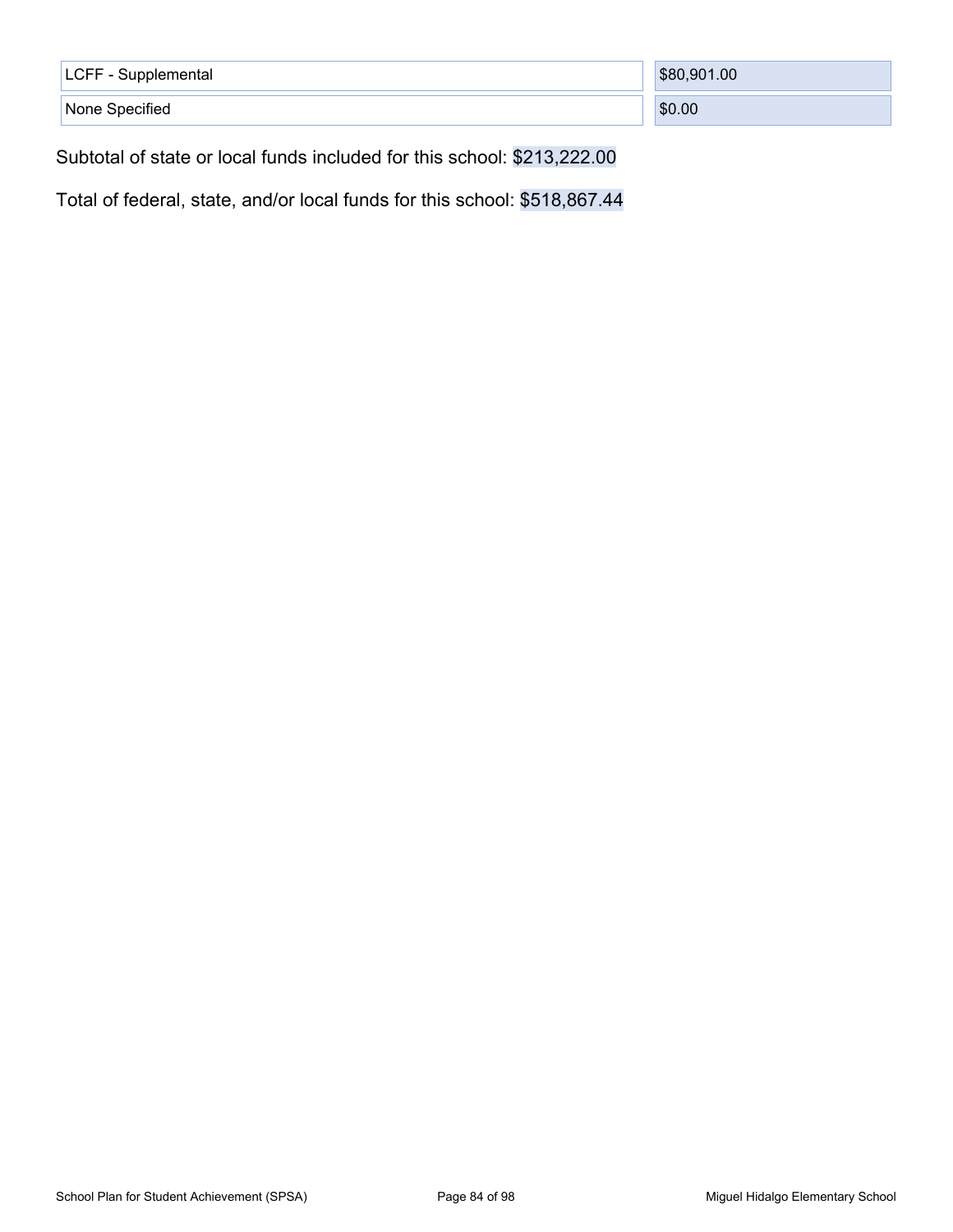# **School Site Council Membership**

California Education Code describes the required composition of the School Site Council (SSC). The SSC shall be composed of the principal and representatives of: teachers selected by teachers at the school; other school personnel selected by other school personnel at the school; parents of pupils attending the school selected by such parents; and, in secondary schools, pupils selected by pupils attending the school. The current make-up of the SSC is as follows:

- 1 School Principal
- 3 Classroom Teachers
- 1 Other School Staff
- 5 Parent or Community Members

| <b>Name of Members</b>        | Role                              |
|-------------------------------|-----------------------------------|
| Bessie Jones                  | Principal                         |
| <b>Maria Flores</b>           | Classroom Teacher                 |
| Ana Ventura                   | <b>Classroom Teacher</b>          |
| Adriana Guerrero              | Classroom Teacher                 |
| Alejandra Rodarte             | <b>Other School Staff</b>         |
| Laura Padilla                 | <b>Parent or Community Member</b> |
| Juana Torres                  | <b>Parent or Community Member</b> |
| Diana Murillo                 | <b>Parent or Community Member</b> |
| David Garcia                  | <b>Parent or Community Member</b> |
| <b>Esther Garcia Castillo</b> | <b>Parent or Community Member</b> |

At elementary schools, the school site council must be constituted to ensure parity between (a) the principal, classroom teachers, and other school personnel, and (b) parents of students attending the school or other community members. Classroom teachers must comprise a majority of persons represented under section (a). At secondary schools there must be, in addition, equal numbers of parents or other community members selected by parents, and students. Members must be selected by their peer group.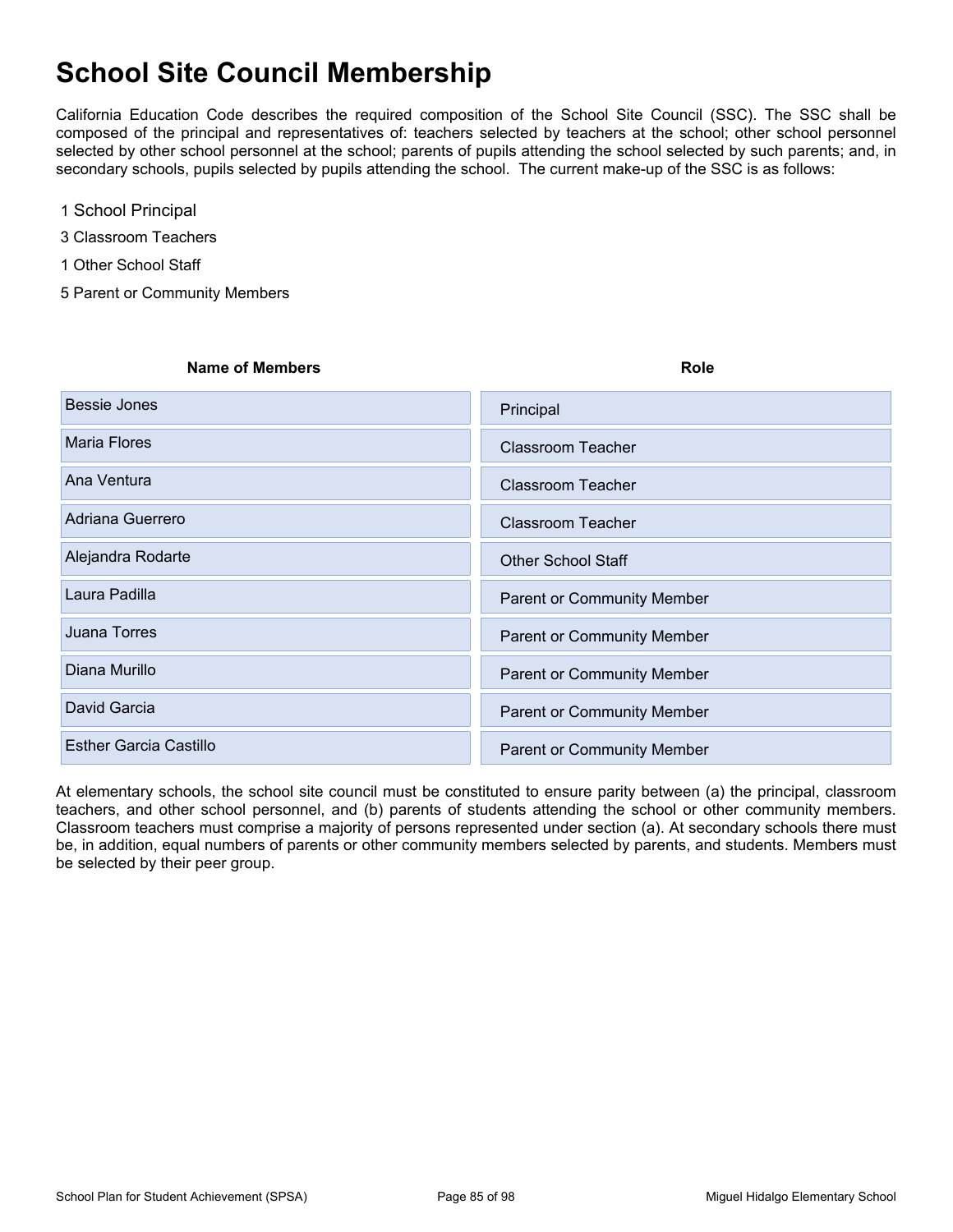# **Recommendations and Assurances**

The School Site Council (SSC) recommends this school plan and proposed expenditures to the district governing board for approval and assures the board of the following:

The SSC is correctly constituted and was formed in accordance with district governing board policy and state law.

The SSC reviewed its responsibilities under state law and district governing board policies, including those board policies relating to material changes in the School Plan for Student Achievement (SPSA) requiring board approval.

The SSC sought and considered all recommendations from the following groups or committees before adopting this plan:

**Signature Committee or Advisory Group Name** Ano Salgado **English Learner Advisory Committee** Other: Miguel Hidalgo Staff / SSC Representative Alejandra Rodarte, Computer Lab Aide

The SSC reviewed the content requirements for school plans of programs included in this SPSA and believes all such content requirements have been met, including those found in district governing board policies and in the local educational agency plan.

This SPSA is based on a thorough analysis of student academic performance. The actions proposed herein form a sound, comprehensive, coordinated plan to reach stated school goals to improve student academic performance.

This SPSA was adopted by the SSC at a public meeting on 1/20/22.

Attested:

Motorin

Principal, Bessie Jones (Interim Principal) on 01/20/22

SSC Chairperson, Diana Murillo/ Parent Rep. on 01/20/22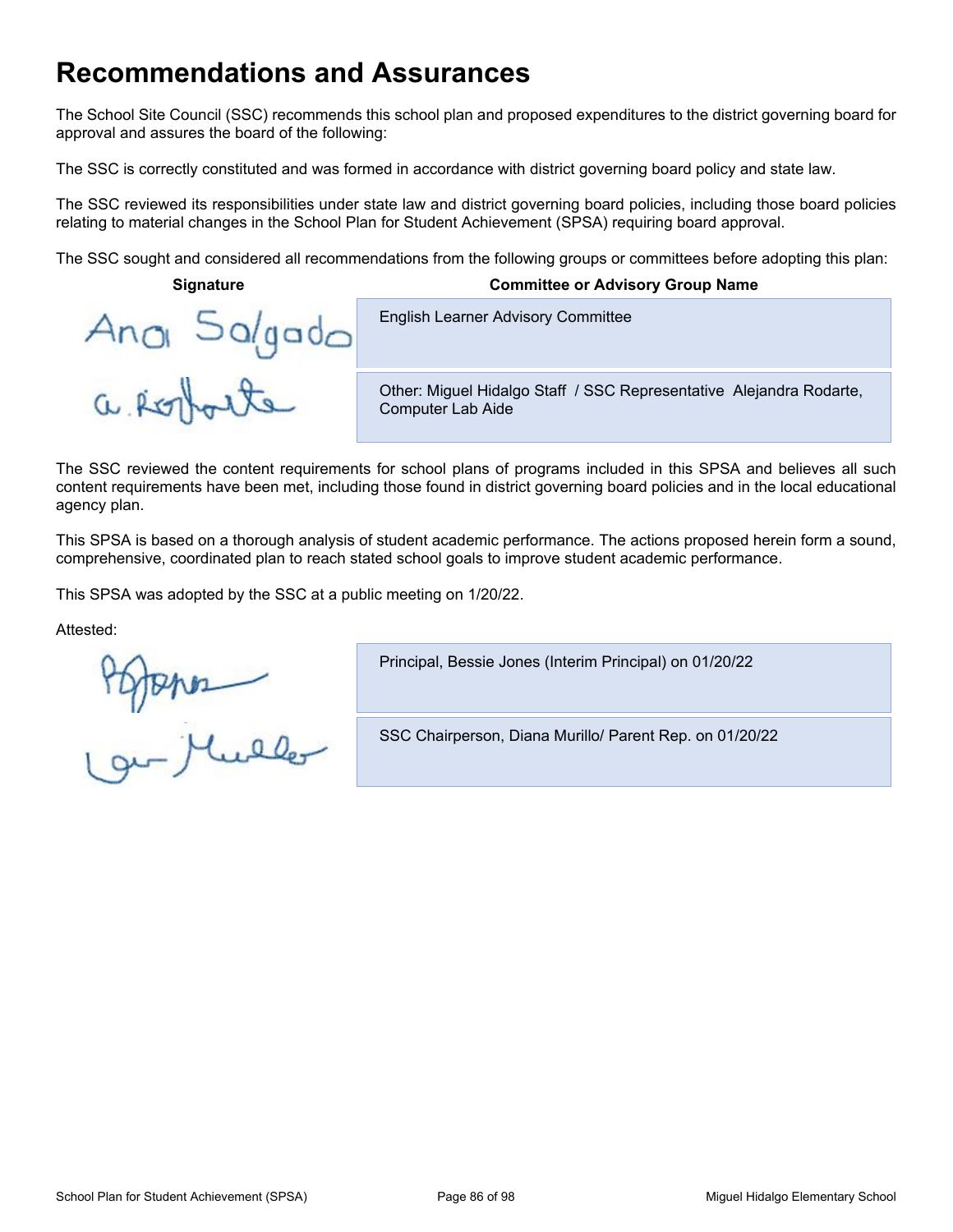# **Instructions**

The School Plan for Student Achievement (SPSA) is a strategic plan that maximizes the resources available to the school while minimizing duplication of effort with the ultimate goal of increasing student achievement. SPSA development should be aligned with and inform the Local Control and Accountability Plan process.

The SPSA consolidates all school-level planning efforts into one plan for programs funded through the consolidated application (ConApp), and for federal school improvement programs, including schoolwide programs, Comprehensive Support and Improvement (CSI), Targeted Support and Improvement (TSI), and Additional Targeted Support and Improvement (ATSI), pursuant to California Education Code (EC) Section 64001 and the Elementary and Secondary Education Act as amended by the Every Student Succeeds Act (ESSA). This template is designed to meet schoolwide program planning requirements. It also notes how to meet CSI, TSI, or ATSI requirements, as applicable.

California's ESSA State Plan supports the state's approach to improving student group performance through the utilization of federal resources. Schools use the SPSA to document their approach to maximizing the impact of federal investments in support of underserved students. The implementation of ESSA in California presents an opportunity for schools to innovate with their federally-funded programs and align them with the priority goals of the school and the LEA that are being realized under the state's Local Control Funding Formula (LCFF).

The LCFF provides schools and LEAs flexibility to design programs and provide services that meet the needs of students in order to achieve readiness for college, career, and lifelong learning. The SPSA planning process supports continuous cycles of action, reflection, and improvement. Consistent with EC 65001, the Schoolsite Council (SSC) is required to develop and annually review the SPSA, establish an annual budget, and make modifications to the plan that reflect changing needs and priorities, as applicable.

For questions related to specific sections of the template, please see instructions below:

# **Instructions: Linked Table of Contents**

**The SPSA template meets the requirements of schoolwide planning (SWP). Each section also contains a notation of how to meet CSI, TSI, or ATSI requirements.** 

[Goals, Strategies, & Proposed Expenditures](#page-88-0)

[Planned Strategies/Activities](#page-88-1)

**[Annual Review and Update](#page-89-0)** 

[Stakeholder Involvement](#page-87-0)

[Budget Summary](#page-90-0)

[Appendix A: Plan Requirements for Title I Schoolwide Programs](#page-92-0)

[Appendix B: Plan Requirements for Schools to Meet Federal School Improvement Planning](#page-95-0)  **[Requirements](#page-95-0)** 

[Appendix C: Select State and Federal Programs](#page-97-0)

For additional questions or technical assistance related to LEA and school planning, please contact the Local Agency Systems Support Office, at [LCFF@cde.ca.gov.](mailto:LCFF@cde.ca.gov)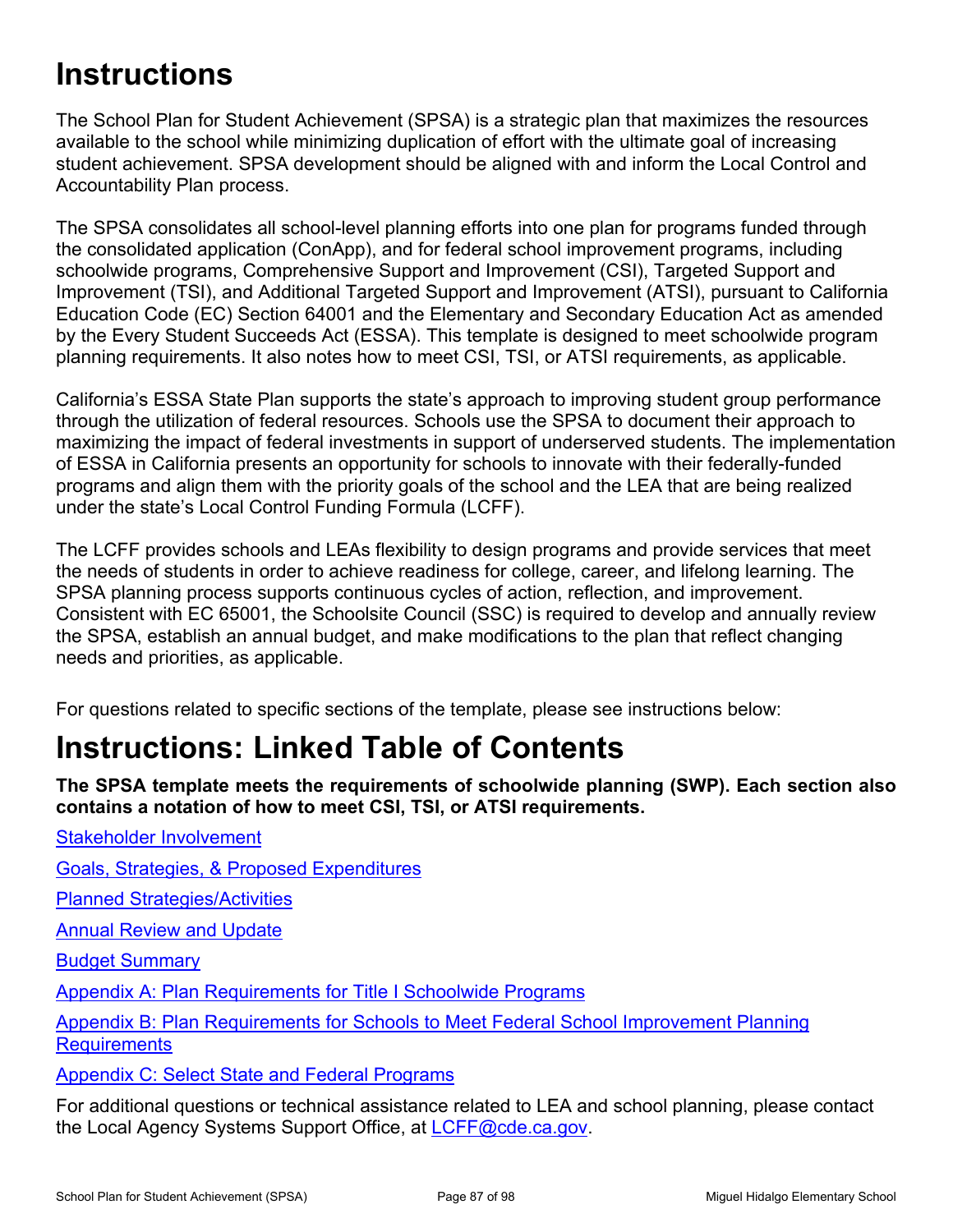For programmatic or policy questions regarding Title I schoolwide planning, please contact the local educational agency, or the CDE's Title I Policy and Program Guidance Office at [TITLEI@cde.ca.gov](mailto:TITLEI@cde.ca.gov).

For questions or technical assistance related to meeting federal school improvement planning requirements (for CSI, TSI, and ATSI), please contact the CDE's School Improvement and Support Office at [SISO@cde.ca.gov.](mailto:SISO@cde.ca.gov)

# **Purpose and Description**

Schools identified for Comprehensive Support and Improvement (CSI), Targeted Support and Improvement (TSI), or Additional Targeted Support and Improvement (ATSI) must respond to the following prompts. A school that has not been identified for CSI, TSI, or ATSI may delete the Purpose and Description prompts.

# **Purpose**

Briefly describe the purpose of this plan by selecting from Schoolwide Program, Comprehensive Support and Improvement, Targeted Support and Improvement, or Additional Targeted Support and Improvement)

# **Description**

Briefly describe the school's plan for effectively meeting ESSA requirements in alignment with the Local Control and Accountability Plan and other federal, state, and local programs.

# <span id="page-87-0"></span>**Stakeholder Involvement**

Meaningful involvement of parents, students, and other stakeholders is critical to the development of the SPSA and the budget process. Schools must share the SPSA with school site-level advisory groups, as applicable (e.g., English Learner Advisory committee, student advisory groups, tribes and tribal organizations present in the community, as appropriate, etc.) and seek input from these advisory groups in the development of the SPSA.

The Stakeholder Engagement process is an ongoing, annual process. Describe the process used to involve advisory committees, parents, students, school faculty and staff, and the community in the development of the SPSA and the annual review and update.

*[This section meets the requirements for TSI and ATSI.]*

*[When completing this section for CSI, the LEA shall partner with the school in the development and implementation of this plan.]*

# **Resource Inequities**

Schools eligible for CSI or ATSI must identify resource inequities, which may include a review of LEAand school-level budgeting as a part of the required needs assessment. Identified resource inequities must be addressed through implementation of the CSI or ATSI plan. Briefly identify and describe any resource inequities identified as a result of the required needs assessment and summarize how the identified resource inequities are addressed in the SPSA.

*[This section meets the requirements for CSI and ATSI. If the school is not identified for CSI or ATSI this section is not applicable and may be deleted.]*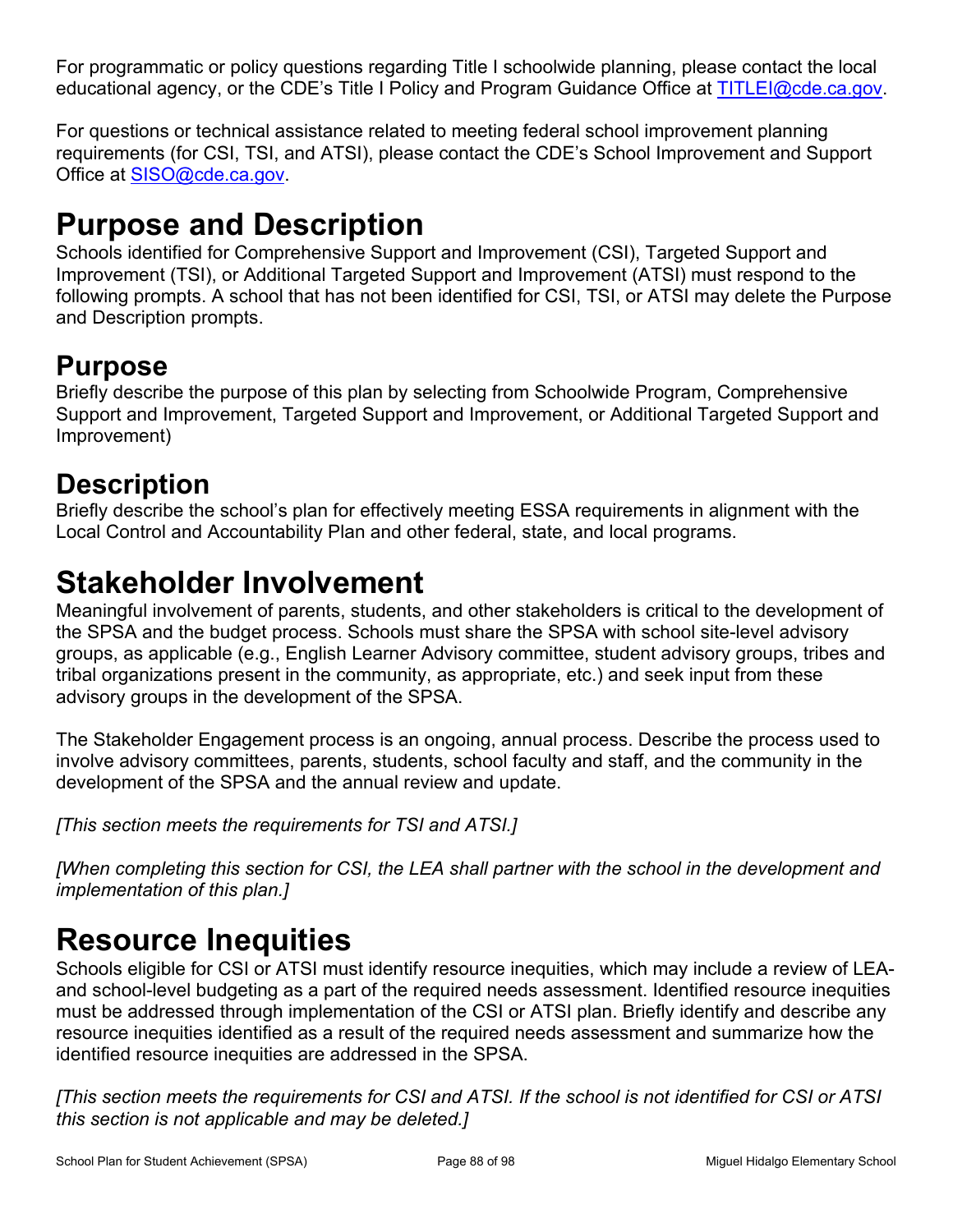# <span id="page-88-0"></span>**Goals, Strategies, Expenditures, & Annual Review**

In this section a school provides a description of the annual goals to be achieved by the school. This section also includes descriptions of the specific planned strategies/activities a school will take to meet the identified goals, and a description of the expenditures required to implement the specific strategies and activities.

# **Goal**

State the goal. A goal is a broad statement that describes the desired result to which all strategies/activities are directed. A goal answers the question: What is the school seeking to achieve?

It can be helpful to use a framework for writing goals such the S.M.A.R.T. approach. A S.M.A.R.T. goal is one that is **S**pecific, **M**easurable, **A**chievable, **R**ealistic, and **T**ime-bound. A level of specificity is needed in order to measure performance relative to the goal as well as to assess whether it is reasonably achievable. Including time constraints, such as milestone dates, ensures a realistic approach that supports student success.

A school may number the goals using the "Goal #" for ease of reference.

*[When completing this section for CSI, TSI, and ATSI, improvement goals shall align to the goals, actions, and services in the LEA LCAP.]*

# **Identified Need**

Describe the basis for establishing the goal. The goal should be based upon an analysis of verifiable state data, including local and state indicator data from the California School Dashboard (Dashboard) and data from the School Accountability Report Card, including local data voluntarily collected by districts to measure pupil achievement.

*[Completing this section fully addresses all relevant federal planning requirements]*

# **Annual Measurable Outcomes**

Identify the metric(s) and/or state indicator(s) that the school will use as a means of evaluating progress toward accomplishing the goal. A school may identify metrics for specific student groups. Include in the baseline column the most recent data associated with the metric or indicator available at the time of adoption of the SPSA. The most recent data associated with a metric or indicator includes data reported in the annual update of the SPSA. In the subsequent Expected Outcome column, identify the progress the school intends to make in the coming year.

*[When completing this section for CSI the school must include school-level metrics related to the metrics that led to the school's identification.]*

*[When completing this section for TSI/ATSI the school must include metrics related to the specific student group(s) that led to the school's identification.]* 

# <span id="page-88-1"></span>**Strategies/Activities**

Describe the strategies and activities being provided to meet the described goal. A school may number the strategy/activity using the "Strategy/Activity #" for ease of reference.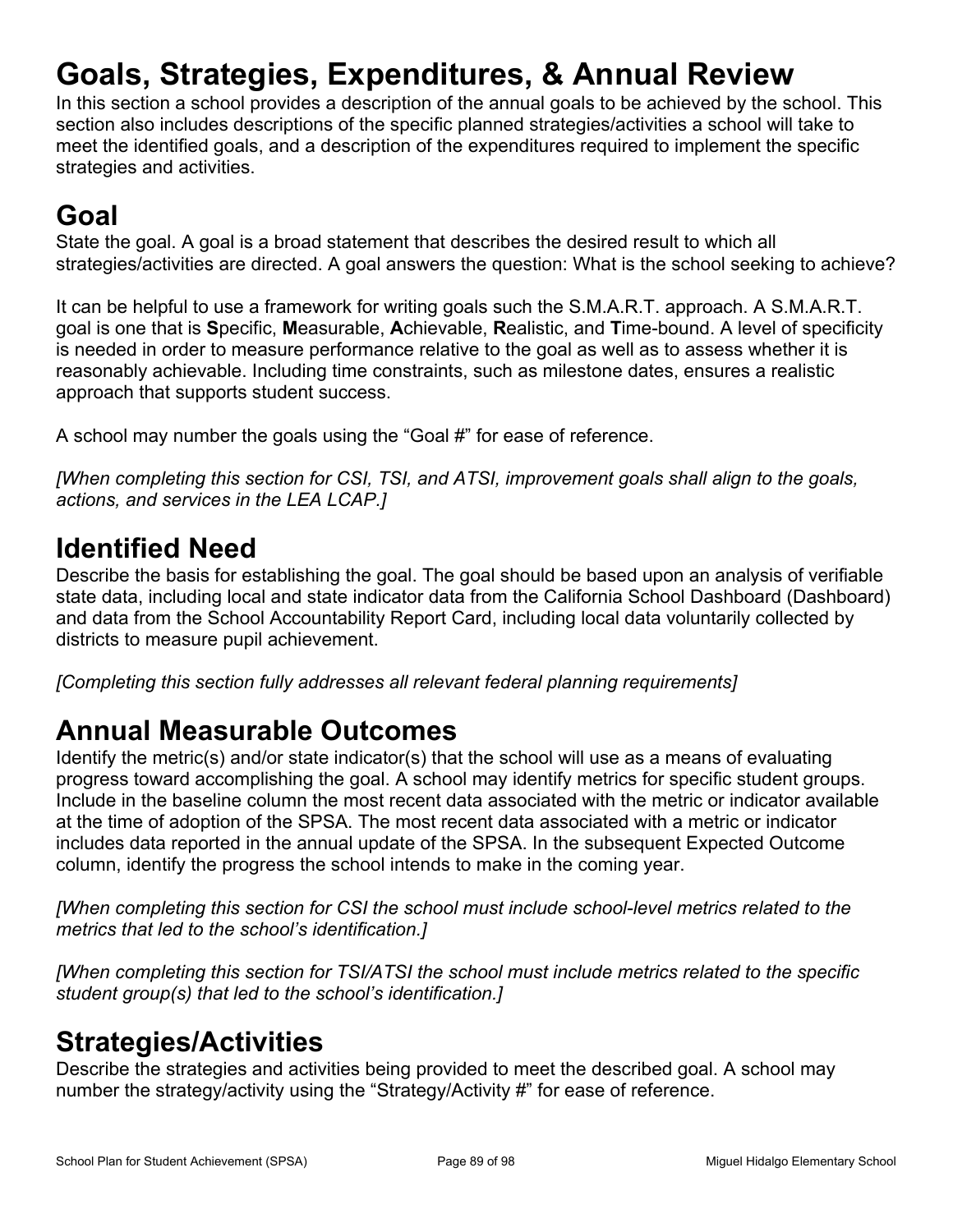Planned strategies/activities address the findings of the needs assessment consistent with state priorities and resource inequities, which may have been identified through a review of the local educational agency's budgeting, its local control and accountability plan, and school-level budgeting, if applicable.

*[When completing this section for CSI, TSI, and ATSI, this plan shall include evidence-based interventions and align to the goals, actions, and services in the LEA LCAP.]*

*[When completing this section for CSI and ATSI, this plan shall address through implementation, identified resource inequities, which may have been identified through a review of LEA- and schoollevel budgeting.]*

# **Students to be Served by this Strategy/Activity**

Indicate in this box which students will benefit from the strategies/activities by indicating "All Students" or listing one or more specific student group(s) to be served.

*[This section meets the requirements for CSI.]*

*[When completing this section for TSI and ATSI, at a minimum, the student groups to be served shall include the student groups that are consistently underperforming, for which the school received the TSI or ATSI designation. For TSI, a school may focus on all students or the student group(s) that led to identification based on the evidence-based interventions selected.]*

# **Proposed Expenditures for this Strategy/Activity**

For each strategy/activity, list the amount(s) and funding source(s) for the proposed expenditures for the school year to implement these strategies/activities. Specify the funding source(s) using one or more of the following: LCFF, Federal (if Federal, identify the Title and Part, as applicable), Other State, and/or Local.

Proposed expenditures that are included more than once in a SPSA should be indicated as a duplicated expenditure and include a reference to the goal and strategy/activity where the expenditure first appears in the SPSA. Pursuant to Education Code, Section 64001(g)(3)(C), proposed expenditures, based on the projected resource allocation from the governing board or governing body of the LEA, to address the findings of the needs assessment consistent with the state priorities including identifying resource inequities which may include a review of the LEA's budgeting, its LCAP, and school-level budgeting, if applicable.

*[This section meets the requirements for CSI, TSI, and ATSI.]*

*[NOTE: Federal funds for CSI shall not be used in schools identified for TSI or ATSI. In addition, funds for CSI shall not be used to hire additional permanent staff.]*

# <span id="page-89-0"></span>**Annual Review**

In the following Analysis prompts, identify any material differences between what was planned and what actually occurred as well as significant changes in strategies/activities and/ or expenditures from the prior year. This annual review and analysis should be the basis for decision-making and updates to the plan.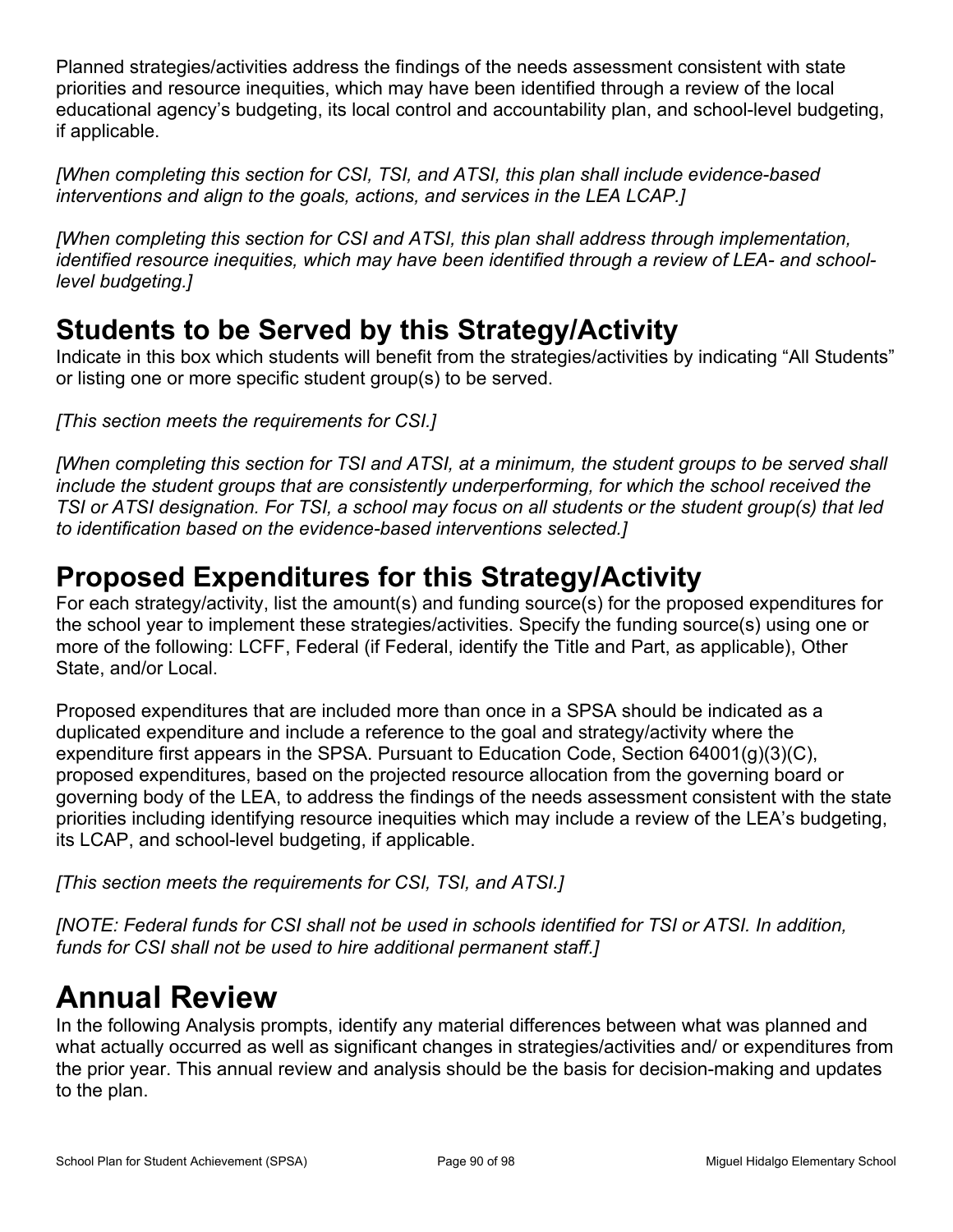# **Analysis**

Using actual outcome data, including state indicator data from the Dashboard, analyze whether the planned strategies/activities were effective in achieving the goal. Respond to the prompts as instructed. Respond to the following prompts relative to this goal. If the school is in the first year of implementing the goal the Annual Review section is not required and this section may be deleted.

- Describe the overall implementation of the strategies/activities and the overall effectiveness of the strategies/activities to achieve the articulated goal.
- Briefly describe any major differences between either/or the intended implementation or the budgeted expenditures to implement the strategies/activities to meet the articulated goal.
- Describe any changes that will be made to the goal, expected annual measurable outcomes, metrics/indicators, or strategies/activities to achieve this goal as a result of this analysis and analysis of the data provided in the Dashboard, as applicable. Identify where those changes can be found in the SPSA.

*[When completing this section for CSI, TSI, or ATSI, any changes made to the goals, annual measurable outcomes, metrics/indicators, or strategies/activities, shall meet the CSI, TSI, or ATSI planning requirements. CSI, TSI, and ATSI planning requirements are listed under each section of the Instructions. For example, as a result of the Annual Review and Update, if changes are made to a goal(s), see the Goal section for CSI, TSI, and ATSI planning requirements.]* 

# <span id="page-90-0"></span>**Budget Summary**

In this section a school provides a brief summary of the funding allocated to the school through the ConApp and/or other funding sources as well as the total amount of funds for proposed expenditures described in the SPSA. The Budget Summary is required for schools funded through the ConApp and that receive federal funds for CSI. If the school is not operating a Title I schoolwide program this section is not applicable and may be deleted.

*From its total allocation for CSI, the LEA may distribute funds across its schools that meet the criteria for CSI to support implementation of this plan. In addition, the LEA may retain a portion of its total allocation to support LEA-level expenditures that are directly related to serving schools eligible for CSI.*

# **Budget Summary**

A school receiving funds allocated through the ConApp should complete the Budget Summary as follows:

- Total Funds Provided to the School Through the Consolidated Application: This amount is the total amount of funding provided to the school through the ConApp for the school year. The school year means the fiscal year for which a SPSA is adopted or updated.
- Total Funds Budgeted for Strategies to Meet the Goals in the SPSA: This amount is the total of the proposed expenditures from all sources of funds associated with the strategies/activities reflected in the SPSA. To the extent strategies/activities and/or proposed expenditures are listed in the SPSA under more than one goal, the expenditures should be counted only once.

A school receiving federal funds for CSI should complete the Budget Summary as follows: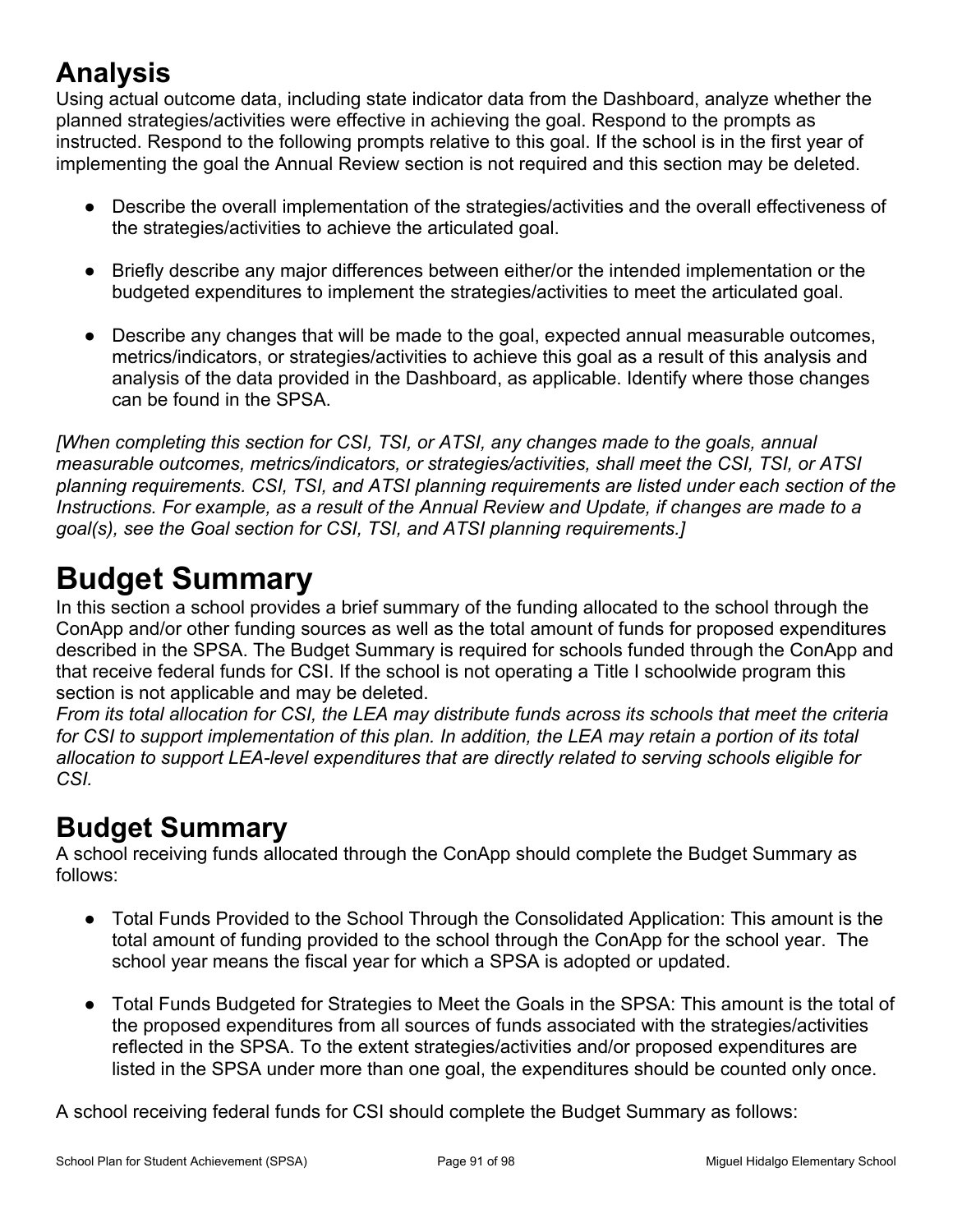● Total Federal Funds Provided to the School from the LEA for CSI: This amount is the total amount of funding provided to the school from the LEA.

*[NOTE: Federal funds for CSI shall not be used in schools eligible for TSI or ATSI. In addition, funds for CSI shall not be used to hire additional permanent staff.]*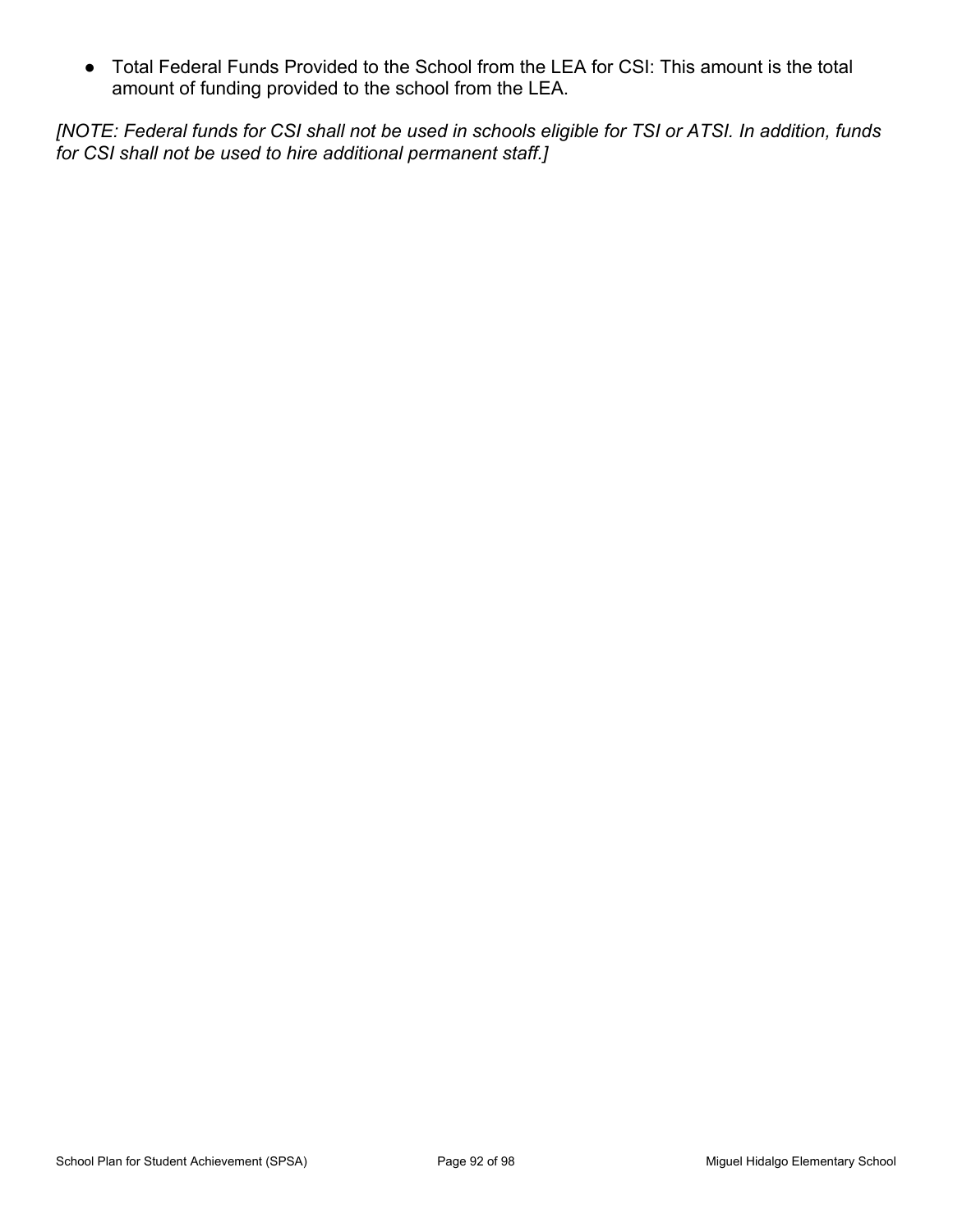# <span id="page-92-0"></span>**Appendix A: Plan Requirements**

# **Schoolwide Program Requirements**

This School Plan for Student Achievement (SPSA) template meets the requirements of a schoolwide program plan. The requirements below are for planning reference.

A school that operates a schoolwide program and receives funds allocated through the ConApp is required to develop a SPSA. The SPSA, including proposed expenditures of funds allocated to the school through the ConApp, must be reviewed annually and updated by the SSC. The content of a SPSA must be aligned with school goals for improving student achievement.

## **Requirements for Development of the Plan**

- I. The development of the SPSA shall include both of the following actions:
	- A. Administration of a comprehensive needs assessment that forms the basis of the school's goals contained in the SPSA.
		- 1. The comprehensive needs assessment of the entire school shall:
			- a. Include an analysis of verifiable state data, consistent with all state priorities as noted in Sections 52060 and 52066, and informed by all indicators described in Section 1111(c)(4)(B) of the federal Every Student Succeeds Act, including pupil performance against state-determined long-term goals. The school may include data voluntarily developed by districts to measure pupil outcomes (described in the Identified Need); and
			- b. Be based on academic achievement information about all students in the school, including all groups under §200.13(b)(7) and migratory children as defined in section 1309(2) of the ESEA, relative to the State's academic standards under §200.1 to
				- i. Help the school understand the subjects and skills for which teaching and learning need to be improved; and
				- ii. Identify the specific academic needs of students and groups of students who are not yet achieving the State's academic standards; and
				- iii. Assess the needs of the school relative to each of the components of the schoolwide program under §200.28.
				- iv. Develop the comprehensive needs assessment with the participation of individuals who will carry out the schoolwide program plan.
				- v. Document how it conducted the needs assessment, the results it obtained, and the conclusions it drew from those results.
	- B. Identification of the process for evaluating and monitoring the implementation of the SPSA and progress towards accomplishing the goals set forth in the SPSA (described in the Expected Annual Measurable Outcomes and Annual Review and Update).

## **Requirements for the Plan**

- II. The SPSA shall include the following:
	- A. Goals set to improve pupil outcomes, including addressing the needs of student groups as identified through the needs assessment.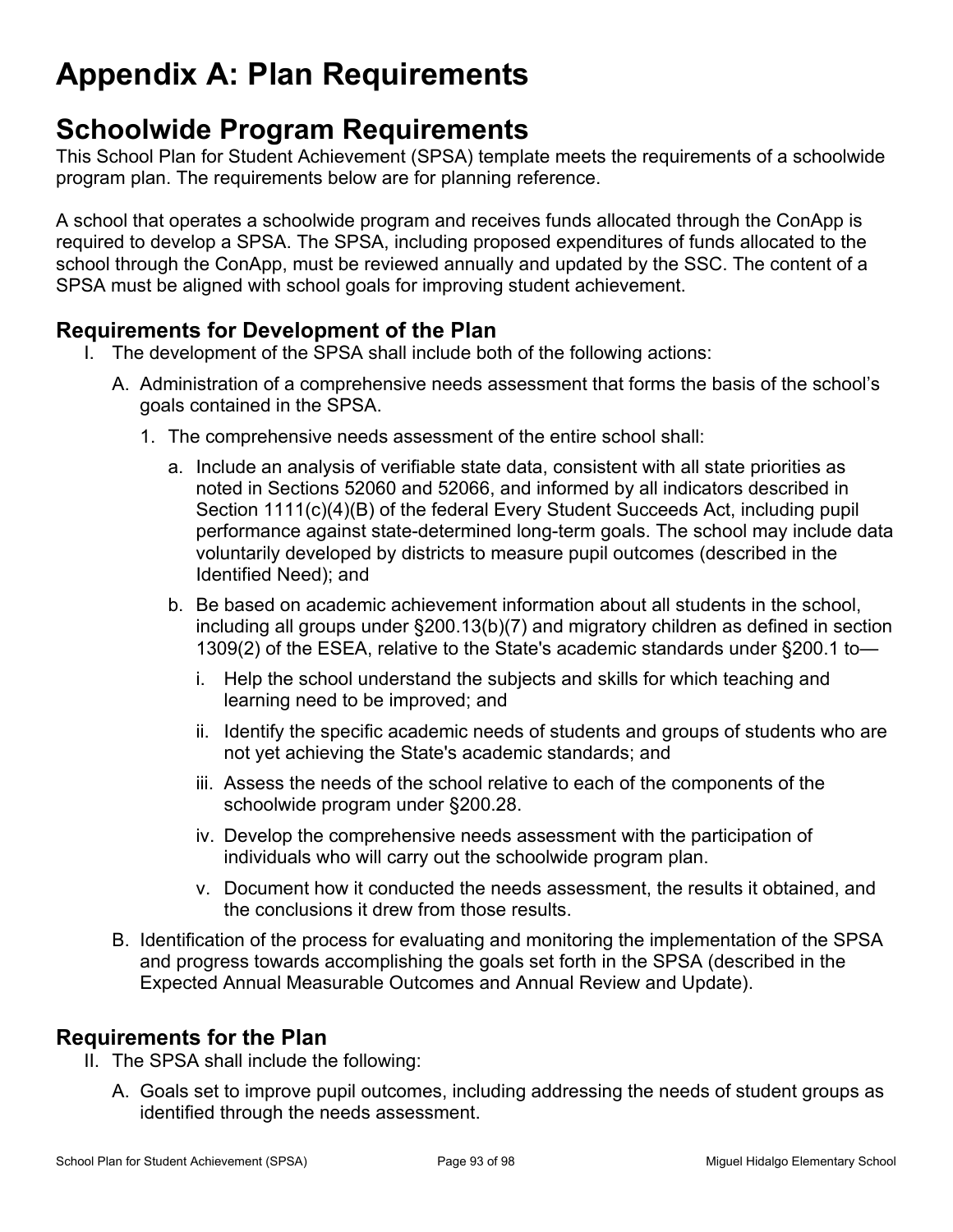- B. Evidence-based strategies, actions, or services (described in Strategies and Activities)
	- 1. A description of the strategies that the school will be implementing to address school needs, including a description of how such strategies will-
		- a. provide opportunities for all children including each of the subgroups of students to meet the challenging state academic standards
		- b. use methods and instructional strategies that:
			- i. strengthen the academic program in the school,
			- ii. increase the amount and quality of learning time, and
			- iii. provide an enriched and accelerated curriculum, which may include programs, activities, and courses necessary to provide a well-rounded education.
		- c. Address the needs of all children in the school, but particularly the needs of those at risk of not meeting the challenging State academic standards, so that all students demonstrate at least proficiency on the State's academic standards through activities which may include:
			- i. strategies to improve students' skills outside the academic subject areas;
			- ii. preparation for and awareness of opportunities for postsecondary education and the workforce;
			- iii. implementation of a schoolwide tiered model to prevent and address problem behavior;
			- iv. professional development and other activities for teachers, paraprofessionals, and other school personnel to improve instruction and use of data; and
			- v. strategies for assisting preschool children in the transition from early childhood education programs to local elementary school programs.
- C. Proposed expenditures, based on the projected resource allocation from the governing board or body of the local educational agency (may include funds allocated via the ConApp, federal funds for CSI, any other state or local funds allocated to the school), to address the findings of the needs assessment consistent with the state priorities, including identifying resource inequities, which may include a review of the LEAs budgeting, it's LCAP, and school-level budgeting, if applicable (described in Proposed Expenditures and Budget Summary). Employees of the schoolwide program may be deemed funded by a single cost objective.
- D. A description of how the school will determine if school needs have been met (described in the Expected Annual Measurable Outcomes and the Annual Review and Update).
	- 1. Annually evaluate the implementation of, and results achieved by, the schoolwide program, using data from the State's annual assessments and other indicators of academic achievement;
	- 2. Determine whether the schoolwide program has been effective in increasing the achievement of students in meeting the State's academic standards, particularly for those students who had been furthest from achieving the standards; and
	- 3. Revise the plan, as necessary, based on the results of the evaluation, to ensure continuous improvement of students in the schoolwide program.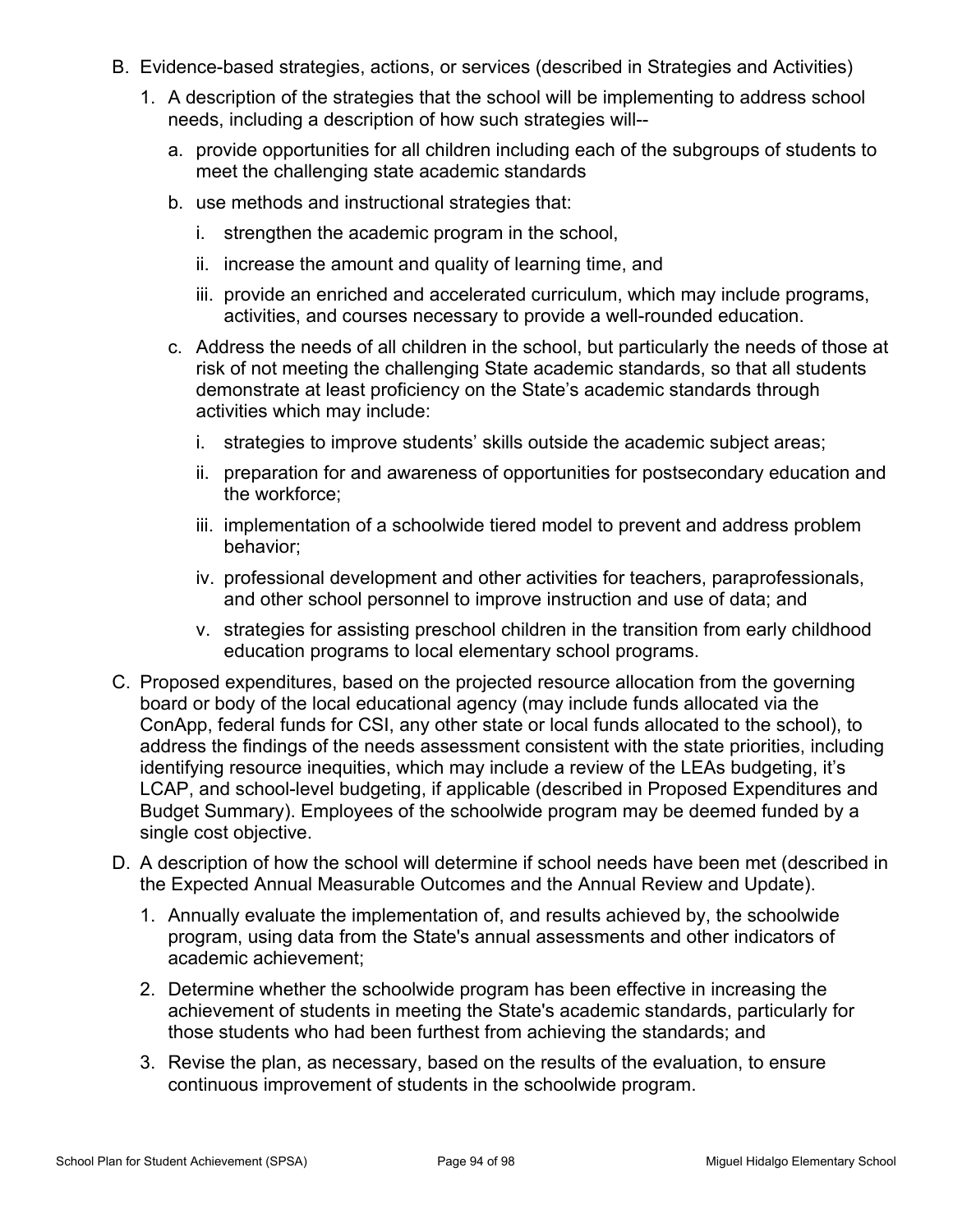- E. A description of how the school will ensure parental involvement in the planning, review, and improvement of the schoolwide program plan (described in Stakeholder Involvement and/or Strategies/Activities).
- F. A description of the activities the school will include to ensure that students who experience difficulty attaining proficient or advanced levels of academic achievement standards will be provided with effective, timely additional support, including measures to
	- 1. Ensure that those students' difficulties are identified on a timely basis; and
	- 2. Provide sufficient information on which to base effective assistance to those students.
- G. For an elementary school, a description of how the school will assist preschool students in the successful transition from early childhood programs to the school.
- H. A description of how the school will use resources to carry out these components (described in the Proposed Expenditures for Strategies/Activities).
- I. A description of any other activities and objectives as established by the SSC (described in the Strategies/Activities).

Authority Cited: S Title 34 of the Code of Federal Regulations (34 CFR), sections 200.25-26, and 200.29, and sections-1114(b)(7)(A)(i)-(iii) and 1118(b) of the ESEA. EC sections 6400 et. seq.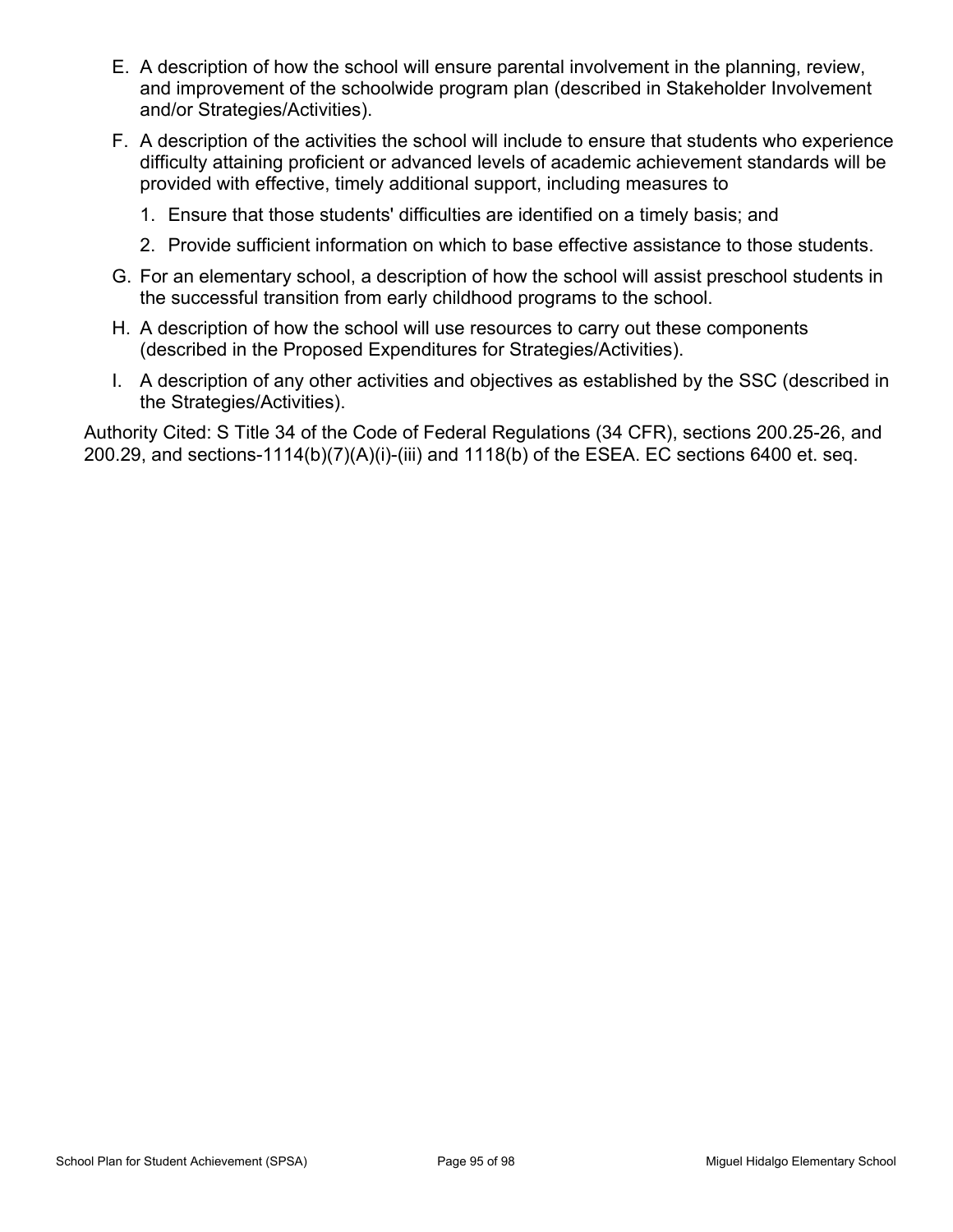# <span id="page-95-0"></span>**Appendix B:**

## **Plan Requirements for School to Meet Federal School Improvement Planning Requirements**

For questions or technical assistance related to meeting Federal School Improvement Planning Requirements, please contact the CDE's School Improvement and Support Office at SISO@cde.ca.gov.

## **Comprehensive Support and Improvement**

The LEA shall partner with stakeholders (including principals and other school leaders, teachers, and parents) to locally develop and implement the CSI plan for the school to improve student outcomes, and specifically address the metrics that led to eligibility for CSI (Stakeholder Involvement).

The CSI plan shall:

- 1. Be informed by all state indicators, including student performance against state-determined long-term goals (Goal, Identified Need, Expected Annual Measurable Outcomes, Annual Review and Update, as applicable);
- 2. Include evidence-based interventions (Strategies/Activities, Annual Review and Update, as applicable) (For resources related to evidence-based interventions, see the U.S. Department of Education's "Using Evidence to Strengthen Education Investments" at [https://www2.ed.gov/policy/elsec/leg/essa/guidanceuseseinvestment.pdf\)](https://www2.ed.gov/policy/elsec/leg/essa/guidanceuseseinvestment.pdf);
- 3. Be based on a school-level needs assessment (Goal, Identified Need, Expected Annual Measurable Outcomes, Annual Review and Update, as applicable); and
- 4. Identify resource inequities, which may include a review of LEA- and school-level budgeting, to be addressed through implementation of the CSI plan (Goal, Identified Need, Expected Annual Measurable Outcomes, Planned Strategies/Activities; and Annual Review and Update, as applicable).

Authority Cited: Sections 1003(e)(1)(A), 1003(i), 1111(c)(4)(B), and 1111(d)(1) of the ESSA.

### **Targeted Support and Improvement**

In partnership with stakeholders (including principals and other school leaders, teachers, and parents) the school shall develop and implement a school-level TSI plan to improve student outcomes for each subgroup of students that was the subject of identification (Stakeholder Involvement).

The TSI plan shall:

- 1. Be informed by all state indicators, including student performance against state-determined long-term goals (Goal, Identified Need, Expected Annual Measurable Outcomes, Annual Review and Update, as applicable); and
- 2. Include evidence-based interventions (Planned Strategies/Activities, Annual Review and Update, as applicable). (For resources related to evidence-based interventions, see the U.S. Department of Education's "Using Evidence to Strengthen Education Investments" [https://www2.ed.gov/policy/elsec/leg/essa/guidanceuseseinvestment.pdf.](https://www2.ed.gov/policy/elsec/leg/essa/guidanceuseseinvestment.pdf))

Authority Cited: Sections 1003(e)(1)(B), 1003(i), 1111(c)(4)(B) and 1111(d)(2) of the ESSA.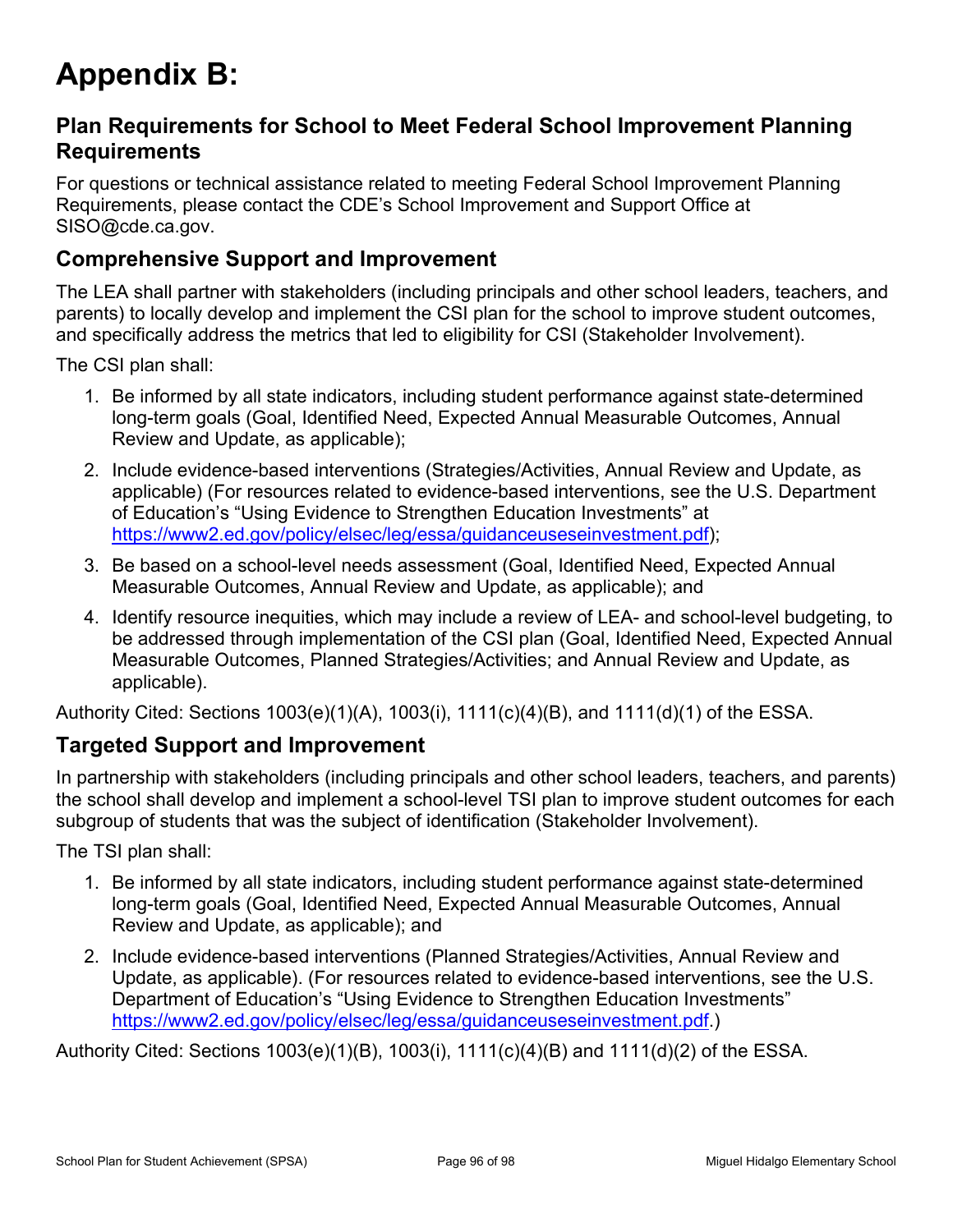## **Additional Targeted Support and Improvement**

A school identified for ATSI shall:

1. Identify resource inequities, which may include a review of LEA- and school-level budgeting, which will be addressed through implementation of its TSI plan (Goal, Identified Need, Expected Annual Measurable Outcomes, Planned Strategies/Activities, and Annual Review and Update, as applicable).

Authority Cited: Sections 1003(e)(1)(B), 1003(i), 1111(c)(4)(B), and 1111(d)(2)(c) of the ESSA.

### **Single School Districts and Charter Schools Identified for School Improvement**

Single school districts (SSDs) or charter schools that are identified for CSI, TSI, or ATSI, shall develop a SPSA that addresses the applicable requirements above as a condition of receiving funds (EC Section 64001[a] as amended by Assembly Bill [AB] 716, effective January 1, 2019).

However, a SSD or a charter school may streamline the process by combining state and federal requirements into one document which may include the local control and accountability plan (LCAP) and all federal planning requirements, provided that the combined plan is able to demonstrate that the legal requirements for each of the plans is met (EC Section 52062[a] as amended by AB 716, effective January 1, 2019).

Planning requirements for single school districts and charter schools choosing to exercise this option are available in the LCAP Instructions.

Authority Cited: EC sections 52062(a) and 64001(a), both as amended by AB 716, effective January 1, 2019.